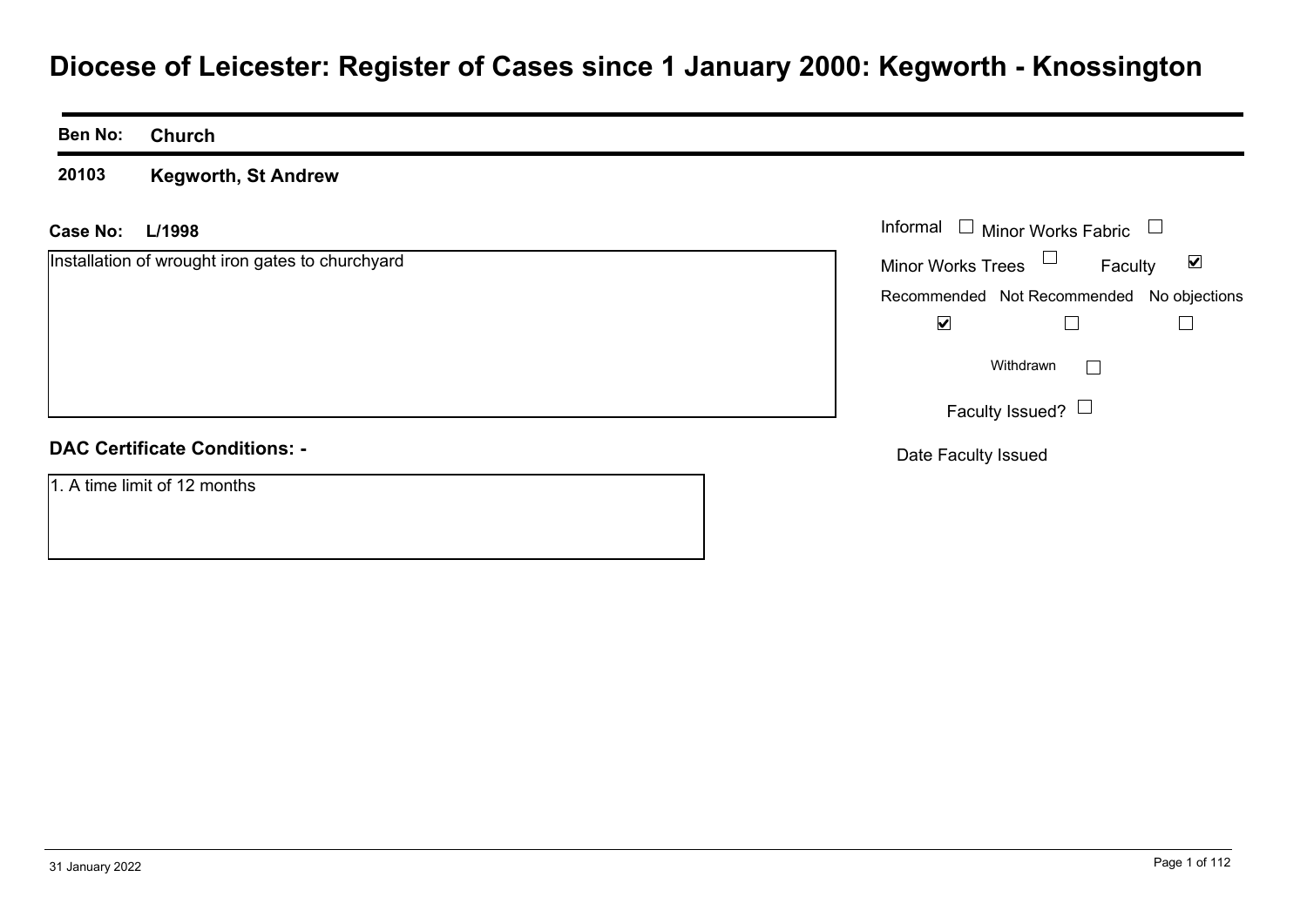### **L067/2000Case No:**

| <b>Case No:</b><br>L067/2000                                                                                                                                                                  | Informal $\Box$ Minor Works Fabric                                    |
|-----------------------------------------------------------------------------------------------------------------------------------------------------------------------------------------------|-----------------------------------------------------------------------|
| Installation of toilet facilities and sink unit                                                                                                                                               | $\blacktriangledown$<br><b>Minor Works Trees</b><br>Faculty           |
|                                                                                                                                                                                               | Recommended Not Recommended No objections                             |
|                                                                                                                                                                                               | $\blacktriangledown$                                                  |
|                                                                                                                                                                                               | Withdrawn<br>$\Box$                                                   |
|                                                                                                                                                                                               | Faculty Issued? Ø                                                     |
| <b>DAC Certificate Conditions: -</b>                                                                                                                                                          | Date Faculty Issued<br>13/09/2001                                     |
| 1. A time limit of 12 months                                                                                                                                                                  |                                                                       |
| <b>Case No:</b><br>L114/2005                                                                                                                                                                  | Informal $\Box$ Minor Works Fabric $\Box$                             |
| 1. Repairs to clerestory windows                                                                                                                                                              | $\Box$<br>$\blacktriangledown$<br><b>Minor Works Trees</b><br>Faculty |
| 2. Repairs to clock surrounds / faces on bell tower                                                                                                                                           | Recommended Not Recommended No objections                             |
|                                                                                                                                                                                               | $\blacktriangledown$<br>$\Box$<br>$\overline{\phantom{a}}$            |
|                                                                                                                                                                                               | Withdrawn                                                             |
|                                                                                                                                                                                               | Faculty Issued? Ø                                                     |
| <b>DAC Certificate Conditions: -</b>                                                                                                                                                          | Date Faculty Issued<br>26/10/2005                                     |
| 1. A time limit of 12 months 2. That Limelight Studios produce a "Before and After"<br>Report on the window 3. That photographs of the clock dial and its surround are<br>supplied to the DAC |                                                                       |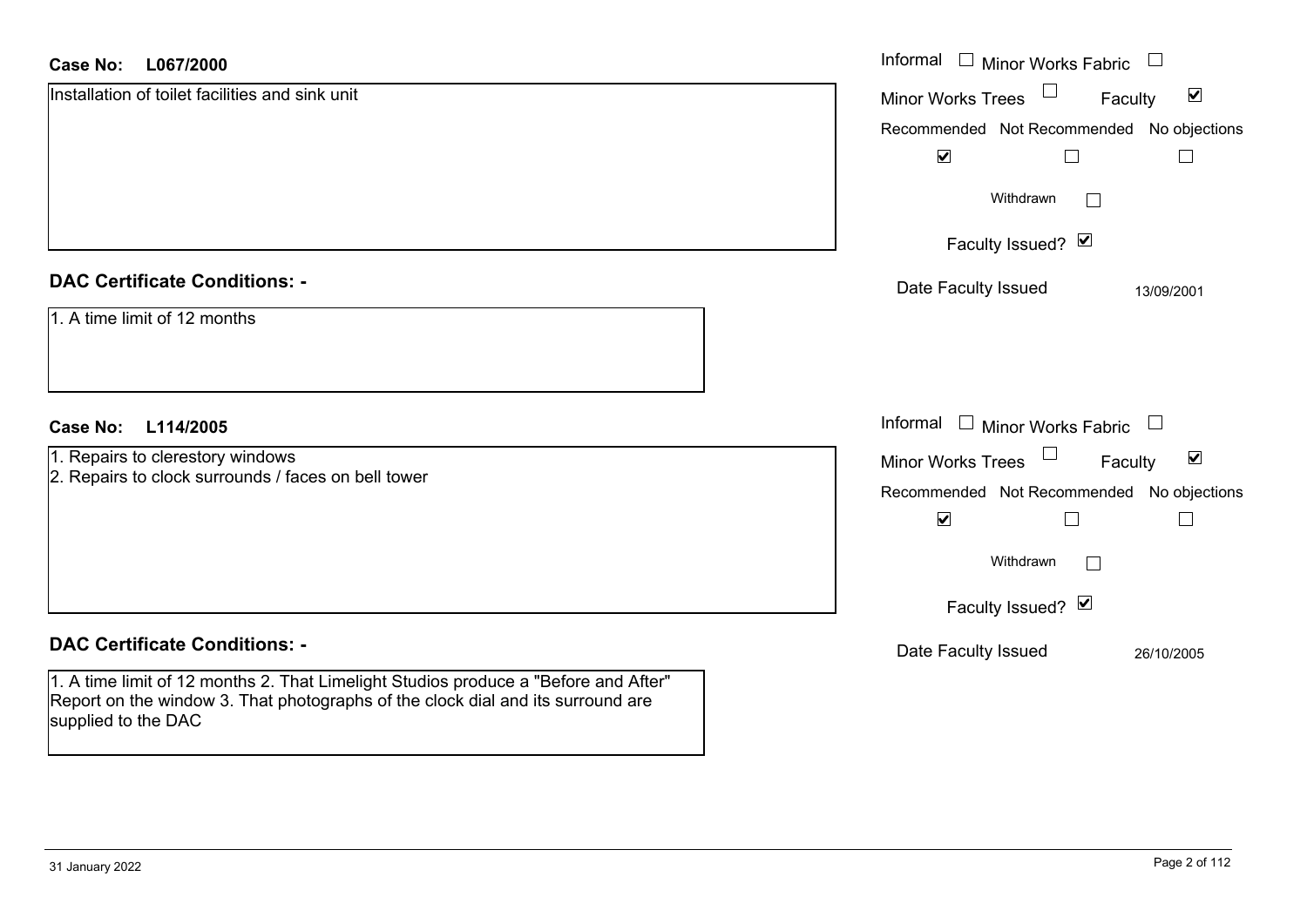| Case No:<br>L113/2007                                                                                                                      | Informal $\Box$ Minor Works Fabric $\Box$                   |
|--------------------------------------------------------------------------------------------------------------------------------------------|-------------------------------------------------------------|
| To re-surface the churchyard footpaths in tarmacadam                                                                                       | Minor Works Trees<br>$\blacktriangledown$<br>Faculty        |
|                                                                                                                                            | Recommended Not Recommended No objections                   |
|                                                                                                                                            | $\blacktriangledown$<br>⊔<br>$\Box$                         |
|                                                                                                                                            | Withdrawn                                                   |
|                                                                                                                                            | Faculty Issued? Ø                                           |
| <b>DAC Certificate Conditions: -</b>                                                                                                       | Date Faculty Issued<br>20/07/2007                           |
| 1. A time limit of 12 months                                                                                                               |                                                             |
| Case No:<br>L062/2008                                                                                                                      | Informal $\Box$ Minor Works Fabric $\Box$                   |
| Works to the choir stalls comprising: -                                                                                                    | $\blacktriangledown$<br><b>Minor Works Trees</b><br>Faculty |
| 1. Treatment of pew platforms for woodrot                                                                                                  | Recommended Not Recommended No objections                   |
| 2. Partial replacement of floorboards in pew platform<br>3. Installation of cast-iron vents for ventilation purposes                       | $\blacktriangledown$<br>$\Box$<br>$\Box$                    |
|                                                                                                                                            | Withdrawn<br>$\Box$                                         |
|                                                                                                                                            | Faculty Issued? Ø                                           |
| <b>DAC Certificate Conditions: -</b>                                                                                                       | Date Faculty Issued<br>30/04/2008                           |
| 1. A time limit of 12 months<br>2. That details of the works are entered in the Log Book so that a record is kept of<br>what has been done |                                                             |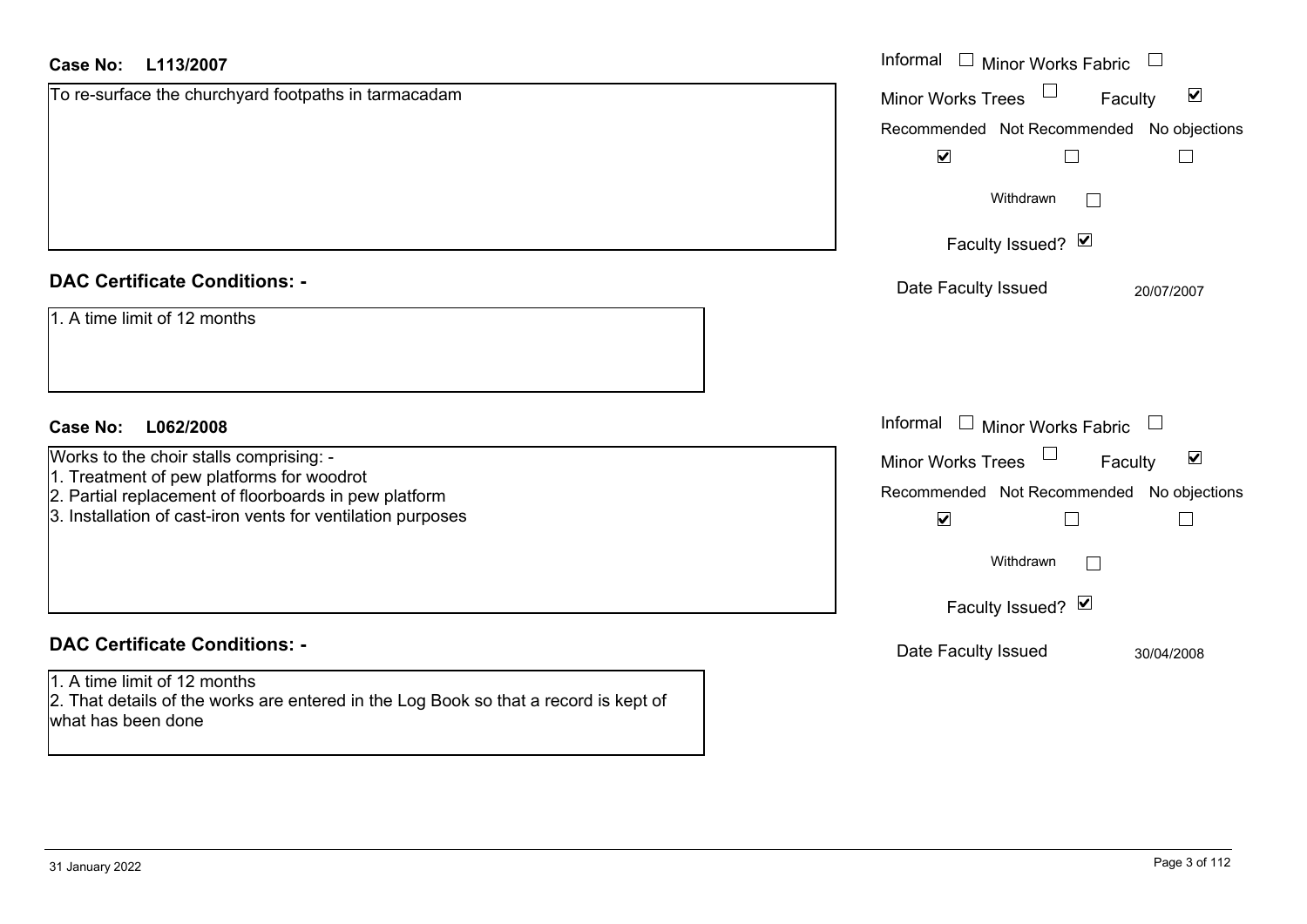### **L071/2010Case No:**

| L071/2010<br>Case No:                                                                                                                             | Informal □ Minor Works Fabric ⊠                             |
|---------------------------------------------------------------------------------------------------------------------------------------------------|-------------------------------------------------------------|
| Repairs to North Porch leaded windows                                                                                                             | $\Box$<br><b>Minor Works Trees</b><br>Faculty               |
|                                                                                                                                                   | Recommended Not Recommended No objections                   |
|                                                                                                                                                   | $\blacktriangledown$                                        |
|                                                                                                                                                   | Withdrawn                                                   |
|                                                                                                                                                   | Faculty Issued? $\Box$                                      |
| <b>DAC Certificate Conditions: -</b>                                                                                                              | Date Faculty Issued                                         |
| 1. That details of the works are entered in the Log Book so that a record is kept of<br>what has been done                                        |                                                             |
| Case No:<br>L222/2010                                                                                                                             | Informal<br>$\Box$ Minor Works Fabric                       |
| 1. In the southwest corner of the church: -<br>a) Remove 5 rows of pews and associated pew platform                                               | $\blacktriangledown$<br><b>Minor Works Trees</b><br>Faculty |
| b) Take up the floor and renew joists as necessary                                                                                                | Recommended Not Recommended No objections                   |
| c) Re-lay the floor and introduce new carpet to create new 'social area'                                                                          | $\blacktriangledown$                                        |
| d) Install plinth below screen separating the baptistery from the 'social area' in the southwest corner<br>2. Up-grading of existing Sound System | Withdrawn<br>$\Box$                                         |
|                                                                                                                                                   | Faculty Issued? Ø                                           |
| <b>DAC Certificate Conditions: -</b>                                                                                                              | Date Faculty Issued<br>26/05/2011                           |
| 1. A time limit of 12 months                                                                                                                      |                                                             |
| 2. That details of the works are entered in the Log Book so that a record is kept of<br>what has been done                                        |                                                             |
| 3. That gap jointed boarding should be used for the new florr in place of plywood to                                                              |                                                             |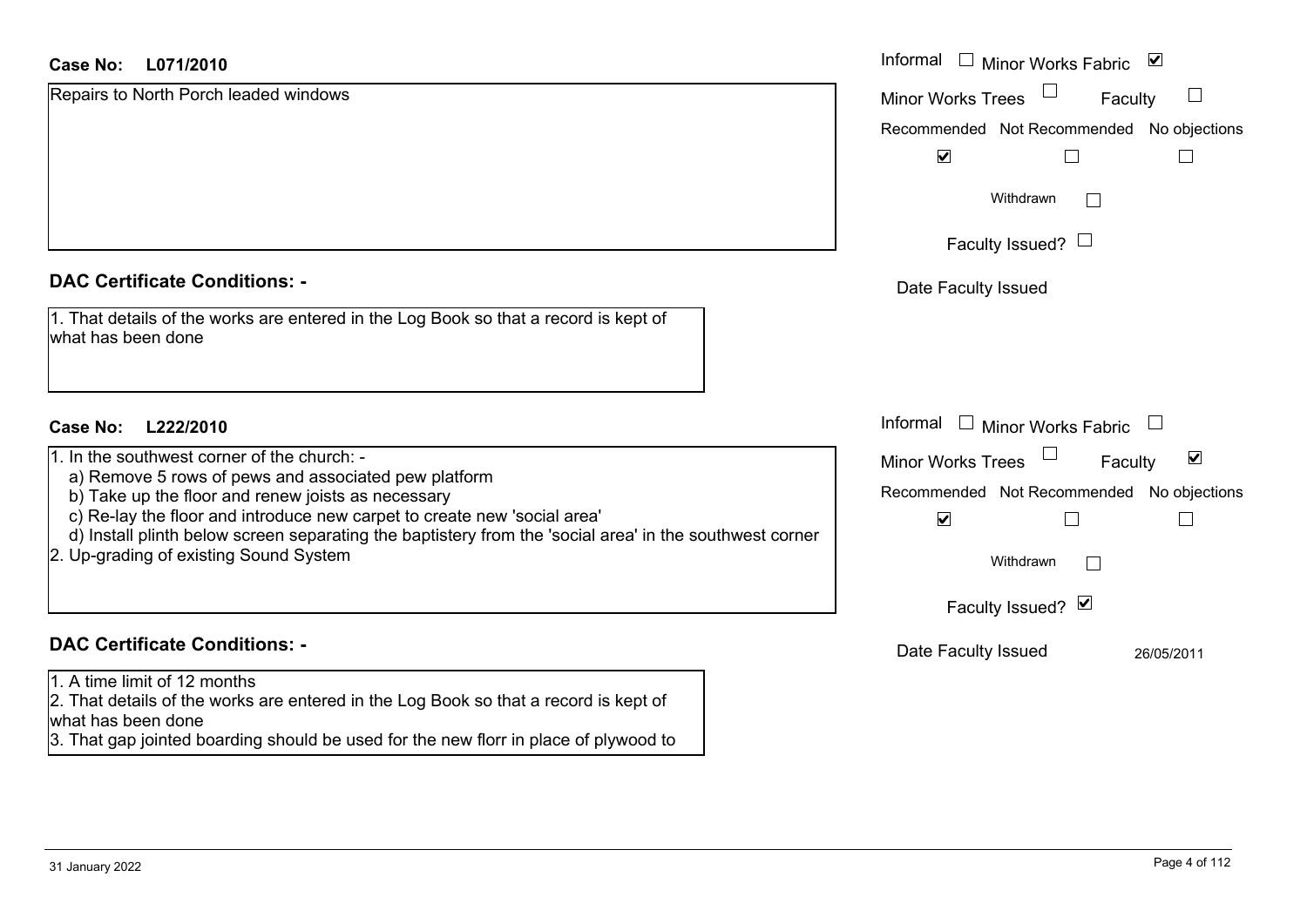| Case No:<br>L035/2011                                                                                                                                                                                                              | Informal<br>$\Box$ Minor Works Fabric                                                                                                                      |
|------------------------------------------------------------------------------------------------------------------------------------------------------------------------------------------------------------------------------------|------------------------------------------------------------------------------------------------------------------------------------------------------------|
| 1. Conversion of existing plain glass in the North Aisle west window into a stained glass window<br>2. Installation of polycarbonate window guards                                                                                 | $\blacktriangledown$<br><b>Minor Works Trees</b><br>Faculty                                                                                                |
|                                                                                                                                                                                                                                    | No objections<br>Recommended Not Recommended<br>$\blacktriangledown$                                                                                       |
|                                                                                                                                                                                                                                    | Withdrawn<br>$\perp$<br>Faculty Issued? Ø                                                                                                                  |
| <b>DAC Certificate Conditions: -</b><br>1. A time limit of 12 months<br>2. That details of the works are entered in the Log Book so that a record is kept of<br>what has been done                                                 | Date Faculty Issued<br>03/11/2011                                                                                                                          |
| <b>Case No:</b><br>L187/2011                                                                                                                                                                                                       | Informal<br>$\Box$ Minor Works Fabric                                                                                                                      |
| 1. Extensive external stonework repairs and re-pointing<br>2. Re-covering of the Nave and Vestry roofs, changing lead for terne-coated stainless steel<br>3. Repairs to rainwater goods                                            | $\blacktriangledown$<br><b>Minor Works Trees</b><br>Faculty<br>Recommended Not Recommended<br>No objections<br>$\blacktriangledown$<br>$\Box$<br>Withdrawn |
|                                                                                                                                                                                                                                    | Faculty Issued? Ø                                                                                                                                          |
| <b>DAC Certificate Conditions: -</b>                                                                                                                                                                                               | Date Faculty Issued<br>14/05/2012                                                                                                                          |
| 1. A time limit of 12 months<br>2. That details of the works are entered in the Log Book so that a record is kept of<br>what has been done<br>3. Work covered by provisional sums (such as additional roof repairs) which are only |                                                                                                                                                            |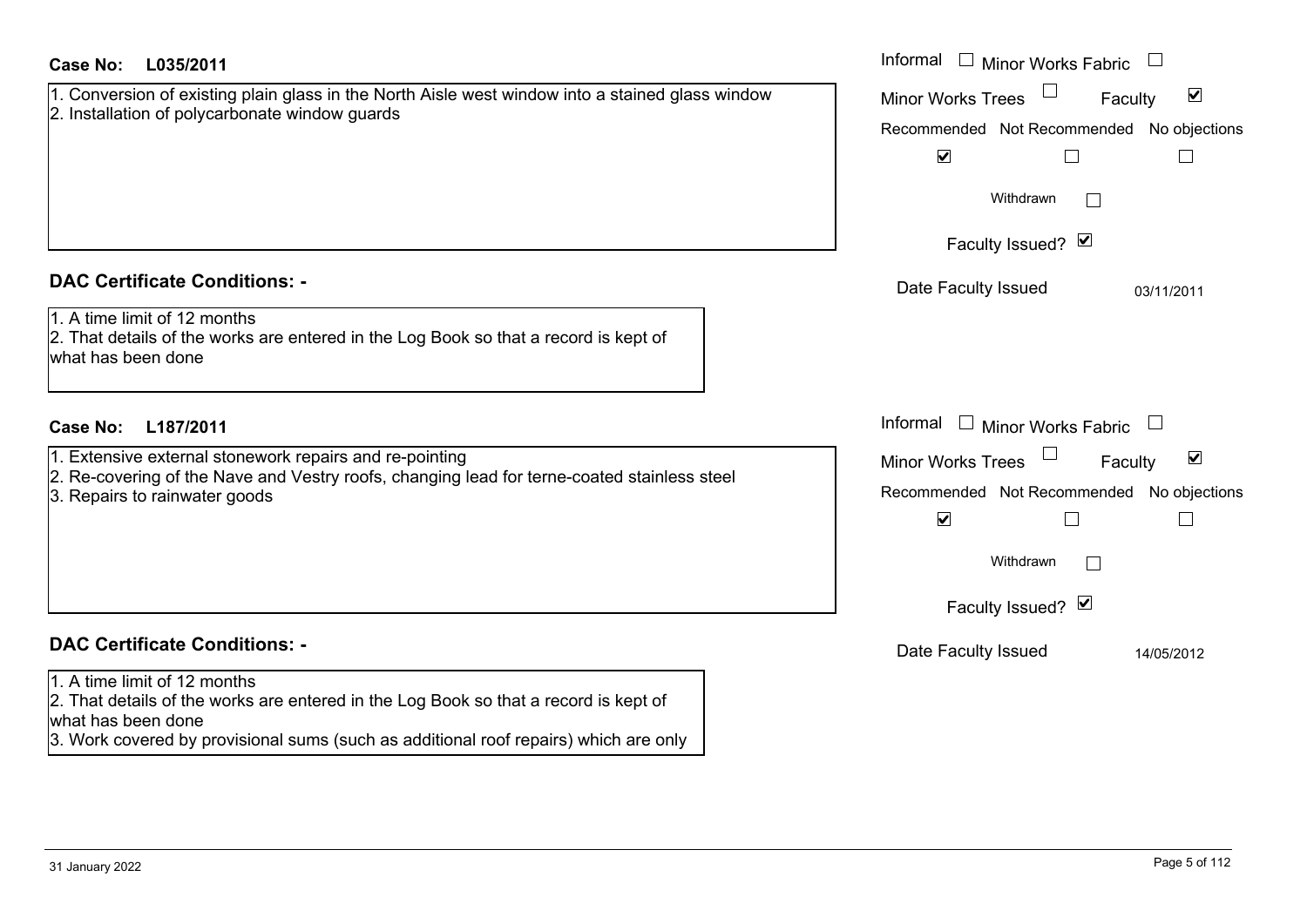Works to the East window comprising: - 1. Restoration of 5 x leaded clear glass windows 2. Associated tie bars

# **DAC Certificate Conditions: -**

1. A time limit of 12 months

 2. That details of the works are entered in the Log Book so that a record is kept of what has been done

# **L064/2014Case No:** Informal

Renovation of the: -1. World War One2. World War TwoMemorials in the churchyard wall

# **DAC Certificate Conditions: -**

That details of the works are entered in the Log Book so that a record is kept of what has been done

| L223/2014                                                                                                      | Informal □ Minor Works Fabric 凶                      |
|----------------------------------------------------------------------------------------------------------------|------------------------------------------------------|
| the East window comprising: -<br>ation of 5 x leaded clear glass windows                                       | $\Box$<br>Minor Works Trees<br>Faculty               |
| ated tie bars                                                                                                  | Recommended Not Recommended No objections            |
|                                                                                                                | $\blacktriangledown$                                 |
|                                                                                                                | Withdrawn                                            |
|                                                                                                                | Faculty Issued? $\Box$                               |
| rtificate Conditions: -                                                                                        | Date Faculty Issued                                  |
| limit of 12 months<br>etails of the works are entered in the Log Book so that a record is kept of<br>been done |                                                      |
| L064/2014                                                                                                      | Informal $\Box$ Minor Works Fabric $\Box$            |
| on of the: -                                                                                                   | Minor Works Trees<br>$\blacktriangledown$<br>Faculty |
| War One<br>War Two                                                                                             | Recommended Not Recommended No objections            |
| Is in the churchyard wall                                                                                      | $\blacktriangledown$                                 |
|                                                                                                                | Withdrawn                                            |
|                                                                                                                | Faculty Issued? Ø                                    |
| rtificate Conditions: -                                                                                        | Date Faculty Issued<br>20/08/2014                    |
| ails of the works are entered in the Log Book so that a record is kept of what<br>$H = 1$                      |                                                      |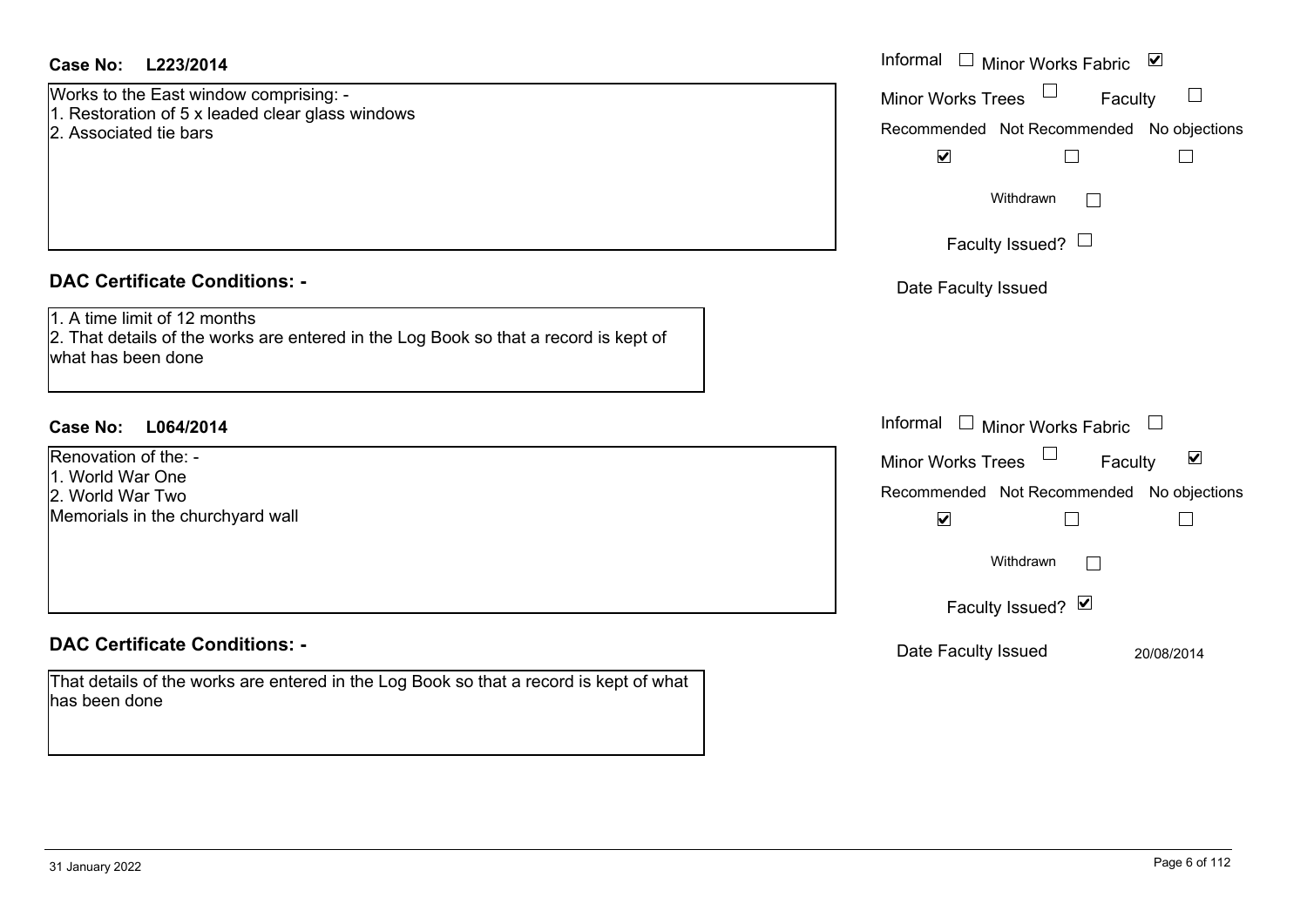| <b>Case No:</b><br>L158/2015                                                                                                                           | Informal $\Box$ Minor Works Fabric $\Box$ |                                 |
|--------------------------------------------------------------------------------------------------------------------------------------------------------|-------------------------------------------|---------------------------------|
| 1. Re-building of                                                                                                                                      | Minor Works Trees                         | $\blacktriangledown$<br>Faculty |
| 2. Stonework replacement in<br>the walls which front onto Market Place                                                                                 | Recommended Not Recommended No objections |                                 |
|                                                                                                                                                        | $\Box$<br>$\Box$                          | $\Box$                          |
|                                                                                                                                                        | Withdrawn<br>$\blacktriangledown$         |                                 |
|                                                                                                                                                        | Faculty Issued? $\Box$                    |                                 |
| <b>DAC Certificate Conditions: -</b>                                                                                                                   | Date Faculty Issued                       |                                 |
| 1. That details of the works are entered in the Log Book so that a record is kept of<br>what has been done                                             |                                           |                                 |
| 2. That any stonework being replaced should be checked for signs of re-use and, if<br>found, the Diocesan Archaeological Adviser contacted for advice  |                                           |                                 |
| <b>Case No:</b>                                                                                                                                        | Informal $\Box$ Minor Works Fabric $\Box$ |                                 |
| Repairs to: -                                                                                                                                          | Minor Works Trees                         | $\blacktriangledown$<br>Faculty |
| 1.5 x North facing<br>2. 1 x South facing windows                                                                                                      | Recommended Not Recommended No objections |                                 |
|                                                                                                                                                        | $\blacktriangledown$<br>$\Box$            |                                 |
|                                                                                                                                                        | Withdrawn                                 |                                 |
|                                                                                                                                                        | Faculty Issued? Ø                         |                                 |
| <b>DAC Certificate Conditions: -</b>                                                                                                                   | Date Faculty Issued                       | 10/12/2018                      |
| 1. That details of the works are entered in the Log Book so that a record is kept of<br>what has been done                                             |                                           |                                 |
| 2. That the upwards of fifty fourteenth and early fifteenth century fragments of stained<br>glass in various sites in the windows must be left in situ |                                           |                                 |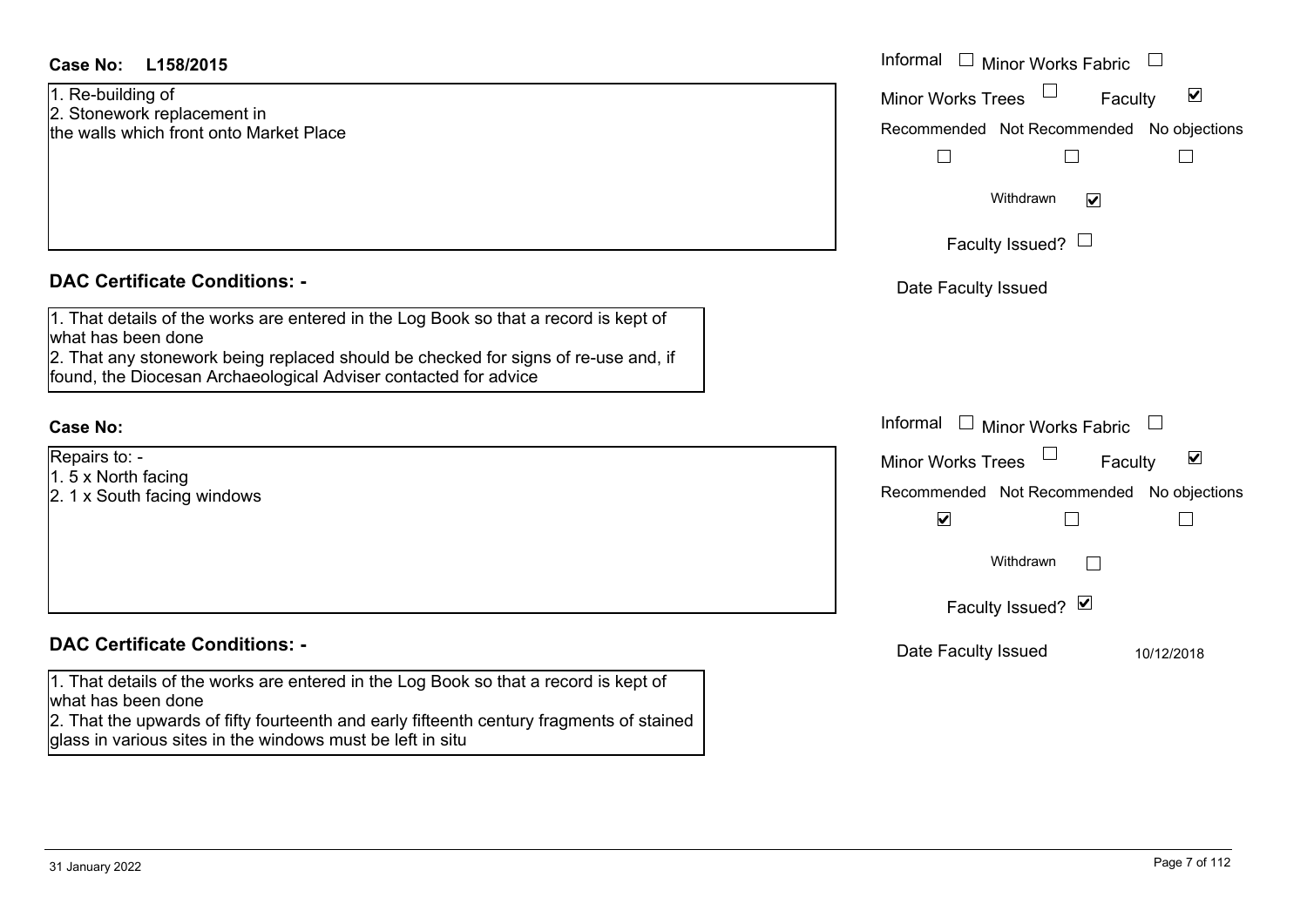| <b>Case No:</b>                                                                                                                                                                                | Informal<br>$\overline{\phantom{a}}$<br><b>Minor Works Fabric</b>                 |
|------------------------------------------------------------------------------------------------------------------------------------------------------------------------------------------------|-----------------------------------------------------------------------------------|
| To create a parking area for disabled access                                                                                                                                                   | $\blacktriangledown$<br><b>Minor Works Trees</b><br>Faculty                       |
|                                                                                                                                                                                                | Recommended Not Recommended No objections<br>$\perp$                              |
|                                                                                                                                                                                                | Withdrawn<br>$\Box$                                                               |
|                                                                                                                                                                                                | Faculty Issued? $\Box$                                                            |
| <b>DAC Certificate Conditions: -</b>                                                                                                                                                           | Date Faculty Issued                                                               |
| 1. That details of the works are entered in the Log Book so that a record is kept of<br>what has been done<br>2. That any excavations should be dug by hand and the DAC Archaeological Adviser |                                                                                   |
| invited to be present during the excavations                                                                                                                                                   |                                                                                   |
| <b>Case No:</b>                                                                                                                                                                                | Informal<br>Minor Works Fabric<br>$\Box$<br>$\begin{array}{c} \hline \end{array}$ |
| Works to make safe the south wall of the churchyard                                                                                                                                            | $\blacktriangledown$<br><b>Minor Works Trees</b><br>Faculty                       |
|                                                                                                                                                                                                | Recommended Not Recommended No objections                                         |
|                                                                                                                                                                                                | Withdrawn<br>$\Box$                                                               |
|                                                                                                                                                                                                | Faculty Issued? $\Box$                                                            |
| <b>DAC Certificate Conditions: -</b>                                                                                                                                                           | Date Faculty Issued                                                               |
| 1. That details of the works are entered in the Log Book so that a record is kept of<br>what has been done                                                                                     |                                                                                   |
|                                                                                                                                                                                                |                                                                                   |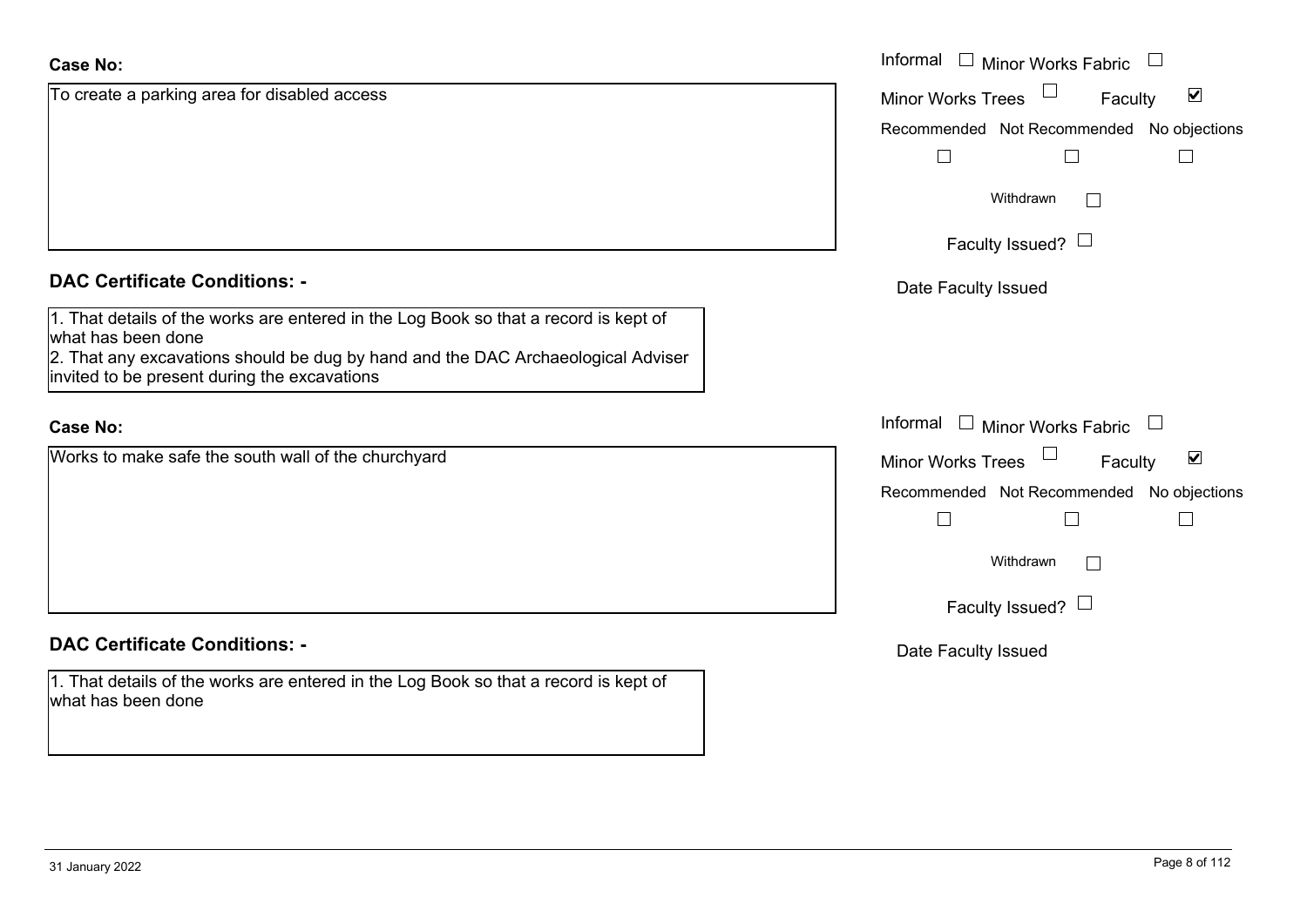| <b>Case No:</b>                                                                                                                                                            | Informal $\square$<br>Minor Works Fabric ⊠                    |
|----------------------------------------------------------------------------------------------------------------------------------------------------------------------------|---------------------------------------------------------------|
| Creation of a Garden of Remembrance                                                                                                                                        | <b>Minor Works Trees</b><br>$\Box$<br>Faculty                 |
|                                                                                                                                                                            | Recommended Not Recommended No objections                     |
|                                                                                                                                                                            | $\blacktriangledown$                                          |
|                                                                                                                                                                            | Withdrawn<br>$\mathbb{R}^n$                                   |
|                                                                                                                                                                            | Faculty Issued? $\Box$                                        |
| <b>DAC Certificate Conditions: -</b>                                                                                                                                       | Date Faculty Issued                                           |
| 1. That details of the works are entered in the Log Book so that a record is kept of<br>what has been done                                                                 |                                                               |
| <b>Case No:</b>                                                                                                                                                            | Informal □ Minor Works Fabric                                 |
| Re-ordering of the west end comprising: -                                                                                                                                  | $\blacktriangledown$<br><b>Minor Works Trees</b><br>Faculty   |
| 1. Replace WC in the base of the Tower                                                                                                                                     |                                                               |
| 2. Replace & re-locate the Servery to the west end of the South Aisle<br>3. Re-location of Font further east within the South Aisle<br>4. Improve access to the Bell Tower | Recommended Not Recommended No objections<br>$\Box$<br>$\Box$ |
|                                                                                                                                                                            | Withdrawn<br>$\mathbb{R}^n$                                   |
|                                                                                                                                                                            | Faculty Issued? $\Box$                                        |
| <b>DAC Certificate Conditions: -</b>                                                                                                                                       | Date Faculty Issued                                           |
| 1. That details of the works are entered in the Log Book so that a record is kept of<br>what has been done                                                                 |                                                               |

L.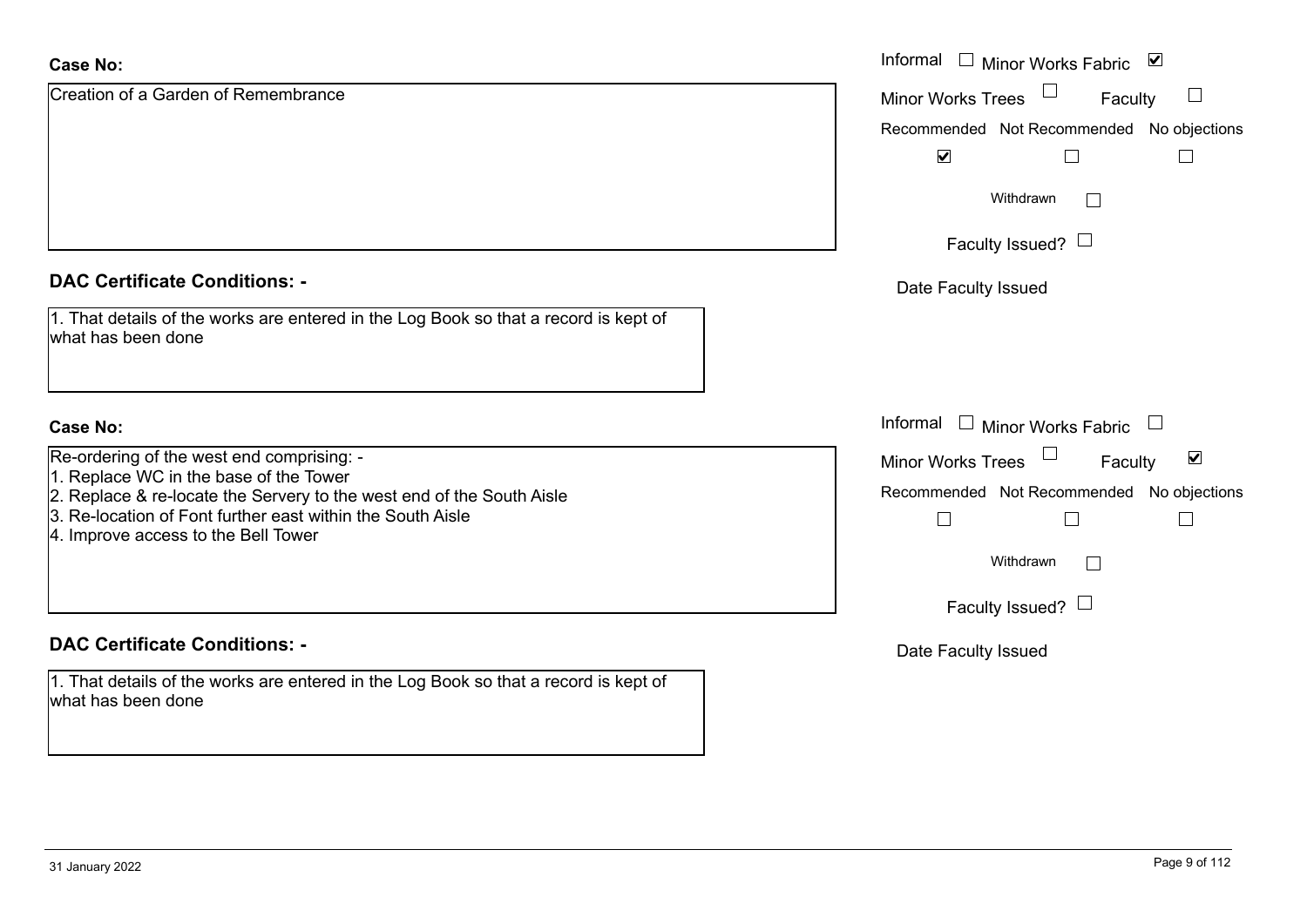## **Ben No: Church**

### **10405 Keyham, All Saints**

| <b>Case No:</b><br>L068/2000         | Informal $\Box$ Minor Works Fabric<br>$\Box$                |
|--------------------------------------|-------------------------------------------------------------|
| Installation of refurbished Organ    | Minor Works Trees $\Box$<br>$\blacktriangledown$<br>Faculty |
|                                      | Recommended Not Recommended No objections                   |
|                                      | $\blacktriangledown$                                        |
|                                      | Withdrawn<br>$\blacksquare$                                 |
|                                      | Faculty Issued? Ø                                           |
| <b>DAC Certificate Conditions: -</b> | Date Faculty Issued<br>28/12/2000                           |
| 1. A time limit of 12 months         |                                                             |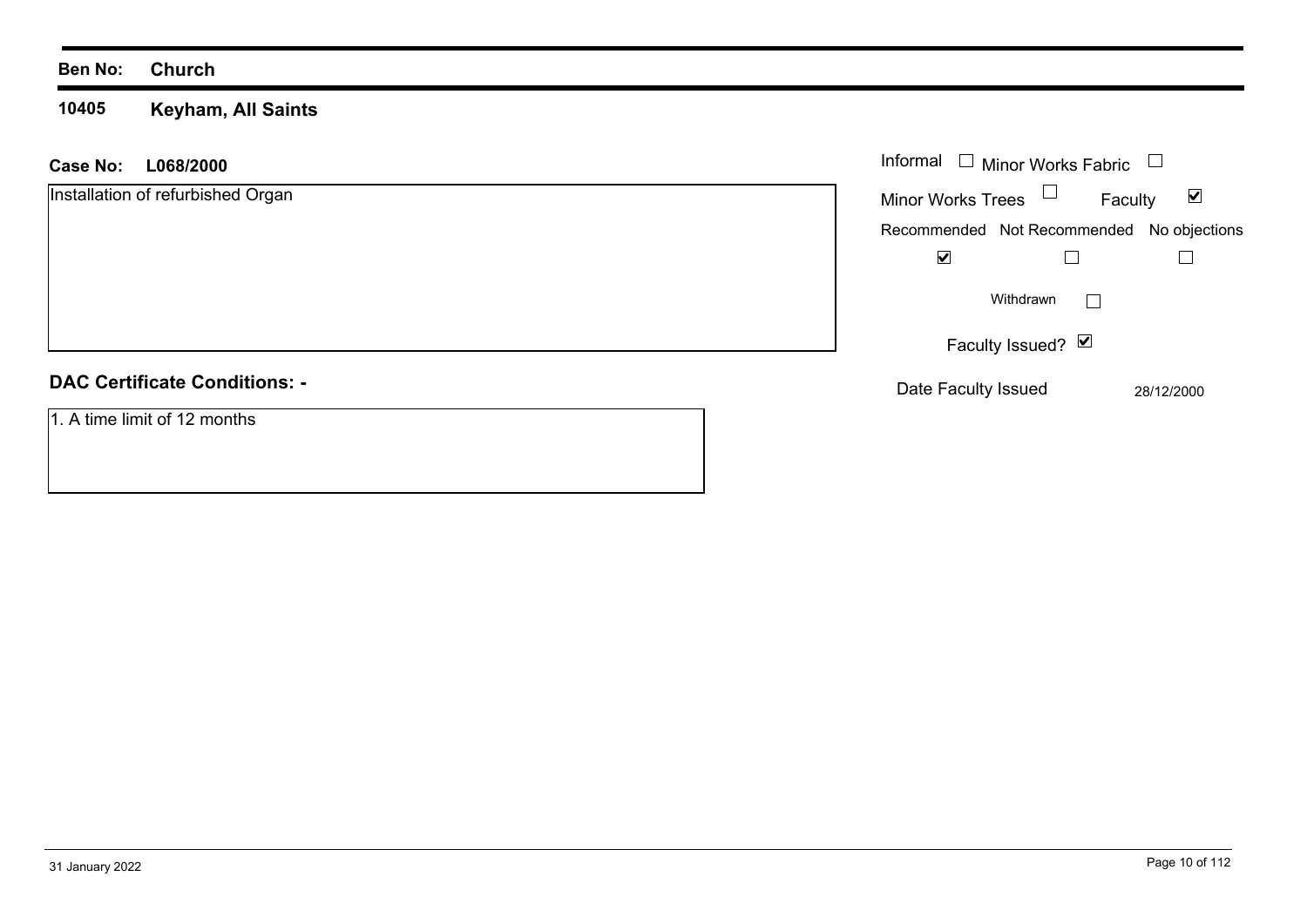### **L042/2000Case No:**

| <b>Case No:</b><br>L042/2000                                                                                                             | Informal □ Minor Works Fabric<br>$\Box$                                         |
|------------------------------------------------------------------------------------------------------------------------------------------|---------------------------------------------------------------------------------|
| Construction of internal stone buttress                                                                                                  | $\blacktriangledown$<br>Minor Works Trees<br>Faculty                            |
|                                                                                                                                          | Recommended Not Recommended No objections<br>$\overline{\phantom{a}}$<br>$\Box$ |
|                                                                                                                                          | Withdrawn<br>$\Box$                                                             |
|                                                                                                                                          | Faculty Issued? Ø                                                               |
| <b>DAC Certificate Conditions: -</b>                                                                                                     | Date Faculty Issued<br>11/07/2000                                               |
| 1. A time limit of 12 months                                                                                                             |                                                                                 |
| <b>Case No:</b><br>L112/2003                                                                                                             | Informal $\Box$ Minor Works Fabric $\Box$                                       |
| External and internal re-pointing of stonework, formation of two lengths of dry areas and glazing repairs<br>in the North & South Aisles | Minor Works Trees <sup>1</sup><br>$\blacktriangledown$<br>Faculty               |
|                                                                                                                                          | Recommended Not Recommended No objections<br>$\blacktriangledown$               |
|                                                                                                                                          | Withdrawn<br>$\Box$                                                             |
|                                                                                                                                          | Faculty Issued? Ø                                                               |
| <b>DAC Certificate Conditions: -</b>                                                                                                     | Date Faculty Issued<br>17/02/2004                                               |
| 1. A time limit of 12 months                                                                                                             |                                                                                 |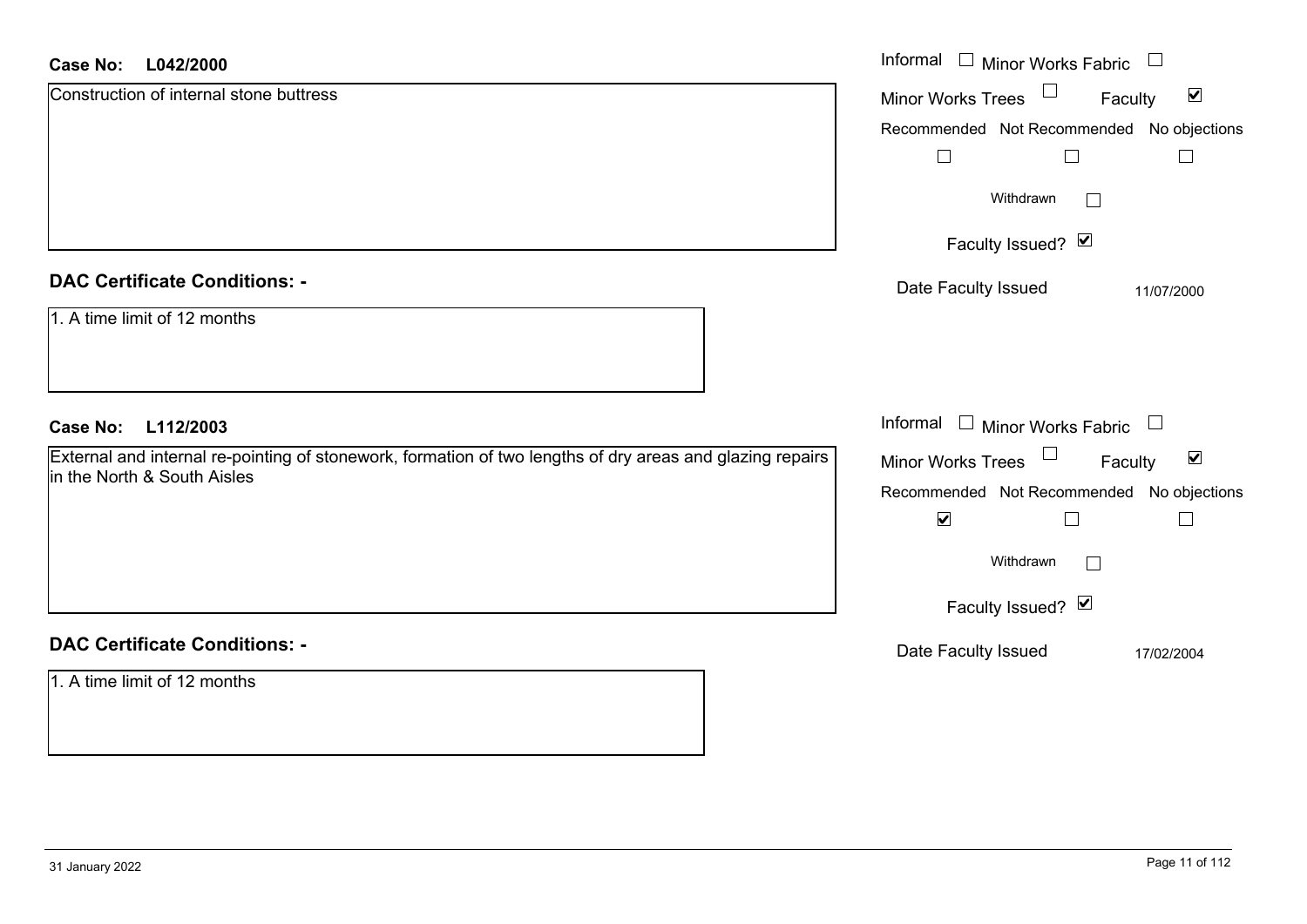### **L109/2006Case No:**

| <b>Case No:</b><br>L109/2006                                                                                                                                                                                                                                                                                                                                 | Informal $\square$<br><b>Minor Works Fabric</b>             |
|--------------------------------------------------------------------------------------------------------------------------------------------------------------------------------------------------------------------------------------------------------------------------------------------------------------------------------------------------------------|-------------------------------------------------------------|
| Installation of PA and Loop System                                                                                                                                                                                                                                                                                                                           | $\blacktriangledown$<br><b>Minor Works Trees</b><br>Faculty |
|                                                                                                                                                                                                                                                                                                                                                              | Recommended Not Recommended No objections                   |
|                                                                                                                                                                                                                                                                                                                                                              | $\blacktriangledown$                                        |
|                                                                                                                                                                                                                                                                                                                                                              | Withdrawn<br>$\mathbf{L}$                                   |
|                                                                                                                                                                                                                                                                                                                                                              | Faculty Issued? Ø                                           |
| <b>DAC Certificate Conditions: -</b>                                                                                                                                                                                                                                                                                                                         | Date Faculty Issued<br>05/10/2006                           |
| 1. A time limit of 12 months 2. That, where possible, all fixings should be made into<br>joints, not stonework, using stainless steel or non-ferrous screws in fibre plugs 3. That<br>the wiring and speakers should be as unobtrusive as possible an of an appropriate<br>colour to blend with the background 4. That individual checks must be made whilst |                                                             |
| <b>Case No:</b><br>L020/2014                                                                                                                                                                                                                                                                                                                                 | Informal<br>Minor Works Fabric ⊠                            |
| Installation of: -                                                                                                                                                                                                                                                                                                                                           | <b>Minor Works Trees</b><br>Faculty                         |
| 1. Lightning Protection for the Tower<br>2. Anti-surge Protection Unit for the Electrical System                                                                                                                                                                                                                                                             | Recommended Not Recommended No objections                   |
|                                                                                                                                                                                                                                                                                                                                                              | $\blacktriangledown$                                        |
|                                                                                                                                                                                                                                                                                                                                                              | Withdrawn                                                   |
|                                                                                                                                                                                                                                                                                                                                                              | Faculty Issued? $\Box$                                      |
| <b>DAC Certificate Conditions: -</b>                                                                                                                                                                                                                                                                                                                         | Date Faculty Issued                                         |
| 1. A time limit of 12 months<br>2. That details of the works are entered in the Log Book so that a record is kept of<br>what has been done                                                                                                                                                                                                                   |                                                             |
| 3. That the PCC must ensure that the mains electrical work is carried out by a suitably                                                                                                                                                                                                                                                                      |                                                             |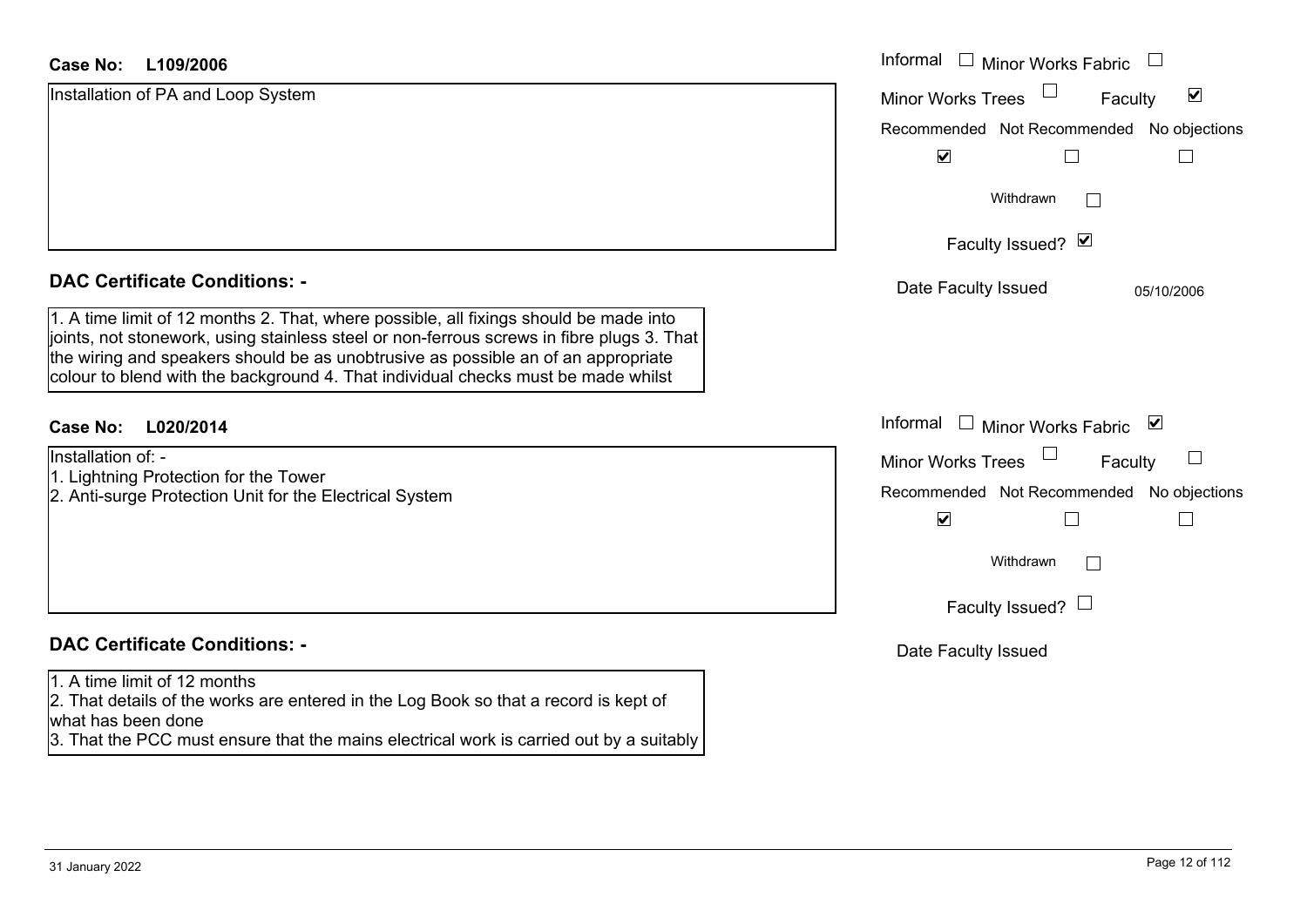|                                                                                                                                                | Minor Works Fabric                                                     |
|------------------------------------------------------------------------------------------------------------------------------------------------|------------------------------------------------------------------------|
| Repair and re-slating of the roof to the Porch                                                                                                 | <b>Minor Works Trees</b><br>$\Box$<br>Faculty                          |
|                                                                                                                                                | Recommended Not Recommended No objections                              |
|                                                                                                                                                | $\blacktriangledown$<br>$\Box$                                         |
|                                                                                                                                                | Withdrawn                                                              |
|                                                                                                                                                | Faculty Issued? $\Box$                                                 |
| <b>DAC Certificate Conditions: -</b>                                                                                                           | Date Faculty Issued                                                    |
| 1. A time limit of 12 months<br>2. That details of the works are entered in the Log Book so that a record is kept of<br>what has been done     |                                                                        |
| L068/2015<br><b>Case No:</b>                                                                                                                   | Informal $\Box$ Minor Works Fabric<br>⊻                                |
| Installation of: -                                                                                                                             | <b>Minor Works Trees</b><br>ப<br>Faculty                               |
| 1. Lightning Protection for the Tower<br>2. Anti-surge Protection Unit for the Electrical System<br>(Renewal of permission granted 11/02/2014) | Recommended Not Recommended No objections<br>$\blacktriangledown$<br>П |
|                                                                                                                                                |                                                                        |
|                                                                                                                                                | Withdrawn                                                              |
|                                                                                                                                                | Faculty Issued? $\Box$                                                 |
| <b>DAC Certificate Conditions: -</b>                                                                                                           | Date Faculty Issued                                                    |
| 1. A time limit of 12 months                                                                                                                   |                                                                        |
| 2. That details of the works are entered in the Log Book so that a record is kept of<br>what has been done                                     |                                                                        |
| 3. That all wiring should be as unobtrusive as possible and of an appropriate colour to                                                        |                                                                        |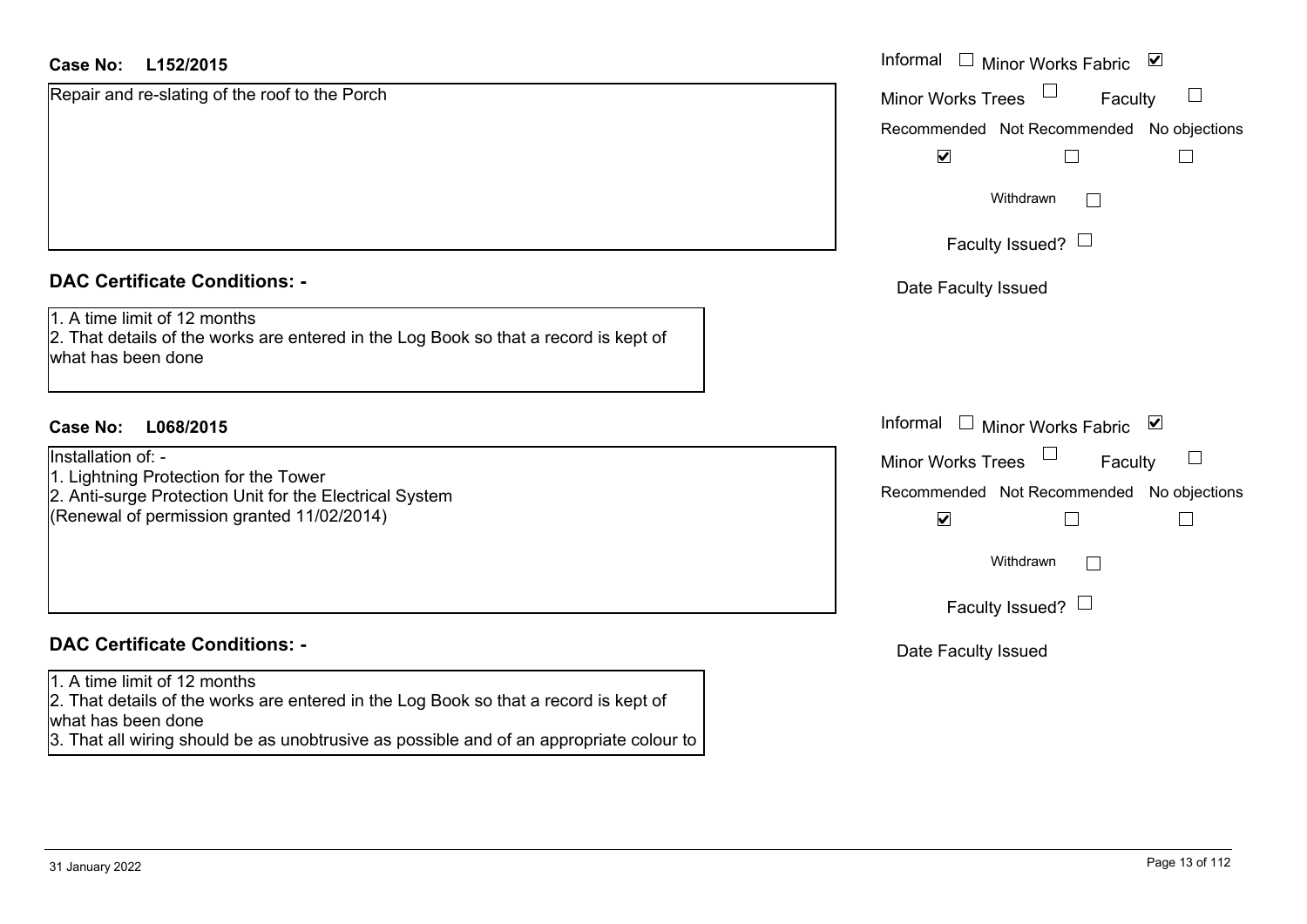| <b>Case No:</b><br>L259/2015                                                                                                                                                                                                                        | Informal □ Minor Works Fabric                               |  |
|-----------------------------------------------------------------------------------------------------------------------------------------------------------------------------------------------------------------------------------------------------|-------------------------------------------------------------|--|
| Installation of Broadband Antennae atop the Tower                                                                                                                                                                                                   | $\blacktriangledown$<br><b>Minor Works Trees</b><br>Faculty |  |
|                                                                                                                                                                                                                                                     | Recommended Not Recommended No objections                   |  |
|                                                                                                                                                                                                                                                     | $\blacktriangledown$                                        |  |
|                                                                                                                                                                                                                                                     | Withdrawn<br>$\mathbf{L}$                                   |  |
|                                                                                                                                                                                                                                                     | Faculty Issued? Ø                                           |  |
| <b>DAC Certificate Conditions: -</b>                                                                                                                                                                                                                | Date Faculty Issued<br>06/01/2016                           |  |
| 1. That details of the works are entered in the Log Book so that a record is kept of<br>what has been done<br>2. Electrical condition report certificate<br>3. That all wiring should be as unobtrusive as possible and of an appropriate colour to |                                                             |  |
| <b>Case No:</b>                                                                                                                                                                                                                                     | Informal □ Minor Works Fabric                               |  |
| Installation of: -                                                                                                                                                                                                                                  | Minor Works Trees<br>$\blacktriangledown$<br>Faculty        |  |
| 1. Accessible WC<br>2. Servery                                                                                                                                                                                                                      | Recommended Not Recommended No objections                   |  |
| 3. Trench-arch Drainage System                                                                                                                                                                                                                      | $\blacktriangledown$                                        |  |
|                                                                                                                                                                                                                                                     | Withdrawn<br>$\Box$                                         |  |
|                                                                                                                                                                                                                                                     | Faculty Issued? $\Box$                                      |  |
| <b>DAC Certificate Conditions: -</b>                                                                                                                                                                                                                | Date Faculty Issued<br>12/12/2018                           |  |
| 1. That details of the works are entered in the Log Book so that a record is kept of<br>what has been done                                                                                                                                          |                                                             |  |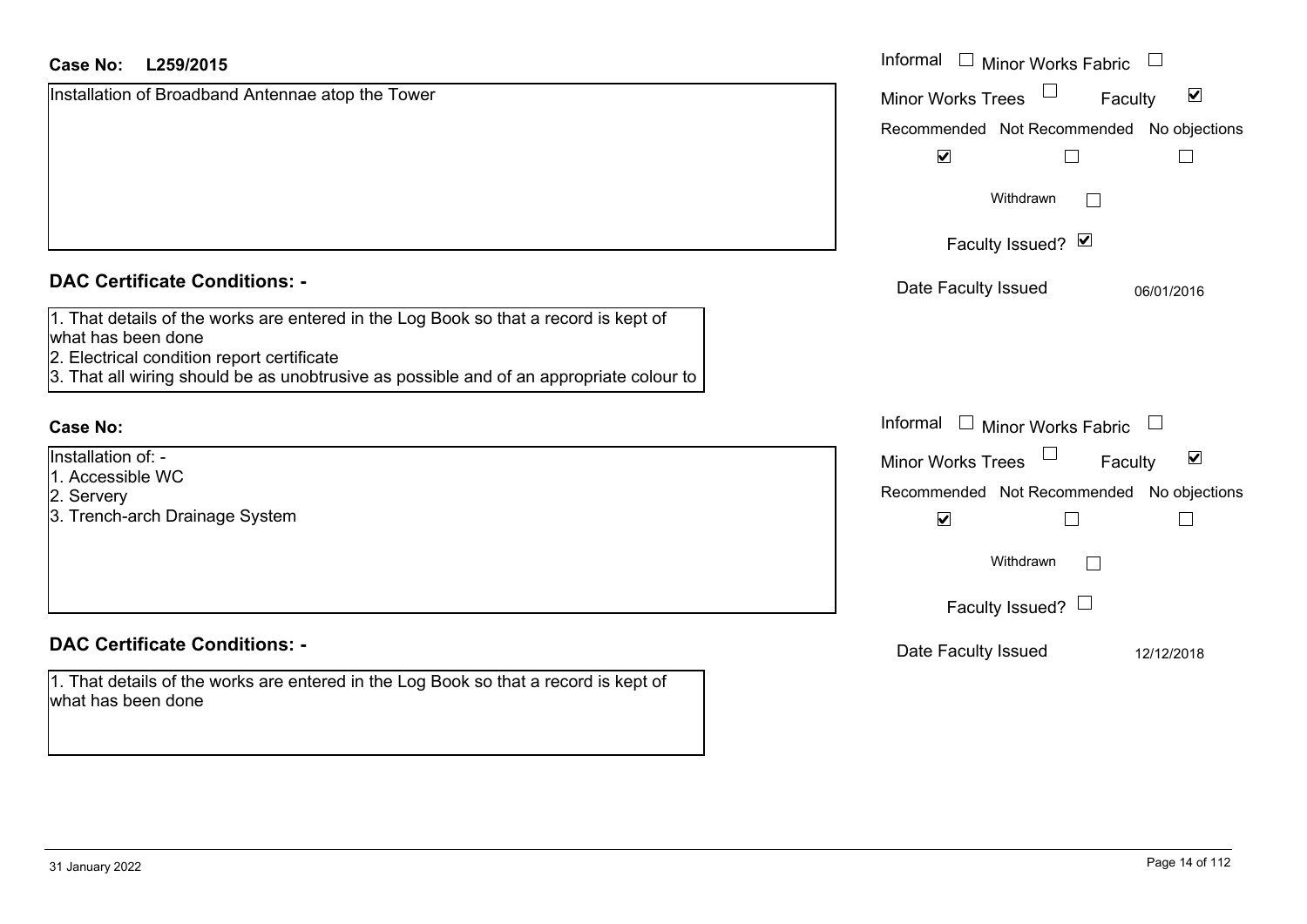# **Case No:**

| Replacement of brass memorial plaque below middle window in the north wall of the church to change |  |
|----------------------------------------------------------------------------------------------------|--|
| inscription                                                                                        |  |
|                                                                                                    |  |
|                                                                                                    |  |

# **DAC Certificate Conditions: -**

| 1. That details of the works are entered in the Log Book so that a record is kept of |
|--------------------------------------------------------------------------------------|
| what has been done                                                                   |
| 0 That the new planue is to be east and not engraved                                 |

2. That the new plaque is to be cast and not engraved

# **Case No:**

1. CONFIRMATORY APPLICATION for works undertaken with Interim Faculty: a) Taking down of lose plaster

2. Repairs to the plaster

# **DAC Certificate Conditions: -**

| 1. That details of the works are entered in the Log Book so that a record is kept of |  |
|--------------------------------------------------------------------------------------|--|
| what has been done                                                                   |  |

|                                                                                                  | Informal □ Minor Works Fabric                        |
|--------------------------------------------------------------------------------------------------|------------------------------------------------------|
| nent of brass memorial plaque below middle window in the north wall of the church to change<br>n | $\blacktriangledown$<br>Minor Works Trees<br>Faculty |
|                                                                                                  | Recommended Not Recommended No objections            |
|                                                                                                  | $\blacktriangledown$                                 |
|                                                                                                  | Withdrawn                                            |
|                                                                                                  | Faculty Issued? Ø                                    |
| rtificate Conditions: -                                                                          | Date Faculty Issued<br>08/06/2018                    |
| etails of the works are entered in the Log Book so that a record is kept of                      |                                                      |
| been done<br>e new plaque is to be cast and not engraved                                         |                                                      |
|                                                                                                  |                                                      |
|                                                                                                  | Informal $\Box$ Minor Works Fabric<br>$\Box$         |
| IRMATORY APPLICATION for works undertaken with Interim Faculty: -                                | $\blacktriangledown$<br>Minor Works Trees<br>Faculty |
| ing down of lose plaster<br>s to the plaster                                                     | Recommended Not Recommended No objections            |
|                                                                                                  | $\overline{\mathbf{v}}$                              |
|                                                                                                  | Withdrawn                                            |
|                                                                                                  | Faculty Issued? $\Box$                               |
| rtificate Conditions: -                                                                          | Date Faculty Issued<br>04/09/2019                    |
| etails of the works are entered in the Log Book so that a record is kept of                      |                                                      |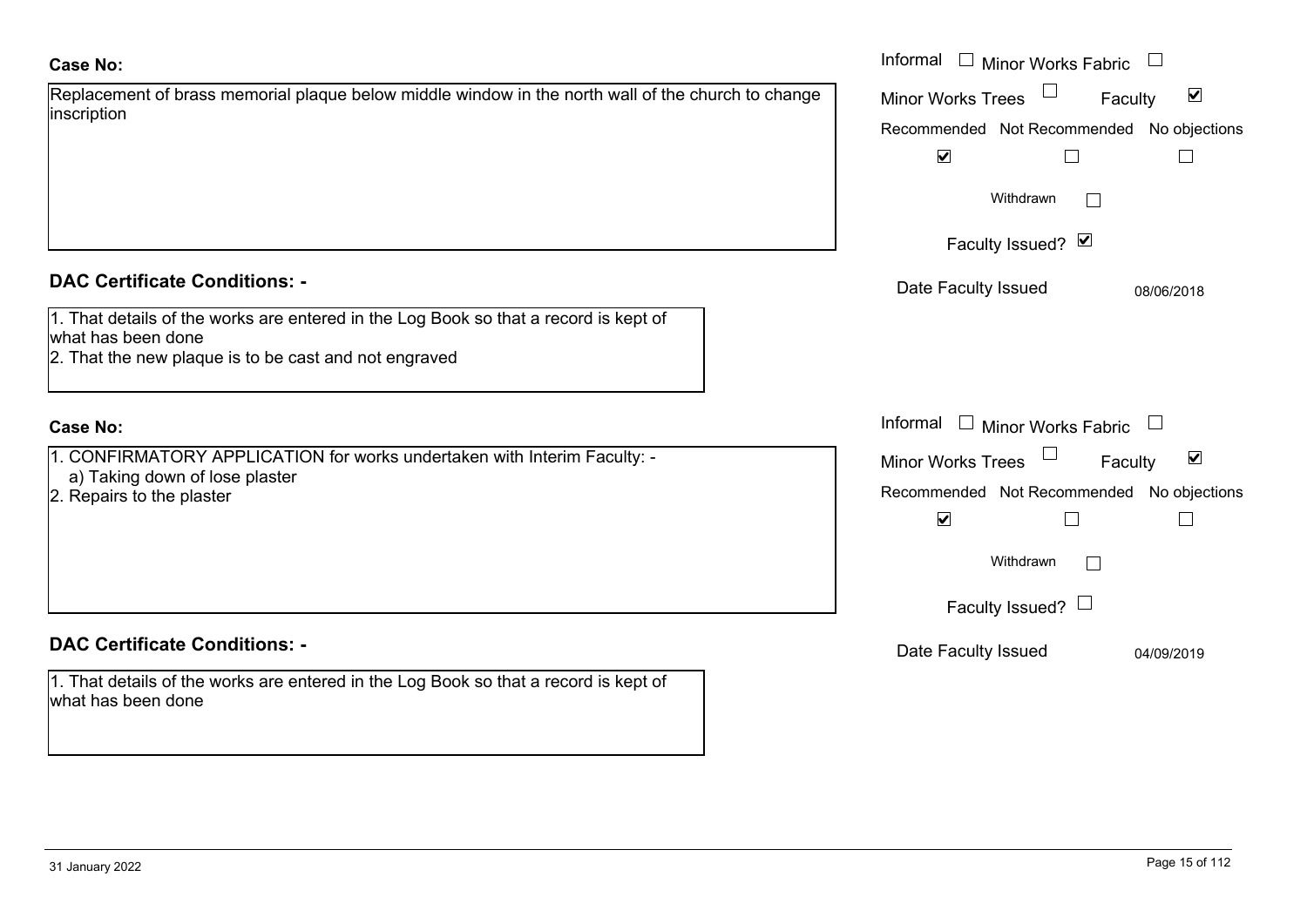# **Case No:**

what has been done

| <b>Case No:</b>                                                                      | Informal<br><b>Minor Works Fabric</b>     |                                 |
|--------------------------------------------------------------------------------------|-------------------------------------------|---------------------------------|
| Conservation of Royal Coat of Arms Hatchment                                         | <b>Minor Works Trees</b>                  | $\blacktriangledown$<br>Faculty |
|                                                                                      | Recommended Not Recommended No objections |                                 |
|                                                                                      | ⊻                                         |                                 |
|                                                                                      | Withdrawn                                 |                                 |
|                                                                                      | Faculty Issued? $\Box$                    |                                 |
| <b>DAC Certificate Conditions: -</b>                                                 | Date Faculty Issued                       | 16/03/2020                      |
| 1. That details of the works are entered in the Log Book so that a record is kept of |                                           |                                 |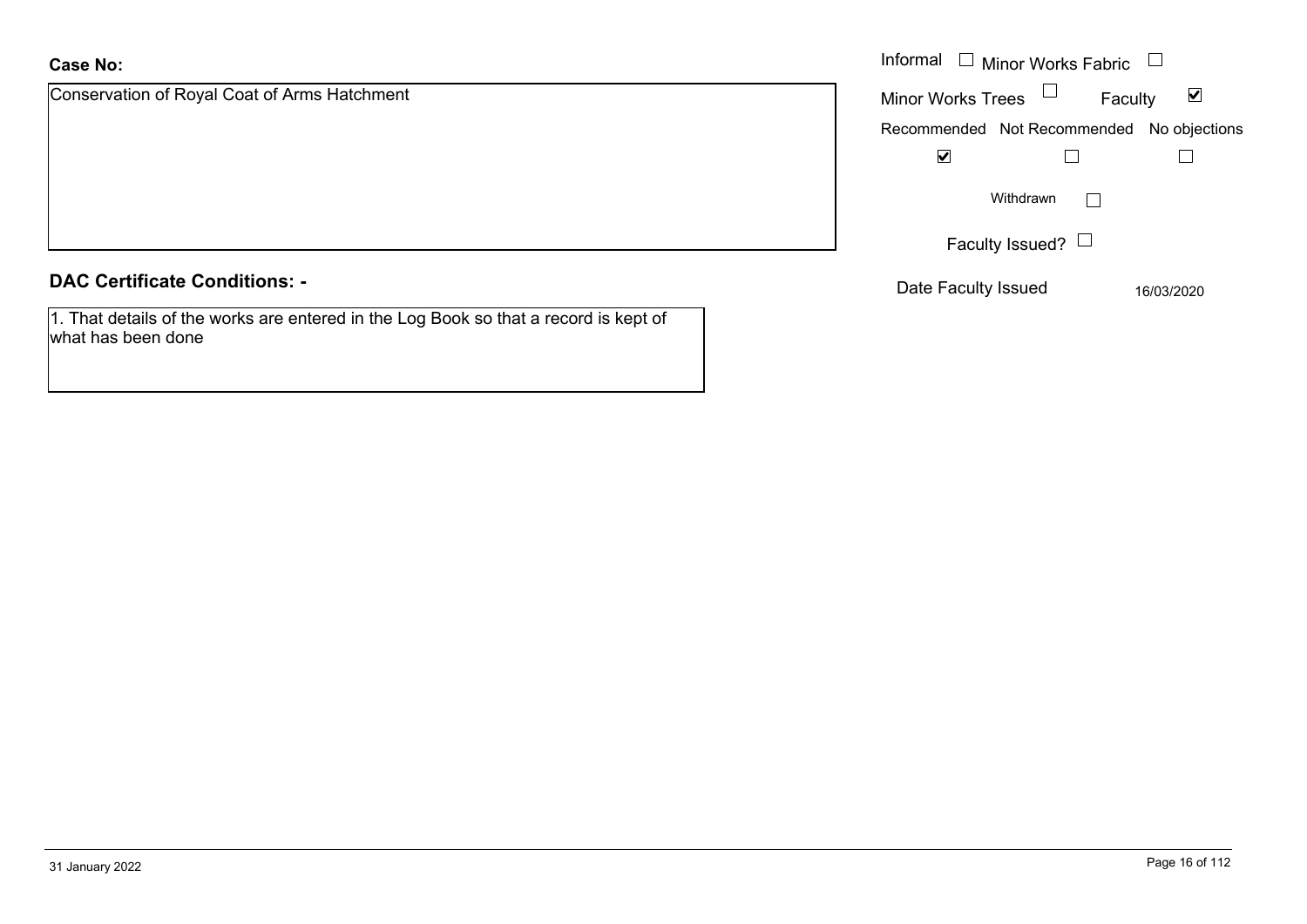## **Ben No: Church**

### **10406 Kibworth Beauchamp, St Wilfrid**

| L054/2001<br><b>Case No:</b>         | Informal $\Box$ Minor Works Fabric<br>⊔                     |
|--------------------------------------|-------------------------------------------------------------|
| Repair and restoration of Organ      | Minor Works Trees $\Box$<br>$\blacktriangledown$<br>Faculty |
|                                      | Recommended Not Recommended No objections                   |
|                                      | $\blacktriangledown$                                        |
|                                      | Withdrawn<br>$\perp$                                        |
|                                      | Faculty Issued? Ø                                           |
| <b>DAC Certificate Conditions: -</b> | Date Faculty Issued<br>17/08/2001                           |
| 1. A time limit of 12 months         |                                                             |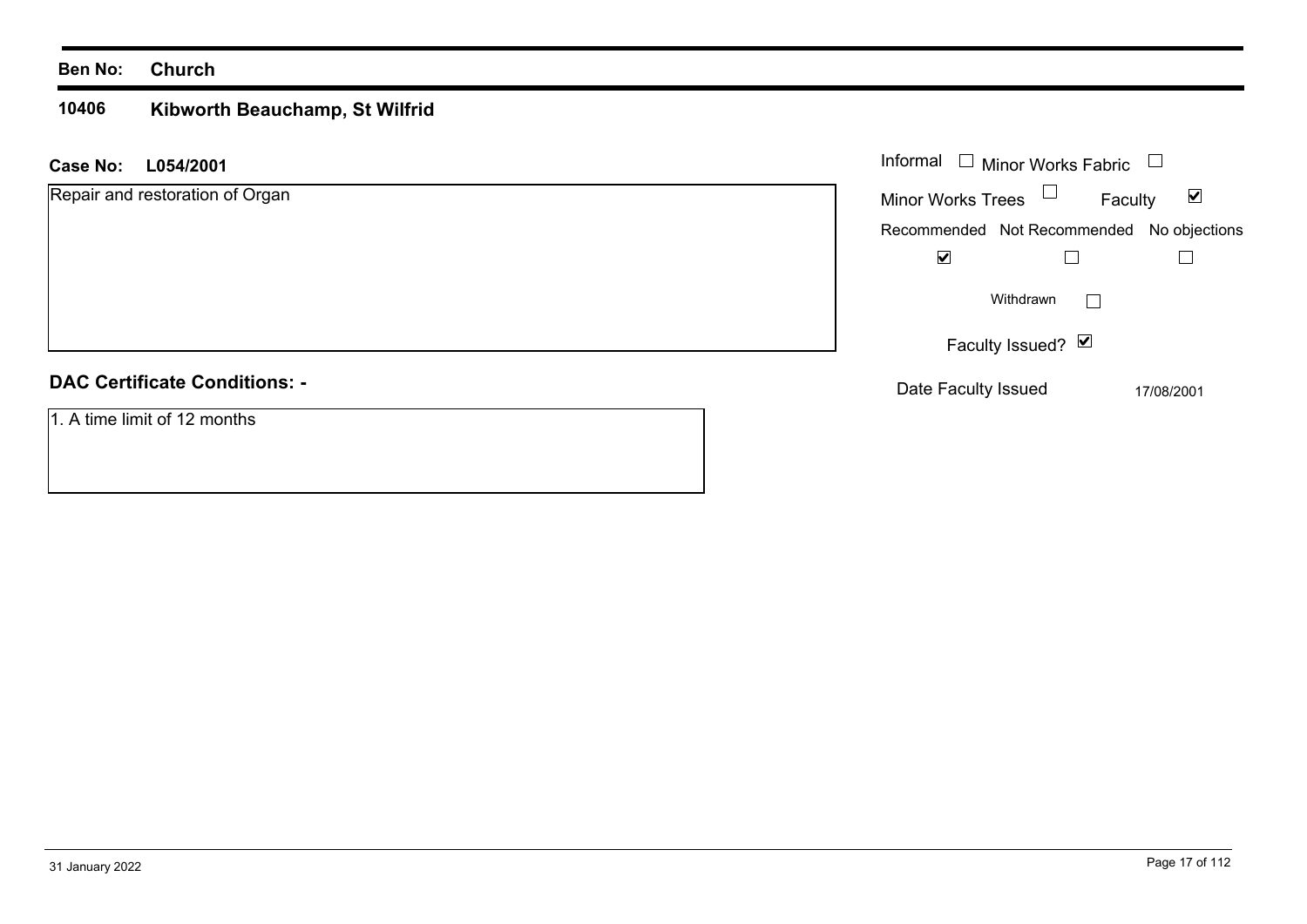| L049/2002<br><b>Case No:</b>                                                                                                    | Informal $\Box$ Minor Works Fabric $\Box$                                                                                                        |
|---------------------------------------------------------------------------------------------------------------------------------|--------------------------------------------------------------------------------------------------------------------------------------------------|
| 1. Re-wiring of church<br>2. Installation of new Lighting Scheme                                                                | $\blacktriangledown$<br>Minor Works Trees<br>Faculty<br>Recommended Not Recommended No objections<br>$\Box$<br>$\Box$                            |
|                                                                                                                                 | Withdrawn<br>$\vert \hspace{.06cm} \vert$<br>Faculty Issued? $\Box$                                                                              |
| <b>DAC Certificate Conditions: -</b>                                                                                            | Date Faculty Issued                                                                                                                              |
| 1. A time limit of 12 months                                                                                                    |                                                                                                                                                  |
| L033/2002<br><b>Case No:</b>                                                                                                    | Informal<br>$\Box$ Minor Works Fabric $\Box$                                                                                                     |
| Re-building of dilapidated rear boundary wall to churchyard on a like-for-like basis using salvaged<br>materials where possible | $\Box$<br>$\blacktriangledown$<br>Minor Works Trees<br>Faculty<br>Recommended Not Recommended No objections<br>$\blacktriangledown$<br>Withdrawn |
|                                                                                                                                 |                                                                                                                                                  |
|                                                                                                                                 | Faculty Issued? $\Box$                                                                                                                           |
| <b>DAC Certificate Conditions: -</b>                                                                                            | Date Faculty Issued                                                                                                                              |
| 1. A time limit of 12 months<br>2. That the work should be the subject of an Archaeological Watching Brief                      |                                                                                                                                                  |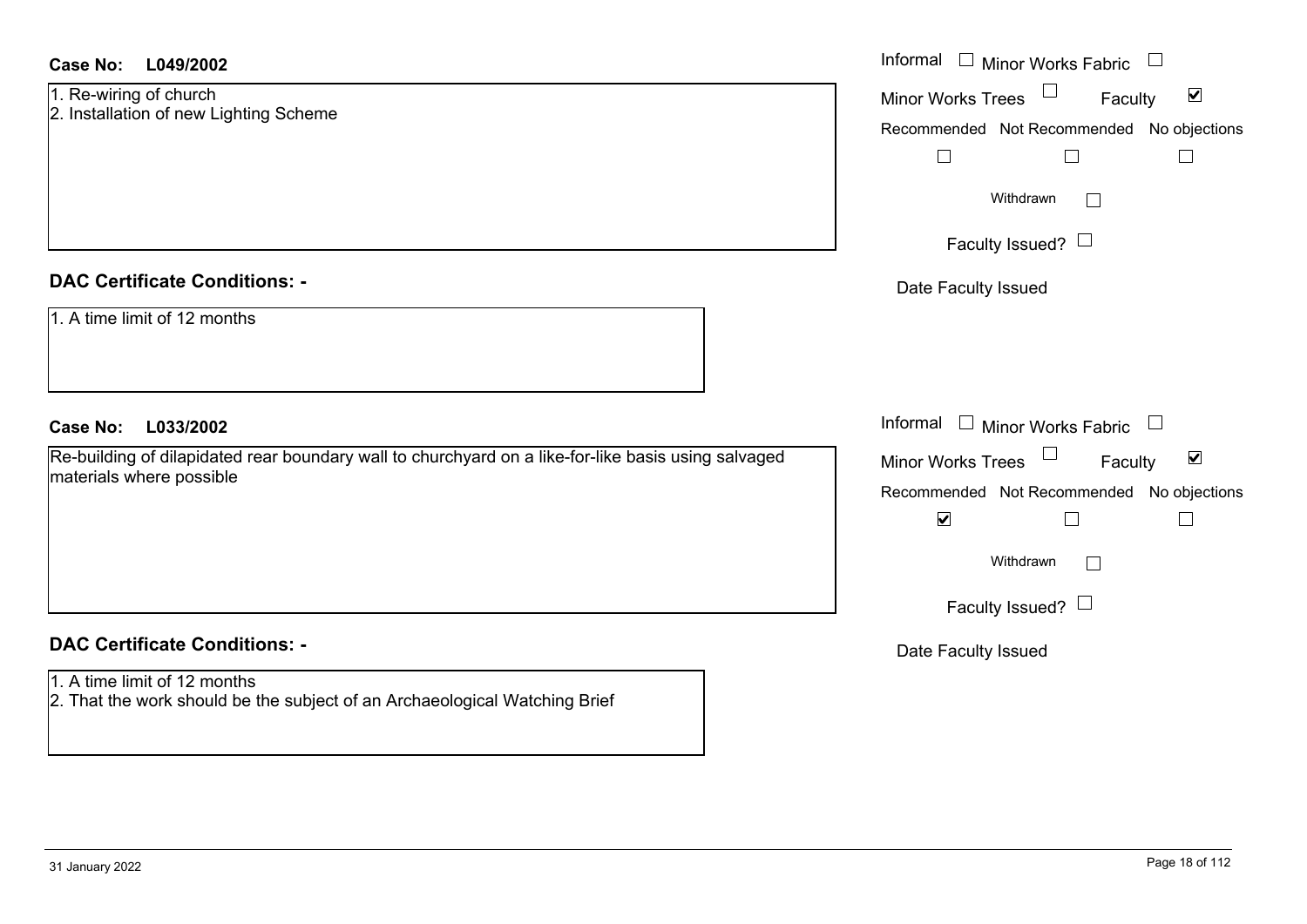|  | <b>Case No:</b> |  | L119/2002 & L012/2003 |
|--|-----------------|--|-----------------------|
|--|-----------------|--|-----------------------|

| <b>Case No:</b><br>L119/2002 & L012/2003                                       | Informal ⊠ Minor Works Fabric                               |
|--------------------------------------------------------------------------------|-------------------------------------------------------------|
| Installation of sound control system in the Bell Chamber window openings       | $\blacktriangledown$<br><b>Minor Works Trees</b><br>Faculty |
|                                                                                | Recommended Not Recommended No objections                   |
|                                                                                | $\blacktriangledown$                                        |
|                                                                                | Withdrawn                                                   |
|                                                                                | Faculty Issued? $\Box$                                      |
| <b>DAC Certificate Conditions: -</b>                                           | Date Faculty Issued                                         |
| 1. A time limit of 12 months                                                   |                                                             |
| <b>Case No:</b><br>L016/2004                                                   | Informal<br>$\Box$<br>Minor Works Fabric<br>$\Box$          |
| 1. Construction of extension to existing Church Meeting Room                   | $\blacktriangledown$<br>Minor Works Trees<br>Faculty        |
| 2. Construction of paved area to south of extension                            | Recommended Not Recommended No objections                   |
| 3. Re-location of gravestones and remains as per Architect's drawing 031066/7A | $\blacktriangledown$                                        |
|                                                                                | Withdrawn<br>$\mathbb{R}$                                   |
|                                                                                | Faculty Issued? Ø                                           |
| <b>DAC Certificate Conditions: -</b>                                           | Date Faculty Issued<br>17/11/2004                           |
| 1. A time limit of 12 months                                                   |                                                             |
| 2. That any trenching be the subject of an archaeological watching brief in    |                                                             |

31 January 2022 Page 19 of 112

accordance with paragraph 4 of the attached archaeological conditions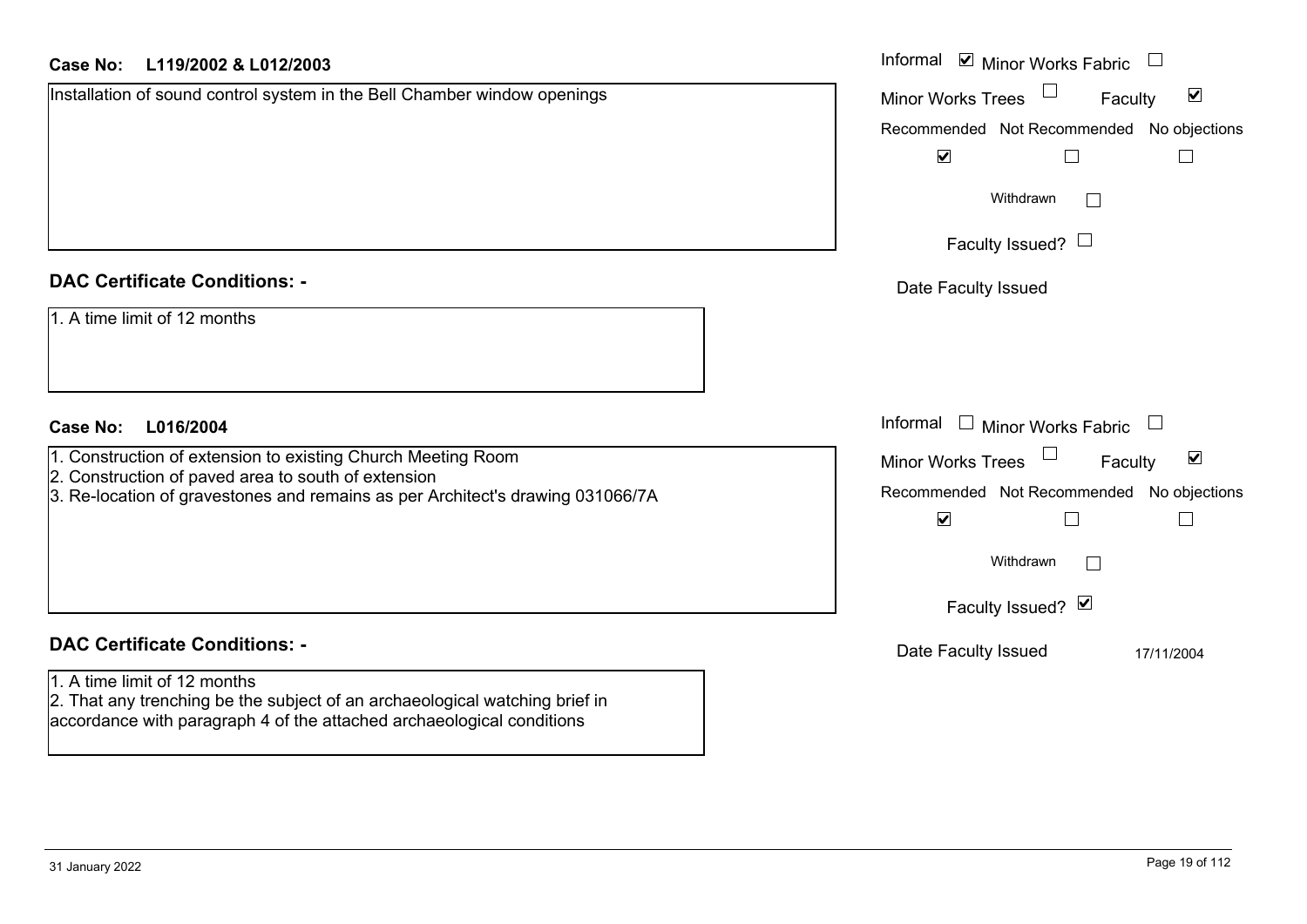| <b>Case No:</b><br>L121/2006<br>1. Replacement of existing electric night storage heating system with an underfloor heating system and<br>radiators with gas boiler and associated building works<br>2. Replacement of remaining pews in the Nave with chairs | Informal<br>$\Box$ Minor Works Fabric<br>$\blacktriangledown$<br><b>Minor Works Trees</b><br>Faculty<br>Recommended Not Recommended No objections<br>$\blacktriangledown$<br>Withdrawn |
|---------------------------------------------------------------------------------------------------------------------------------------------------------------------------------------------------------------------------------------------------------------|----------------------------------------------------------------------------------------------------------------------------------------------------------------------------------------|
|                                                                                                                                                                                                                                                               | Faculty Issued? Ø                                                                                                                                                                      |
| <b>DAC Certificate Conditions: -</b><br>1. A time limit of 12 months<br>2. That the works be the subject of an archaeological watching brief in accordance<br>with paragraph 4 of the attached archaeological conditions                                      | Date Faculty Issued<br>05/01/2007                                                                                                                                                      |
| <b>Case No:</b><br>L086/2008                                                                                                                                                                                                                                  | Informal $\blacksquare$ Minor Works Fabric                                                                                                                                             |
| 1. Removal of 2 x 8' portable OHP screens<br>2. Introduction of $: -$<br>a) 2 x 8' demountable screens<br>b) Brackets for the 2 existing data projectors on front Nave pillars                                                                                | $\blacktriangledown$<br><b>Minor Works Trees</b><br>Faculty<br>Recommended Not Recommended No objections<br>$\blacktriangledown$<br>Withdrawn<br>Faculty Issued? Ø                     |
| <b>DAC Certificate Conditions: -</b>                                                                                                                                                                                                                          | Date Faculty Issued<br>25/06/2008                                                                                                                                                      |
| 1. A time limit of 12 months<br>2. That details of the works are entered in the Log Book so that a record is kept of<br>what has been done<br>3. That the brackets should be affixed with non-ferrous resin-fixed bolts and not                               |                                                                                                                                                                                        |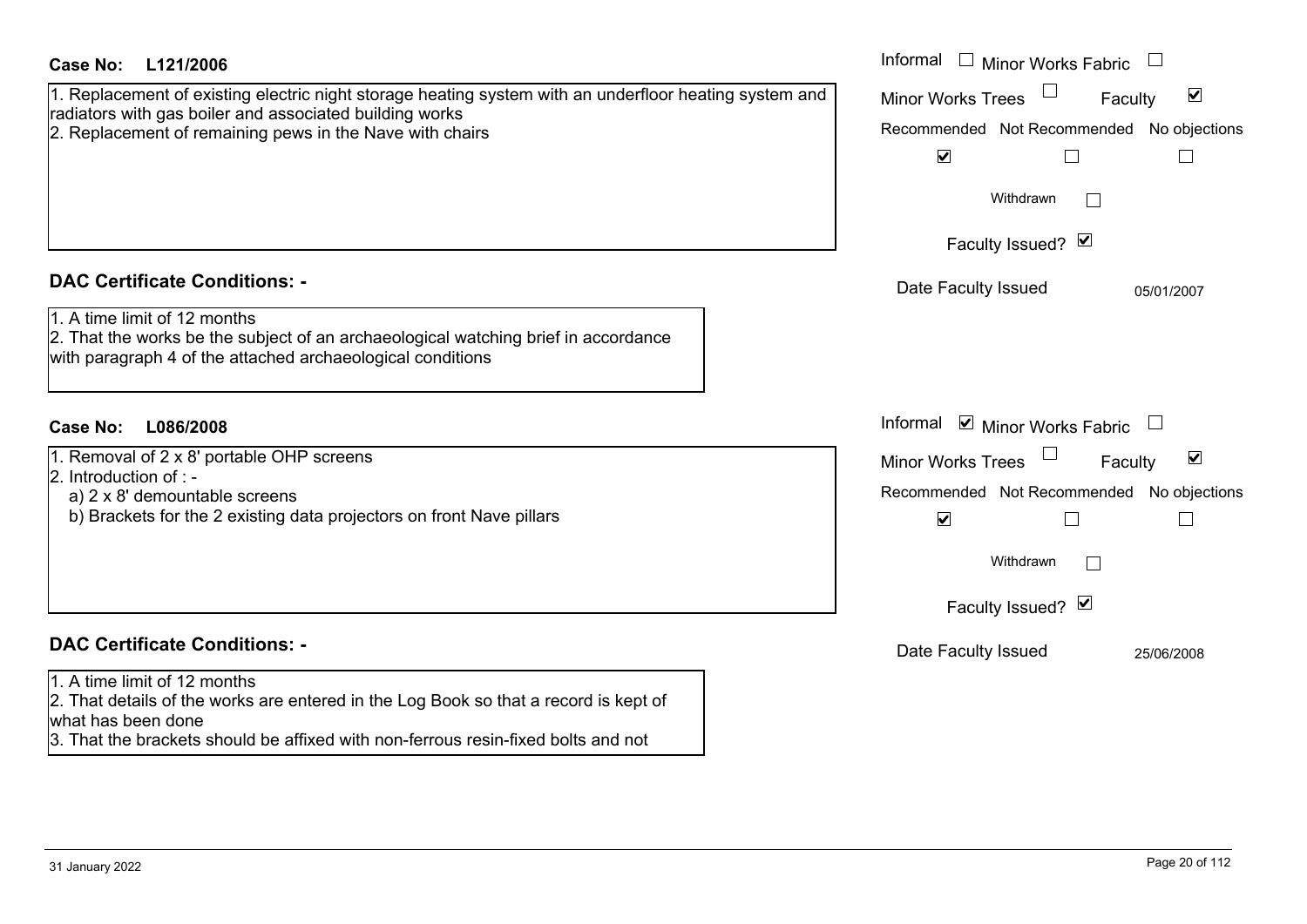| <b>Minor Works Trees</b><br>Faculty<br>Recommended Not Recommended N |
|----------------------------------------------------------------------|
|                                                                      |
|                                                                      |
| $\blacktriangledown$                                                 |
| Withdrawn                                                            |
| Faculty Issued? $\Box$                                               |
| Date Faculty Issued                                                  |
|                                                                      |
| Informal<br>Minor Works Fabric <b>▽</b>                              |
| <b>Minor Works Trees</b><br>Faculty                                  |
| Recommended Not Recommended N                                        |
| $\blacktriangledown$                                                 |
| Withdrawn                                                            |
| Faculty Issued? $\Box$                                               |
|                                                                      |

## **DAC Certificate Conditions: -**

1. That details of the works are entered in the Log Book so that a record is kept of what has been done

# Date Faculty Issued

No objections

 $\Box$ 

 $\Box$ 

 $\blacktriangledown$ 

No objections

 $\Box$ 

 $\Box$ 

 $\blacktriangledown$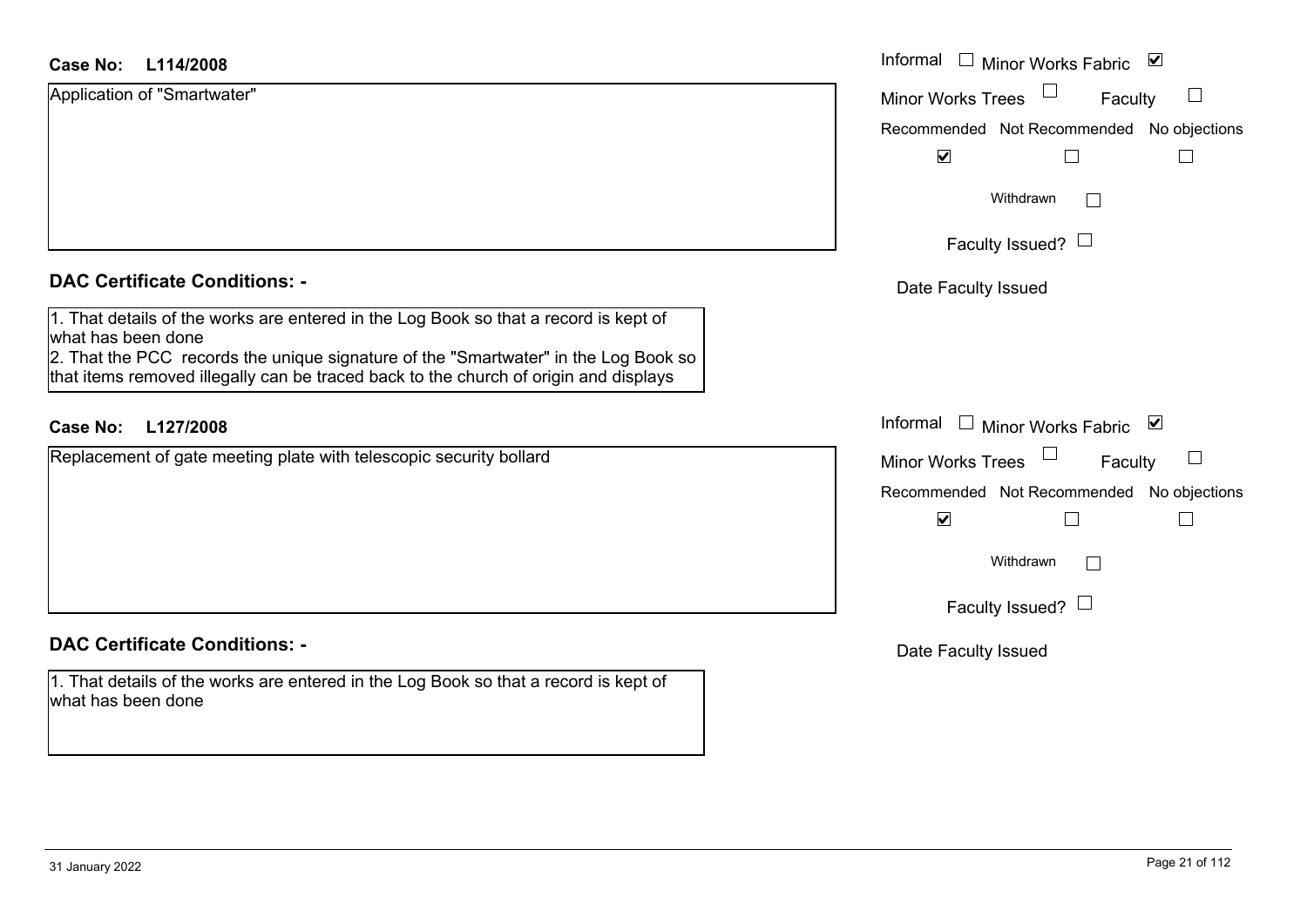### **L129/2008Case No:**

| Case No:<br>L129/2008                                                                                                                                                                                                                 | Informal $\square$<br>Minor Works Fabric ⊠                                                                                                                         |
|---------------------------------------------------------------------------------------------------------------------------------------------------------------------------------------------------------------------------------------|--------------------------------------------------------------------------------------------------------------------------------------------------------------------|
| Application of anti-climb paint above 2 metres                                                                                                                                                                                        | $\Box$<br><b>Minor Works Trees</b><br>Faculty                                                                                                                      |
|                                                                                                                                                                                                                                       | Recommended Not Recommended No objections                                                                                                                          |
|                                                                                                                                                                                                                                       | $\blacktriangledown$                                                                                                                                               |
|                                                                                                                                                                                                                                       | Withdrawn                                                                                                                                                          |
|                                                                                                                                                                                                                                       | Faculty Issued? $\Box$                                                                                                                                             |
| <b>DAC Certificate Conditions: -</b>                                                                                                                                                                                                  | Date Faculty Issued                                                                                                                                                |
| 1. hat details of the works are entered in the Log Book so that a record is kept of what<br>has been done<br>2. That the PCC displays the relevant warning signs that anti-climb paint has been<br>applied                            |                                                                                                                                                                    |
| <b>Case No:</b><br>L173/2008                                                                                                                                                                                                          | Informal $\blacksquare$ Minor Works Fabric $\blacksquare$                                                                                                          |
| 1. CONFIRMATORY FACULTY for works carried out under Chancellor's Consent: -<br>a) Stabilisation / repair of southwest pinnacle so that it is no longer a danger<br>2. Repairs to the Tower:<br>a) Pinnacles<br>b) Roof<br>c) Flagpole | $\blacktriangledown$<br><b>Minor Works Trees</b><br>Faculty<br>Recommended Not Recommended No objections<br>$\blacktriangledown$<br>Withdrawn<br>Faculty Issued? Ø |
| <b>DAC Certificate Conditions: -</b>                                                                                                                                                                                                  | Date Faculty Issued                                                                                                                                                |
| 1. A time limit of 12 months<br>2. That details of the works are entered in the Log Book so that a record is kept of<br>what has been done                                                                                            | 18/12/2008                                                                                                                                                         |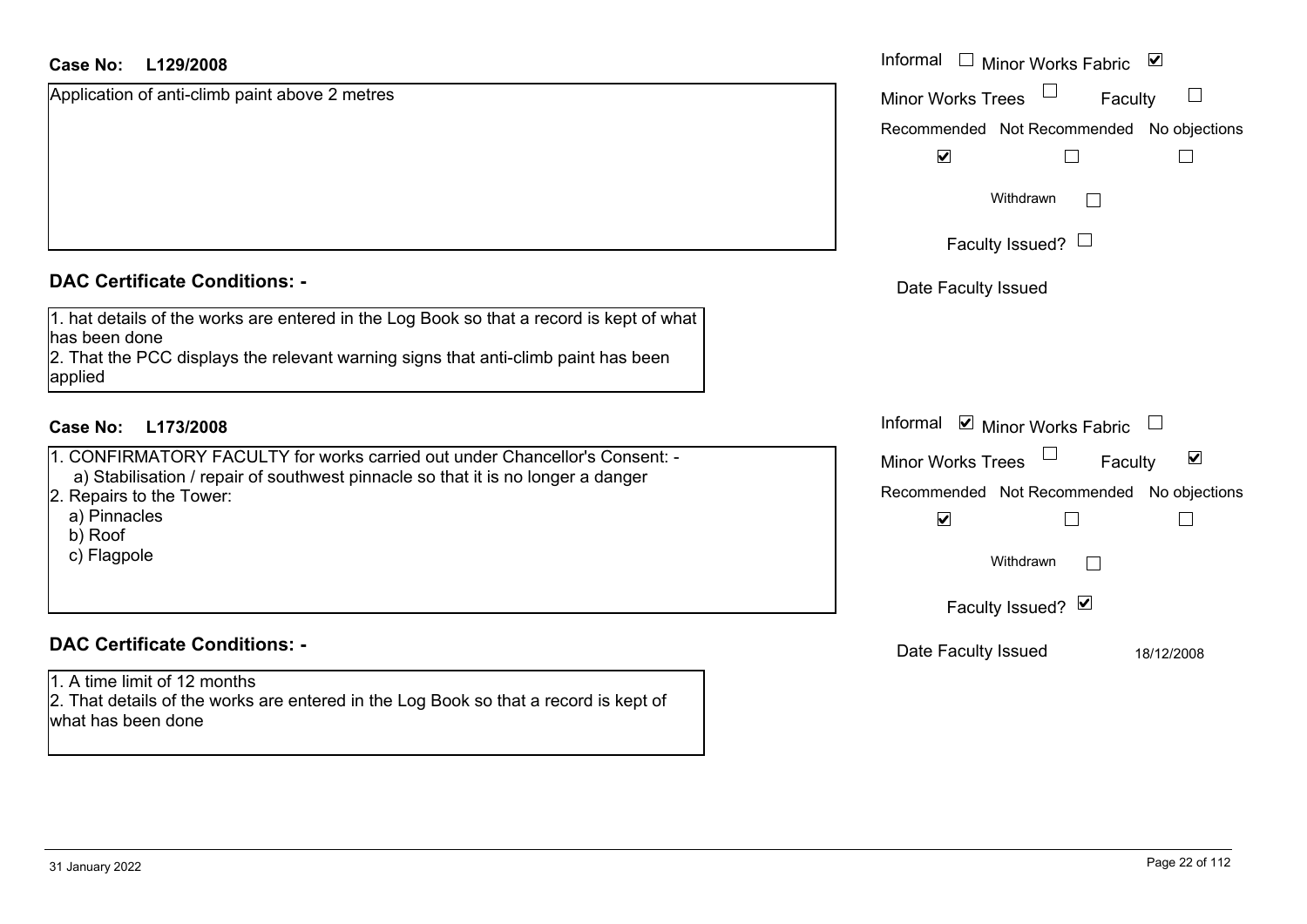| <b>Case No:</b><br>L212/2009                                                                                                               | Informal $\quad \Box$ Minor Works Fabric<br>$\Box$        |
|--------------------------------------------------------------------------------------------------------------------------------------------|-----------------------------------------------------------|
| Pollarding of Taxus (Yew) Tree at 2.5 metres                                                                                               | Minor Works Trees ⊠<br>$\Box$<br>Faculty                  |
|                                                                                                                                            | Recommended Not Recommended No objections                 |
|                                                                                                                                            | $\Box$                                                    |
|                                                                                                                                            | Withdrawn<br>$\mathbf{I}$                                 |
|                                                                                                                                            | Faculty Issued? $\Box$                                    |
| <b>DAC Certificate Conditions: -</b>                                                                                                       | Date Faculty Issued                                       |
| 1. That details of the works are entered in the Log Book so that a record is kept of<br>what has been done                                 |                                                           |
| <b>Case No:</b><br>L149/2009                                                                                                               | Informal $\blacksquare$ Minor Works Fabric $\blacksquare$ |
| Repairs to churchyard wall                                                                                                                 | $\blacktriangledown$<br>Minor Works Trees<br>Faculty      |
|                                                                                                                                            | Recommended Not Recommended No objections                 |
|                                                                                                                                            | $\blacktriangledown$<br>$\perp$                           |
|                                                                                                                                            | Withdrawn<br>Г                                            |
|                                                                                                                                            | Faculty Issued? $\Box$                                    |
| <b>DAC Certificate Conditions: -</b>                                                                                                       | Date Faculty Issued                                       |
| 1. A time limit of 12 months<br>2. That details of the works are entered in the Log Book so that a record is kept of<br>what has been done |                                                           |
| 3. That any soil excavated is sieved for human remains and any human remains that                                                          |                                                           |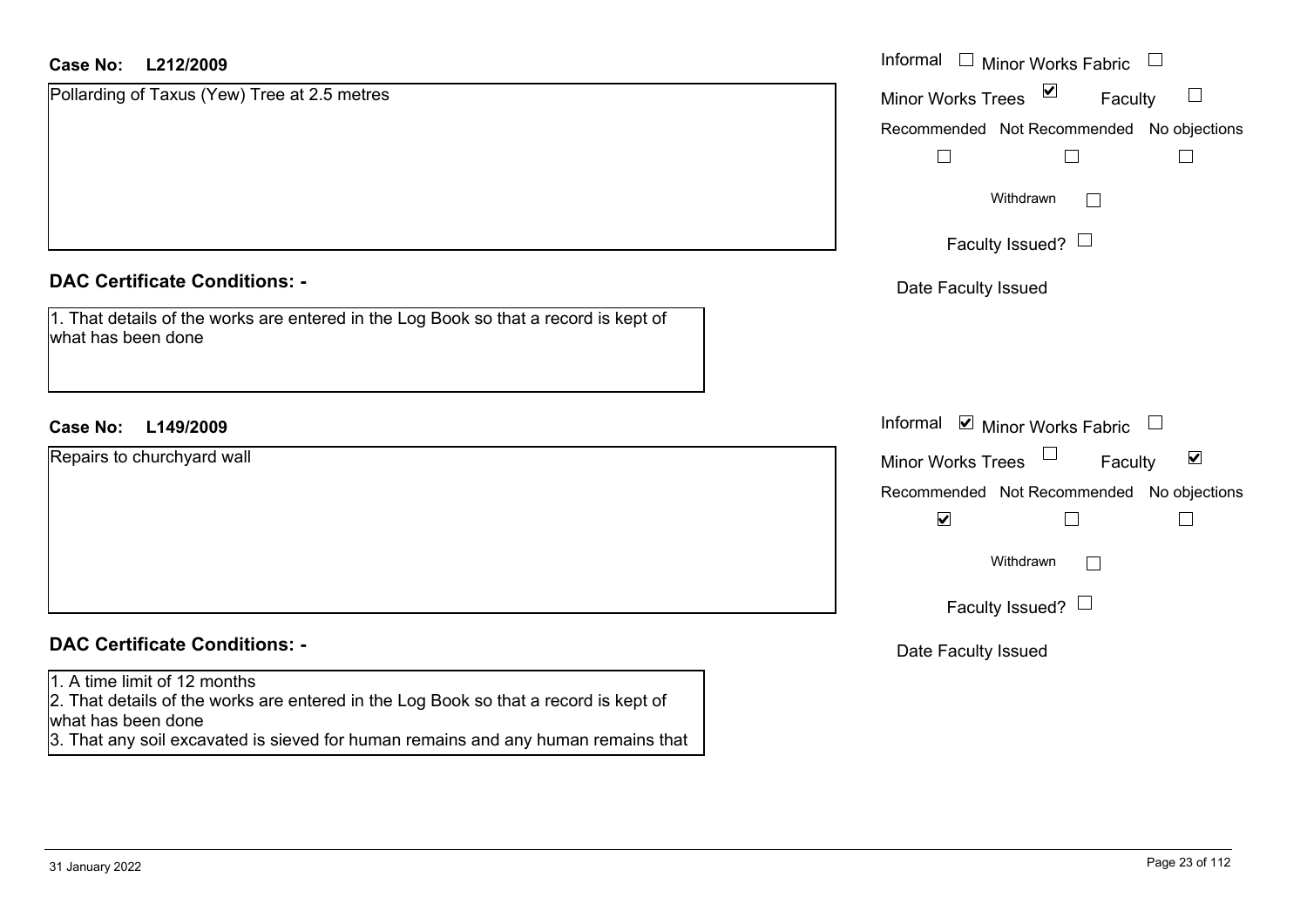| <b>DAC Certificate Conditions: -</b> |  |  |
|--------------------------------------|--|--|
|--------------------------------------|--|--|

# **DAC Certificate Conditions: -**

1. A time limit of 12 months2. That details of the works are entered in the Log Book so that a record is kept of what has been done

| <b>Case No:</b><br>L050/2010                                                                                                                                                                                                                                                                                                                                           | Informal □ Minor Works Fabric<br>$\blacktriangledown$                                                                                                          |
|------------------------------------------------------------------------------------------------------------------------------------------------------------------------------------------------------------------------------------------------------------------------------------------------------------------------------------------------------------------------|----------------------------------------------------------------------------------------------------------------------------------------------------------------|
| In the Tower, installation of a Safety Platform                                                                                                                                                                                                                                                                                                                        | $\Box$<br>$\blacktriangledown$<br>Minor Works Trees<br>Faculty<br>Recommended Not Recommended No objections<br>$\blacktriangledown$                            |
|                                                                                                                                                                                                                                                                                                                                                                        | Withdrawn<br>Faculty Issued? $\Box$                                                                                                                            |
| <b>DAC Certificate Conditions: -</b>                                                                                                                                                                                                                                                                                                                                   | Date Faculty Issued                                                                                                                                            |
| 1. A time limit of 12 months<br>2. That details of the works are entered in the Log Book so that a record is kept of<br>what has been done<br>3. That the installation of any caging to the ladder should be the subject of a separate                                                                                                                                 |                                                                                                                                                                |
| L047a/2011<br>Case No:                                                                                                                                                                                                                                                                                                                                                 | Informal ☑ Minor Works Fabric                                                                                                                                  |
| 1. Installation of: -<br>a) Toughened glass doors to the internal archway for the Beauchamp (South) Porch entrance<br>b) Single oak framed door with toughened glass panels to be hinged onto the existing mountings for<br>the Harcourt (North) Porch entrance<br>2. Permanent mounting of the existing oak internal doors onto the inner walls of the adjacent porch | $\blacktriangledown$<br>Minor Works Trees<br>Faculty<br>Recommended Not Recommended No objections<br>$\blacktriangledown$<br>Withdrawn<br>$\blacktriangledown$ |
|                                                                                                                                                                                                                                                                                                                                                                        | Faculty Issued? $L$                                                                                                                                            |

Date Faculty Issued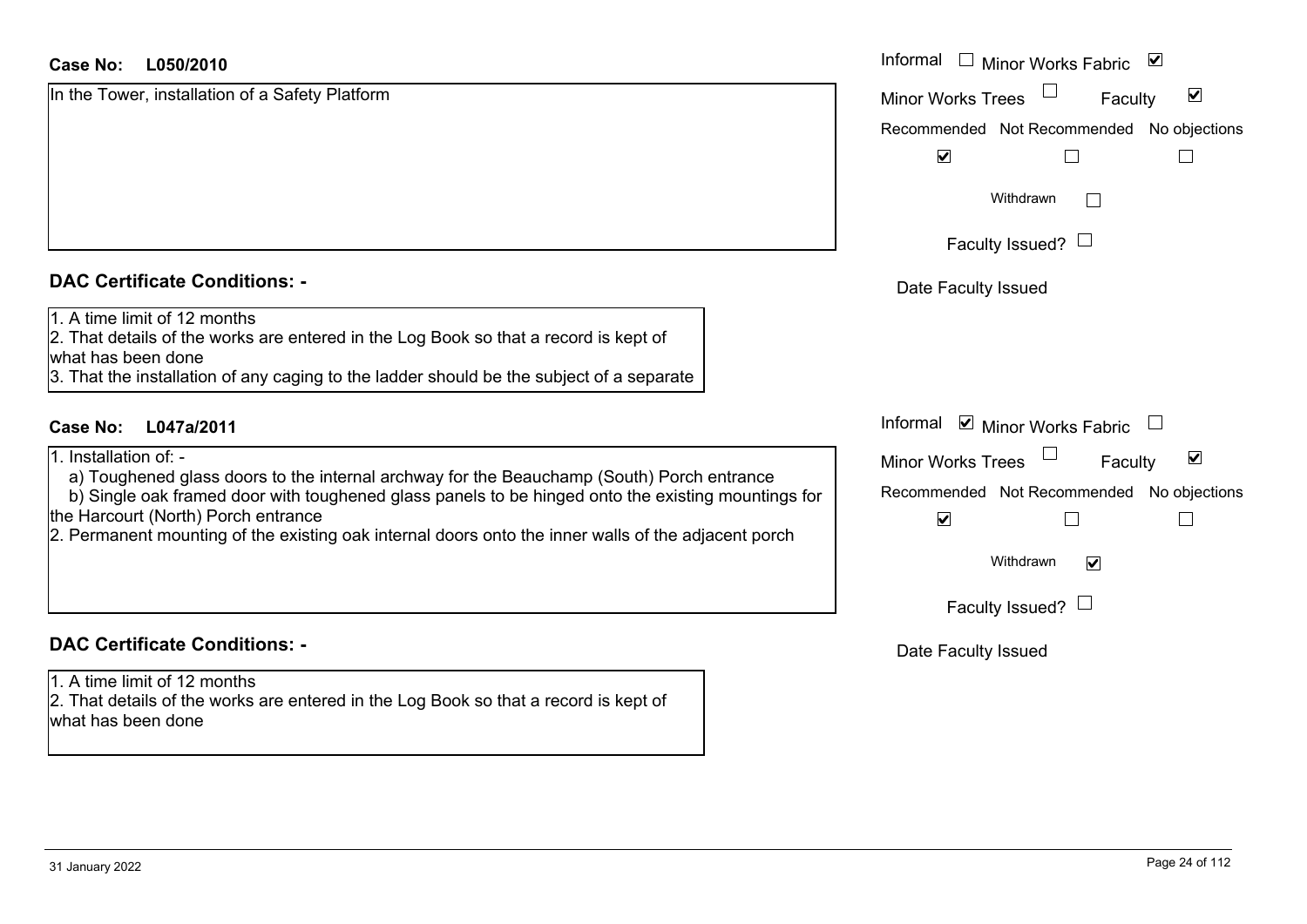| <b>Case No:</b><br>L048a/2011                                                                                                                                                                                                                                                    | Informal ☑ Minor Works Fabric                                                                                                                                                                           |
|----------------------------------------------------------------------------------------------------------------------------------------------------------------------------------------------------------------------------------------------------------------------------------|---------------------------------------------------------------------------------------------------------------------------------------------------------------------------------------------------------|
| In the churchyard: -<br>1. Upgrading of all the pathways leading from the 3 access gates from Church Road into the church<br>and churchyard<br>2. Installation of lighting along the pathways<br>3. Provision of motorised mobility scooter parking area                         | $\blacktriangledown$<br><b>Minor Works Trees</b><br>Faculty<br>Recommended Not Recommended No objections<br>$\blacktriangledown$<br>Withdrawn<br>Faculty Issued? Ø                                      |
| <b>DAC Certificate Conditions: -</b><br>1. A time limit of 12 months<br>2. That details of the works are entered in the Log Book so that a record is kept of<br>what has been done<br>3. That any soil excavated is checked for human remains and any human remains              | Date Faculty Issued<br>21/06/2013                                                                                                                                                                       |
| <b>Case No:</b><br>L048/2011<br>In the churchyard: -<br>Replacement of Noticeboard                                                                                                                                                                                               | Informal<br>$\triangleright$ Minor Works Fabric<br>$\Box$<br><b>Minor Works Trees</b><br>Faculty<br>Recommended Not Recommended No objections<br>$\blacktriangledown$<br>Withdrawn<br>Faculty Issued? Ø |
| <b>DAC Certificate Conditions: -</b><br>1. That details of the works are entered in the Log Book so that a record is kept of<br>what has been done<br>2. That any holes should be dug by hand and the DAC Archaeological Adviser invited<br>to be present during the excavations | Date Faculty Issued<br>09/11/2015                                                                                                                                                                       |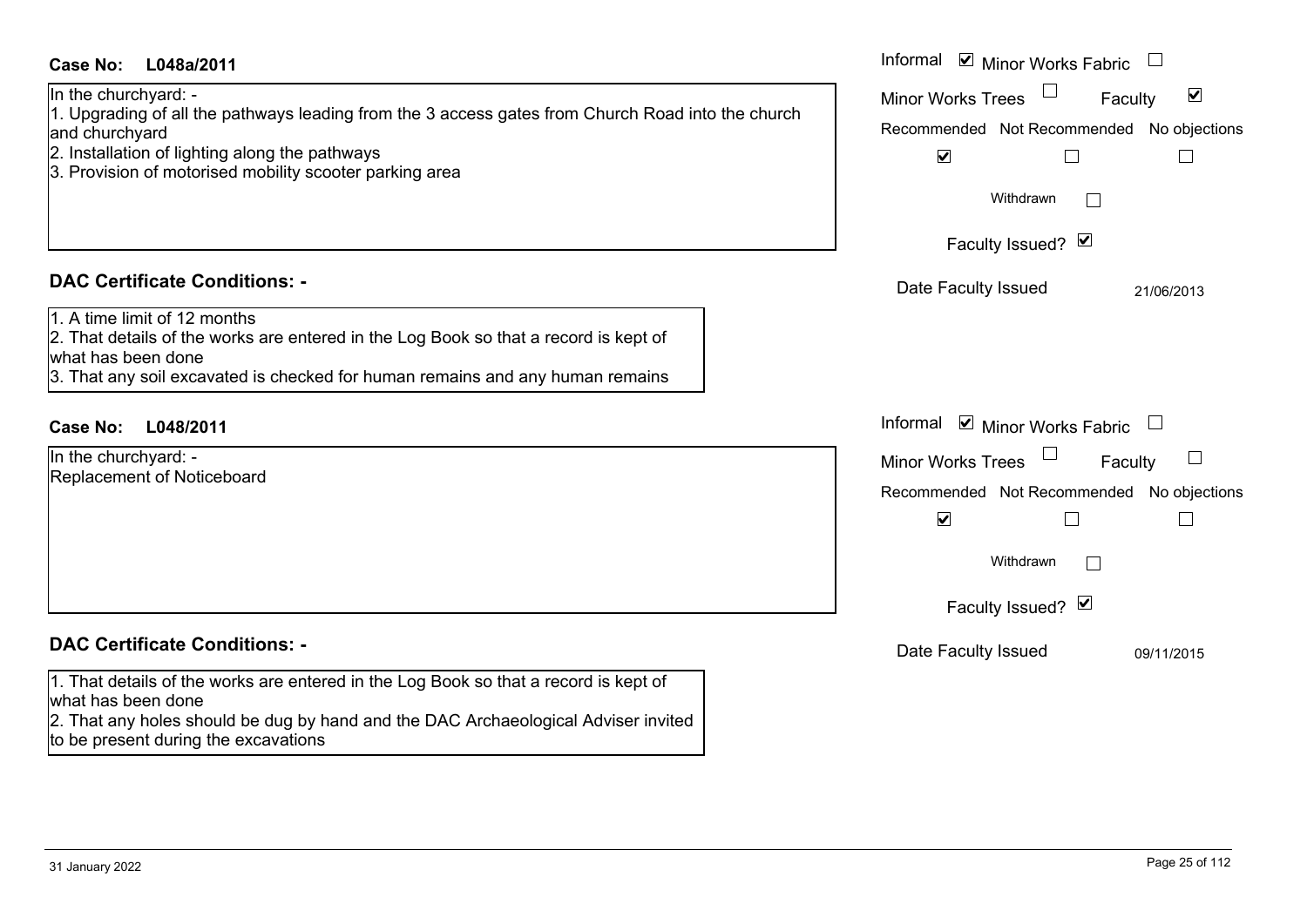| <b>Case No:</b><br>L226/2011                                                                                                               | Informal □ Minor Works Fabric                               |
|--------------------------------------------------------------------------------------------------------------------------------------------|-------------------------------------------------------------|
| Fell two Trees on grounds of safety (T1567 and T1572)                                                                                      | $\blacktriangledown$<br><b>Minor Works Trees</b><br>Faculty |
|                                                                                                                                            | Recommended Not Recommended No objections                   |
|                                                                                                                                            |                                                             |
|                                                                                                                                            | Withdrawn<br>$\mathbb{R}^n$                                 |
|                                                                                                                                            | Faculty Issued? $\Box$                                      |
| <b>DAC Certificate Conditions: -</b>                                                                                                       | Date Faculty Issued                                         |
| 1. A time limit of 12 months<br>2. That details of the works are entered in the Log Book so that a record is kept of<br>what has been done |                                                             |
| <b>Case No:</b><br>L049/2011                                                                                                               | Informal ☑ Minor Works Fabric<br>$\overline{\phantom{a}}$   |
| 1. At the west end of the North Aisle, installation of: -                                                                                  | Faculty<br><b>Minor Works Trees</b>                         |
| a) Water to supply a tap for the flower arrangers<br>b) Drinks machine                                                                     | Recommended Not Recommended No objections                   |
| 2. Repairs to the Nave floor                                                                                                               | $\overline{\phantom{a}}$                                    |
|                                                                                                                                            | Withdrawn<br>$\mathbb{R}^n$                                 |
|                                                                                                                                            | Faculty Issued? $\Box$                                      |
| <b>DAC Certificate Conditions: -</b>                                                                                                       | Date Faculty Issued                                         |
| 1. A time limit of 12 months<br>2. That details of the works are entered in the Log Book so that a record is kept of<br>what has been done |                                                             |
|                                                                                                                                            |                                                             |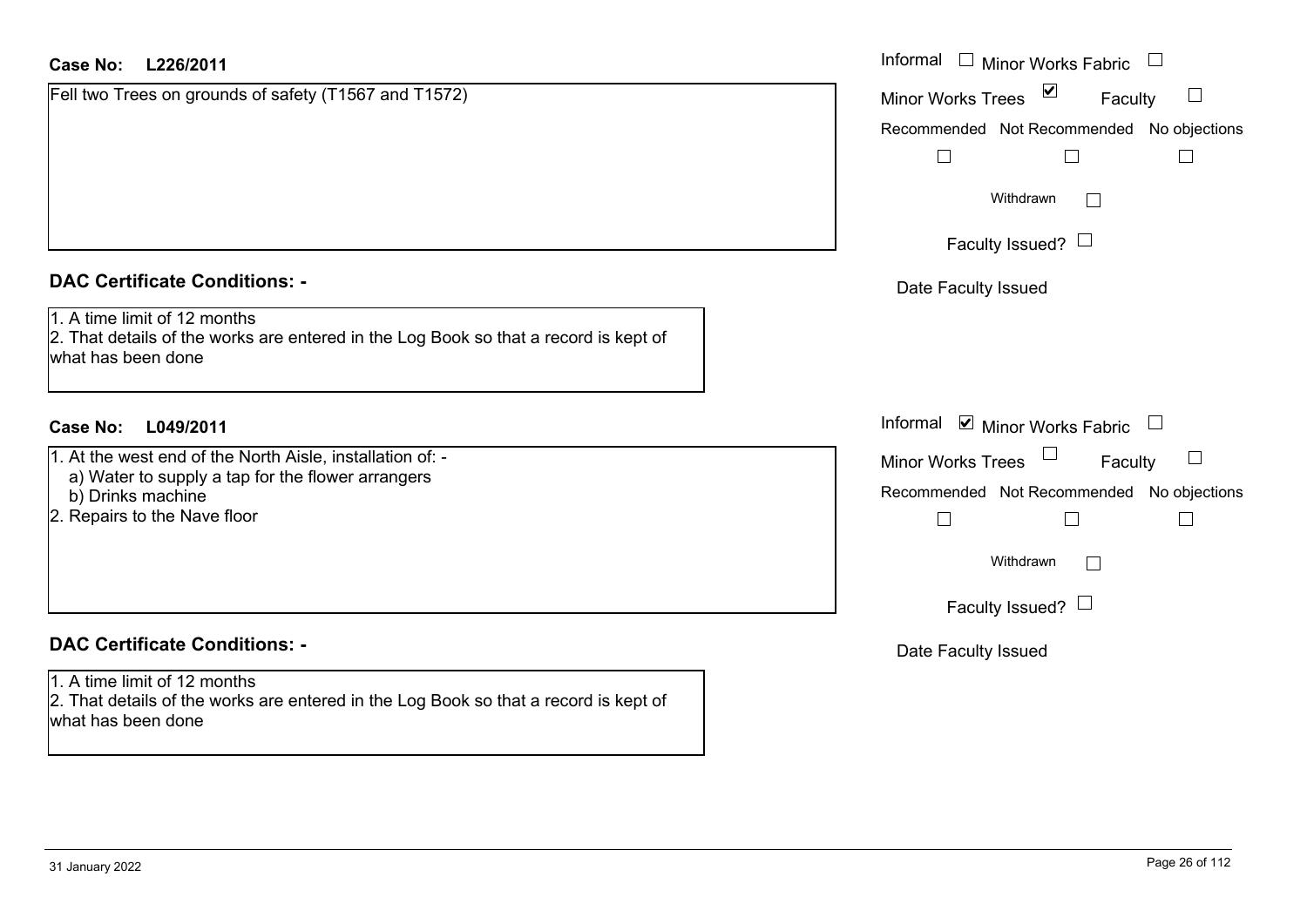# **L047/2011Case No:** Informal

With regard to the South Porch and South Aisle: - 1. Lowering of external and internal thresholds 2. Installation of: -

a) DDA compliant access ramps

# **DAC Certificate Conditions: -**

1. A time limit of 12 months2. That details of the works are entered in the Log Book so that a record is kept of what has been done

# **L046/2011Case No:** Informal

Upgrading of lighting in Chancel and side chapels

# **DAC Certificate Conditions: -**

# 1. A time limit of 12 months

2. That details of the works are entered in the Log Book so that a record is kept of what has been done

3. That, where possible, all fixings should be made into joints, not stonework, using

| Informal<br>$\triangleright$ Minor Works Fabric |
|-------------------------------------------------|
| <b>Minor Works Trees</b><br>Faculty             |
| Recommended Not Recommended No objections       |
|                                                 |
| Withdrawn                                       |
| Faculty Issued? I                               |
| Date Faculty Issued                             |
|                                                 |
|                                                 |
| Informal<br>Minor Works Fabric ⊠                |
| <b>Minor Works Trees</b><br>Faculty             |
| Recommended Not Recommended No objections       |
| $\blacktriangledown$                            |
| Withdrawn                                       |
| Faculty Issued? $\Box$                          |
| Date Faculty Issued                             |
|                                                 |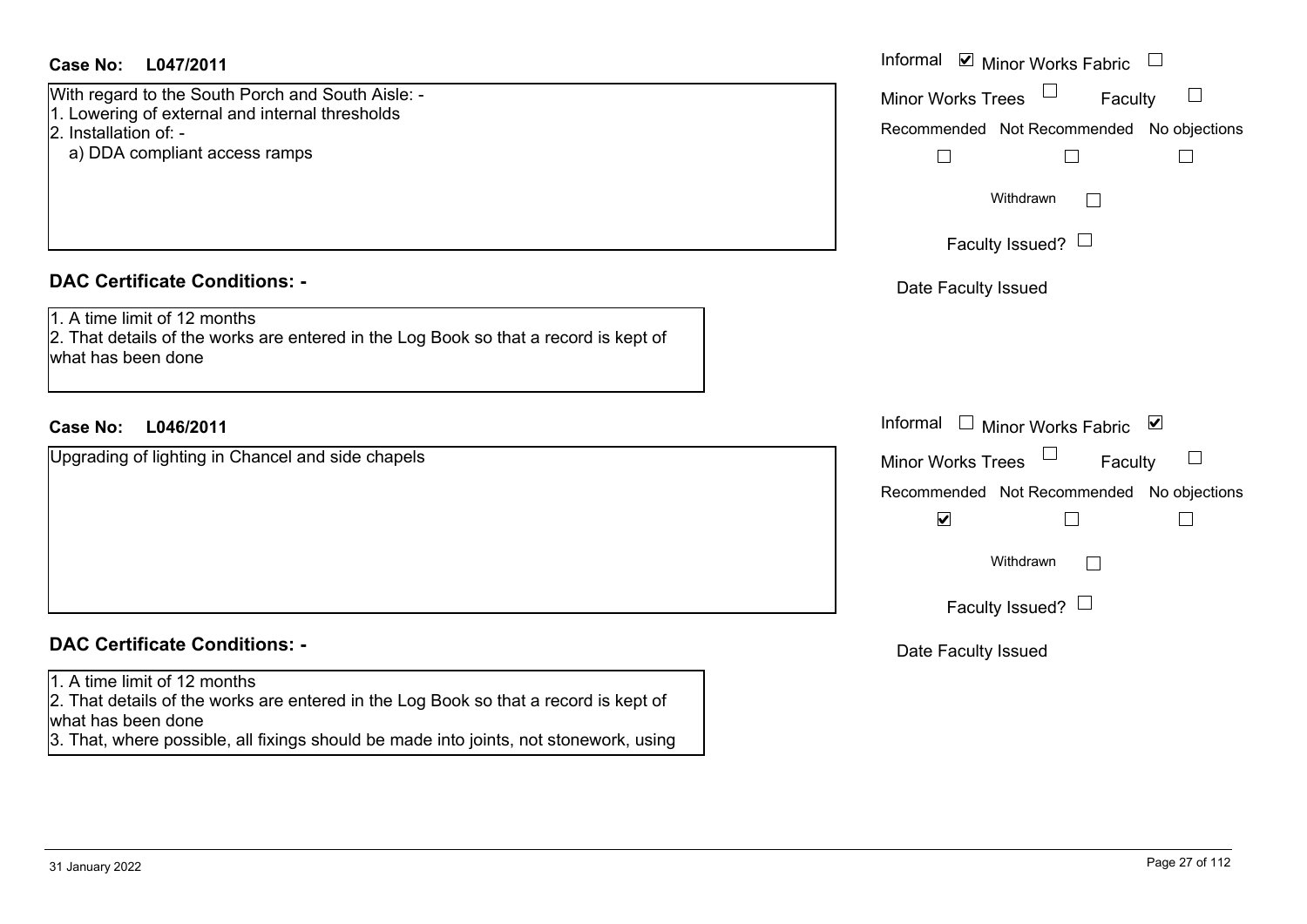# **L048b/2011Case No:** Informal

1. In the churchyard: -

| <b>DAC Certificate Conditions: -</b> |  |
|--------------------------------------|--|

CONFIRMATORY APPLICATION for works undertaken: -

## 1. A time limit of 12 months

2. That details of the works are entered in the Log Book so that a record is kept of what has been done

a) Repairs to the drainage system and retaining walls around the church

# **L018/2013Case No:** Informal

Re-decoration of the internal walls with pale cream breathable Distemper to match existing

# **DAC Certificate Conditions: -**

## 1. A time limit of 12 months

2. That details of the works are entered in the Log Book so that a record is kept of what has been done

3. That the PCC makes sure that any paint for main church is lime for maximum

| Informal<br><b>Minor Works Fabric</b>                                                                                               |
|-------------------------------------------------------------------------------------------------------------------------------------|
| $\blacktriangledown$<br><b>Minor Works Trees</b><br>Faculty<br>Recommended Not Recommended No objections<br>$\overline{\mathbf{v}}$ |
| Withdrawn                                                                                                                           |
| Faculty Issued? Ø                                                                                                                   |
| Date Faculty Issued<br>21/06/2013                                                                                                   |
| Informal<br>$\blacktriangledown$<br><b>Minor Works Fabric</b>                                                                       |
| <b>Minor Works Trees</b><br>Faculty                                                                                                 |
| Recommended Not Recommended No objections<br>$\blacktriangledown$                                                                   |
| Withdrawn                                                                                                                           |
| Faculty Issued?                                                                                                                     |
| Date Faculty Issued                                                                                                                 |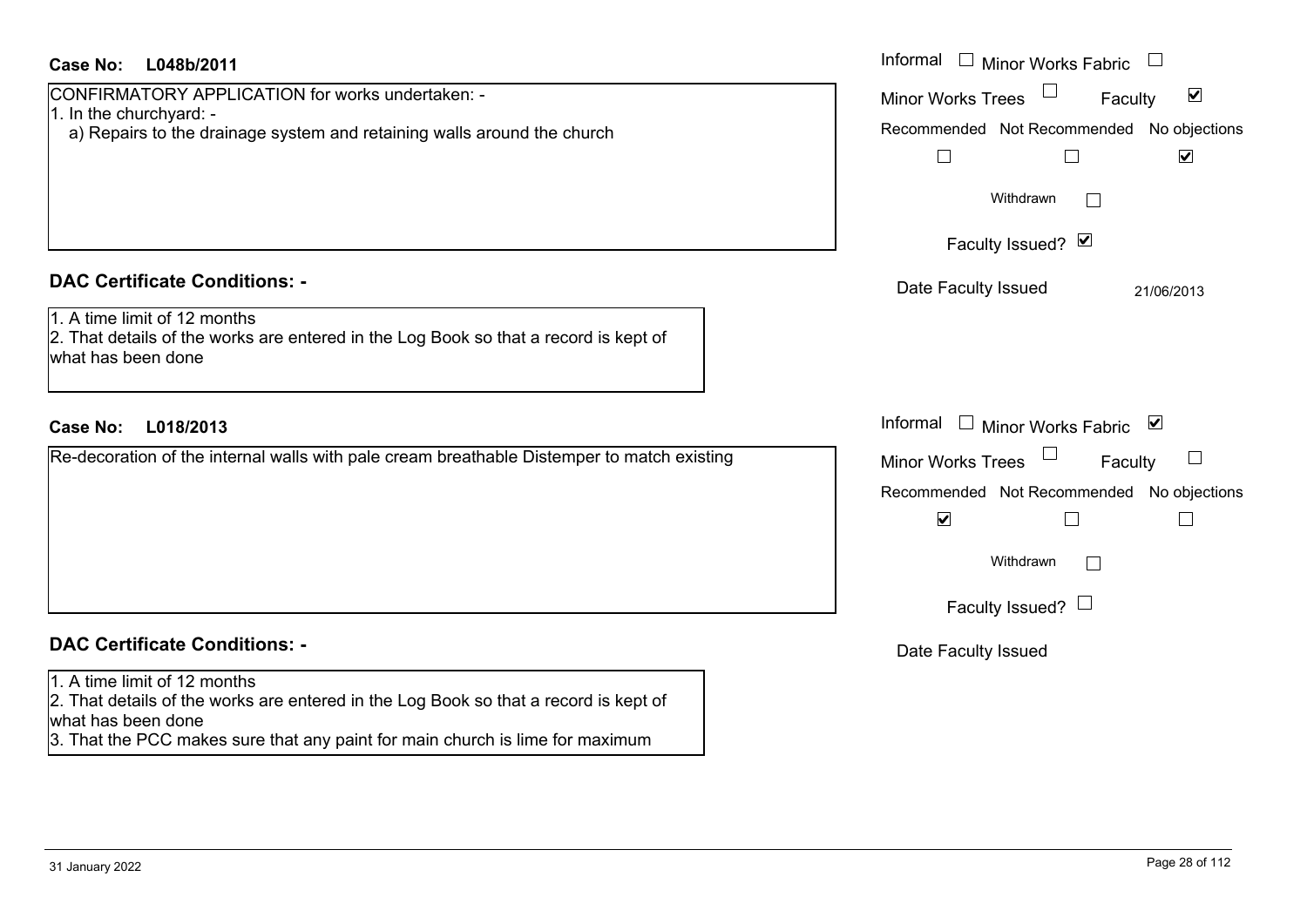| <b>Case No:</b><br>L010/2013                                                                                                                                                                                                | Informal $\Box$ Minor Works Fabric $\Box$                                    |
|-----------------------------------------------------------------------------------------------------------------------------------------------------------------------------------------------------------------------------|------------------------------------------------------------------------------|
| Re-building of 23 metres of churchyard brick wall                                                                                                                                                                           | $\blacktriangledown$<br><b>Minor Works Trees</b><br>Faculty                  |
|                                                                                                                                                                                                                             | Recommended Not Recommended No objections                                    |
|                                                                                                                                                                                                                             | $\blacktriangledown$                                                         |
|                                                                                                                                                                                                                             | Withdrawn                                                                    |
|                                                                                                                                                                                                                             | Faculty Issued? Ø                                                            |
| <b>DAC Certificate Conditions: -</b>                                                                                                                                                                                        | Date Faculty Issued<br>28/03/2013                                            |
| 1. A time limit of 12 months<br>2. That details of the works are entered in the Log Book so that a record is kept of<br>what has been done<br>3. That any soil excavated is checked for human remains and any human remains |                                                                              |
| L229/2013<br><b>Case No:</b>                                                                                                                                                                                                | Informal □ Minor Works Fabric ⊠                                              |
| Works to Trees comprising: -                                                                                                                                                                                                | <b>Minor Works Trees</b><br>$\begin{array}{c} \hline \end{array}$<br>Faculty |
| 1. Removal of dead Betula pendula (Silver Birch)<br>2. Removal of the Lilac shrub adjacent to the above tree<br>3. Removal of small self set Fraxinus (Ash) Trees                                                           | Recommended Not Recommended No objections<br>$\blacktriangledown$            |
|                                                                                                                                                                                                                             | Withdrawn<br>$\overline{\phantom{0}}$                                        |
|                                                                                                                                                                                                                             | Faculty Issued? $\Box$                                                       |
| <b>DAC Certificate Conditions: -</b>                                                                                                                                                                                        | Date Faculty Issued                                                          |
| 1. A time limit of 12 months<br>2. That details of the works are entered in the Log Book so that a record is kept of<br>what has been done                                                                                  |                                                                              |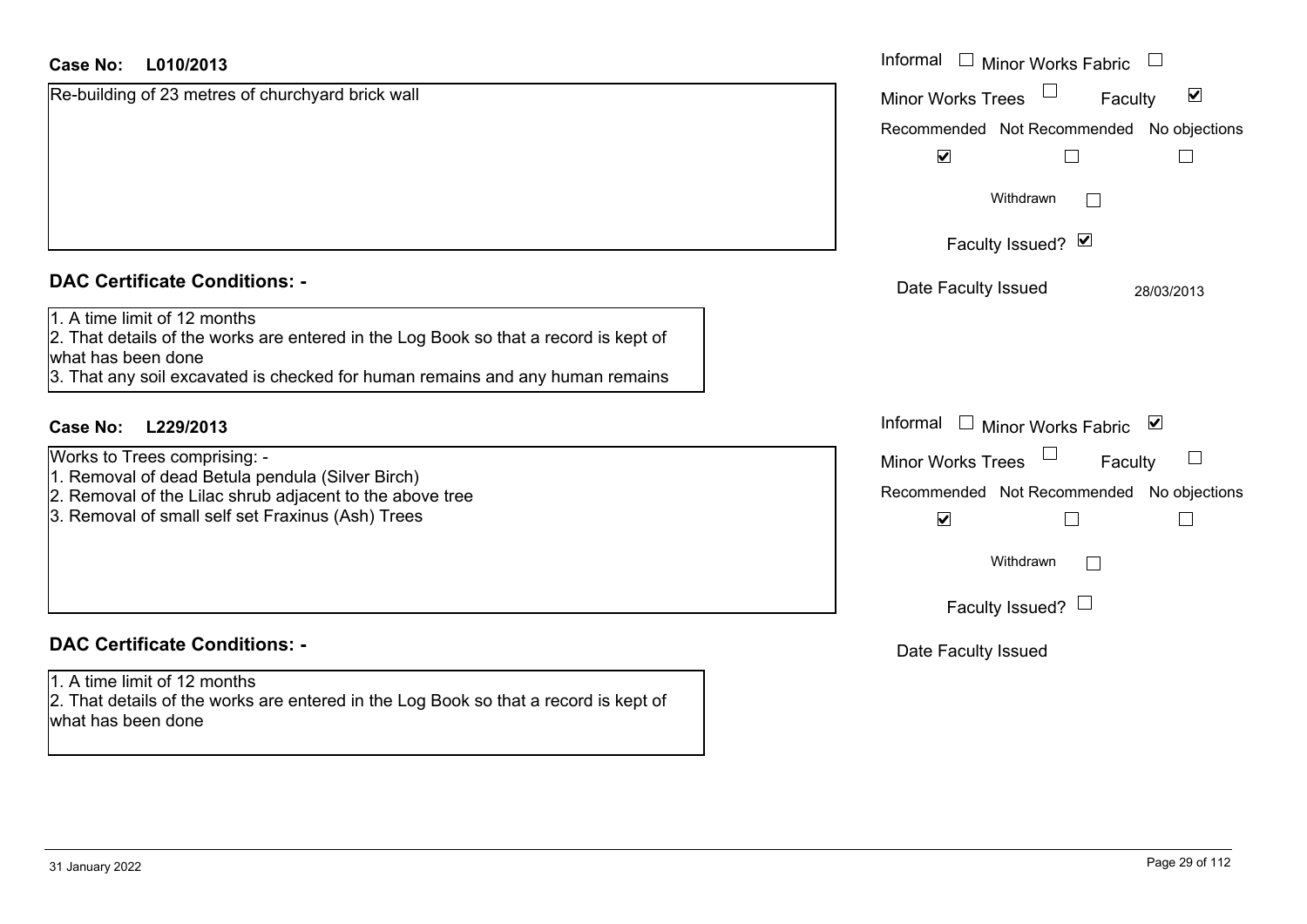| Case No:<br>L112/2013                                                                                                                                                                                                               | Informal $\Box$ Minor Works Fabric                                                                                                                                                   |
|-------------------------------------------------------------------------------------------------------------------------------------------------------------------------------------------------------------------------------------|--------------------------------------------------------------------------------------------------------------------------------------------------------------------------------------|
| CONFIRMATORY APPLICATION for works undertaken: -                                                                                                                                                                                    | $\blacktriangledown$<br><b>Minor Works Trees</b><br>Faculty                                                                                                                          |
| Refurbishment of the Church Hall Kitchen                                                                                                                                                                                            | Recommended Not Recommended<br>No objections<br>$\blacktriangledown$<br>$\Box$                                                                                                       |
|                                                                                                                                                                                                                                     | Withdrawn<br>$\mathbb{R}^n$                                                                                                                                                          |
|                                                                                                                                                                                                                                     | Faculty Issued? Ø                                                                                                                                                                    |
| <b>DAC Certificate Conditions: -</b>                                                                                                                                                                                                | Date Faculty Issued<br>08/08/2013                                                                                                                                                    |
| 1. A time limit of 12 months<br>2. That details of the works are entered in the Log Book so that a record is kept of<br>what has been done                                                                                          |                                                                                                                                                                                      |
| <b>Case No:</b><br>L191/2013                                                                                                                                                                                                        | Informal $\Box$ Minor Works Fabric                                                                                                                                                   |
| 1. Removal and disposal of: -<br>a) Royal British Legion flag (c1950s)<br>b) Embroidered Kneelers (1980s)<br>2. Replacement of: -<br>a) 1 x Altar cloth<br>b) 2 x Covering Cloths<br>c) Carpeting                                   | $\blacktriangledown$<br><b>Minor Works Trees</b><br>Faculty<br>Recommended Not Recommended<br>No objections<br>$\blacktriangledown$<br>П<br>$\Box$<br>Withdrawn<br>Faculty Issued? Ø |
| <b>DAC Certificate Conditions: -</b>                                                                                                                                                                                                | Date Faculty Issued<br>23/01/2014                                                                                                                                                    |
| 1. A time limit of 12 months<br>2. That details of the works are entered in the Log Book so that a record is kept of<br>what has been done<br>3. That the contractor complies with the DAC guidance on the fitting of carpets (copy |                                                                                                                                                                                      |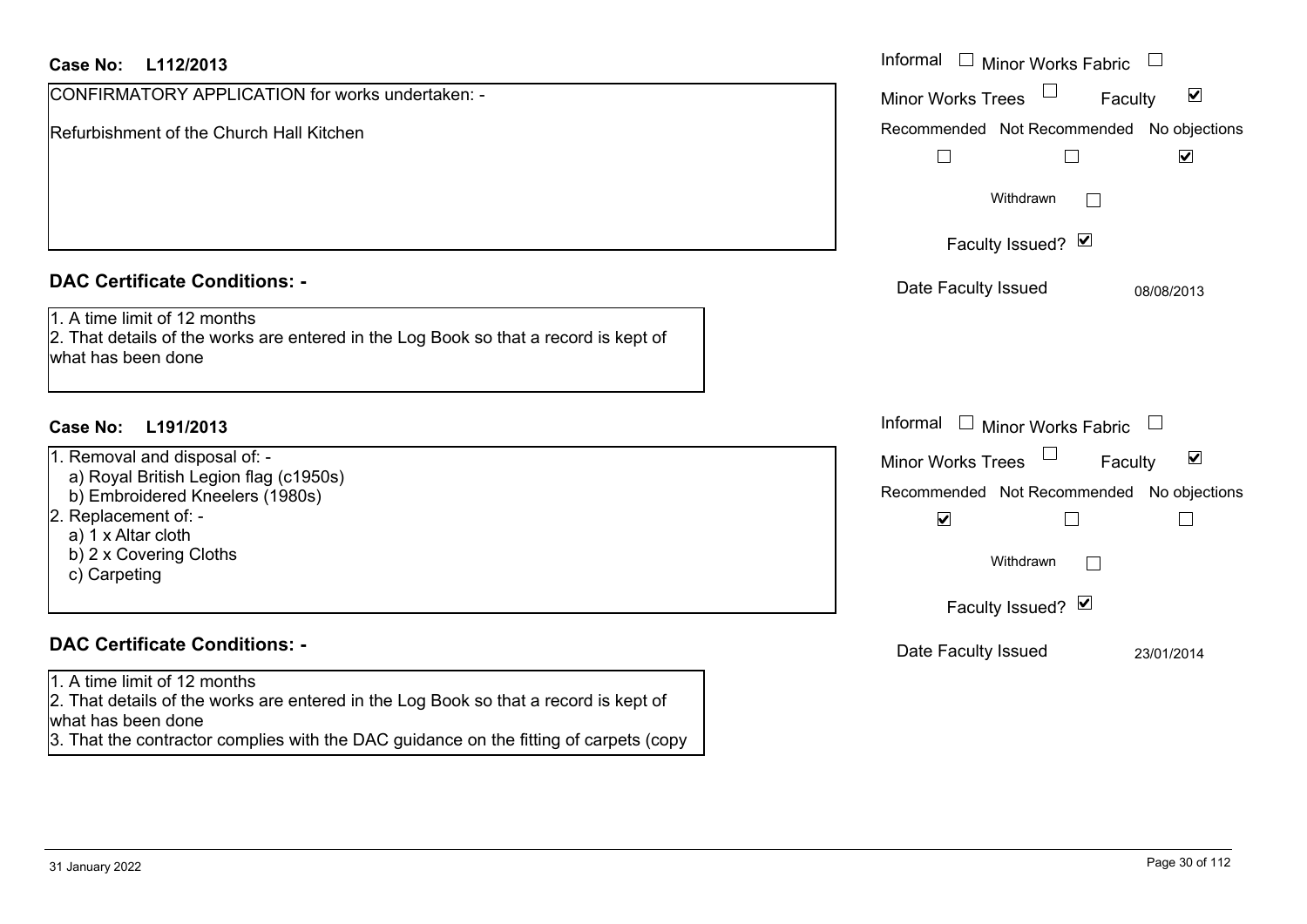| <b>Case No:</b><br>L113/2013                                                                                                               | Informal □ Minor Works Fabric ⊠                      |
|--------------------------------------------------------------------------------------------------------------------------------------------|------------------------------------------------------|
| Replacement of the external soil pipe to the WC in the Church Hall                                                                         | $\Box$<br><b>Minor Works Trees</b><br>Faculty        |
|                                                                                                                                            | Recommended Not Recommended No objections            |
|                                                                                                                                            | $\blacktriangledown$<br>Г                            |
|                                                                                                                                            | Withdrawn                                            |
|                                                                                                                                            | Faculty Issued? $\Box$                               |
| <b>DAC Certificate Conditions: -</b>                                                                                                       | Date Faculty Issued                                  |
| 1. A time limit of 12 months<br>2. That details of the works are entered in the Log Book so that a record is kept of<br>what has been done |                                                      |
| <b>Case No:</b><br>L221/2014                                                                                                               | Informal $\Box$ Minor Works Fabric $\Box$            |
| <b>Creation of Garden of Remembrance</b>                                                                                                   | Minor Works Trees<br>$\blacktriangledown$<br>Faculty |
|                                                                                                                                            | Recommended Not Recommended No objections            |
|                                                                                                                                            | $\Box$                                               |
|                                                                                                                                            | Withdrawn                                            |
|                                                                                                                                            | Faculty Issued? $\Box$                               |
| <b>DAC Certificate Conditions: -</b>                                                                                                       | Date Faculty Issued                                  |
| 1. A time limit of 12 months<br>2. That details of the works are entered in the Log Book so that a record is kept of<br>what has been done |                                                      |
|                                                                                                                                            |                                                      |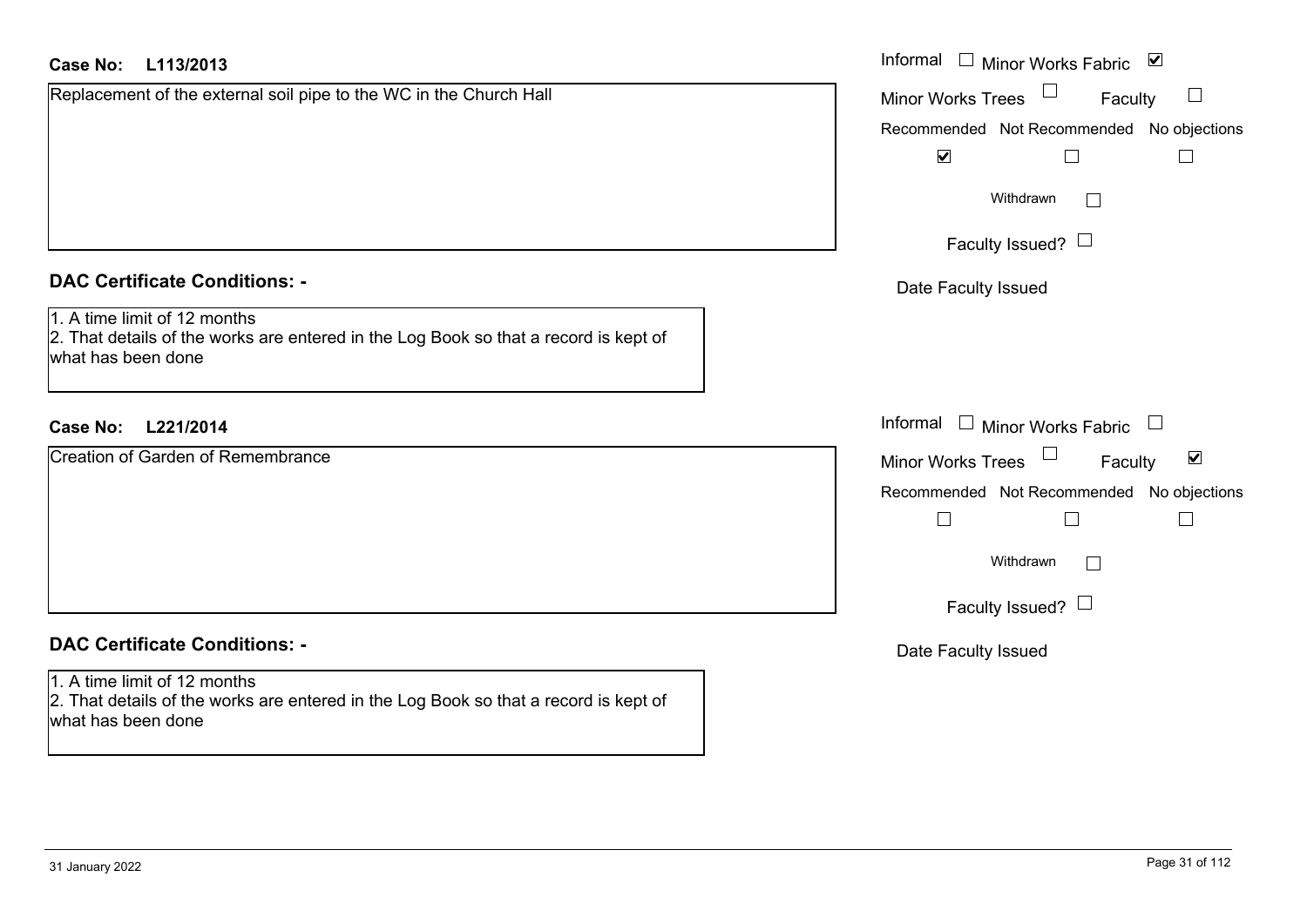| Case No: | L089/2014 |
|----------|-----------|
|----------|-----------|

| <b>Case No:</b><br>L089/2014                                                                                                                                                                                            | Informal □ Minor Works Fabric                                  |
|-------------------------------------------------------------------------------------------------------------------------------------------------------------------------------------------------------------------------|----------------------------------------------------------------|
| Disposal of 80 Kneelers                                                                                                                                                                                                 | $\Box$<br>$\blacktriangledown$<br>Minor Works Trees<br>Faculty |
|                                                                                                                                                                                                                         | Recommended Not Recommended No objections                      |
|                                                                                                                                                                                                                         | $\blacktriangledown$<br>$\sqcup$                               |
|                                                                                                                                                                                                                         | Withdrawn                                                      |
|                                                                                                                                                                                                                         | Faculty Issued? Ø                                              |
| <b>DAC Certificate Conditions: -</b>                                                                                                                                                                                    | Date Faculty Issued<br>01/08/2014                              |
| 1. That details of the works are entered in the Log Book so that a record is kept of<br>what has been done<br>2. That the kneelers should be offered to the families of those who made them before<br>they are sold off |                                                                |
| L096/2014<br><b>Case No:</b>                                                                                                                                                                                            | Informal $\Box$ Minor Works Fabric $\Box$                      |
| Taking apart and re-building of the War Memorial                                                                                                                                                                        | $\Box$<br>$\blacktriangledown$<br>Minor Works Trees<br>Faculty |
|                                                                                                                                                                                                                         | Recommended Not Recommended No objections                      |
|                                                                                                                                                                                                                         | $\blacktriangledown$<br>$\Box$<br>$\overline{\phantom{a}}$     |
|                                                                                                                                                                                                                         | Withdrawn                                                      |
|                                                                                                                                                                                                                         | Faculty Issued? Ø                                              |
| <b>DAC Certificate Conditions: -</b>                                                                                                                                                                                    | Date Faculty Issued<br>30/06/2014                              |
| 1. That details of the works are entered in the Log Book so that a record is kept of<br>what has been done<br>2. That the contractor should be a suitably experienced Stonemason / Conservator                          |                                                                |

3. That the Method Statement should be agreed with the Conservation Officer for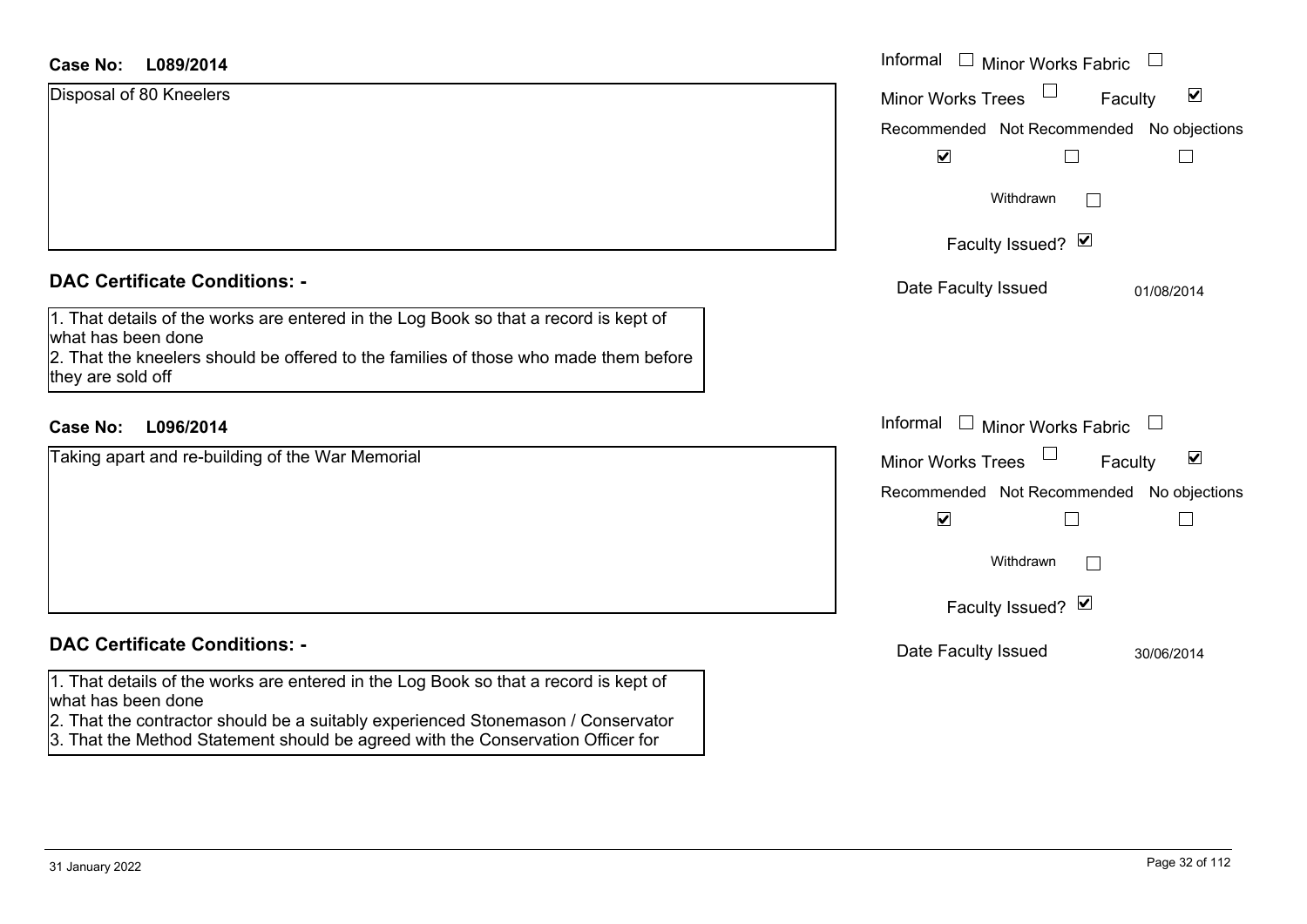| <b>Case No:</b>                                                                                                                                                                                      | Informal<br>$\overline{\phantom{a}}$<br><b>Minor Works Fabric</b> |
|------------------------------------------------------------------------------------------------------------------------------------------------------------------------------------------------------|-------------------------------------------------------------------|
| Introduction of a new Nave Altar                                                                                                                                                                     | $\blacktriangledown$<br><b>Minor Works Trees</b><br>Faculty       |
|                                                                                                                                                                                                      | Recommended Not Recommended No objections                         |
|                                                                                                                                                                                                      | $\blacktriangledown$                                              |
|                                                                                                                                                                                                      | Withdrawn                                                         |
|                                                                                                                                                                                                      | Faculty Issued? Ø                                                 |
| <b>DAC Certificate Conditions: -</b>                                                                                                                                                                 | Date Faculty Issued<br>23/11/2017                                 |
| 1. That details of the works are entered in the Log Book so that a record is kept of<br>what has been done<br>2. That the traditional five consecration crosses be incised into the top of the Altar |                                                                   |
| <b>Case No:</b>                                                                                                                                                                                      | Informal<br>Minor Works Fabric $\Box$<br>$\Box$                   |
| Disposal of Grand Piano                                                                                                                                                                              | $\blacktriangledown$<br><b>Minor Works Trees</b><br>Faculty       |
|                                                                                                                                                                                                      | Recommended Not Recommended No objections                         |
|                                                                                                                                                                                                      | $\blacktriangledown$                                              |
|                                                                                                                                                                                                      | Withdrawn                                                         |
|                                                                                                                                                                                                      | Faculty Issued? Ø                                                 |
| <b>DAC Certificate Conditions: -</b>                                                                                                                                                                 | Date Faculty Issued<br>16/05/2019                                 |
| 1. That details of the works are entered in the Log Book so that a record is kept of<br>what has been done                                                                                           |                                                                   |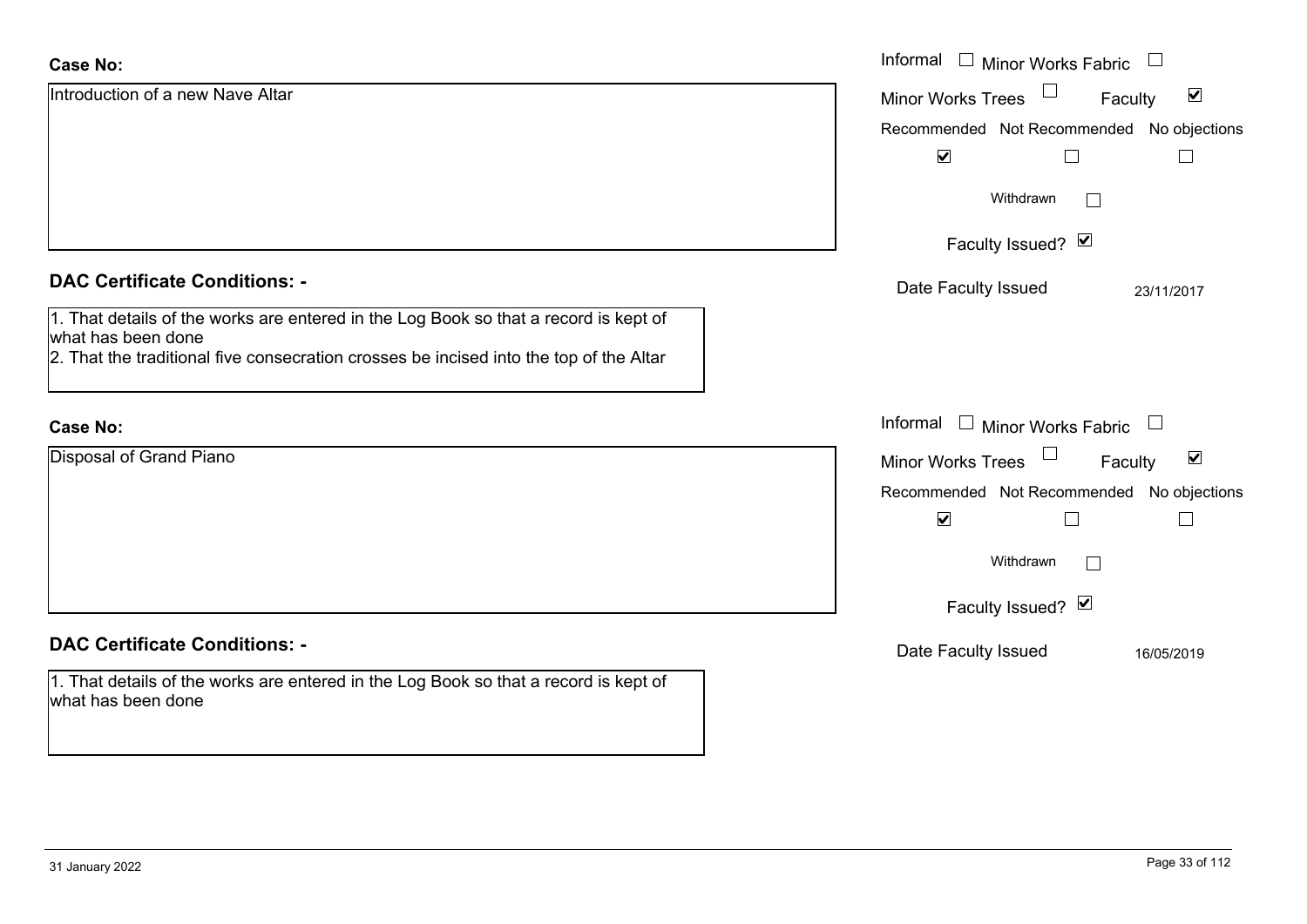### Informal  $\Box$  Minor Works Fabric  $\Box$  Informal **Case No:**Minor Works Trees<sup>1</sup> 1. Install a stage area at the east end of the South Aisle to accommodate worship band with optional  $\blacktriangledown$ Faculty screen for drum kit2. Install raised sound and visual area at Chancel step Recommended Not Recommended No objections 3. Upgrade sound system  $\overline{\mathbf{v}}$  $\Box$  $\Box$ 4. Upgrade Visual system 5. Install audio and visual in Choir stallsWithdrawn $\Box$ 6. Disposal of Clergy Stall at the west end of the church Faculty Issued? Ø **DAC Certificate Conditions: -**Date Faculty Issued 16/05/2019 1. That details of the works are entered in the Log Book so that a record is kept of what has been done2. That, where possible, all fixings should be made into joints, not stonework, using stainless steel or non-ferrous screws in fibre plugs Informal  $\Box$  Minor Works Fabric  $\Box$  Informal **Case No:**Installation of a Roof AlarmFaculty  $\Box$ Minor Works Trees Recommended Not Recommended No objections  $\overline{\mathbf{v}}$  $\Box$  $\Box$ Withdrawn $\Box$ Faculty Issued?  $\Box$ **DAC Certificate Conditions: -**Date Faculty Issued 1. That details of the works are entered in the Log Book so that a record is kept of what has been done 2. That, in line with the requirement and advice of the Ecclesiastical Insurance Group, the installation and/or testing must be carried out by an electrician who is an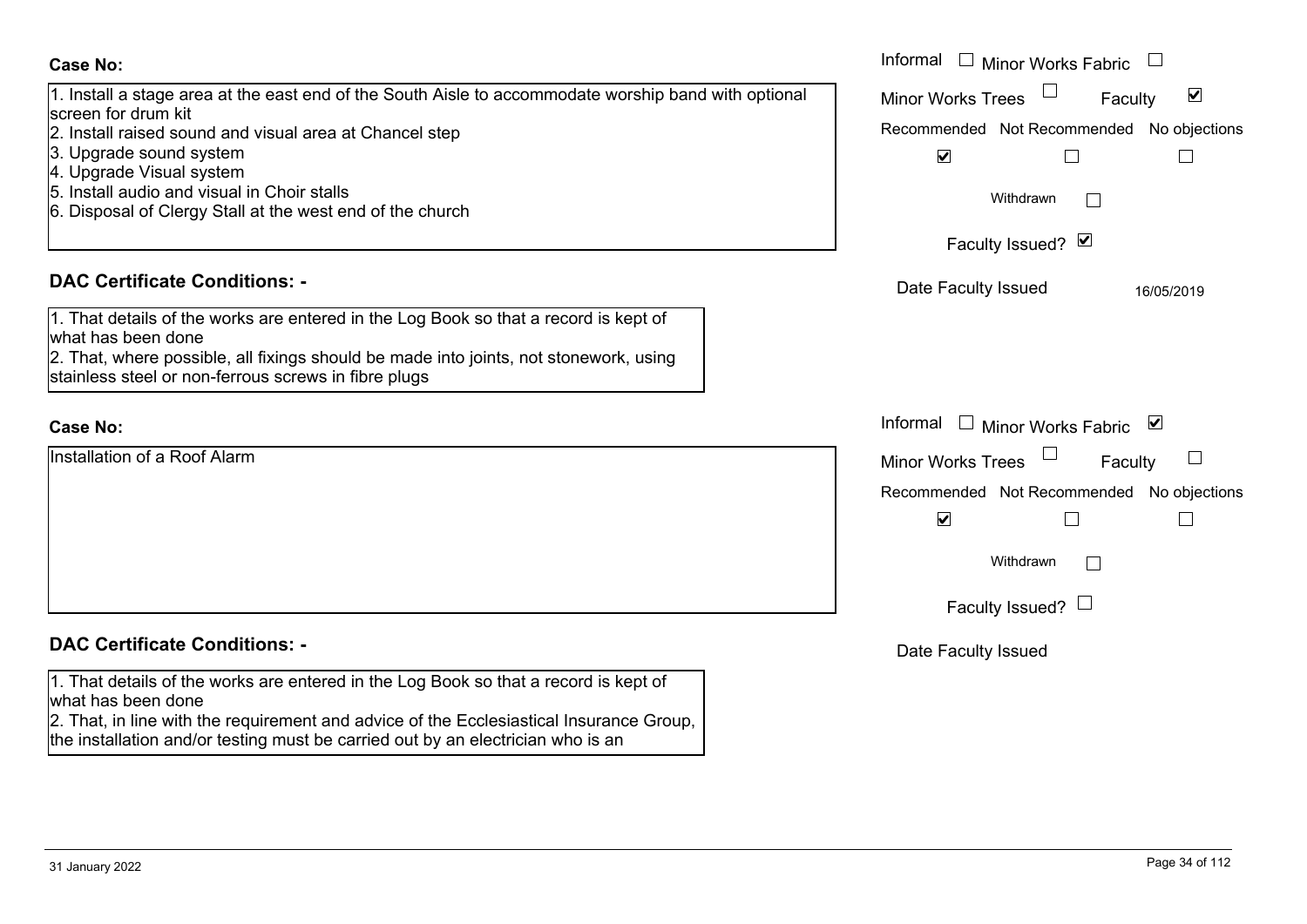## **Case No:**

| Fit new protective wire mesh to all remaining vulnerable unguarded church windows against further |  |
|---------------------------------------------------------------------------------------------------|--|
| vandalism                                                                                         |  |

# **DAC Certificate Conditions: -**

1. That details of the works are entered in the Log Book so that a record is kept of what has been done

2. That the window grilles are of black powder coated stainless steel and shaped to fit into any tracery of the windows and that, where possible, all fixings should be made

# **Case No:**

Works to Tower Clock

# **DAC Certificate Conditions: -**

1. That details of the works are entered in the Log Book so that a record is kept of what has been done

|                                                                                                                                                             | Informal<br>$\Box$<br><b>Minor Works Fabric</b>             |
|-------------------------------------------------------------------------------------------------------------------------------------------------------------|-------------------------------------------------------------|
| rotective wire mesh to all remaining vulnerable unguarded church windows against further                                                                    | $\blacktriangledown$<br><b>Minor Works Trees</b><br>Faculty |
|                                                                                                                                                             | Recommended Not Recommended No objections                   |
|                                                                                                                                                             | $\blacktriangledown$                                        |
|                                                                                                                                                             | Withdrawn                                                   |
|                                                                                                                                                             | Faculty Issued? Ø                                           |
| rtificate Conditions: -                                                                                                                                     | Date Faculty Issued<br>01/10/2021                           |
| etails of the works are entered in the Log Book so that a record is kept of<br>been done                                                                    |                                                             |
| e window grilles are of black powder coated stainless steel and shaped to fit<br>racery of the windows and that, where possible, all fixings should be made |                                                             |
|                                                                                                                                                             | Informal<br>Minor Works Fabric<br>$\Box$                    |
| Tower Clock                                                                                                                                                 | $\blacktriangledown$<br>Minor Works Trees<br>Faculty        |
|                                                                                                                                                             | Recommended Not Recommended No objections                   |
|                                                                                                                                                             | $\blacktriangledown$<br>Г                                   |
|                                                                                                                                                             | Withdrawn                                                   |
|                                                                                                                                                             | Faculty Issued? Ø                                           |
| rtificate Conditions: -                                                                                                                                     | Date Faculty Issued<br>13/10/2021                           |
| etails of the works are entered in the Log Book so that a record is kept of<br>been done                                                                    |                                                             |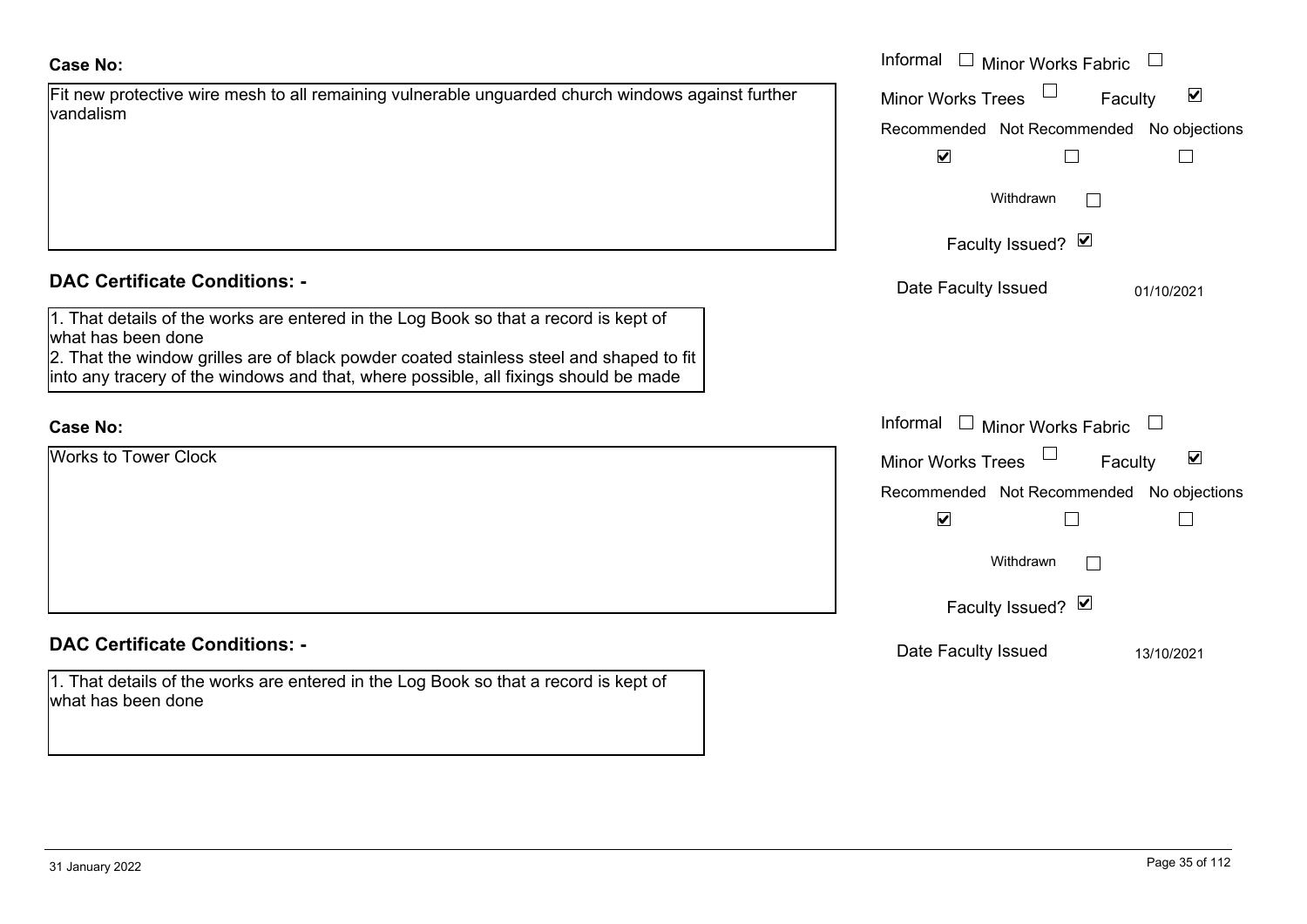## **Ben No: Church**

# **Kibworth, Harborough Road Cemetery (Local Authority): Consecrated Areas**

**L096/2002 Case No:** Informal

| To remove Pews from the balcony area to provide storage faciliities | <b>Minor Works Trees</b><br>Faculty       |
|---------------------------------------------------------------------|-------------------------------------------|
|                                                                     | Recommended Not Recommended No objections |
|                                                                     |                                           |
|                                                                     | Withdrawn                                 |
|                                                                     | Faculty Issued? $\Box$                    |
| <b>DAC Certificate Conditions: -</b>                                | Date Faculty Issued                       |

1. A time limit of 12 months

Minor Works Fabric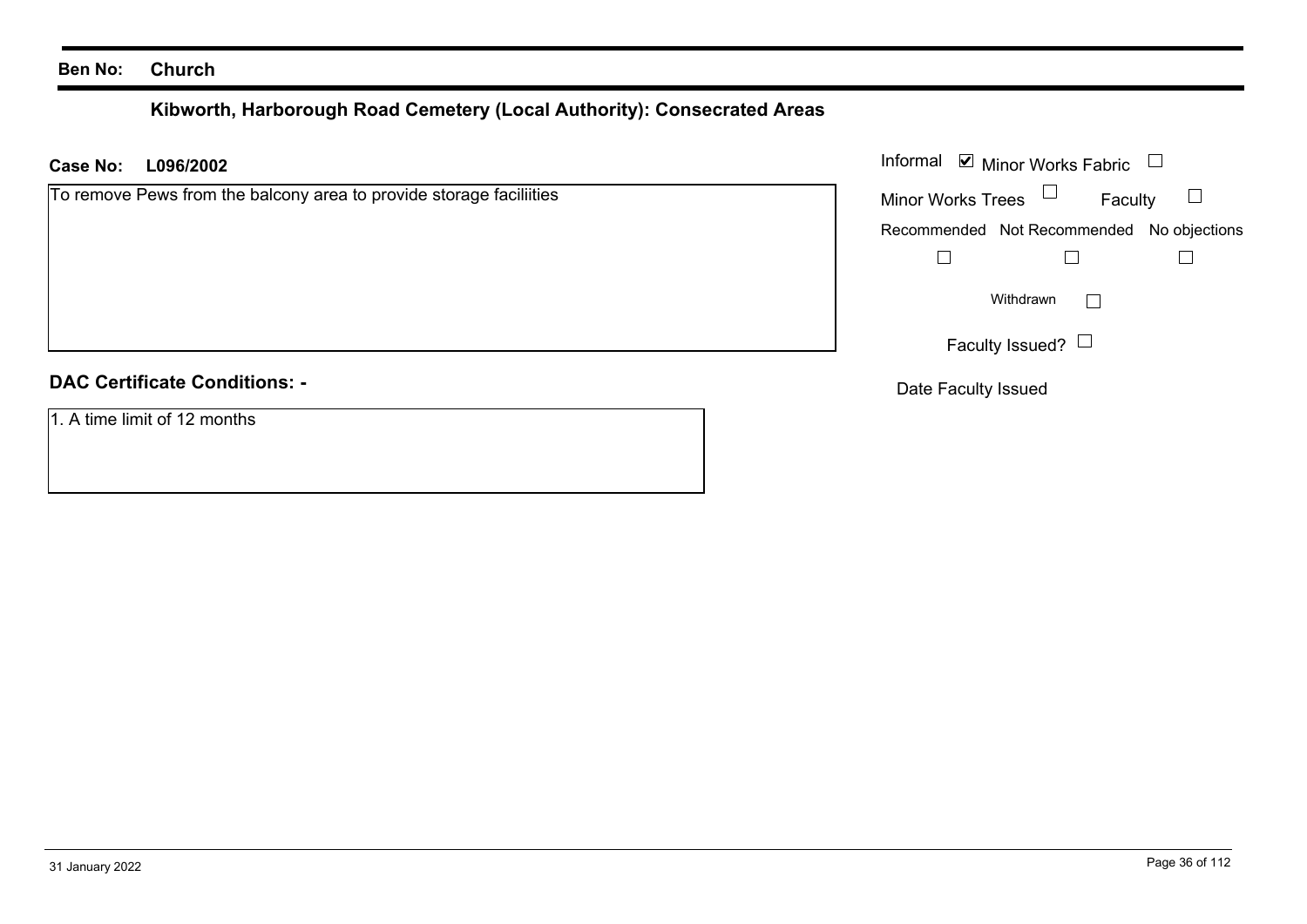| <b>Case No:</b><br>L006/2003                                                                                                                                                                       | Informal<br>$\mathbb{R}$<br>Minor Works Fabric<br>$\Box$                                                                                                                                                                 |
|----------------------------------------------------------------------------------------------------------------------------------------------------------------------------------------------------|--------------------------------------------------------------------------------------------------------------------------------------------------------------------------------------------------------------------------|
| 1. Replacement of Nave ceiling<br>2. Re-decoration of Nave, Chancel and entrance Porch                                                                                                             | $\blacktriangledown$<br><b>Minor Works Trees</b><br>Faculty<br>Recommended Not Recommended No objections<br>$\blacktriangledown$<br>$\Box$<br>$\Box$                                                                     |
|                                                                                                                                                                                                    | Withdrawn<br>$\Box$<br>Faculty Issued? $\Box$                                                                                                                                                                            |
| <b>DAC Certificate Conditions: -</b><br>1. A time limit of 12 months                                                                                                                               | Date Faculty Issued                                                                                                                                                                                                      |
| <b>Case No:</b><br>L114/2006<br>Repairs to the roof of the: -<br>1. Nave<br>2. Chancel<br>3. Vestry<br>as identified in the Quinquennial Report, September 2003                                    | Informal<br>$\perp$<br>Minor Works Fabric ⊠<br><b>Minor Works Trees</b><br>$\Box$<br>Faculty<br>Recommended Not Recommended No objections<br>$\Box$<br>$\Box$<br>$\Box$<br>Withdrawn<br>$\Box$<br>Faculty Issued? $\Box$ |
| <b>DAC Certificate Conditions: -</b><br>1. A time limit of 12 months That the areas to be re-pointed and the mortar mix to be<br>used are agreed by the Church Architect before the works commence | Date Faculty Issued                                                                                                                                                                                                      |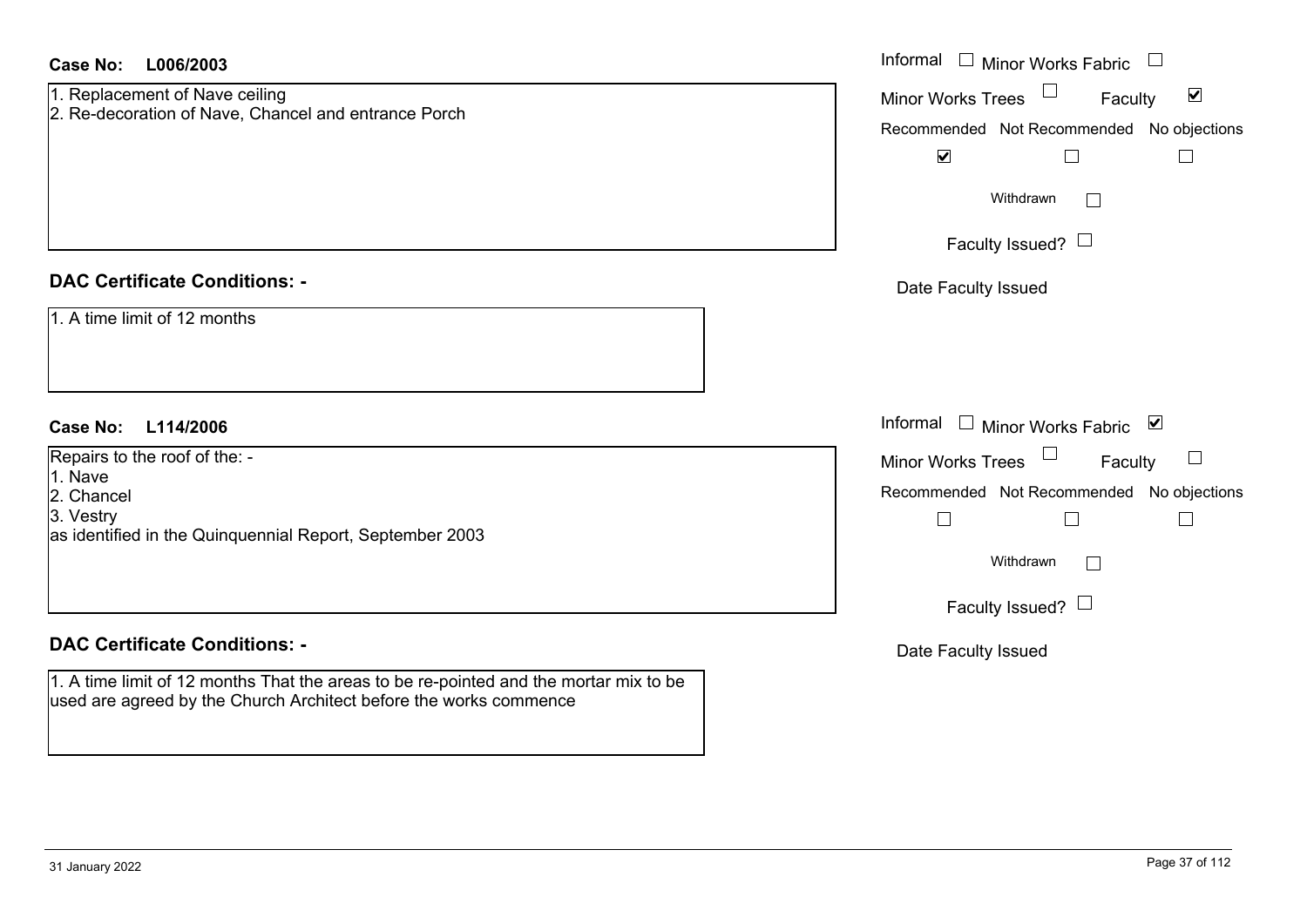| Case No: L078/2006                                                                          | Informal |
|---------------------------------------------------------------------------------------------|----------|
| Provision of replacement access ramp to West Door                                           | Minor W  |
|                                                                                             | Recomm   |
|                                                                                             | ľ        |
|                                                                                             |          |
|                                                                                             |          |
|                                                                                             |          |
| <b>DAC Certificate Conditions: -</b>                                                        | Date I   |
| 1. A time limit of 12 months                                                                |          |
| 2. That the handrails extend beyond the ramps to comply with the appropriate<br>regulations |          |
|                                                                                             |          |
| <b>Case No:</b><br>L042/2008                                                                | Informal |
| Provision of CCTV system and associated security measures                                   | Minor W  |
|                                                                                             | Recomm   |
|                                                                                             |          |

### **DAC Certificate Conditions: -**

### 1. A time limit of 12 months

2. That, where possible, all fixings should be made into joints, not stonework, using stainless steel or non-ferrous screws in fibre plugs

| Informal<br><b>Minor Works Fabric</b>                       |
|-------------------------------------------------------------|
| $\blacktriangledown$<br><b>Minor Works Trees</b><br>Faculty |
| Recommended Not Recommended No objections                   |
| $\blacktriangledown$                                        |
| Withdrawn                                                   |
| Faculty Issued? Ø                                           |
| Date Faculty Issued<br>06/09/2006                           |
|                                                             |
|                                                             |
| Informal<br>$\Box$ Minor Works Fabric                       |
| ☑<br><b>Minor Works Trees</b><br>Faculty                    |
| Recommended Not Recommended No objections                   |
| $\blacktriangledown$                                        |
| Withdrawn                                                   |
|                                                             |
| Faculty Issued? Ø                                           |
| Date Faculty Issued<br>16/06/2008                           |
|                                                             |
|                                                             |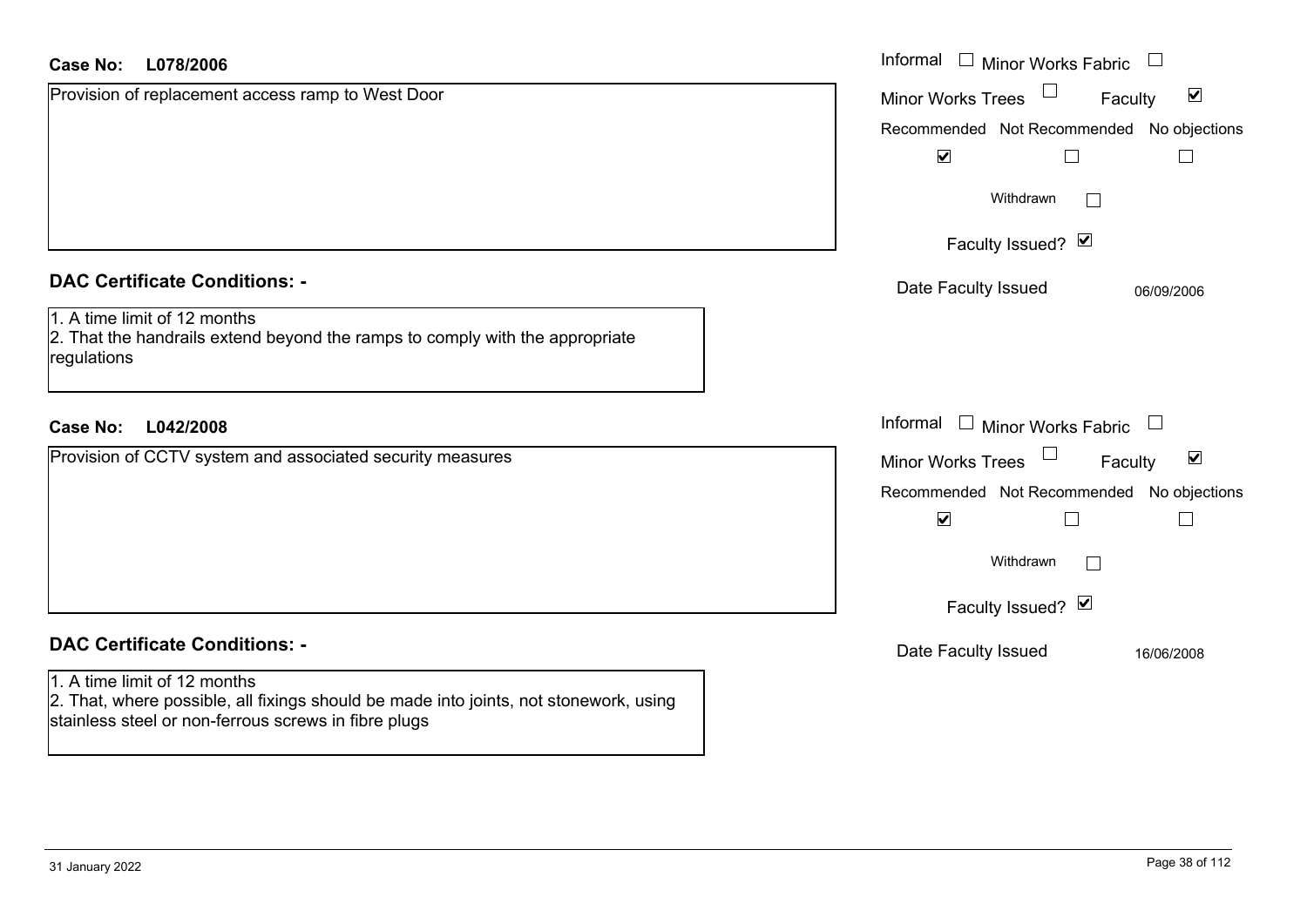| <b>Case No:</b><br>L011/2008                                                                                                                                                                                                                                                                                                                                                                                                                        | Informal<br>$\Box$ Minor Works Fabric                                                                                                                                                                      |
|-----------------------------------------------------------------------------------------------------------------------------------------------------------------------------------------------------------------------------------------------------------------------------------------------------------------------------------------------------------------------------------------------------------------------------------------------------|------------------------------------------------------------------------------------------------------------------------------------------------------------------------------------------------------------|
| Electrical works comprising the installation of new: -<br>. Power supply to PA desk and new sockets on 2 new circuits<br>2. Sockets: -<br>a) Twin sockets underneath both front pews<br>b) Twin sockets within sound desk cabinet<br>c) Single socket on beam to balcony at high level<br>d) Single socket near sound desk for lap top computer<br>e) Single socket above pillar next to font at high level<br><b>DAC Certificate Conditions: -</b> | Minor Works Trees<br>$\blacktriangledown$<br>Faculty<br>Recommended Not Recommended No objections<br>$\blacktriangledown$<br>$\Box$<br>Withdrawn<br>Faculty Issued? Ø<br>Date Faculty Issued<br>12/03/2008 |
| 1. A time limit of 12 months<br>2. That the PCC should use recessed floor sockets with safety covers                                                                                                                                                                                                                                                                                                                                                |                                                                                                                                                                                                            |
| <b>Case No:</b><br>L041/2008                                                                                                                                                                                                                                                                                                                                                                                                                        | Informal $\Box$ Minor Works Fabric<br>⊻                                                                                                                                                                    |
| Removal of asbestos: -<br>1. Detached boiler house<br>2. Heating pipe insultaltion under the Organ                                                                                                                                                                                                                                                                                                                                                  | Minor Works Trees<br>Faculty<br>Recommended Not Recommended No objections<br>$\Box$<br>$\Box$<br>$\mathbb{R}^n$<br>Withdrawn<br>Faculty Issued? $\Box$                                                     |
| <b>DAC Certificate Conditions: -</b>                                                                                                                                                                                                                                                                                                                                                                                                                | Date Faculty Issued                                                                                                                                                                                        |
| 1. A time limit of 12 months                                                                                                                                                                                                                                                                                                                                                                                                                        |                                                                                                                                                                                                            |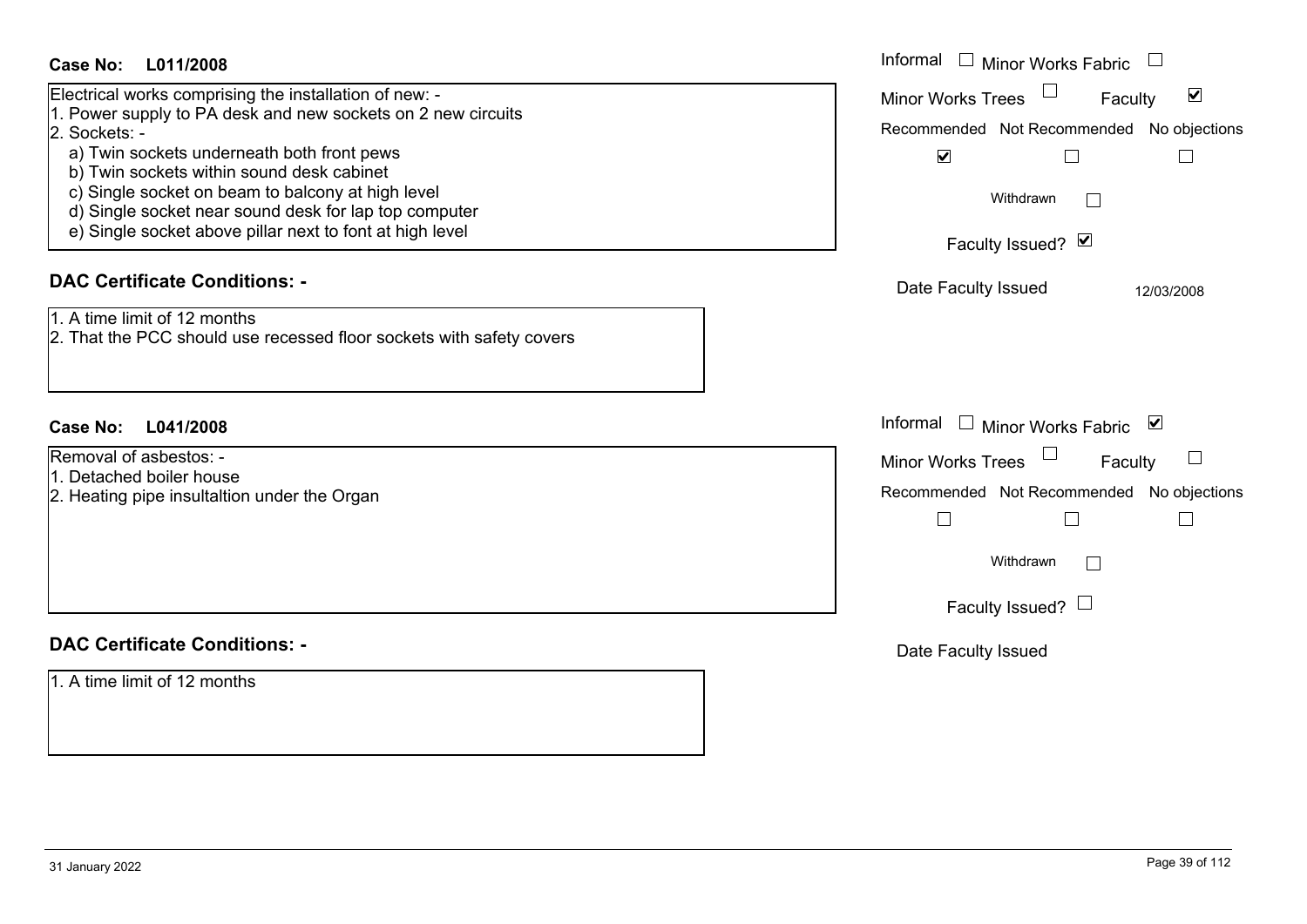| <b>Case No:</b><br>L003/2008                                                                                                                                                                                                                                                                                                                                                                                 | Informal □ Minor Works Fabric                                                                                                                                                           |
|--------------------------------------------------------------------------------------------------------------------------------------------------------------------------------------------------------------------------------------------------------------------------------------------------------------------------------------------------------------------------------------------------------------|-----------------------------------------------------------------------------------------------------------------------------------------------------------------------------------------|
| 1. Creation of additional Garden of Remembrance (6m x 5m) to be marked out by artificial stone setts<br>and hardwood posts with linking chains<br>2. Installation of: -<br>a) Raised plinth 200mm high in south-east corner for floral tributes and flowers in vases<br>b) Hardwood bench to east side of the area in memory of John Hodges<br>c) Plaque set in the ground to indicate Garden of Remembrance | $\blacktriangledown$<br><b>Minor Works Trees</b><br>Faculty<br>Recommended Not Recommended No objections<br>$\blacktriangledown$<br>⊔<br>$\mathbf{L}$<br>Withdrawn<br>Faculty Issued? Ø |
| <b>DAC Certificate Conditions: -</b><br>1. A time limit of 12 months<br>2. That the setts should be of natural stone                                                                                                                                                                                                                                                                                         | Date Faculty Issued<br>12/03/2008                                                                                                                                                       |
| <b>Case No:</b><br>L030/2009                                                                                                                                                                                                                                                                                                                                                                                 | Informal<br>Minor Works Fabric $\;\;\sqcup\;\;$                                                                                                                                         |
| Installation of new gas supply                                                                                                                                                                                                                                                                                                                                                                               | $\blacktriangledown$<br><b>Minor Works Trees</b><br>Faculty<br>Recommended Not Recommended No objections<br>$\blacktriangledown$<br>$\Box$<br>$\Box$<br>Withdrawn<br>Faculty Issued? Ø  |
| <b>DAC Certificate Conditions: -</b>                                                                                                                                                                                                                                                                                                                                                                         | Date Faculty Issued<br>04/04/2009                                                                                                                                                       |
| 1. A time limit of 12 months<br>2. That details of the works are entered in the Log Book so that a record is kept of<br>what has been done                                                                                                                                                                                                                                                                   |                                                                                                                                                                                         |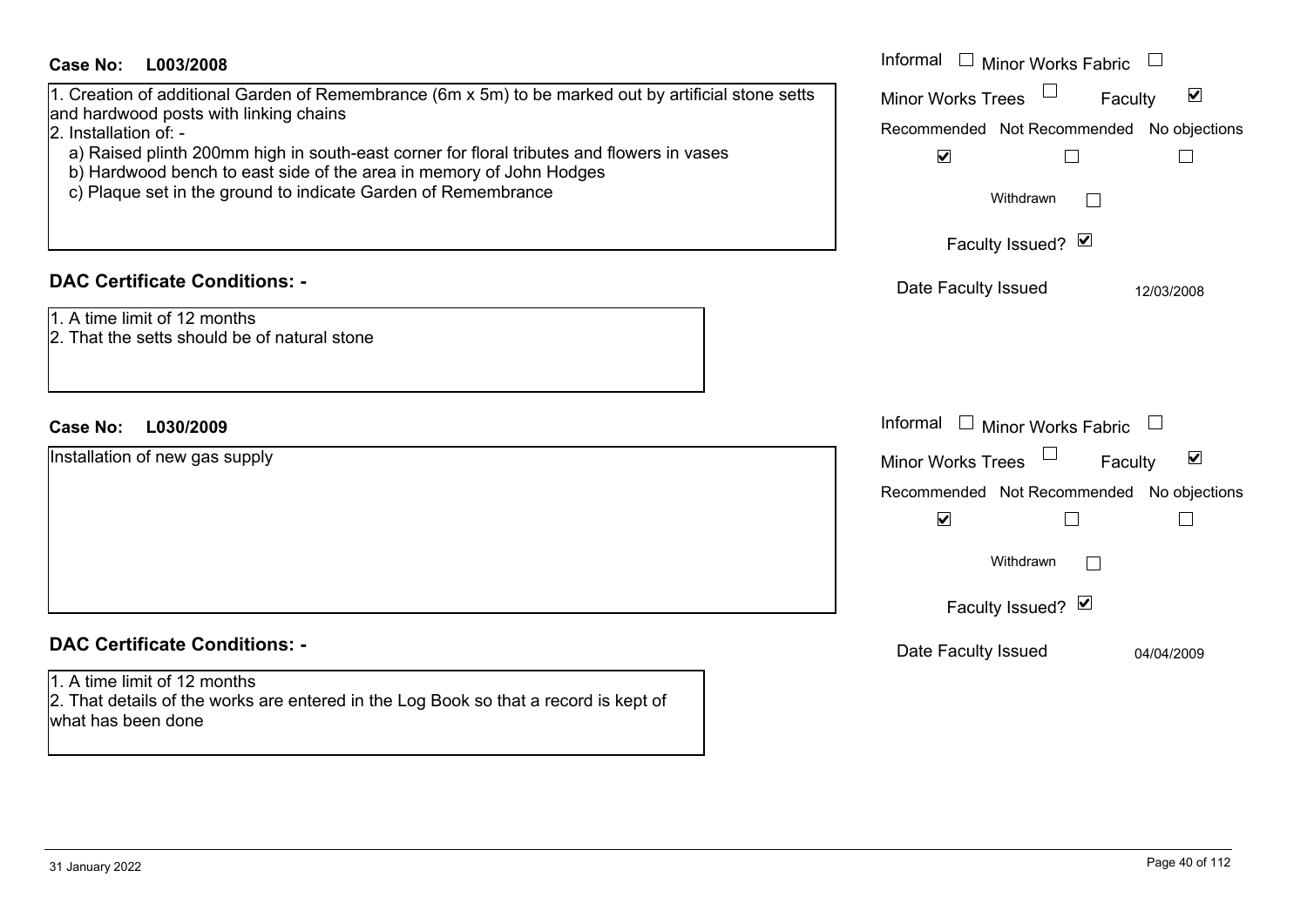| Case No:<br>L148/2012                                                                                                                                                                 | Informal <b>☑</b> Minor Works Fabric      |                        |  |
|---------------------------------------------------------------------------------------------------------------------------------------------------------------------------------------|-------------------------------------------|------------------------|--|
| 01. Removal, inspection and replacement of leaking lead gutter over South Aisle and minor remedial<br>work to gutter over east end of the Aisle                                       | Minor Works Trees                         | Faculty                |  |
| 02. Installation of new cast iron RWP from new outlet in parapet wall                                                                                                                 | Recommended Not Recommended No objections |                        |  |
| 03. Drainage work to include new connection into existing surface water drain from new RWP and new<br>french drain and catch pit into existing surface water system to rear of church | ✓                                         |                        |  |
| 04. Raising of parapets and gables by approx 150mm to improve resilience to water penetration from                                                                                    |                                           | Withdrawn              |  |
| gutters                                                                                                                                                                               |                                           |                        |  |
| 05. Removal of stone retaining wall/ railings and associated shrubs/ bushes to rear of church<br>06. Re-decoration of window frames and tower louvers                                 |                                           | Faculty Issued? $\Box$ |  |
| <b>07.</b> Remedial work to lead to tower roof                                                                                                                                        |                                           |                        |  |
| 08. Lime pointing to high level stone work                                                                                                                                            |                                           |                        |  |
| 09. Installation of new lead flashings and soakers to roof abutments with gables and re-slating as                                                                                    |                                           |                        |  |
| required to match                                                                                                                                                                     |                                           |                        |  |
| 10. Landscaping of land to rear of church to allow ease of maintenance.                                                                                                               |                                           |                        |  |

# **DAC Certificate Conditions: -**

1. A time limit of 12 months

2. That details of the works are entered in the Log Book so that a record is kept of what has been done

3. That no works shall take place until the PCC, after consultation with the Diocesan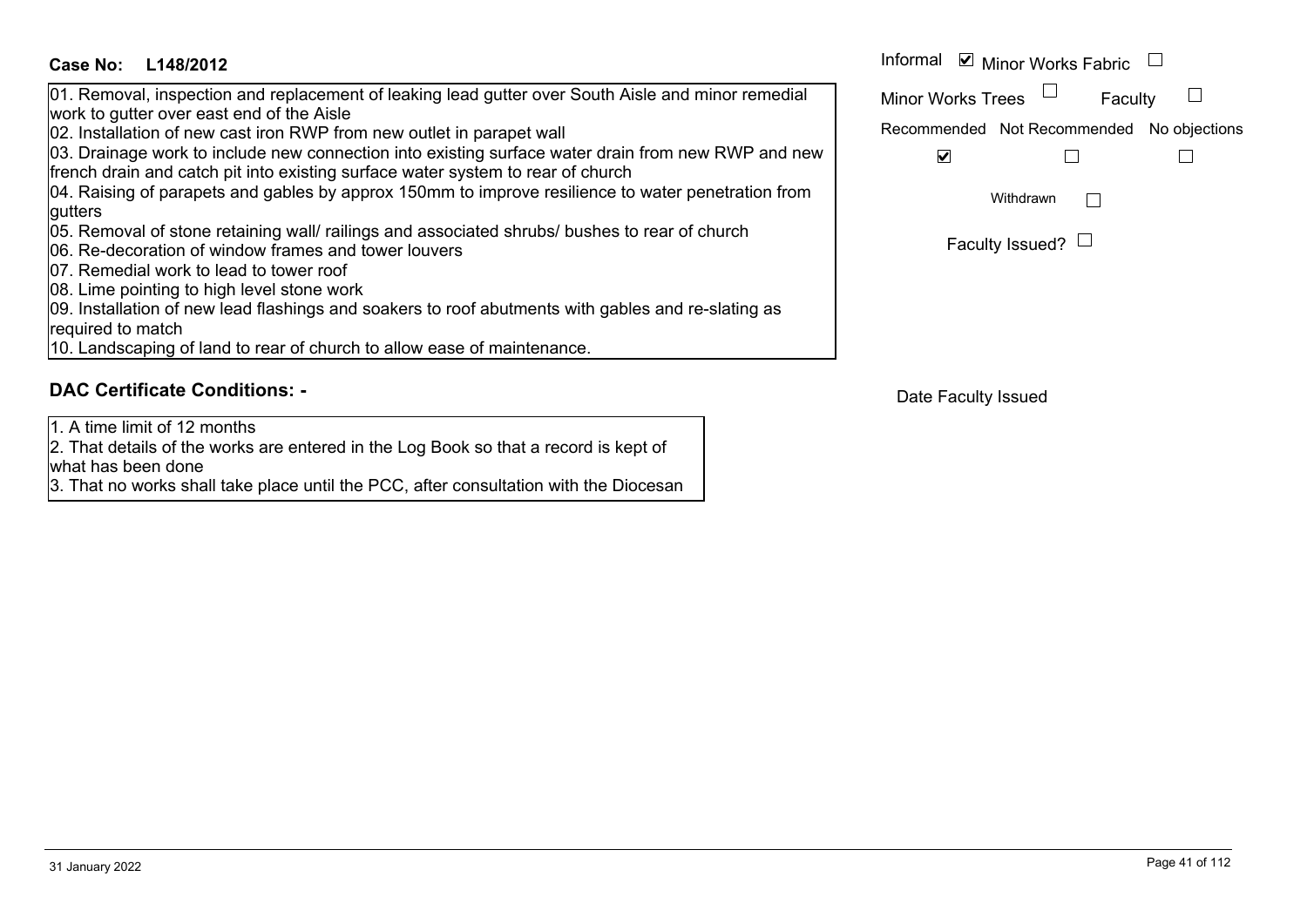### **L050/2013Case No:** Informal

Works to the trees comprising: - 1. T12 - Remaining stump - Fell 2. T18 - Common Holly - Fell 3. T10 & T13 - General Works4. T16 - Common Yew - Removal of lower limbs

### **DAC Certificate Conditions: -**

1. A time limit of 12 months2. That details of the works are entered in the Log Book so that a record is kept of what has been done

### **L043/2013Case No:** Informal

Lopping of Yew Tree overhanging numbers 3 and 4 Kirkland Close

# **DAC Certificate Conditions: -**

1. A time limit of 12 months 2. That details of the works are entered in the Log Book so that a record is kept of what has been done

| Informal<br><b>Minor Works Fabric</b>     |
|-------------------------------------------|
| ⊻<br><b>Minor Works Trees</b><br>Faculty  |
| Recommended Not Recommended No objections |
| Withdrawn                                 |
| Faculty Issued? L                         |
| Date Faculty Issued                       |
|                                           |
|                                           |
| Informal<br>$\Box$<br>Minor Works Fabric  |
| ⊻<br><b>Minor Works Trees</b><br>Faculty  |
| Recommended Not Recommended No objections |
| Withdrawn                                 |
| Faculty Issued? $\Box$                    |
| Date Faculty Issued                       |
|                                           |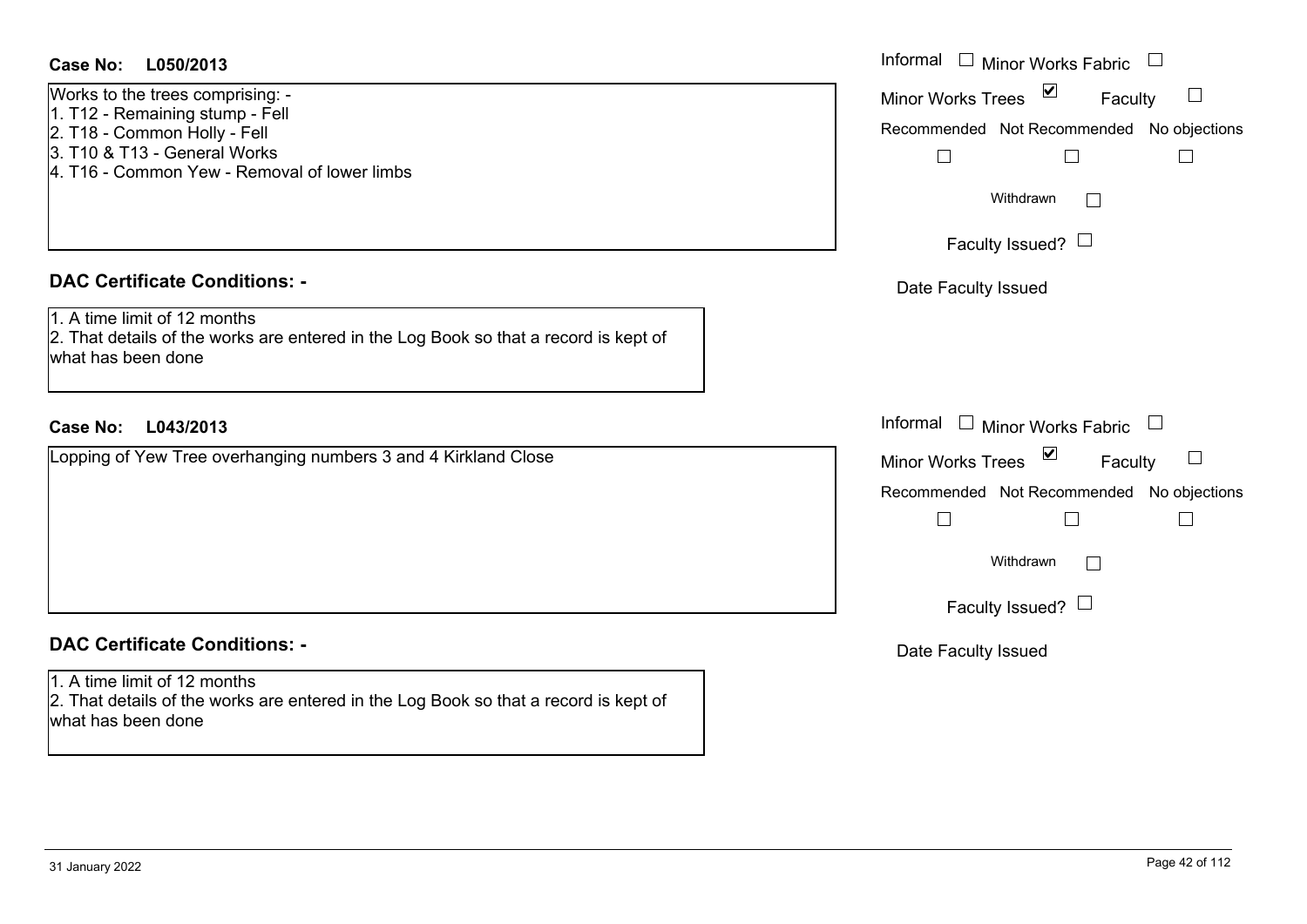Repairs to: - 1. Roof2. Rainwater Goods

**DAC Certificate Conditions: -**

1. That details of the works are entered in the Log Book so that a record is kept of what has been done

- 2. That the Church Architect must agree the matches of re-used slates
- 3. That any plumbers marks found on existing lead should be photographed, identified

### **Case No:**

Re-decoration of Nave

# **DAC Certificate Conditions: -**

1. That details of the works are entered in the Log Book so that a record is kept of what has been done

2. That the contractors should be aware of the possibility of traces of historic wall paintingsbeing found in the course of the works. In the event of finding such material

| L044/2015                                                                                                                                                                                                                              | Informal □ Minor Works Fabric                               |  |  |
|----------------------------------------------------------------------------------------------------------------------------------------------------------------------------------------------------------------------------------------|-------------------------------------------------------------|--|--|
| 0. -                                                                                                                                                                                                                                   | $\blacktriangledown$<br><b>Minor Works Trees</b><br>Faculty |  |  |
| ater Goods                                                                                                                                                                                                                             | Recommended Not Recommended No objections                   |  |  |
|                                                                                                                                                                                                                                        | $\blacktriangledown$                                        |  |  |
|                                                                                                                                                                                                                                        | Withdrawn<br>$\mathbb{R}^n$                                 |  |  |
|                                                                                                                                                                                                                                        | Faculty Issued? Ø                                           |  |  |
| rtificate Conditions: -                                                                                                                                                                                                                | Date Faculty Issued<br>23/05/2017                           |  |  |
| etails of the works are entered in the Log Book so that a record is kept of<br>been done<br>e Church Architect must agree the matches of re-used slates<br>ny plumbers marks found on existing lead should be photographed, identified |                                                             |  |  |
|                                                                                                                                                                                                                                        | Informal □ Minor Works Fabric ⊠                             |  |  |
| ation of Nave                                                                                                                                                                                                                          | Minor Works Trees<br>$\Box$<br>Faculty                      |  |  |
|                                                                                                                                                                                                                                        | Recommended Not Recommended No objections                   |  |  |
|                                                                                                                                                                                                                                        | $\blacktriangledown$                                        |  |  |
|                                                                                                                                                                                                                                        | Withdrawn<br>$\sim$                                         |  |  |
|                                                                                                                                                                                                                                        | Faculty Issued? $\Box$                                      |  |  |
| rtificate Conditions: -                                                                                                                                                                                                                | Date Faculty Issued                                         |  |  |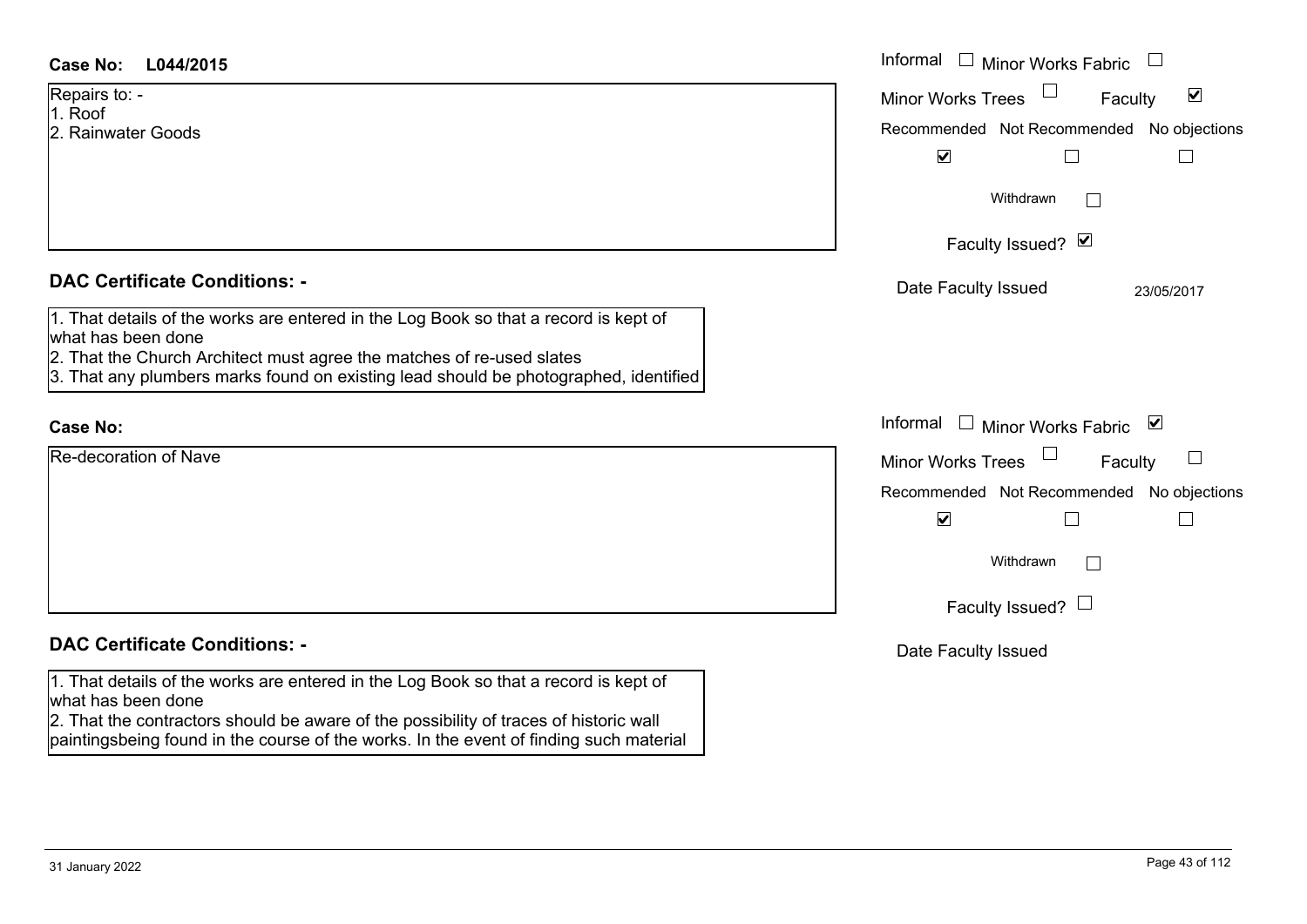### **Case No:**

Repair of damaged lime plaster in Nave

### **DAC Certificate Conditions: -**

1. That details of the works are entered in the Log Book so that a record is kept of what has been done

 2. That, in the event of wall paintings being discovered, the works stop immediately and the advise of the DAC is sought

|                              |                   | Informal $\Box$ Minor Works Fabric $\Box$ |  |
|------------------------------|-------------------|-------------------------------------------|--|
| damaged lime plaster in Nave | Minor Works Trees | Faculty                                   |  |
|                              |                   | Recommended Not Recommended No objections |  |
|                              | ⊻                 |                                           |  |
|                              |                   | Withdrawn                                 |  |
|                              |                   | Faculty Issued? $\Box$                    |  |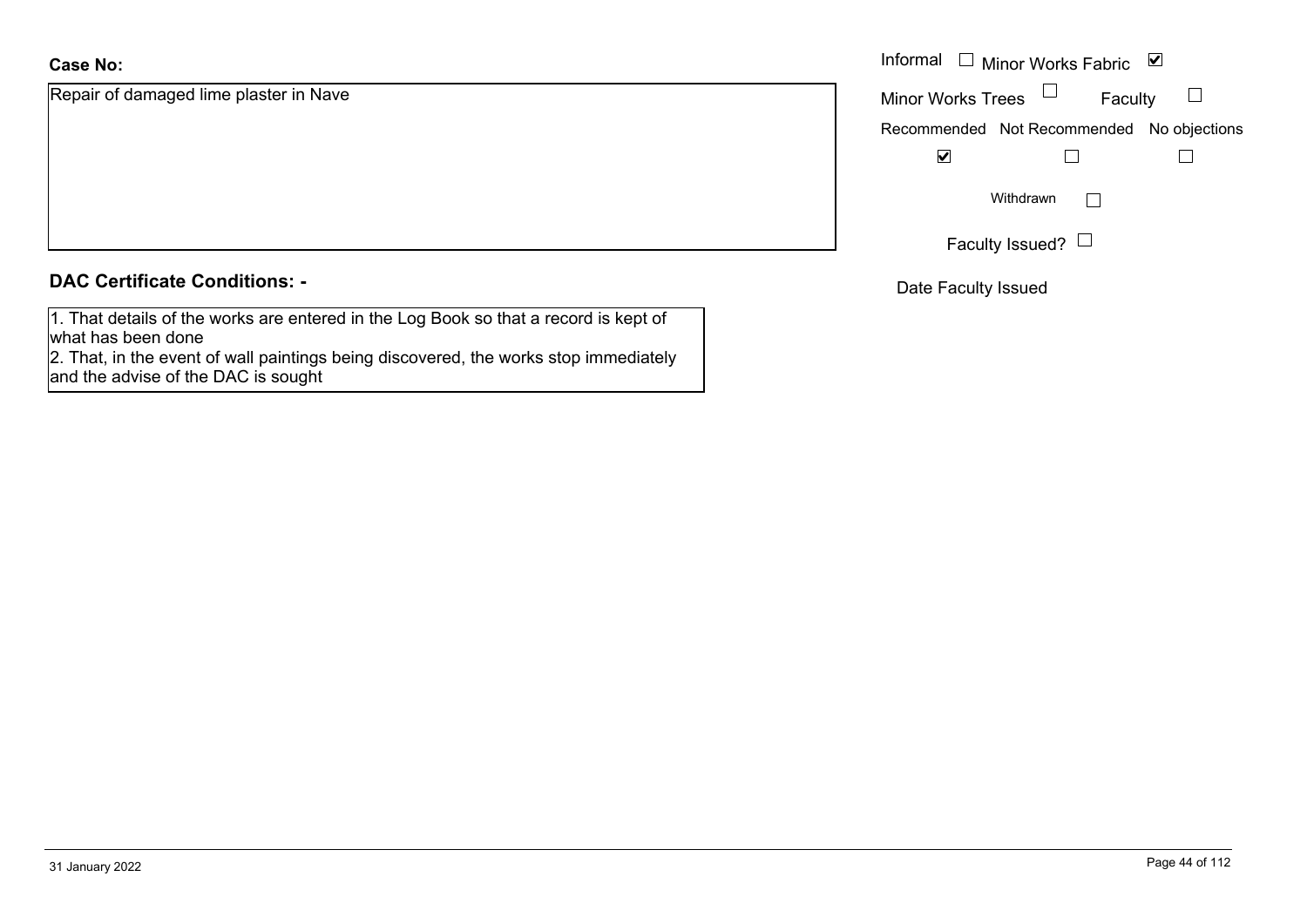### **10401Kilby, St Mary Magdalene**

**L119/2001 Case No:** Informal

Repairs to lancet 3 in east window

# **DAC Certificate Conditions: -**

1. A time limit of 12 months

| Informal $\Box$ Minor Works Fabric |                                           |   |  |
|------------------------------------|-------------------------------------------|---|--|
| <b>Minor Works Trees</b>           | Faculty                                   | V |  |
|                                    | Recommended Not Recommended No objections |   |  |
|                                    |                                           |   |  |
|                                    | Withdrawn                                 |   |  |
|                                    | Faculty Issued?                           |   |  |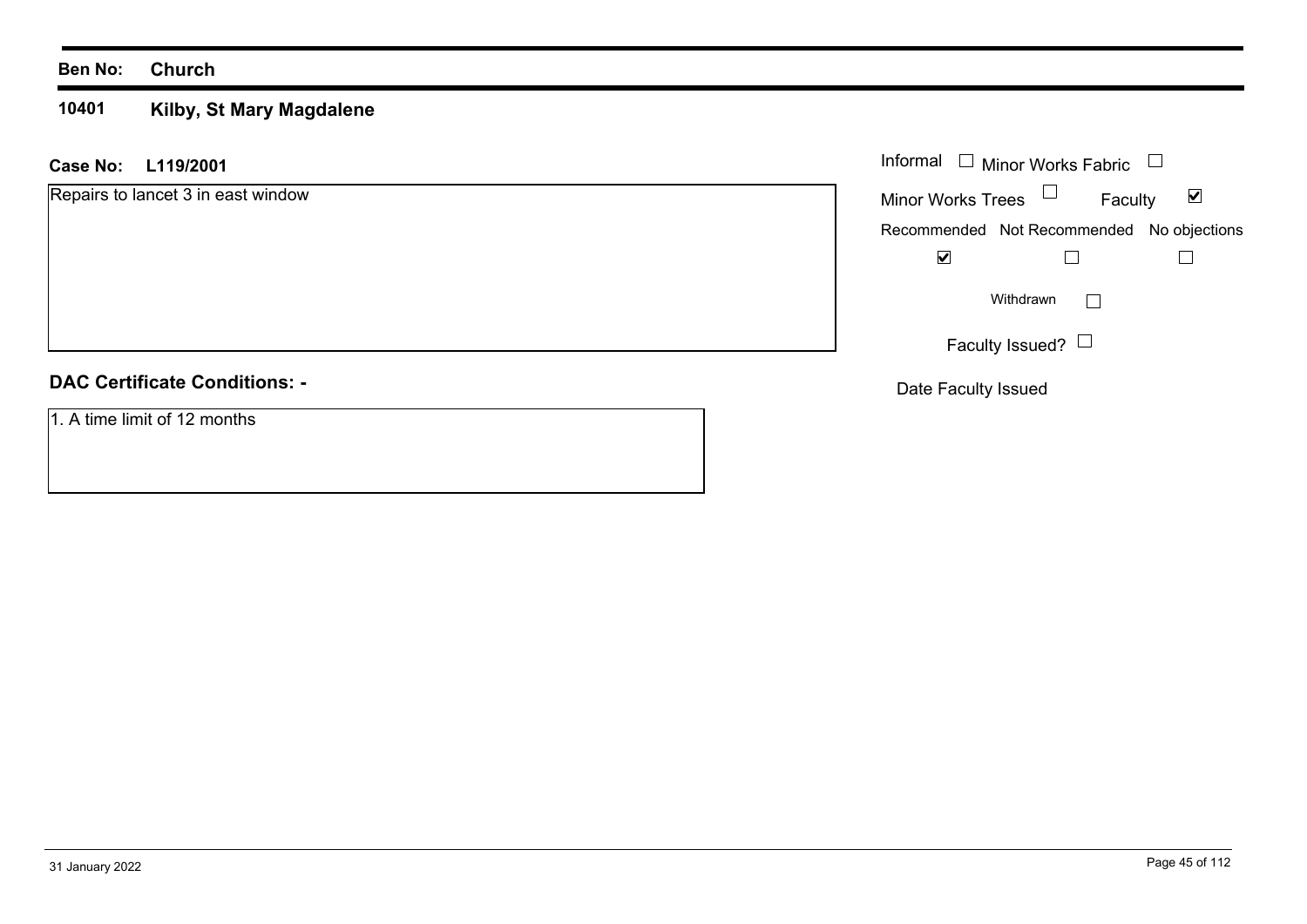### **L067/2002 Case No:** Informal

Repairs to, and restoration of, the Organ

**DAC Certificate Conditions: -**

1. A time limit of 12 months

| Informal                 | Minor Works Fabric                        |   |
|--------------------------|-------------------------------------------|---|
| <b>Minor Works Trees</b> | Faculty                                   | V |
|                          | Recommended Not Recommended No objections |   |
|                          |                                           |   |
|                          | Withdrawn                                 |   |
|                          | Faculty Issued?                           |   |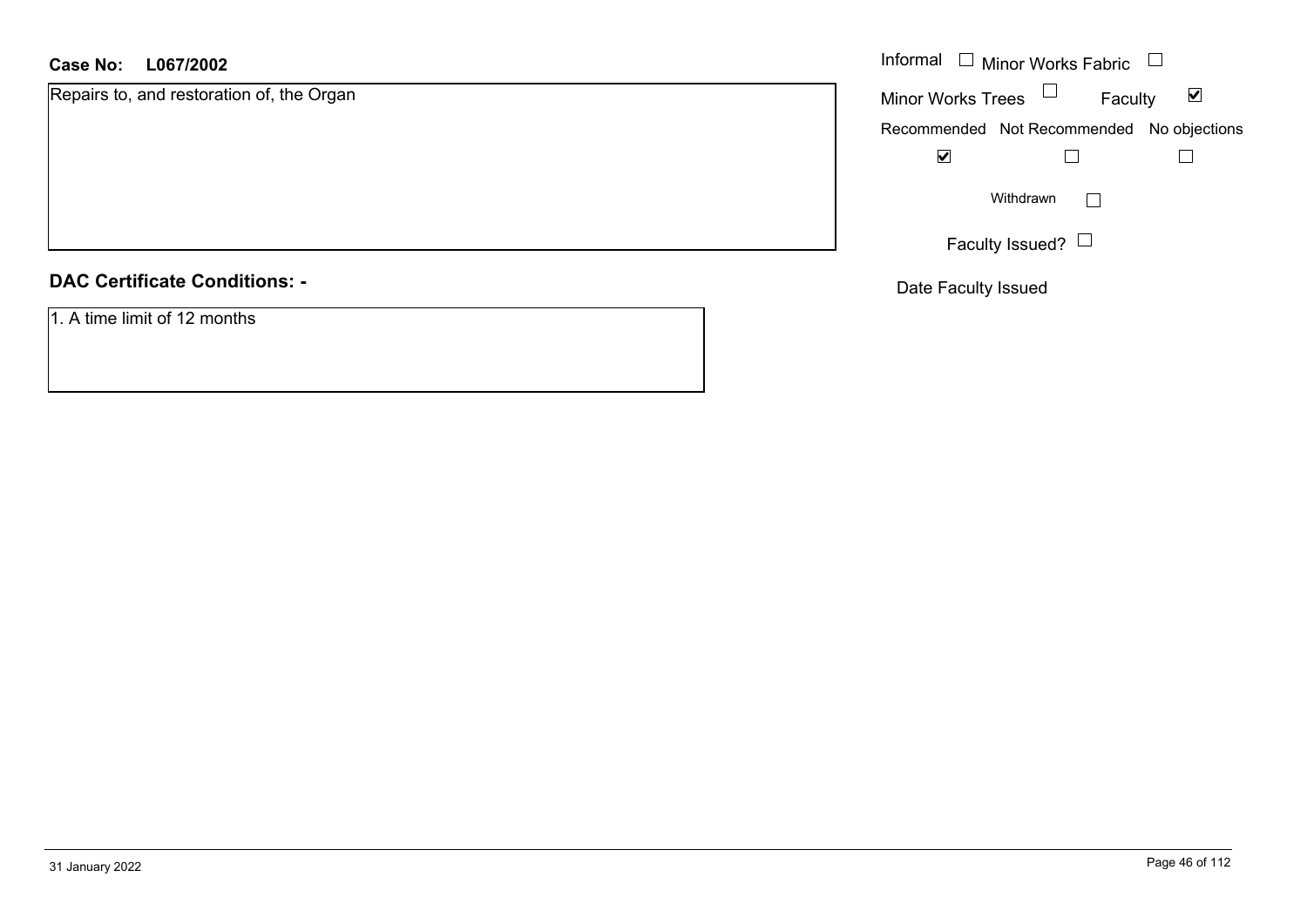**20308 Kimcote, All Saints**

| <b>Case No:</b><br>L088/2003                                                      | Informal             | Minor Works Fabric     |                                           |
|-----------------------------------------------------------------------------------|----------------------|------------------------|-------------------------------------------|
| Replacement of 6 metal pendant lights in Nave with 6 new Hampshire glass pendants | Minor Works Trees    |                        | $\overline{\mathbf{v}}$<br>Faculty        |
|                                                                                   |                      |                        | Recommended Not Recommended No objections |
|                                                                                   | $\blacktriangledown$ |                        |                                           |
|                                                                                   |                      | Withdrawn              |                                           |
|                                                                                   |                      | Faculty Issued? $\Box$ |                                           |
| <b>DAC Certificate Conditions: -</b>                                              | Date Faculty Issued  |                        |                                           |
| 1. A time limit of 12 months                                                      |                      |                        |                                           |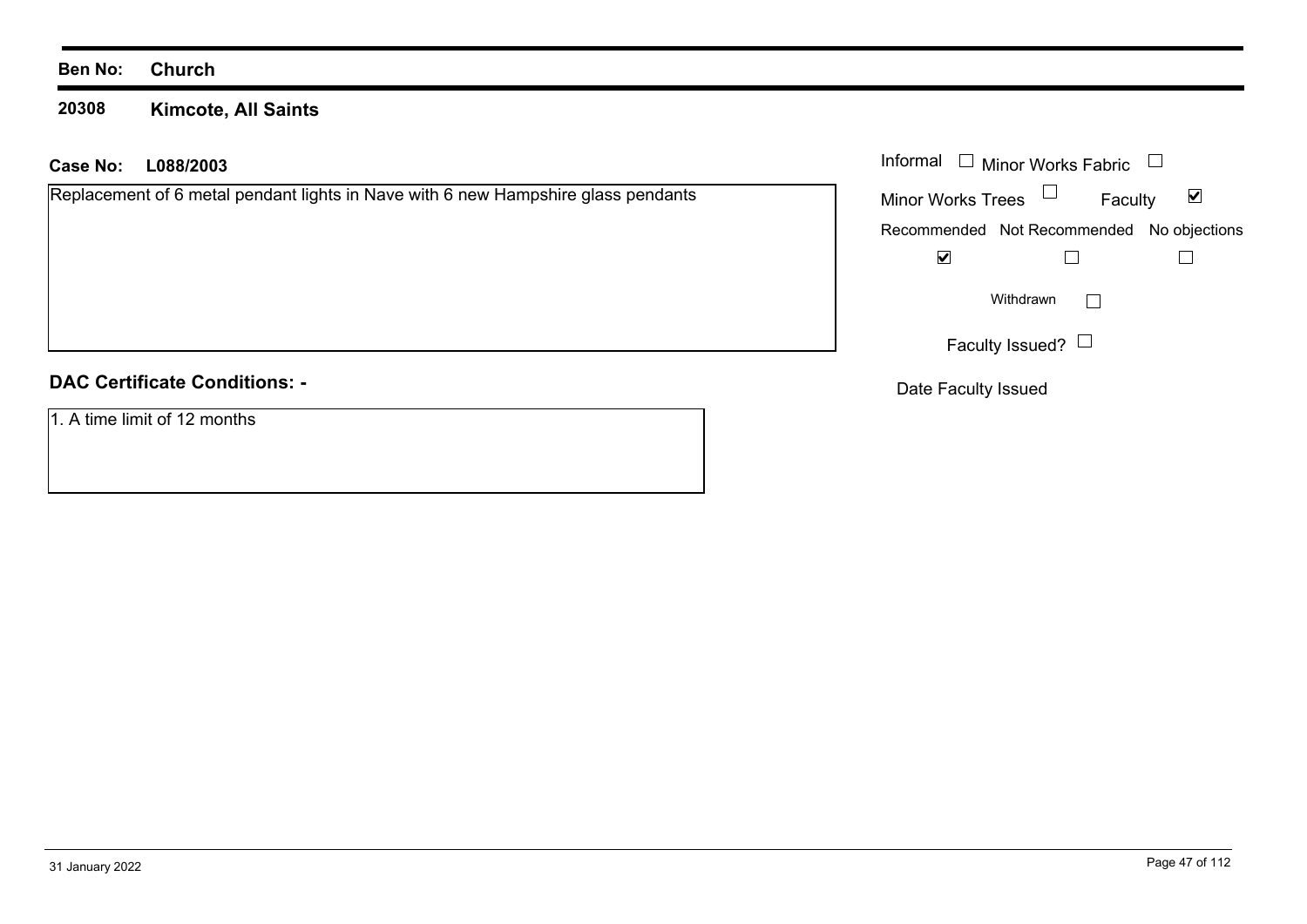| Case No: L140/2005                                                                                                                                                                                                                 | Informal $\Box$ Minor Works Fabric $\Box$                                                                                                                                              |
|------------------------------------------------------------------------------------------------------------------------------------------------------------------------------------------------------------------------------------|----------------------------------------------------------------------------------------------------------------------------------------------------------------------------------------|
| Restoration of the following memorials: -<br>1. Rodwell Cross<br>2. Bray Cross<br>3. Craven Cross<br>4. Richard and Eileen Craven Headstone<br>5. Gladys Craven Headstone                                                          | $\blacktriangledown$<br><b>Minor Works Trees</b><br>Faculty<br>Recommended Not Recommended No objections<br>$\blacktriangledown$<br>$\Box$<br>$\Box$<br>Withdrawn<br>Faculty Issued? Ø |
| <b>DAC Certificate Conditions: -</b><br>1. A time limit of 12 months                                                                                                                                                               | Date Faculty Issued<br>03/01/2006                                                                                                                                                      |
| L028/2006<br><b>Case No:</b>                                                                                                                                                                                                       | Informal $\Box$ Minor Works Fabric $\Box$                                                                                                                                              |
| Installation of Sound Reinforcement System                                                                                                                                                                                         | $\blacktriangledown$<br><b>Minor Works Trees</b><br>Faculty<br>Recommended Not Recommended No objections<br>$\blacktriangledown$<br>$\Box$<br>$\Box$                                   |
|                                                                                                                                                                                                                                    | Withdrawn<br>Faculty Issued? Ø                                                                                                                                                         |
| <b>DAC Certificate Conditions: -</b><br>1. A time limit of $\overline{12}$ months<br>2. That, where possible, all fixings should be made into joints, not stonework, using<br>stainless steel or non-ferrous screws in fibre plugs | Date Faculty Issued<br>11/05/2006                                                                                                                                                      |

3. That the wiring and speakers should be as unobtrusive as possible an of an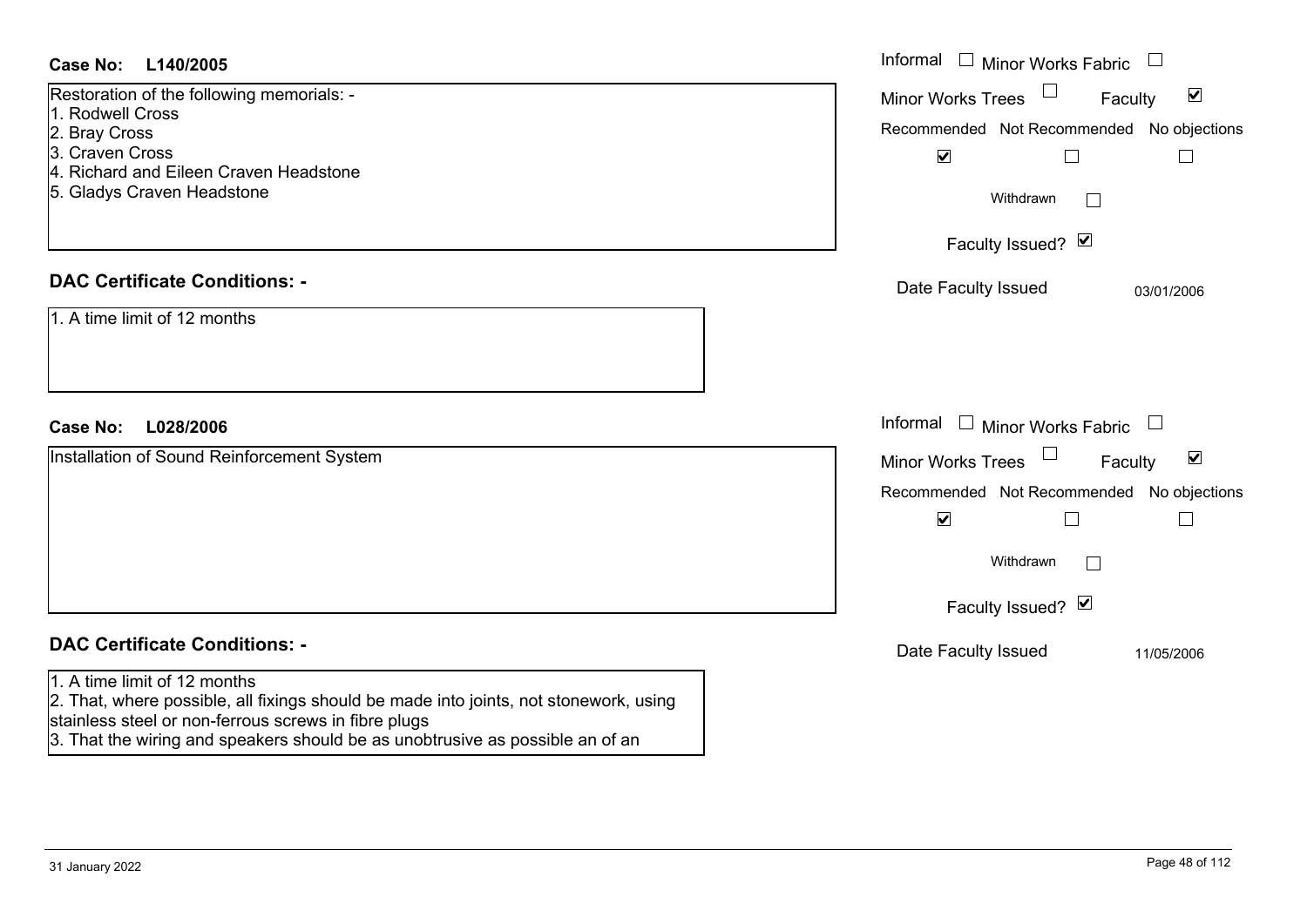| Case No:<br>L169/2008                                                                                                                                                                                                       | Informal<br>Minor Works Fabric $\Box$                                                                                                                                               |
|-----------------------------------------------------------------------------------------------------------------------------------------------------------------------------------------------------------------------------|-------------------------------------------------------------------------------------------------------------------------------------------------------------------------------------|
| 1. Creation of Garden of Remembrance for the interment of ashes<br>2. Installation, in the church, of a Book of Rememrance                                                                                                  | $\blacktriangledown$<br><b>Minor Works Trees</b><br>Faculty<br>Recommended Not Recommended No objections<br>$\blacktriangledown$<br>$\Box$<br>$\overline{\phantom{a}}$<br>Withdrawn |
|                                                                                                                                                                                                                             | Faculty Issued? Ø                                                                                                                                                                   |
| <b>DAC Certificate Conditions: -</b><br>1. A time limit of 12 months<br>2. That details of the works are entered in the Log Book so that a record is kept of<br>what has been done                                          | Date Faculty Issued<br>06/01/2009                                                                                                                                                   |
| <b>Case No:</b><br>L190/2010                                                                                                                                                                                                | Informal<br>Minor Works Fabric ⊠                                                                                                                                                    |
| Repairs to the Plaster                                                                                                                                                                                                      | Minor Works Trees<br>$\Box$<br>Faculty<br>Recommended Not Recommended No objections<br>$\blacktriangledown$<br>Withdrawn<br>$\mathbf{L}$<br>Faculty Issued? $\Box$                  |
| <b>DAC Certificate Conditions: -</b>                                                                                                                                                                                        | Date Faculty Issued                                                                                                                                                                 |
| 1. A time limit of 12 months<br>2. That details of the works are entered in the Log Book so that a record is kept of<br>what has been done<br>3. That the PCC ensures that the cause of the failure of the plaster has been |                                                                                                                                                                                     |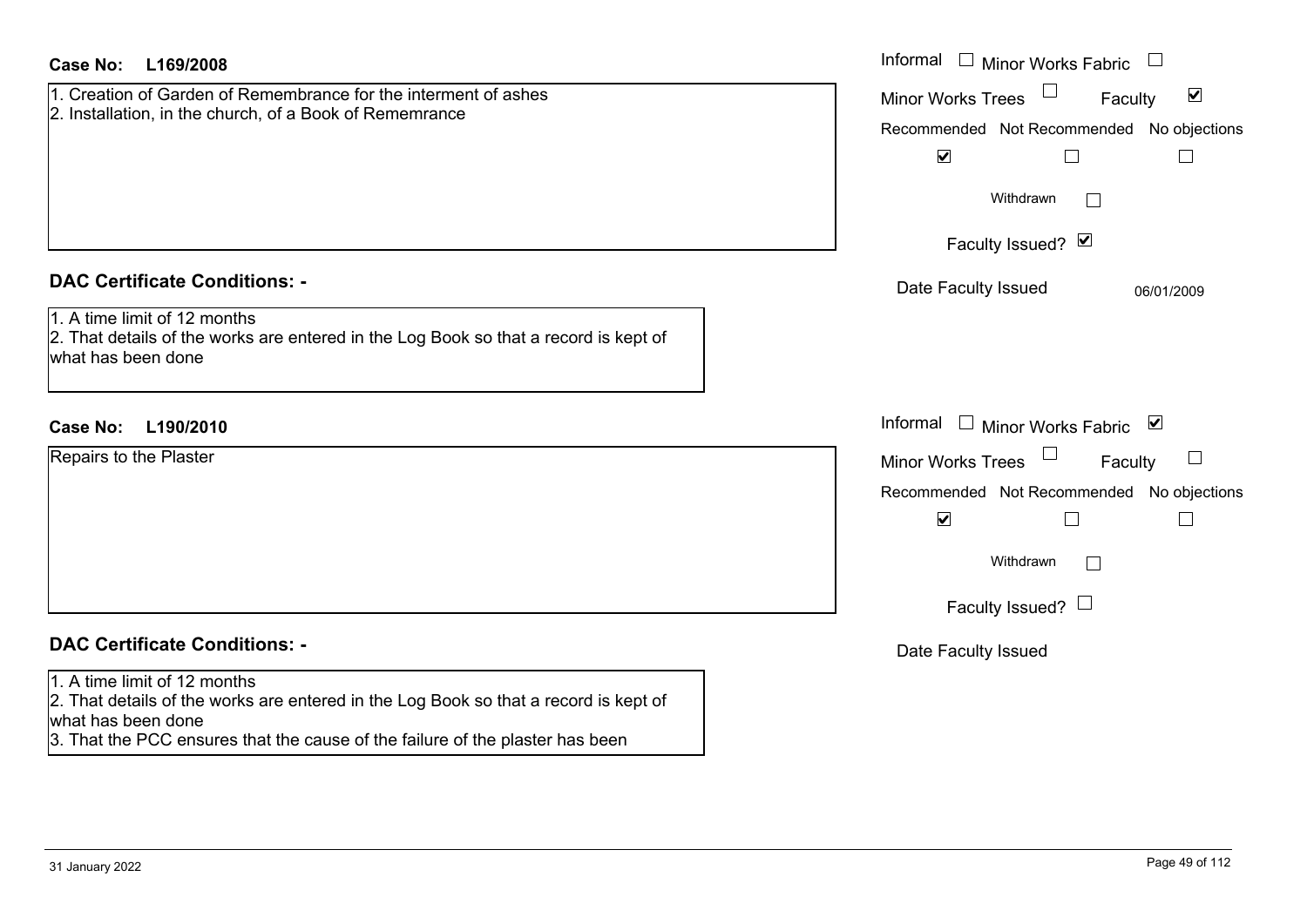#### **L138/2011Case No:**Informal

| Install a Bell Rope Frame |  |  |
|---------------------------|--|--|
|                           |  |  |
|                           |  |  |
|                           |  |  |
|                           |  |  |

### **DAC Certificate Conditions: -**

# 1. A time limit of 12 months

2. That details of the works are entered in the Log Book so that a record is kept of what has been done

3. That, where possible, all fixings should be made into joints, not stonework, using

# **L210/2014Case No:** Informal

Following the 2011 QI Report, masonry and stonework 1. Re-pointing of 2. Repairs to the Tower walls and parapets

### **DAC Certificate Conditions: -**

1. That details of the works are entered in the Log Book so that a record is kept of what has been done

2. That no works shall take place until the PCC, after consultation with the Diocesan Archaeological Adviser, has secured the implementation of a programme of

| Informal<br>$\blacktriangledown$<br>Minor Works Fabric             |
|--------------------------------------------------------------------|
| <b>Minor Works Trees</b><br>Faculty                                |
| Recommended Not Recommended No objections<br>⊻                     |
| Withdrawn                                                          |
| Faculty Issued? $\Box$                                             |
| Date Faculty Issued                                                |
|                                                                    |
|                                                                    |
| Informal<br><b>Minor Works Fabric</b>                              |
| $\vert\bm{\mathsf{v}}\vert$<br><b>Minor Works Trees</b><br>Faculty |
| Recommended Not Recommended No objections<br>$\blacktriangledown$  |
| Withdrawn                                                          |
| Faculty Issued? Ø                                                  |
| Date Faculty Issued<br>22/06/2015                                  |
|                                                                    |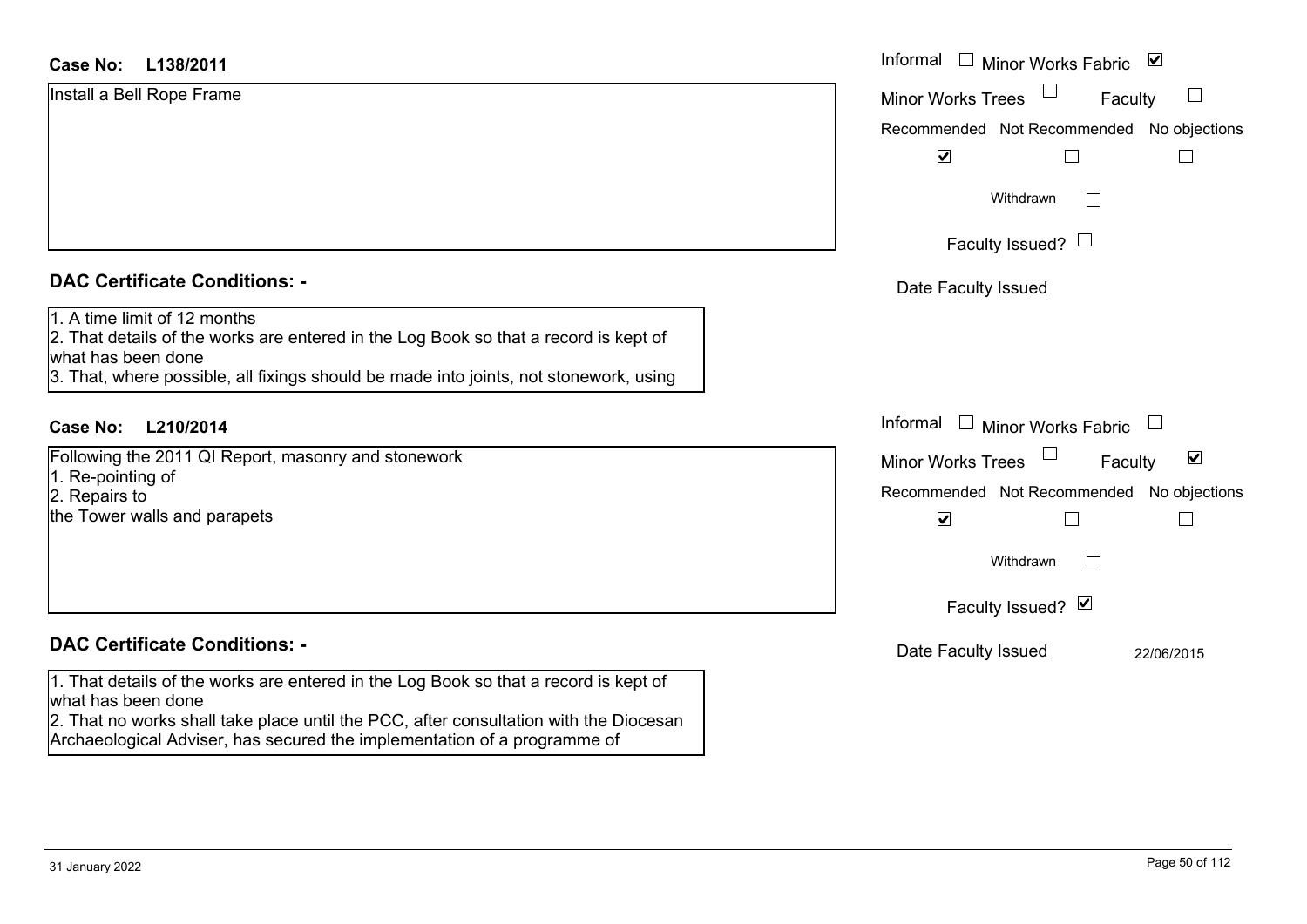| Case No:<br>L087/2014                                                                                                                                                                                                                 | Informal<br>$\Box$ Minor Works Fabric                                                                    |
|---------------------------------------------------------------------------------------------------------------------------------------------------------------------------------------------------------------------------------------|----------------------------------------------------------------------------------------------------------|
| CONFIRMATORY APPLICATION for works undertaken: -<br>Installation of access platform and swing ladder                                                                                                                                  | $\blacktriangledown$<br><b>Minor Works Trees</b><br>Faculty<br>Recommended Not Recommended No objections |
|                                                                                                                                                                                                                                       | $\blacktriangledown$<br>$\Box$                                                                           |
|                                                                                                                                                                                                                                       | Withdrawn<br>$\perp$                                                                                     |
|                                                                                                                                                                                                                                       | Faculty Issued? Ø                                                                                        |
| <b>DAC Certificate Conditions: -</b>                                                                                                                                                                                                  | Date Faculty Issued<br>12/05/2014                                                                        |
| 1. That details of the works are entered in the Log Book so that a record is kept of<br>what has been done                                                                                                                            |                                                                                                          |
| <b>Case No:</b><br>L122/2015                                                                                                                                                                                                          | Informal<br>$\Box$ Minor Works Fabric $\Box$                                                             |
| Replacement of Heaters                                                                                                                                                                                                                | <b>Minor Works Trees</b><br>$\Box$<br>Faculty                                                            |
|                                                                                                                                                                                                                                       | Recommended Not Recommended No objections                                                                |
|                                                                                                                                                                                                                                       | $\blacktriangledown$<br>$\Box$                                                                           |
|                                                                                                                                                                                                                                       | Withdrawn                                                                                                |
|                                                                                                                                                                                                                                       | Faculty Issued? $\Box$                                                                                   |
| <b>DAC Certificate Conditions: -</b>                                                                                                                                                                                                  | Date Faculty Issued                                                                                      |
| 1. A time limit of 12 months<br>2. That details of the works are entered in the Log Book so that a record is kept of<br>what has been done<br>3. That, in line with the requirement and advice of the Ecclesiastical Insurance Group, |                                                                                                          |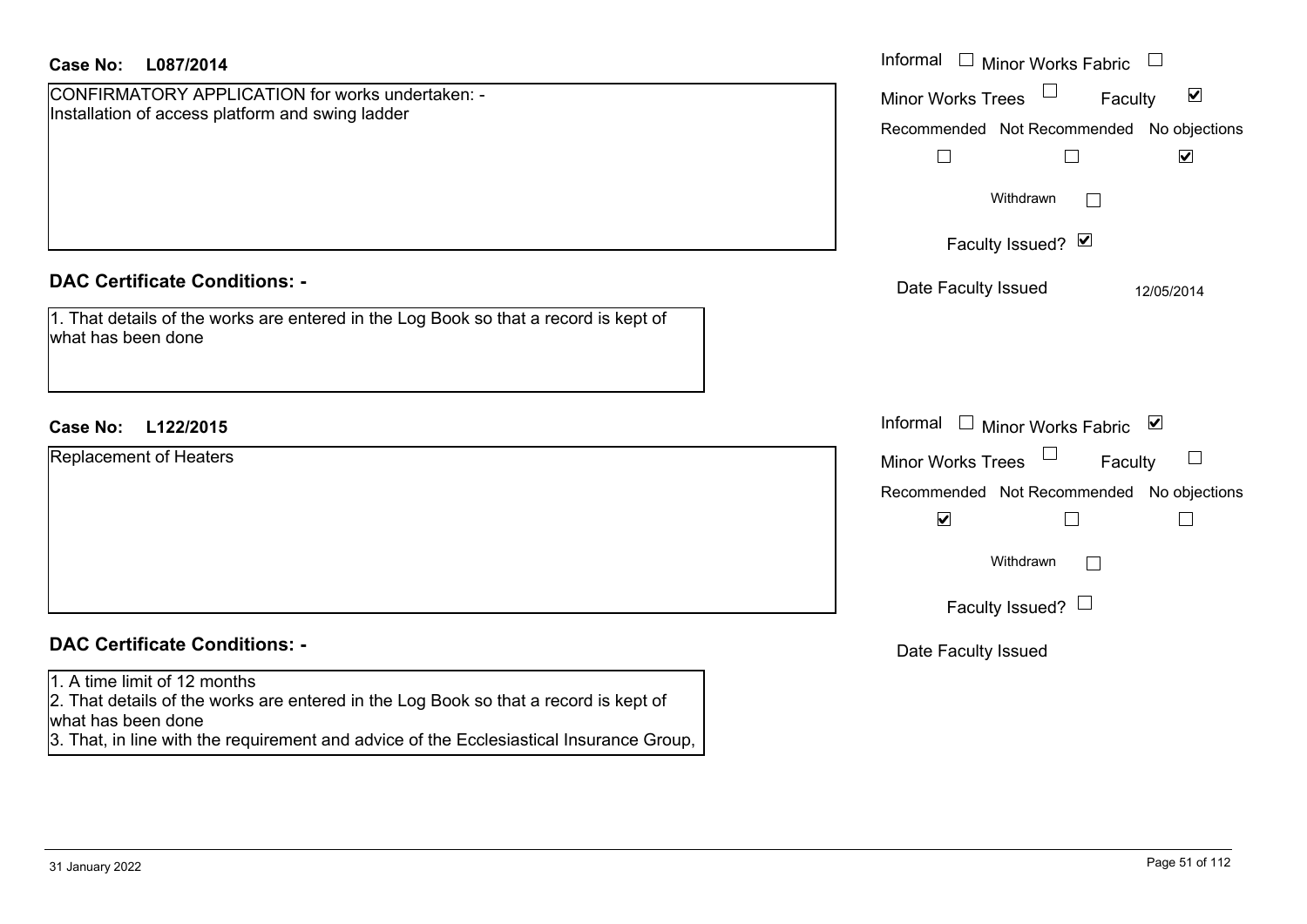#### **10402Kings Norton, St John the Baptist**

### **L105/2000Case No:** Informal

1. Re-wire the church

- 2. Replace light fittings in window embrasures (Certificated 21 May 2001) item later withdrawn
- 3. Provision of commemmoration plaque on north wall of Tower base

### **DAC Certificate Conditions: -**

- 1. A time limit of 12 months
- 2. That all the wiring must be set into the plasterwork
- 3. That all plasterwork should be made good
- 4. That if any light units need replacing, a separate faculty must be obtained

| Informal<br>$\Box$ Minor Works Fabric     |                 |         |   |
|-------------------------------------------|-----------------|---------|---|
| <b>Minor Works Trees</b>                  |                 | Faculty | M |
| Recommended Not Recommended No objections |                 |         |   |
|                                           |                 |         |   |
|                                           | Withdrawn       |         |   |
|                                           | Faculty Issued? |         |   |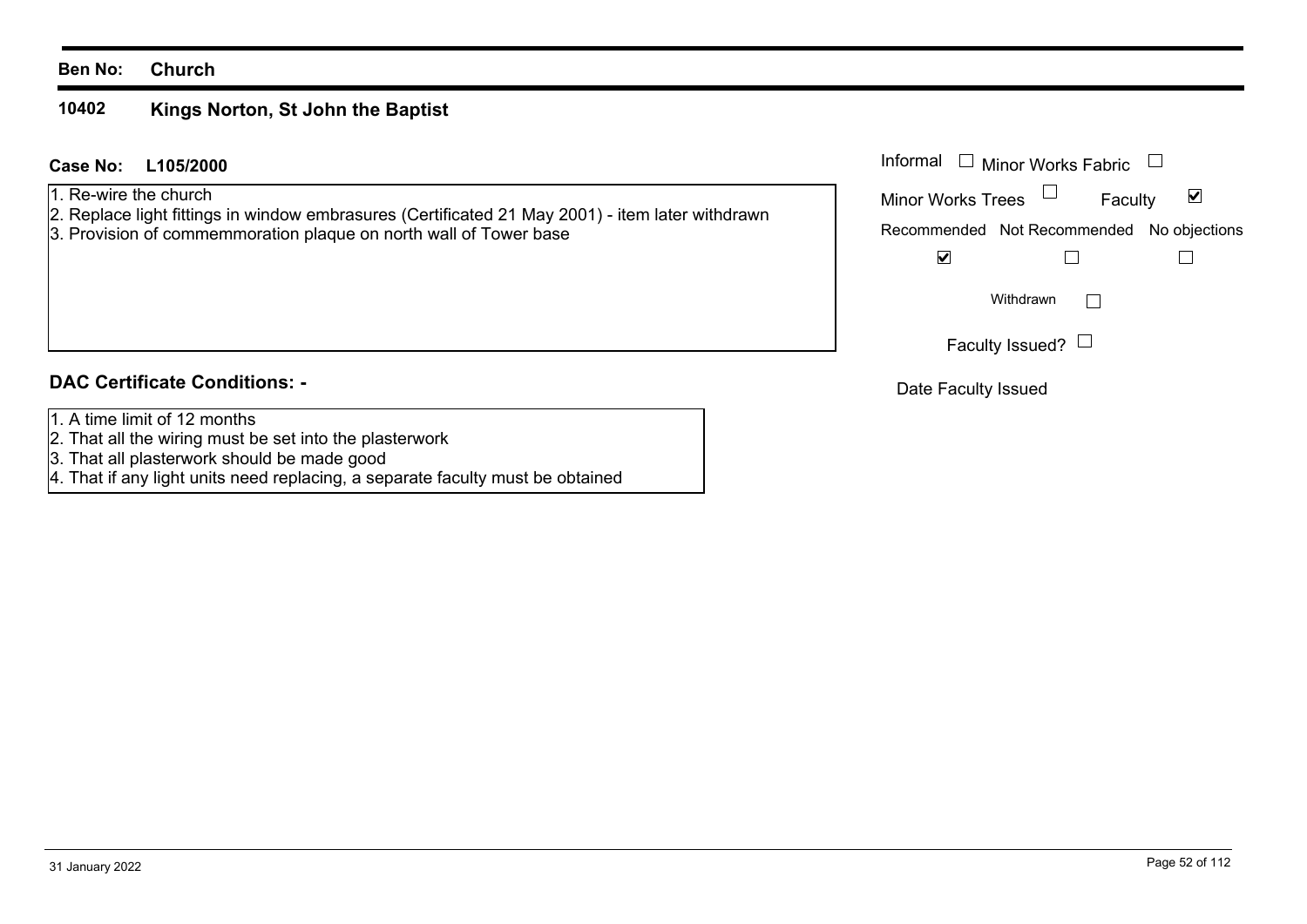#### **L069/2001Case No:**

| <b>Case No:</b><br>L069/2001                                                                                                                                                  | Informal □ Minor Works Fabric □                                       |
|-------------------------------------------------------------------------------------------------------------------------------------------------------------------------------|-----------------------------------------------------------------------|
| Installation of ventilators to four windows                                                                                                                                   | $\Box$<br>$\blacktriangledown$<br><b>Minor Works Trees</b><br>Faculty |
|                                                                                                                                                                               | Recommended Not Recommended No objections                             |
|                                                                                                                                                                               | $\blacktriangledown$<br>$\Box$                                        |
|                                                                                                                                                                               | Withdrawn                                                             |
|                                                                                                                                                                               | Faculty Issued? $\Box$                                                |
| <b>DAC Certificate Conditions: -</b>                                                                                                                                          | Date Faculty Issued                                                   |
| 1. A time limit of 12 months                                                                                                                                                  |                                                                       |
| L171/2006<br><b>Case No:</b>                                                                                                                                                  | Informal $\Box$ Minor Works Fabric $\Box$                             |
| Provision of safety handrails to the steps up the church                                                                                                                      | $\Box$<br>$\blacktriangledown$<br>Minor Works Trees<br>Faculty        |
|                                                                                                                                                                               | Recommended Not Recommended No objections                             |
|                                                                                                                                                                               | $\blacktriangledown$<br>$\Box$<br>$\Box$                              |
|                                                                                                                                                                               | Withdrawn                                                             |
|                                                                                                                                                                               | Faculty Issued? Ø                                                     |
| <b>DAC Certificate Conditions: -</b>                                                                                                                                          | Date Faculty Issued<br>12/10/2007                                     |
| 1. A time limit of 12 months<br>2. That, where possible, all fixings should be made into joints, not stonework, using<br>stainless steel or non-ferrous screws in fibre plugs |                                                                       |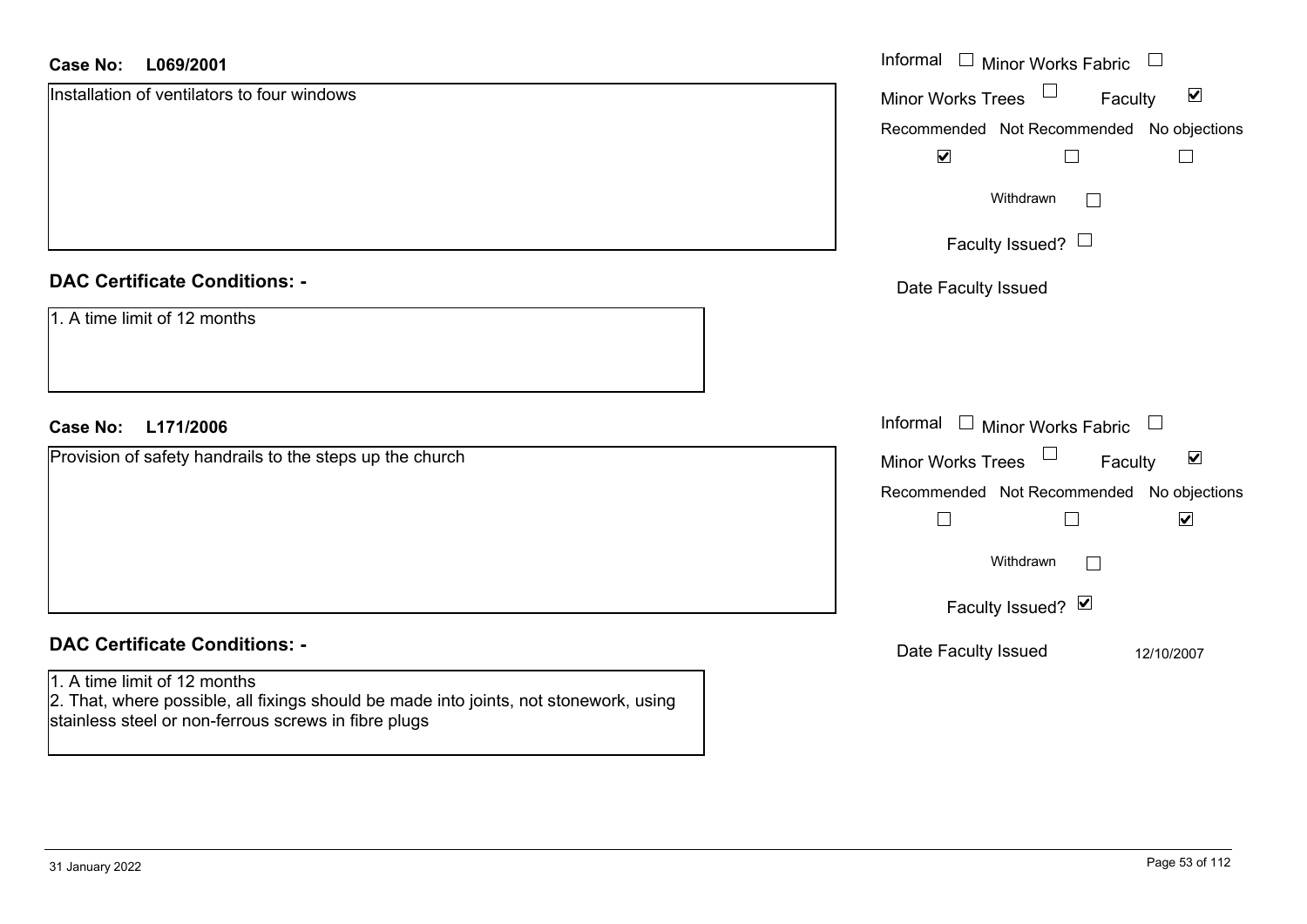| <b>Case No:</b><br>L174/2006                                                                                                               | Informal<br>$\Box$<br><b>Minor Works Fabric</b>                       |
|--------------------------------------------------------------------------------------------------------------------------------------------|-----------------------------------------------------------------------|
| Creation of 10' x 10' Garden of Remembrance                                                                                                | $\Box$<br>$\blacktriangledown$<br><b>Minor Works Trees</b><br>Faculty |
|                                                                                                                                            | Recommended Not Recommended No objections                             |
|                                                                                                                                            | $\blacktriangledown$<br>$\Box$                                        |
|                                                                                                                                            | Withdrawn<br>$\vert \ \ \vert$                                        |
|                                                                                                                                            | Faculty Issued? $\Box$                                                |
| <b>DAC Certificate Conditions: -</b>                                                                                                       | Date Faculty Issued                                                   |
| 1. A time limit of 12 months                                                                                                               |                                                                       |
| L185/2011<br><b>Case No:</b>                                                                                                               | Informal<br>$\Box$ Minor Works Fabric                                 |
| Installation of a safer means of access to the Tower roof from the Bellchamber:-                                                           | $\Box$<br>$\blacktriangledown$<br>Minor Works Trees<br>Faculty        |
| 1. Installation of a walkway onto the existing bellframe and a ladder from the walkway to the existing<br>trapdoor in the roof             | Recommended Not Recommended<br>No objections                          |
| 2. A ladder fixed to the wall of window to allow access to the walkway                                                                     | $\blacktriangledown$<br>$\Box$                                        |
|                                                                                                                                            | Withdrawn<br>$\overline{\phantom{a}}$                                 |
|                                                                                                                                            | Faculty Issued? Ø                                                     |
| <b>DAC Certificate Conditions: -</b>                                                                                                       | Date Faculty Issued<br>30/01/2012                                     |
| 1. A time limit of 12 months<br>2. That details of the works are entered in the Log Book so that a record is kept of<br>what has been done |                                                                       |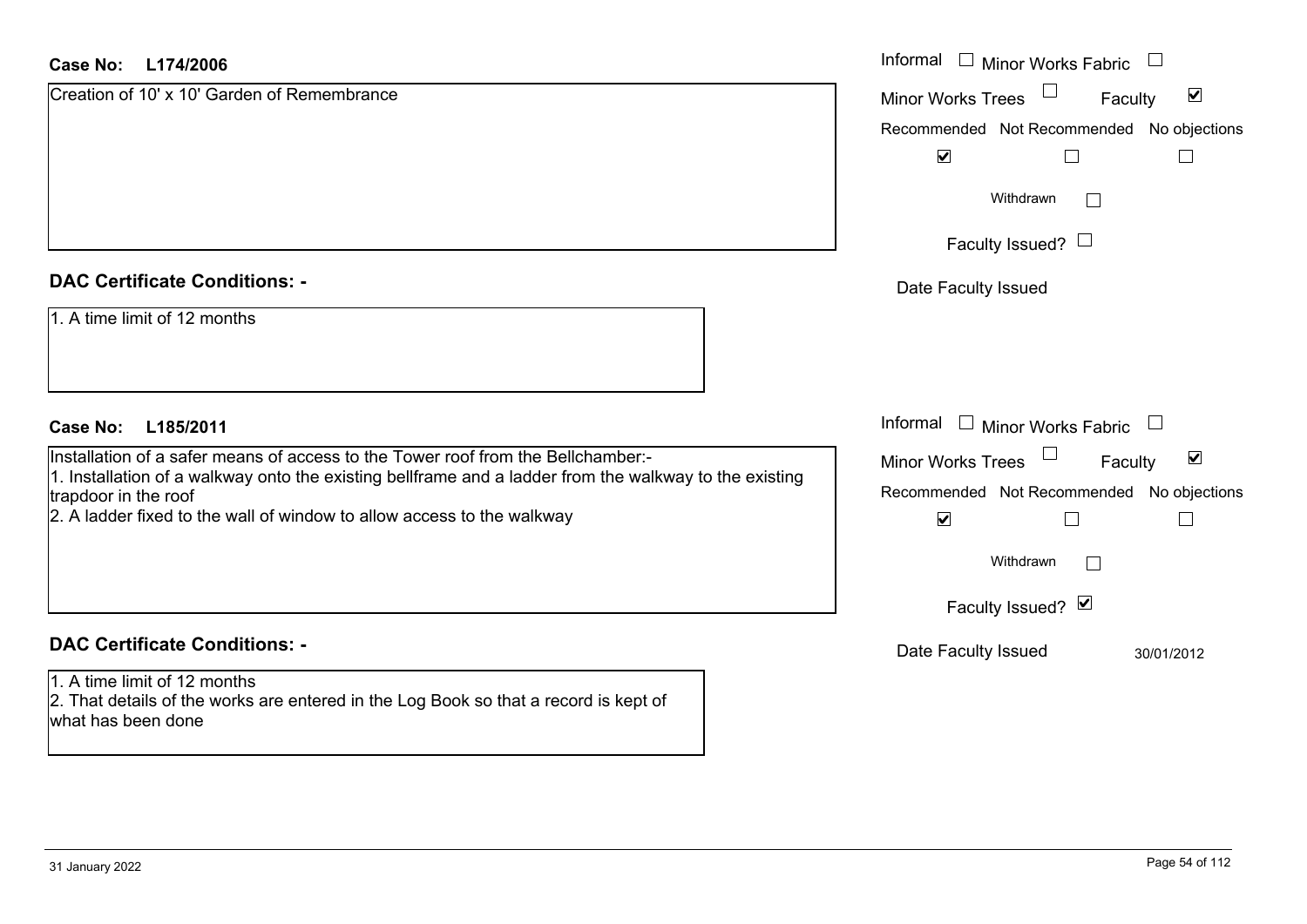| Case No: |  | L146/2013 |
|----------|--|-----------|
|----------|--|-----------|

Installation in the churchyard of Bench in memory of Victor Tudor bearing the inscription: -"In memory of Victor Tudor who spent an idyllic childhood in this village"

### **DAC Certificate Conditions: -**

# 1. A time limit of 12 months

2. That details of the works are entered in the Log Book so that a record is kept of what has been done

### **L143/2013Case No:** Informal

Installation of 2 opening lights (one on the north and one on the south side) in the Nave

# **DAC Certificate Conditions: -**

1. A time limit of 12 months2. That details of the works are entered in the Log Book so that a record is kept of what has been done

| L146/2013                                                                                                                                                 | Informal $\square$<br>$\blacktriangledown$<br>Minor Works Fabric         |
|-----------------------------------------------------------------------------------------------------------------------------------------------------------|--------------------------------------------------------------------------|
| on in the churchyard of Bench in memory of Victor Tudor bearing the inscription: -<br>bry of Victor Tudor who spent an idyllic childhood in this village" | Minor Works Trees<br>Faculty                                             |
|                                                                                                                                                           | Recommended Not Recommended No objections<br>$\mathcal{L}_{\mathcal{A}}$ |
|                                                                                                                                                           | Withdrawn                                                                |
|                                                                                                                                                           | Faculty Issued? $\Box$                                                   |
| rtificate Conditions: -                                                                                                                                   | Date Faculty Issued                                                      |
| limit of 12 months<br>etails of the works are entered in the Log Book so that a record is kept of<br>been done                                            |                                                                          |
| L143/2013                                                                                                                                                 | Informal $\Box$<br><b>Minor Works Fabric</b>                             |
| on of 2 opening lights (one on the north and one on the south side) in the Nave                                                                           | $\blacktriangledown$<br>Minor Works Trees<br>Faculty                     |
|                                                                                                                                                           | Recommended Not Recommended No objections<br>$\blacktriangledown$        |
|                                                                                                                                                           | Withdrawn                                                                |
|                                                                                                                                                           | Faculty Issued? $\Box$                                                   |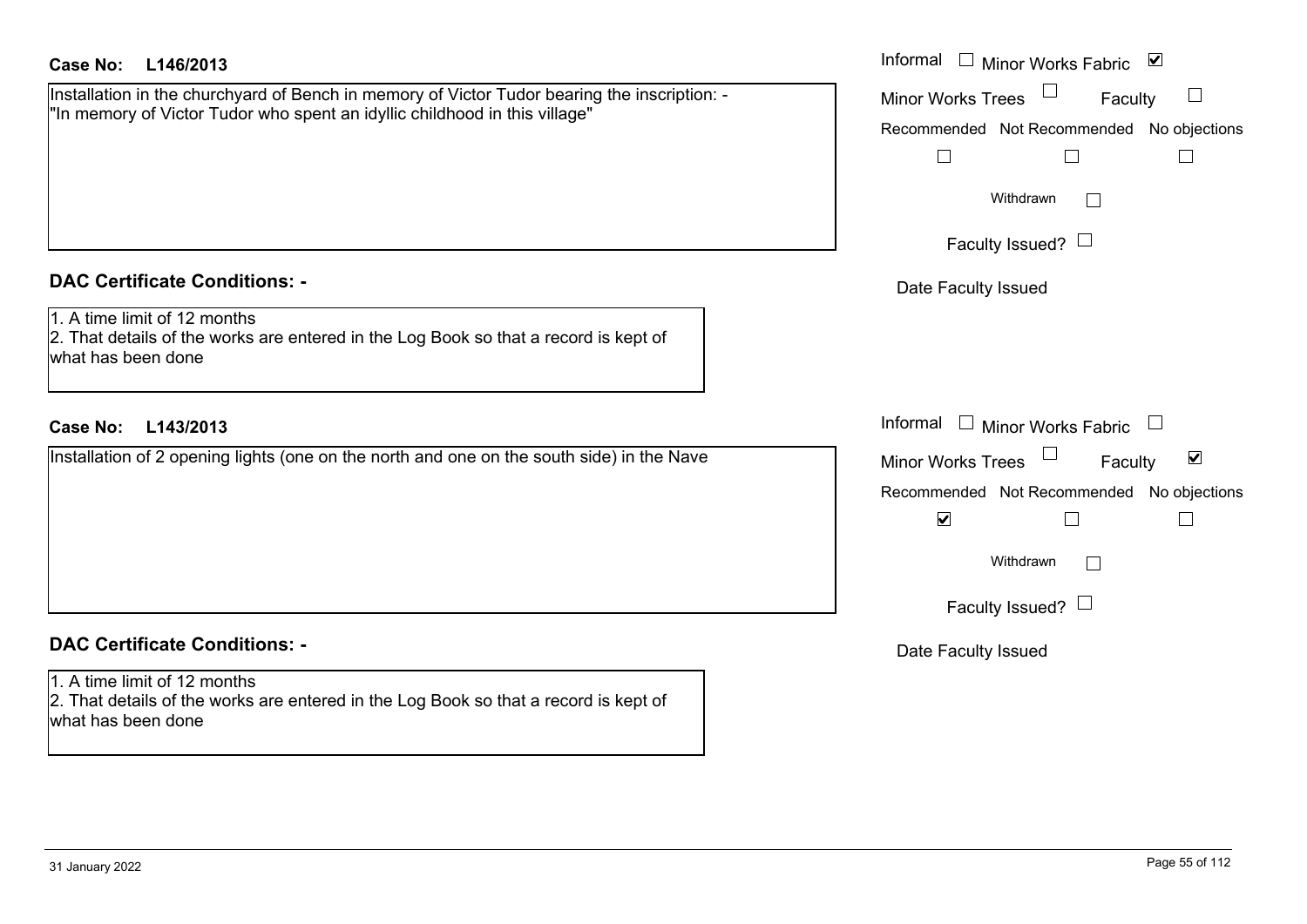| <b>Case No:</b><br>L234/2015                                                                                                                                                                                                                                                            | Informal<br>$\Box$ Minor Works Fabric                       |
|-----------------------------------------------------------------------------------------------------------------------------------------------------------------------------------------------------------------------------------------------------------------------------------------|-------------------------------------------------------------|
| Disposal of Bell canons previously removed (1976) from the Bells                                                                                                                                                                                                                        | $\blacktriangledown$<br><b>Minor Works Trees</b><br>Faculty |
|                                                                                                                                                                                                                                                                                         | Recommended Not Recommended No objections                   |
|                                                                                                                                                                                                                                                                                         | $\blacktriangledown$<br>$\Box$<br>$\Box$                    |
|                                                                                                                                                                                                                                                                                         | Withdrawn                                                   |
|                                                                                                                                                                                                                                                                                         | Faculty Issued? Ø                                           |
| <b>DAC Certificate Conditions: -</b>                                                                                                                                                                                                                                                    | Date Faculty Issued<br>29/03/2016                           |
| 1. That details of the works are entered in the Log Book so that a record is kept of<br>what has been done<br>2. That a photographic record of the canons be made and included in the Log Book<br>3. That Taylor's Bell Foundry Museum be allowed to retain the most significant of the |                                                             |
| <b>Case No:</b>                                                                                                                                                                                                                                                                         | Informal<br>$\Box$ Minor Works Fabric                       |
| Introduction to the Tower of a replacement pinnacle                                                                                                                                                                                                                                     | $\blacktriangledown$<br><b>Minor Works Trees</b><br>Faculty |
|                                                                                                                                                                                                                                                                                         | Recommended Not Recommended No objections                   |
|                                                                                                                                                                                                                                                                                         | $\blacktriangledown$<br>$\Box$<br>$\sqcup$                  |
|                                                                                                                                                                                                                                                                                         | Withdrawn                                                   |
|                                                                                                                                                                                                                                                                                         | Faculty Issued? Ø                                           |
| <b>DAC Certificate Conditions: -</b>                                                                                                                                                                                                                                                    | Date Faculty Issued<br>20/07/2016                           |
| 1. That details of the works are entered in the Log Book so that a record is kept of<br>what has been done                                                                                                                                                                              |                                                             |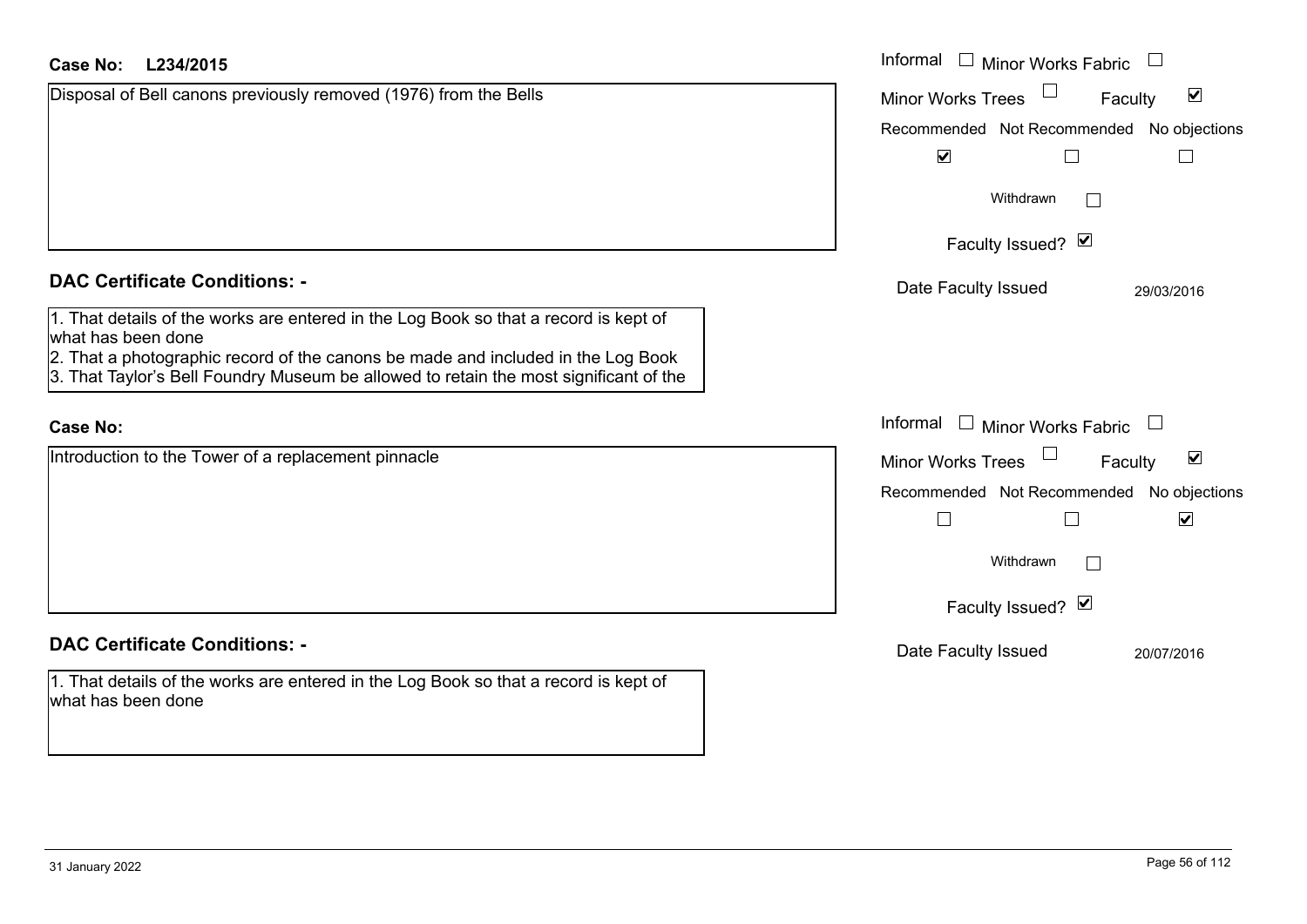#### **10208 Kirby Bellars, St Peter**

### **L015/2000 Case No:** Informal

| Commemmorative plaque (8" x 2.5") for new bells |  |  |  |  |
|-------------------------------------------------|--|--|--|--|
|-------------------------------------------------|--|--|--|--|

### **DAC Certificate Conditions: -**

1. A time limit of 12 months

|                          | Informal Ø Minor Works Fabric             |  |
|--------------------------|-------------------------------------------|--|
| <b>Minor Works Trees</b> | Faculty                                   |  |
|                          | Recommended Not Recommended No objections |  |
|                          |                                           |  |
|                          | Withdrawn                                 |  |
|                          | Faculty Issued?                           |  |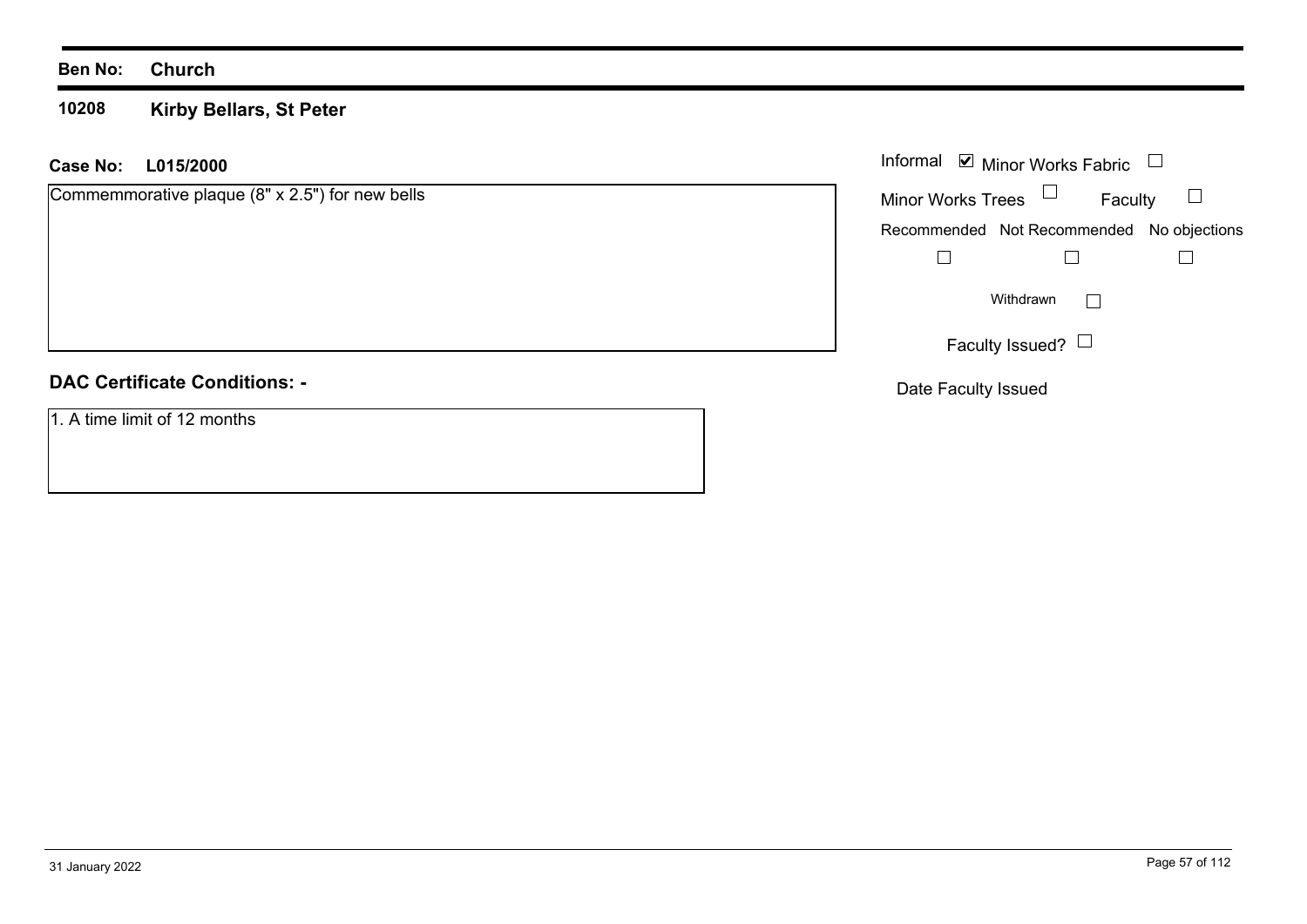| <b>Case No:</b><br>L014/2000                                                                                                                                                                                                       | Informal<br><b>Minor Works Fabric</b>                       |
|------------------------------------------------------------------------------------------------------------------------------------------------------------------------------------------------------------------------------------|-------------------------------------------------------------|
| Up-grading of electricity supply to church                                                                                                                                                                                         | $\blacktriangledown$<br><b>Minor Works Trees</b><br>Faculty |
|                                                                                                                                                                                                                                    | Recommended Not Recommended No objections                   |
|                                                                                                                                                                                                                                    | $\blacktriangledown$                                        |
|                                                                                                                                                                                                                                    | Withdrawn                                                   |
|                                                                                                                                                                                                                                    | Faculty Issued? Ø                                           |
| <b>DAC Certificate Conditions: -</b>                                                                                                                                                                                               | Date Faculty Issued<br>09/09/2000                           |
| 1. A time limit of 12 months<br>2. That not less than 14 working days notice should be given to the Diocesan<br>Archaeological Adviser before any excavation begins so that an Archaeological<br>Watching Brief can be carried out |                                                             |
| <b>Case No:</b><br>L079/2003                                                                                                                                                                                                       | Informal<br>$\Box$ Minor Works Fabric                       |
| 1. General repairs to the fabric resulting from Quinquennial Inspection                                                                                                                                                            | $\blacktriangledown$<br>Minor Works Trees<br>Faculty        |
| 2. Installation of a set of bell rope guides in Tower below the Clock Chamber                                                                                                                                                      | Recommended Not Recommended No objections                   |
|                                                                                                                                                                                                                                    |                                                             |
|                                                                                                                                                                                                                                    | Withdrawn<br>$\Box$                                         |
|                                                                                                                                                                                                                                    | Faculty Issued? $\Box$                                      |
| <b>DAC Certificate Conditions: -</b>                                                                                                                                                                                               | Date Faculty Issued                                         |
| 1. A time limit of 12 months                                                                                                                                                                                                       |                                                             |

ш.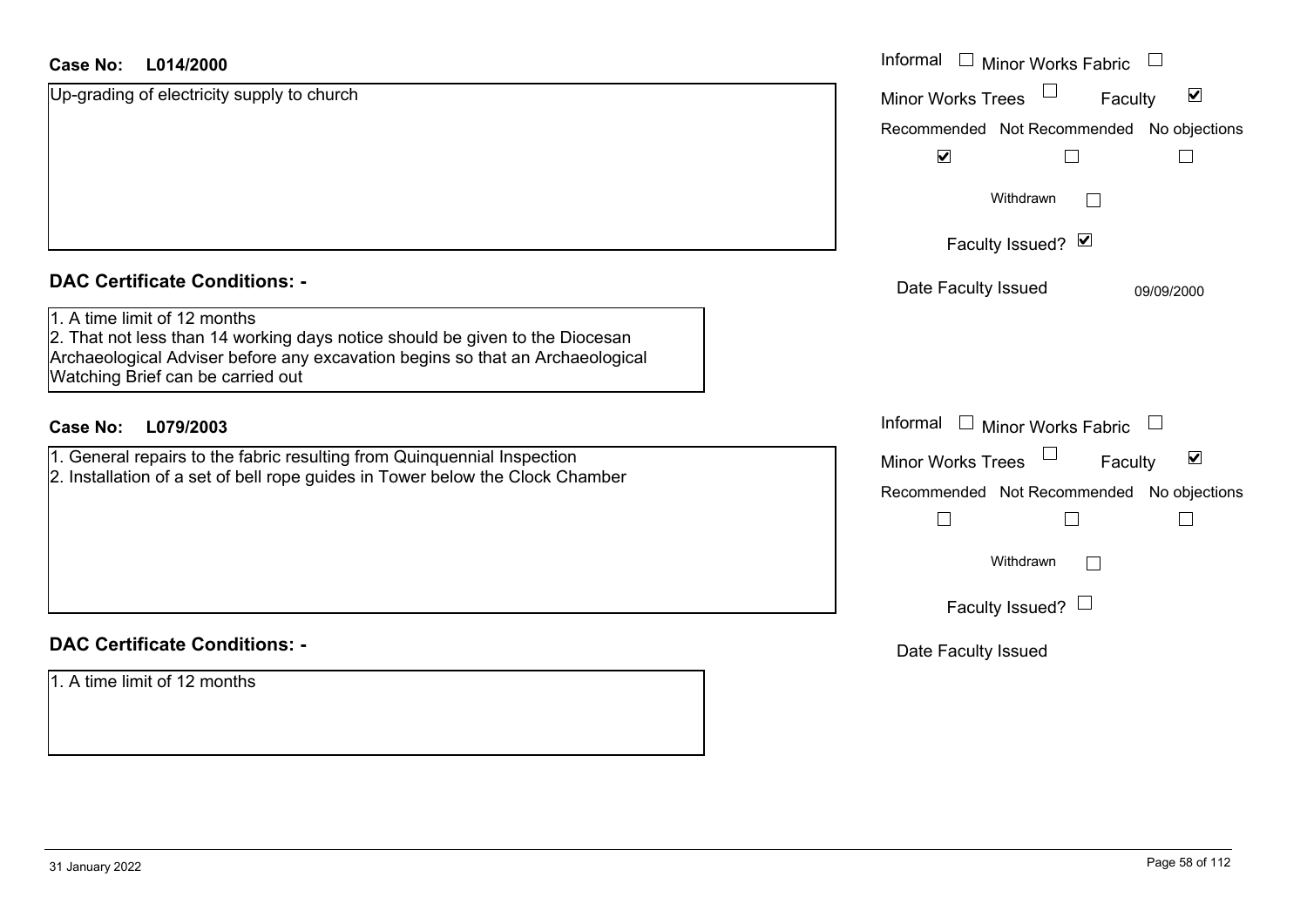| <b>Case No:</b><br>L126/2004                                                                                                                                                                            | Informal ⊠ Minor Works Fabric $\Box$                                                                                                                                                              |
|---------------------------------------------------------------------------------------------------------------------------------------------------------------------------------------------------------|---------------------------------------------------------------------------------------------------------------------------------------------------------------------------------------------------|
| 1. Install 5 Drugasar propane gas heaters<br>2. Install a 1200 litre (LPG) storage tank and regulators beyond the SW corner of the church<br>3. All gas and electrical piping to be routed internally   | Minor Works Trees $\Box$<br>$\blacktriangledown$<br>Faculty<br>Recommended Not Recommended No objections<br>$\blacktriangledown$<br>Ш<br>$\Box$<br>Withdrawn<br>$\mathbf{L}$<br>Faculty Issued? Ø |
| <b>DAC Certificate Conditions: -</b>                                                                                                                                                                    | Date Faculty Issued<br>17/12/2004                                                                                                                                                                 |
| 1. A time limit of 12 months<br>2. That all external flue terminals and guards should be finished to match external<br>stonework<br>3. That the LPG tank must be of a clour to blend with the shrubbery |                                                                                                                                                                                                   |
| <b>Case No:</b><br>L091/2008                                                                                                                                                                            | Informal $\Box$ Minor Works Fabric $\Box$                                                                                                                                                         |
| CONFIRMATORY FACULTY: -<br>1. Replacement of roof covering and associated repairs<br>2. Repair and re-surface wood block flooring<br>3. Replace flood damaged carpet                                    | Minor Works Trees<br>$\blacktriangledown$<br>Faculty<br>Recommended Not Recommended No objections<br>$\blacktriangledown$<br>Withdrawn<br>$\mathbf{L}$<br>Faculty Issued? Ø                       |
| <b>DAC Certificate Conditions: -</b>                                                                                                                                                                    | Date Faculty Issued<br>14/01/2009                                                                                                                                                                 |
| 1. A time limit of 12 months<br>2. That details of the works are entered in the Log Book so that a record is kept of<br>what has been done                                                              |                                                                                                                                                                                                   |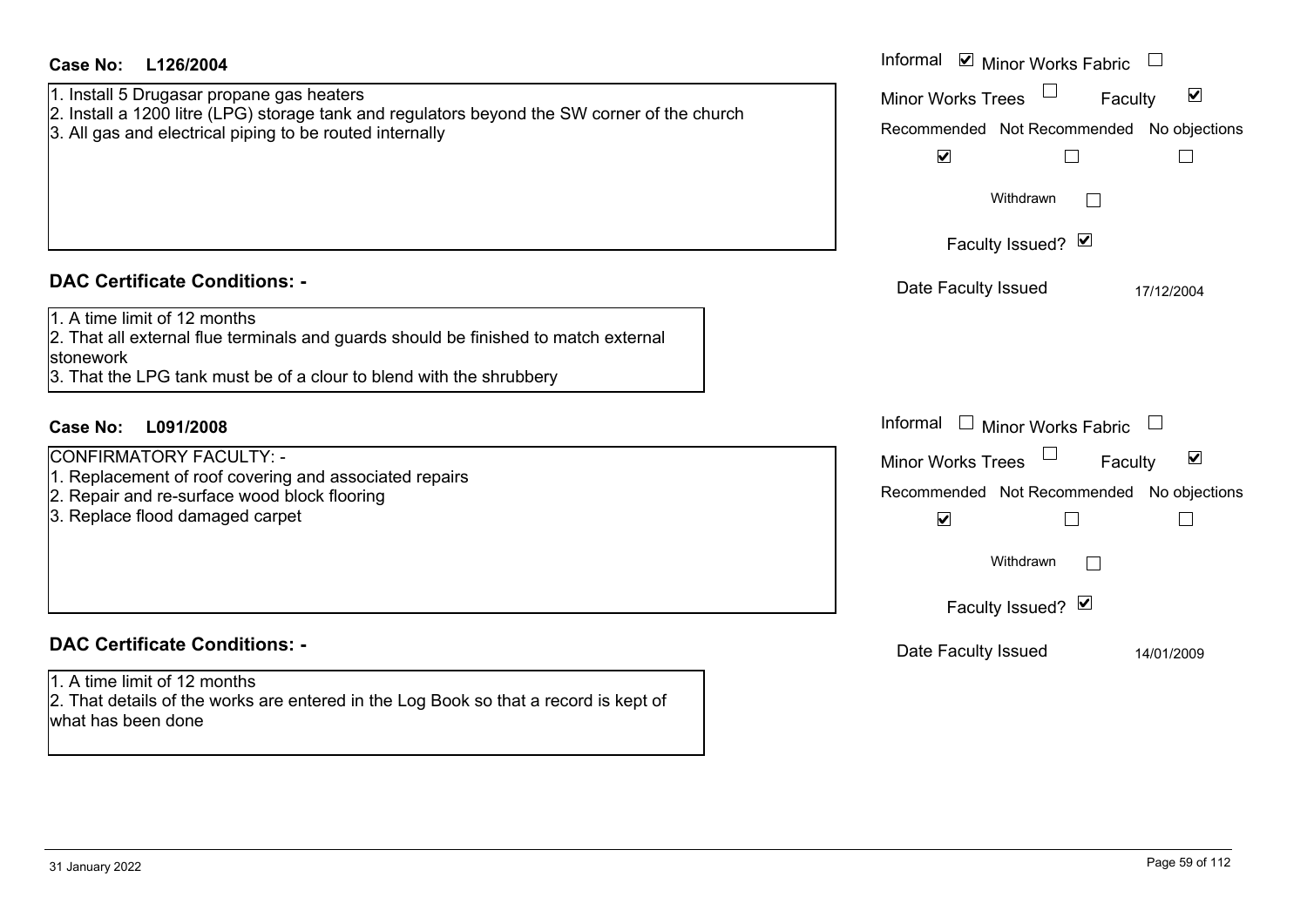| L139/2009<br><b>Case No:</b>                                                                                                                                                                                                         | Informal $\Box$ Minor Works Fabric                   |
|--------------------------------------------------------------------------------------------------------------------------------------------------------------------------------------------------------------------------------------|------------------------------------------------------|
| Replacement of Alms box                                                                                                                                                                                                              | $\blacktriangledown$<br>Minor Works Trees<br>Faculty |
|                                                                                                                                                                                                                                      | Recommended Not Recommended No objections            |
|                                                                                                                                                                                                                                      | $\blacktriangledown$<br>$\perp$                      |
|                                                                                                                                                                                                                                      | Withdrawn<br>Г                                       |
|                                                                                                                                                                                                                                      | Faculty Issued? $\vee$                               |
| <b>DAC Certificate Conditions: -</b>                                                                                                                                                                                                 | Date Faculty Issued<br>09/10/2009                    |
| 1. A time limit of 12 months<br>2. That details of the works are entered in the Log Book so that a record is kept of<br>what has been done<br>3. That the PCC considers the possibility of leaving the existing alms box in situ but |                                                      |
| L217/2010<br>Case No:                                                                                                                                                                                                                | Informal $\Box$ Minor Works Fabric<br>$\Box$         |
| Repairs to the Tower and Spire                                                                                                                                                                                                       | $\blacktriangledown$<br>Minor Works Trees<br>Faculty |
|                                                                                                                                                                                                                                      | Recommended Not Recommended No objections            |
|                                                                                                                                                                                                                                      |                                                      |
|                                                                                                                                                                                                                                      | Withdrawn                                            |
|                                                                                                                                                                                                                                      | Faculty Issued? Ø                                    |
| <b>DAC Certificate Conditions: -</b>                                                                                                                                                                                                 | Date Faculty Issued<br>10/11/2010                    |
| 1. A time limit of 12 months<br>2. That details of the works are entered in the Log Book so that a record is kept of<br>what has been done                                                                                           |                                                      |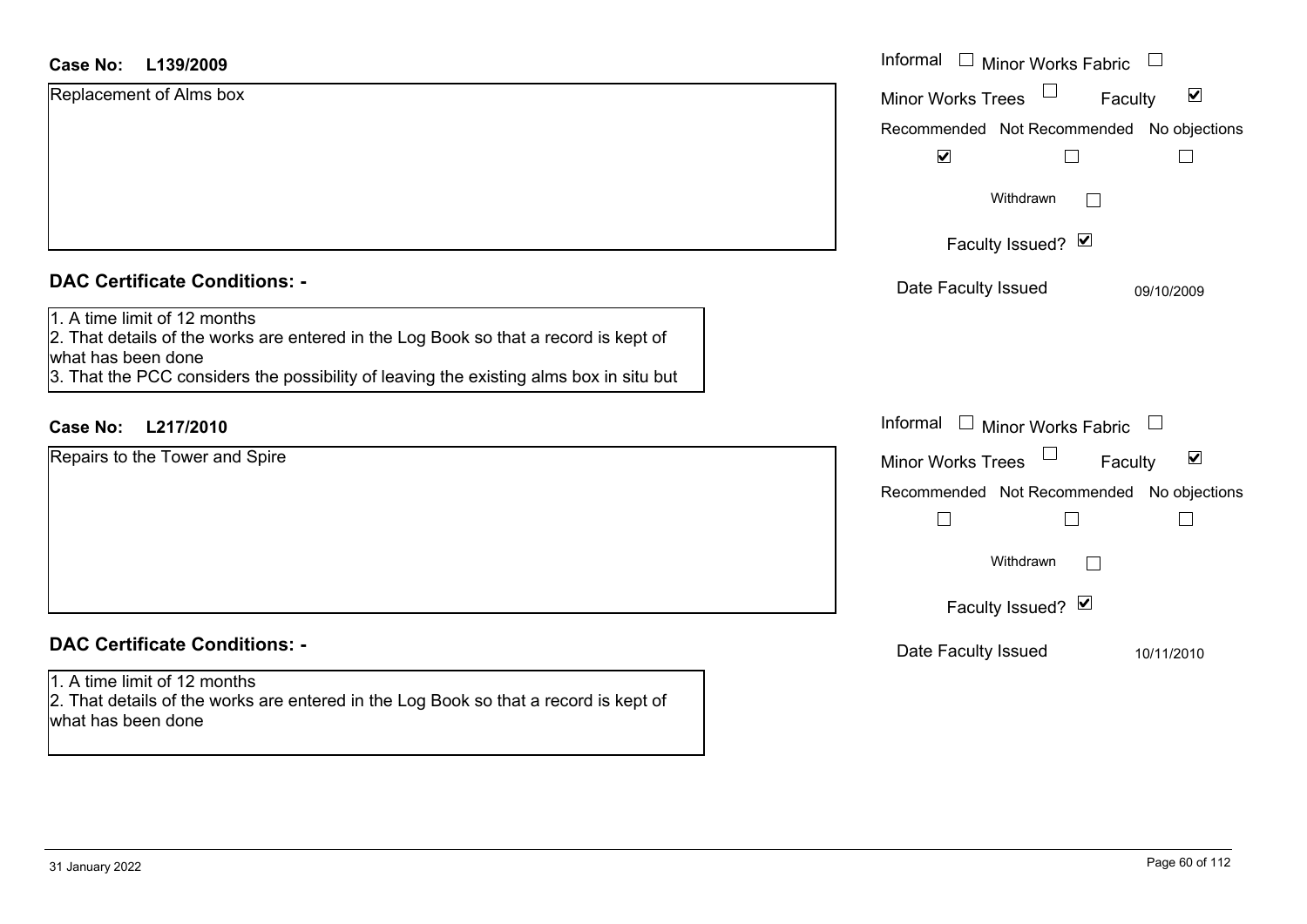#### **L124/2010Case No:**

| Case No: L124/2010                                                                                                                         |  | Informal □ Minor Works Fabric ☑              |                                 |
|--------------------------------------------------------------------------------------------------------------------------------------------|--|----------------------------------------------|---------------------------------|
| Installation of 'balmoral' bench in the churchyard in memory of Pauline Florence Rabjohn (Wheeler)                                         |  | $\Box$<br>Minor Works Trees                  | $\Box$<br>Faculty               |
|                                                                                                                                            |  | Recommended Not Recommended No objections    |                                 |
|                                                                                                                                            |  | $\Box$                                       | $\Box$<br>$\Box$                |
|                                                                                                                                            |  | Withdrawn                                    | $\mathbb{R}^n$                  |
|                                                                                                                                            |  | Faculty Issued? $\Box$                       |                                 |
| <b>DAC Certificate Conditions: -</b>                                                                                                       |  | Date Faculty Issued                          |                                 |
| 1. That details of the works are entered in the Log Book so that a record is kept of<br>what has been done                                 |  |                                              |                                 |
| L213/2012<br><b>Case No:</b>                                                                                                               |  | Informal<br>$\Box$ Minor Works Fabric $\Box$ |                                 |
| Repairs to the Tower and Spire                                                                                                             |  | Minor Works Trees                            | $\blacktriangledown$<br>Faculty |
|                                                                                                                                            |  | Recommended Not Recommended No objections    |                                 |
|                                                                                                                                            |  | $\blacktriangledown$                         | П                               |
|                                                                                                                                            |  | Withdrawn                                    |                                 |
|                                                                                                                                            |  | Faculty Issued? Ø                            |                                 |
| <b>DAC Certificate Conditions: -</b>                                                                                                       |  | Date Faculty Issued                          | 18/01/2013                      |
| 1. A time limit of 12 months<br>2. That details of the works are entered in the Log Book so that a record is kept of<br>what has been done |  |                                              |                                 |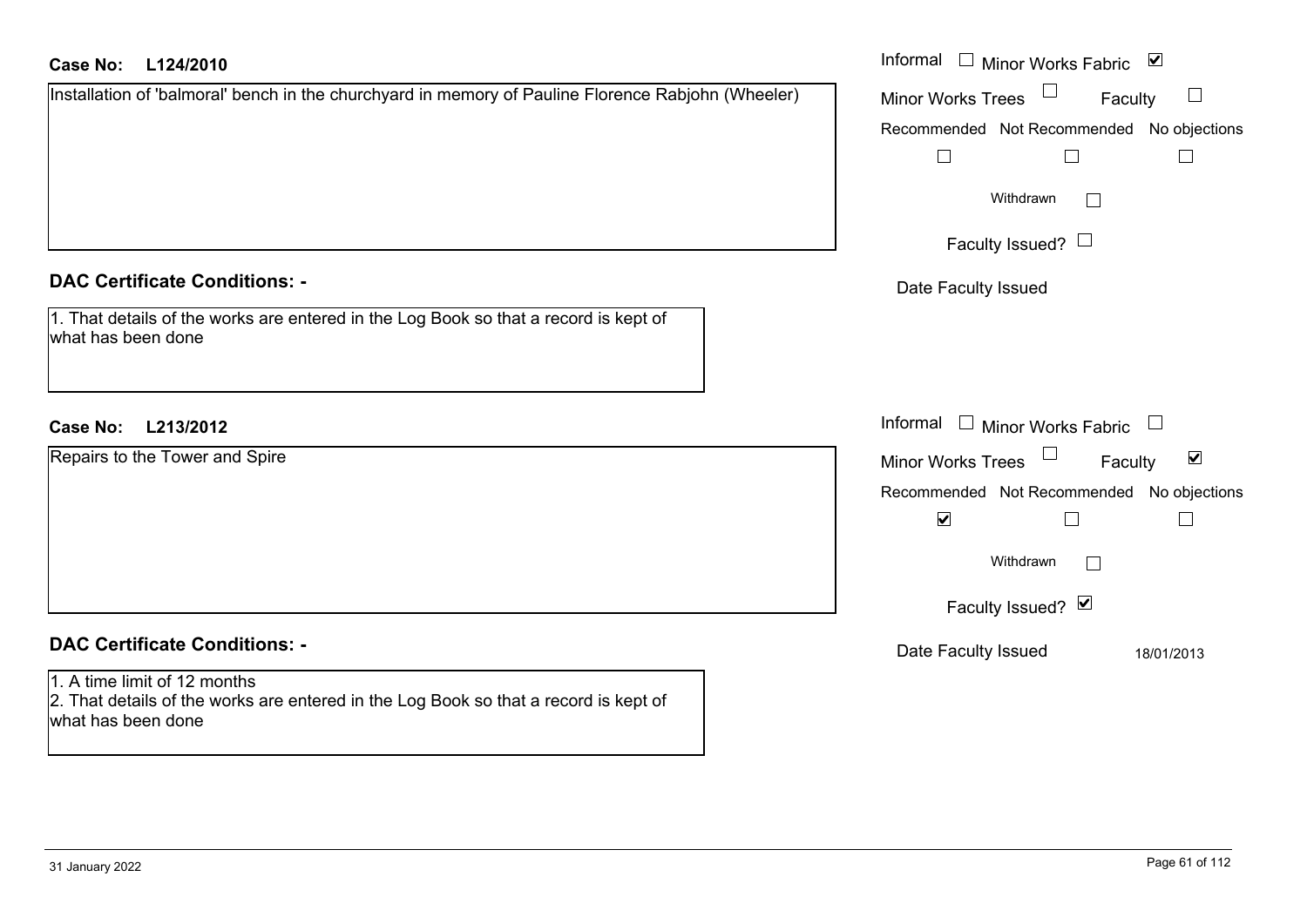| <b>Case No:</b><br>L187/2015                                                                                                                                                                                                                                        | Informal □ Minor Works Fabric                               |
|---------------------------------------------------------------------------------------------------------------------------------------------------------------------------------------------------------------------------------------------------------------------|-------------------------------------------------------------|
| Re-covering the South Aisle roof                                                                                                                                                                                                                                    | $\blacktriangledown$<br><b>Minor Works Trees</b><br>Faculty |
|                                                                                                                                                                                                                                                                     | Recommended Not Recommended No objections                   |
|                                                                                                                                                                                                                                                                     | $\blacktriangledown$                                        |
|                                                                                                                                                                                                                                                                     | Withdrawn<br>$\mathbf{1}$                                   |
|                                                                                                                                                                                                                                                                     | Faculty Issued? Ø                                           |
| <b>DAC Certificate Conditions: -</b>                                                                                                                                                                                                                                | Date Faculty Issued<br>23/11/2015                           |
| 1. That details of the works are entered in the Log Book so that a record is kept of<br>what has been done                                                                                                                                                          |                                                             |
| <b>Case No:</b>                                                                                                                                                                                                                                                     | Informal<br>$\Box$ Minor Works Fabric                       |
| 1. CONFIRMATORY APPLICATION for works with Chancellor's Licence: -                                                                                                                                                                                                  | $\blacktriangledown$<br><b>Minor Works Trees</b><br>Faculty |
| a) Repairs to roof necessitated by the theft                                                                                                                                                                                                                        | Recommended Not Recommended No objections                   |
| b) Remove and replace remaining roof covering to: -<br>i) South Aisle                                                                                                                                                                                               |                                                             |
| ii) Nave                                                                                                                                                                                                                                                            |                                                             |
| iii) Chancel                                                                                                                                                                                                                                                        | Withdrawn<br>$\blacktriangledown$                           |
| 2. Associated repairs: -                                                                                                                                                                                                                                            |                                                             |
| a) Remove 2 old cast iron stoves and their chimney pipes to facilitate roof repairs<br>b) Replace ancient rainwater goods with greater capacity cast iron gutters and downpipes<br>c) Improve drainage from the base of the downpipes<br>d) Repair South Porch roof | Faculty Issued? $\Box$                                      |
| <b>DAC Certificate Conditions: -</b>                                                                                                                                                                                                                                | Date Faculty Issued                                         |

01. That details of the works are entered in the Log Book so that a record is kept of what has been done 02. That no works shall take place until the PCC, after consultation with the Diocesan

Archaeological Adviser, has secured the implementation of a programme of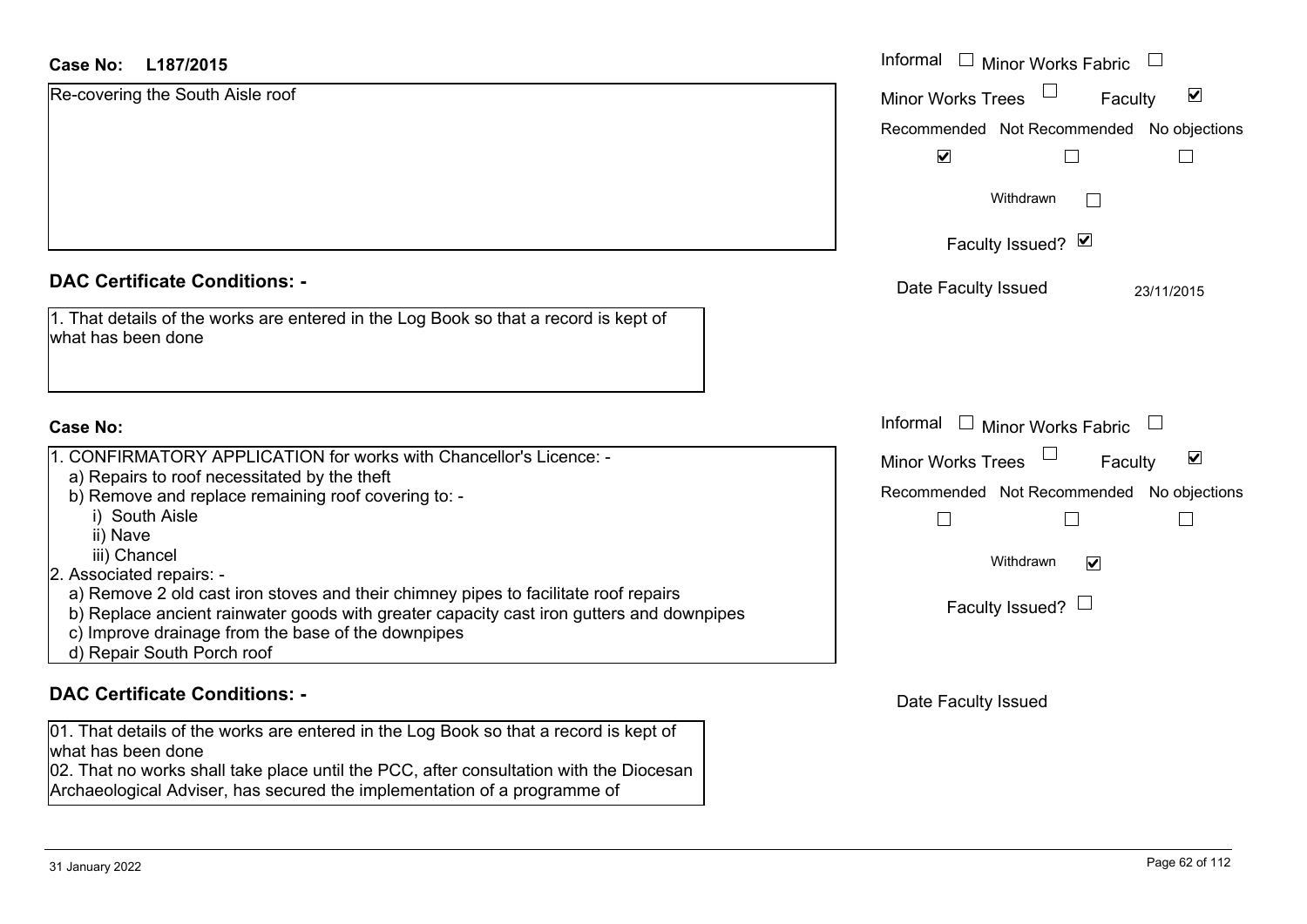# **Case No:**

| <b>Case No:</b>                                                                                            | Informal □ Minor Works Fabric                                                                     |
|------------------------------------------------------------------------------------------------------------|---------------------------------------------------------------------------------------------------|
| Re-covering of the: -<br>1. Chancel<br>2. Nave                                                             | $\blacktriangledown$<br>Minor Works Trees<br>Faculty<br>Recommended Not Recommended No objections |
| 3. South Aisle<br>roofs                                                                                    | $\vert \ \ \vert$<br>$\mathbf{L}$                                                                 |
|                                                                                                            | Withdrawn<br>$\blacktriangledown$                                                                 |
|                                                                                                            | Faculty Issued? $\Box$                                                                            |
| <b>DAC Certificate Conditions: -</b>                                                                       | Date Faculty Issued                                                                               |
| 1. That details of the works are entered in the Log Book so that a record is kept of<br>what has been done |                                                                                                   |
| <b>Case No:</b>                                                                                            | Informal<br>$\Box$ Minor Works Fabric                                                             |
| Installation of: -<br>1. Accessible WC                                                                     | $\Box$<br>$\blacktriangledown$<br><b>Minor Works Trees</b><br>Faculty                             |
| 2. Servery                                                                                                 | Recommended Not Recommended No objections                                                         |
|                                                                                                            | $\mathcal{L}_{\mathcal{A}}$<br>$\mathbf{I}$                                                       |
|                                                                                                            | Withdrawn<br>$\Box$                                                                               |
|                                                                                                            | Faculty Issued? $\Box$                                                                            |
| <b>DAC Certificate Conditions: -</b>                                                                       | Date Faculty Issued                                                                               |
| 1. That details of the works are entered in the Log Book so that a record is kept of<br>what has been done |                                                                                                   |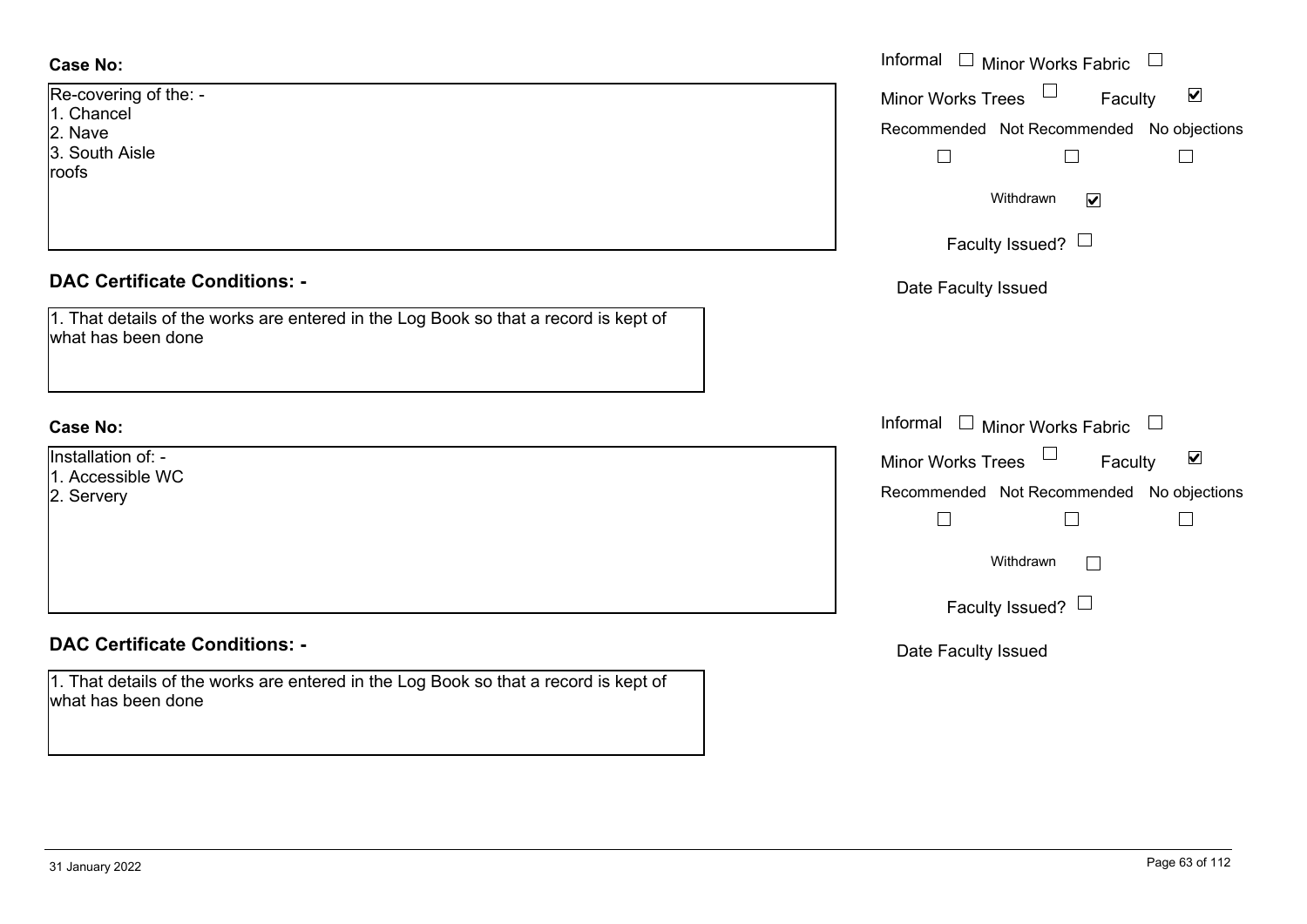| <b>Case No:</b>                                                                                            | Informal □ Minor Works Fabric ☑                           |
|------------------------------------------------------------------------------------------------------------|-----------------------------------------------------------|
| Repair and partial replacement of temporary roof covering to stop the roof from leaking                    | Minor Works Trees<br>$\blacktriangledown$<br>Faculty      |
|                                                                                                            | Recommended Not Recommended No objections                 |
|                                                                                                            | $\blacktriangledown$<br>$\Box$                            |
|                                                                                                            | Withdrawn<br>$\vert \ \ \vert$                            |
|                                                                                                            | Faculty Issued? $\Box$                                    |
| <b>DAC Certificate Conditions: -</b>                                                                       | Date Faculty Issued                                       |
| 1. That details of the works are entered in the Log Book so that a record is kept of<br>what has been done |                                                           |
| <b>Case No:</b>                                                                                            | Informal<br>□ Minor Works Fabric $\vert \mathbf{v} \vert$ |
| Repair of Broken Window glass                                                                              | Minor Works Trees<br>Faculty<br>$\Box$                    |
|                                                                                                            | Recommended Not Recommended No objections                 |
|                                                                                                            | $\blacktriangledown$<br>$\Box$<br>П                       |
|                                                                                                            | Withdrawn<br>$\overline{\phantom{0}}$                     |
|                                                                                                            | Faculty Issued? $\Box$                                    |
| <b>DAC Certificate Conditions: -</b>                                                                       | Date Faculty Issued                                       |
| 1. That details of the works are entered in the Log Book so that a record is kept of<br>what has been done |                                                           |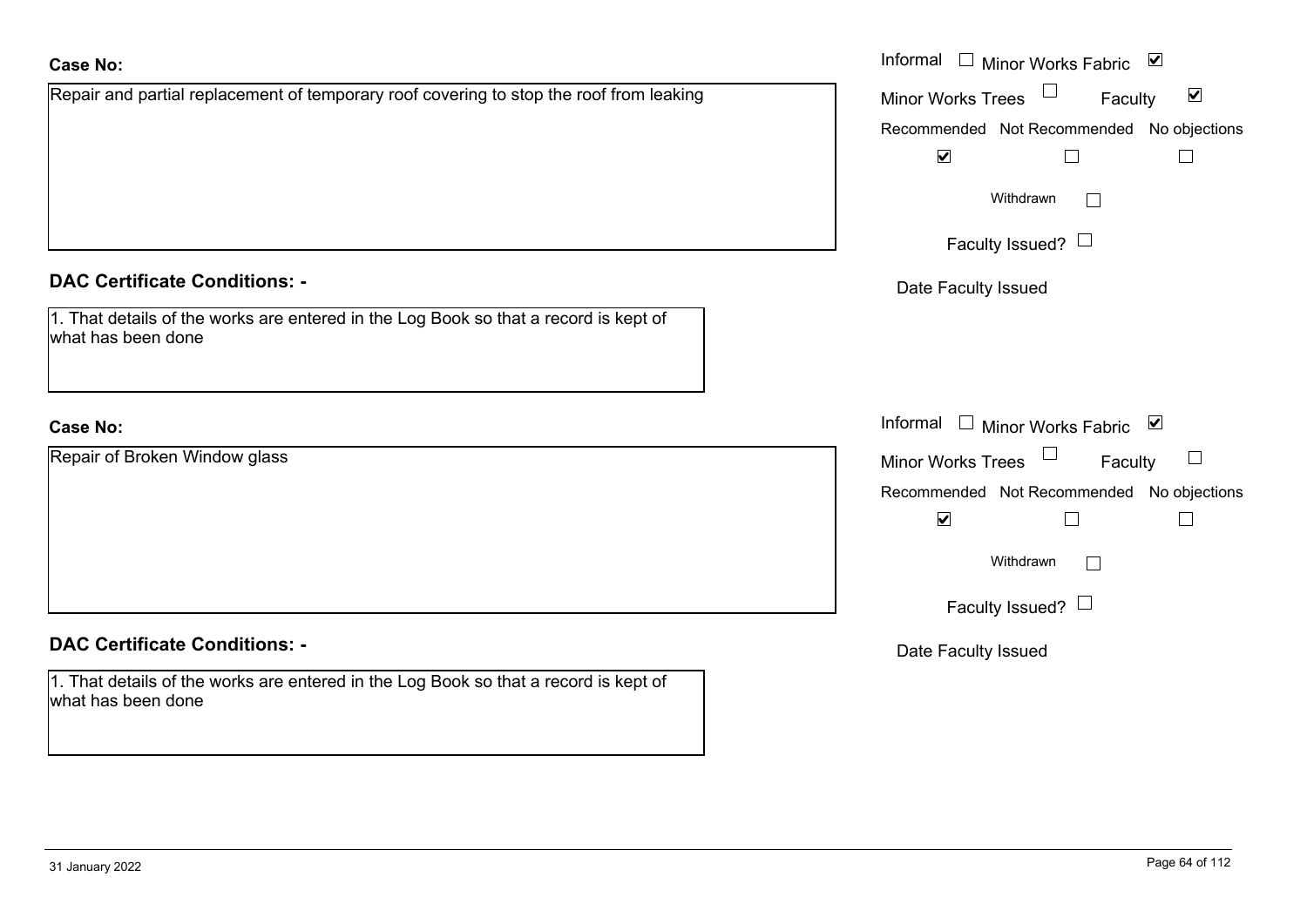#### **20509 Kirby Muxloe, St Bartholomew**

**L006/2000 Case No:** Informal

| New Credence Table in the Sanctuary  | <b>Minor Works Trees</b>                  | Faculty      | $\blacktriangledown$ |
|--------------------------------------|-------------------------------------------|--------------|----------------------|
|                                      | Recommended Not Recommended No objections |              |                      |
|                                      | $\blacktriangledown$                      |              |                      |
|                                      | Withdrawn                                 | $\mathbf{I}$ |                      |
|                                      | Faculty Issued? Ø                         |              |                      |
| <b>DAC Certificate Conditions: -</b> | Date Faculty Issued                       |              | 12/06/2000           |
| 1. A time limit of 12 months         |                                           |              |                      |

Minor Works Fabric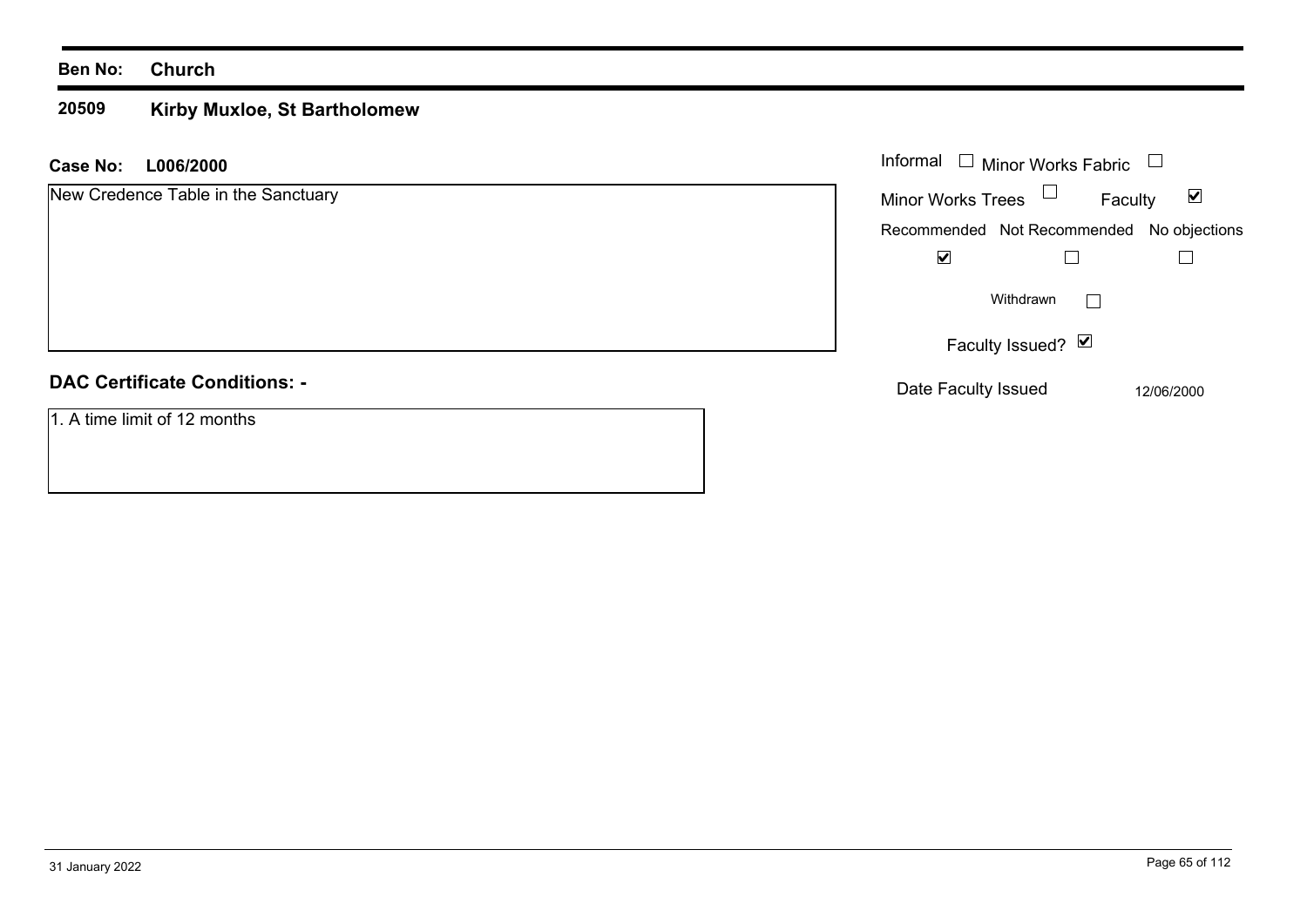### **L120/2001Case No:** Informal

| Re-ordering including: -        |  |
|---------------------------------|--|
| 1. Removal of pews              |  |
| 2. Installation of toilet       |  |
| 3. Improved disabled access     |  |
| 4. Re-decoration                |  |
| 5. New heating system           |  |
| 6. New font                     |  |
| 7. Damp treatment to walls      |  |
| 8. Repairs to floor and windows |  |
|                                 |  |

# **DAC Certificate Conditions: -**

1. A time limit of 12 months

### **L040/2003Case No:** Informal

Replacement of 12 chairs currently situated around the font with 12 new chairs in light mahogany with chestnut fabric

### **DAC Certificate Conditions: -**

1. A time limit of 12 months

| Informal ☑ Minor Works Fabric                                     |
|-------------------------------------------------------------------|
| <b>Minor Works Trees</b><br>Faculty                               |
| Recommended Not Recommended No objections                         |
|                                                                   |
| Withdrawn<br>V                                                    |
| Faculty Issued? $\Box$                                            |
| Date Faculty Issued                                               |
|                                                                   |
|                                                                   |
| Informal<br><b>Minor Works Fabric</b>                             |
| $\overline{\mathbf{v}}$<br><b>Minor Works Trees</b><br>Faculty    |
| Recommended Not Recommended No objections<br>$\blacktriangledown$ |
| Withdrawn                                                         |
| Faculty Issued?                                                   |
| Date Faculty Issued                                               |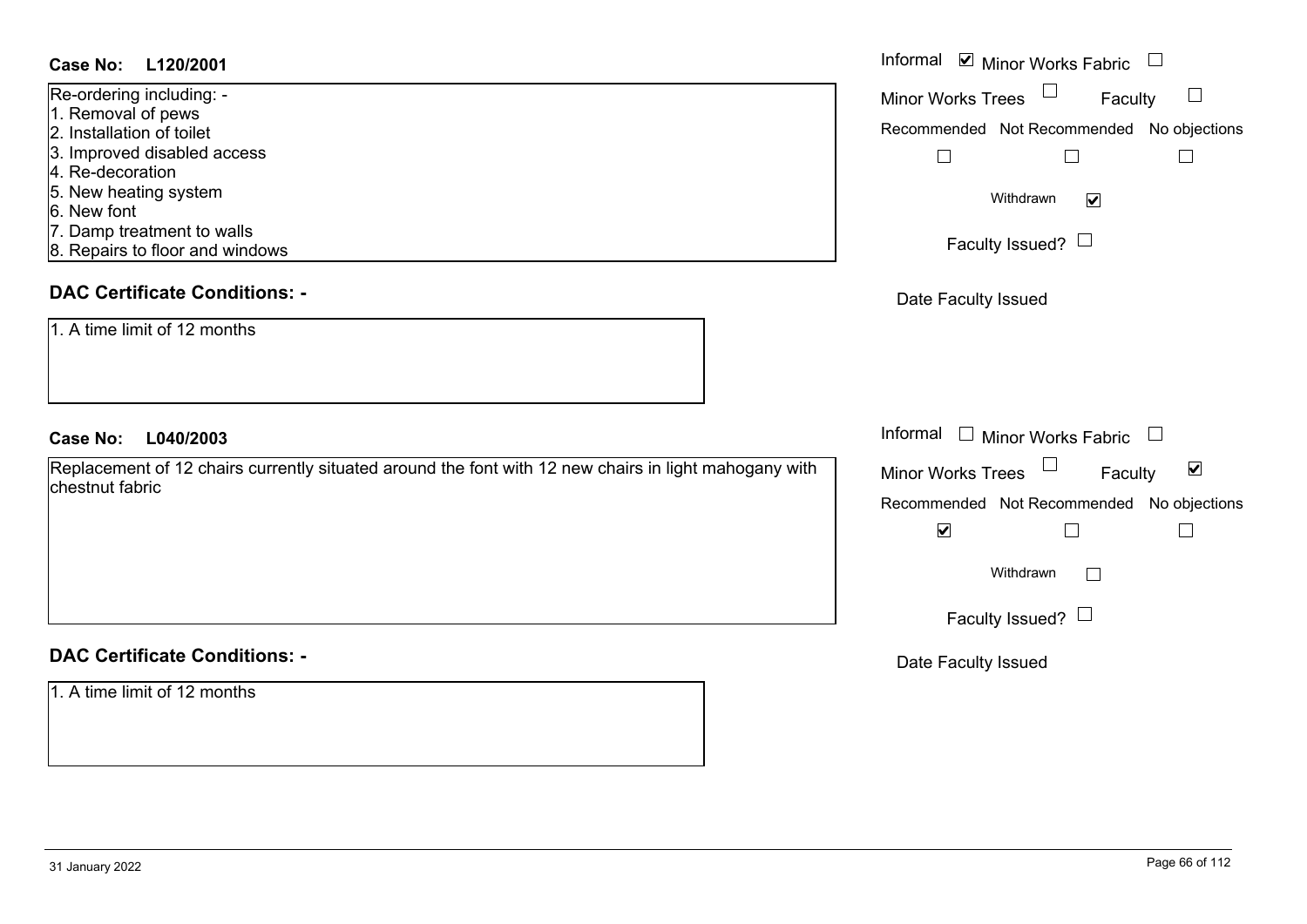| <b>Case No:</b><br>L038/2003                    | Informal □ Minor Works Fabric □                                   |
|-------------------------------------------------|-------------------------------------------------------------------|
| Repairs to, and improvement of, Rainwater goods | Minor Works Trees <sup>1</sup><br>$\blacktriangledown$<br>Faculty |
|                                                 | Recommended Not Recommended No objections                         |
|                                                 | $\blacktriangledown$<br>$\Box$                                    |
|                                                 | Withdrawn                                                         |
|                                                 | Faculty Issued?                                                   |
| <b>DAC Certificate Conditions: -</b>            | Date Faculty Issued                                               |
| 1. A time limit of 12 months                    |                                                                   |
| L039/2003<br><b>Case No:</b>                    | Informal $\Box$ Minor Works Fabric $\Box$                         |
| Repairs to, and re-pointing of, stonework       | $\blacktriangledown$<br>Minor Works Trees<br>Faculty              |
|                                                 | Recommended Not Recommended No objections                         |
|                                                 | $\blacktriangledown$<br>$\mathbf{L}$                              |
|                                                 | Withdrawn                                                         |
|                                                 | Faculty Issued? $\Box$                                            |
| <b>DAC Certificate Conditions: -</b>            | Date Faculty Issued                                               |
| 1. A time limit of 12 months                    |                                                                   |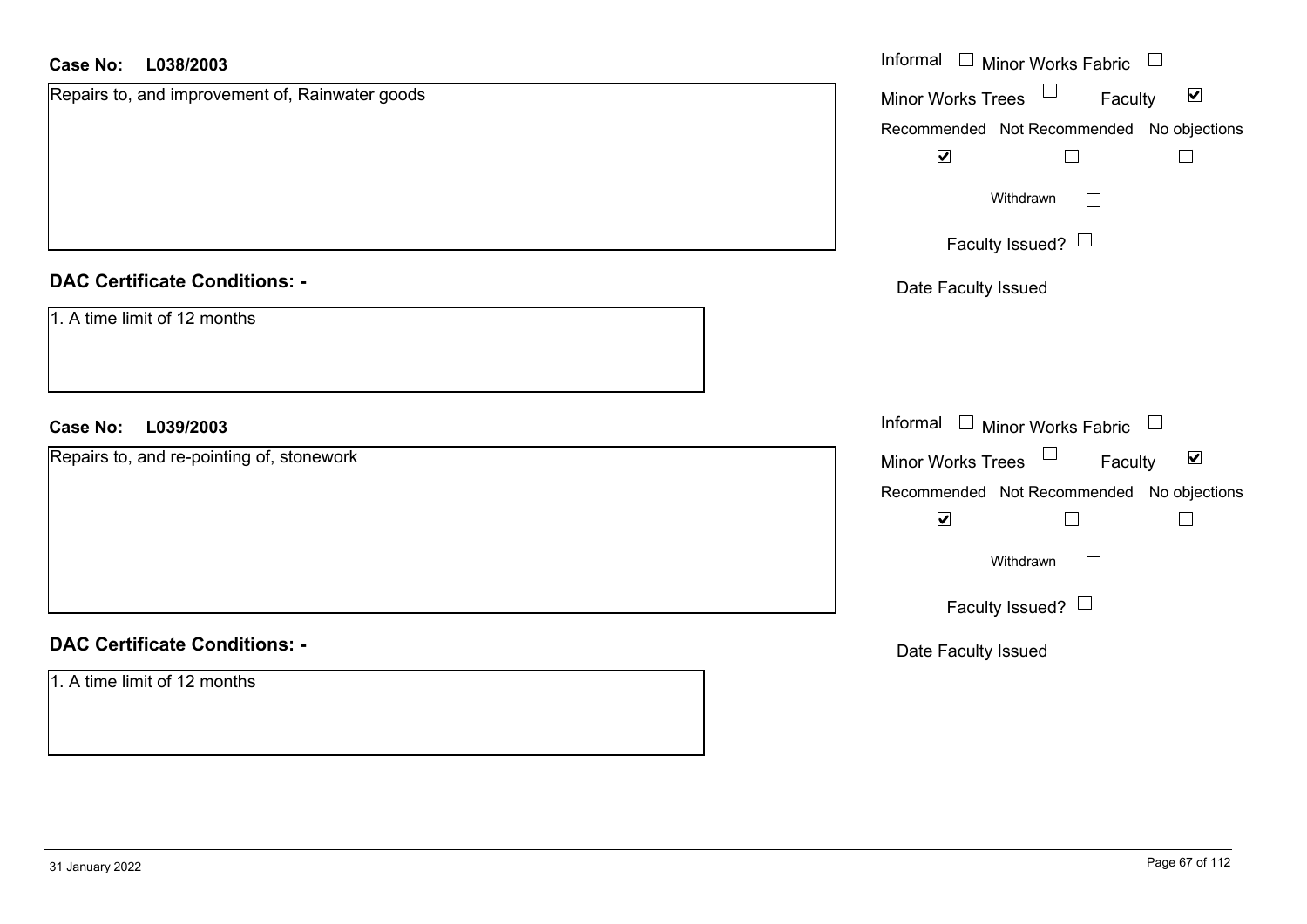| <b>Case No:</b><br>L033/2005                                                                                                               | Informal $\Box$ Minor Works Fabric $\Box$                   |
|--------------------------------------------------------------------------------------------------------------------------------------------|-------------------------------------------------------------|
| Remove existing pew cushions, now showing signs of wear, and replace with new pew cushions                                                 | $\blacktriangledown$<br>Faculty<br><b>Minor Works Trees</b> |
|                                                                                                                                            | Recommended Not Recommended No objections                   |
|                                                                                                                                            | $\blacktriangledown$<br>$\Box$<br>$\overline{\phantom{a}}$  |
|                                                                                                                                            | Withdrawn                                                   |
|                                                                                                                                            | Faculty Issued? Ø                                           |
| <b>DAC Certificate Conditions: -</b>                                                                                                       | Date Faculty Issued<br>21/11/2005                           |
| 1. A time limit of 12 months                                                                                                               |                                                             |
| L053/2005<br><b>Case No:</b>                                                                                                               | Informal $\blacksquare$ Minor Works Fabric $\blacksquare$   |
| 1. Re-ordering                                                                                                                             | $\Box$<br><b>Minor Works Trees</b><br>Faculty               |
| 2. Installation of new Heating System                                                                                                      | Recommended Not Recommended No objections                   |
|                                                                                                                                            | $\overline{\phantom{a}}$<br>$\Box$                          |
|                                                                                                                                            | Withdrawn                                                   |
|                                                                                                                                            | Faculty Issued? $\Box$                                      |
| <b>DAC Certificate Conditions: -</b>                                                                                                       | Date Faculty Issued                                         |
| 1. A time limit of 12 months<br>2. That details of the works are entered in the Log Book so that a record is kept of<br>what has been done |                                                             |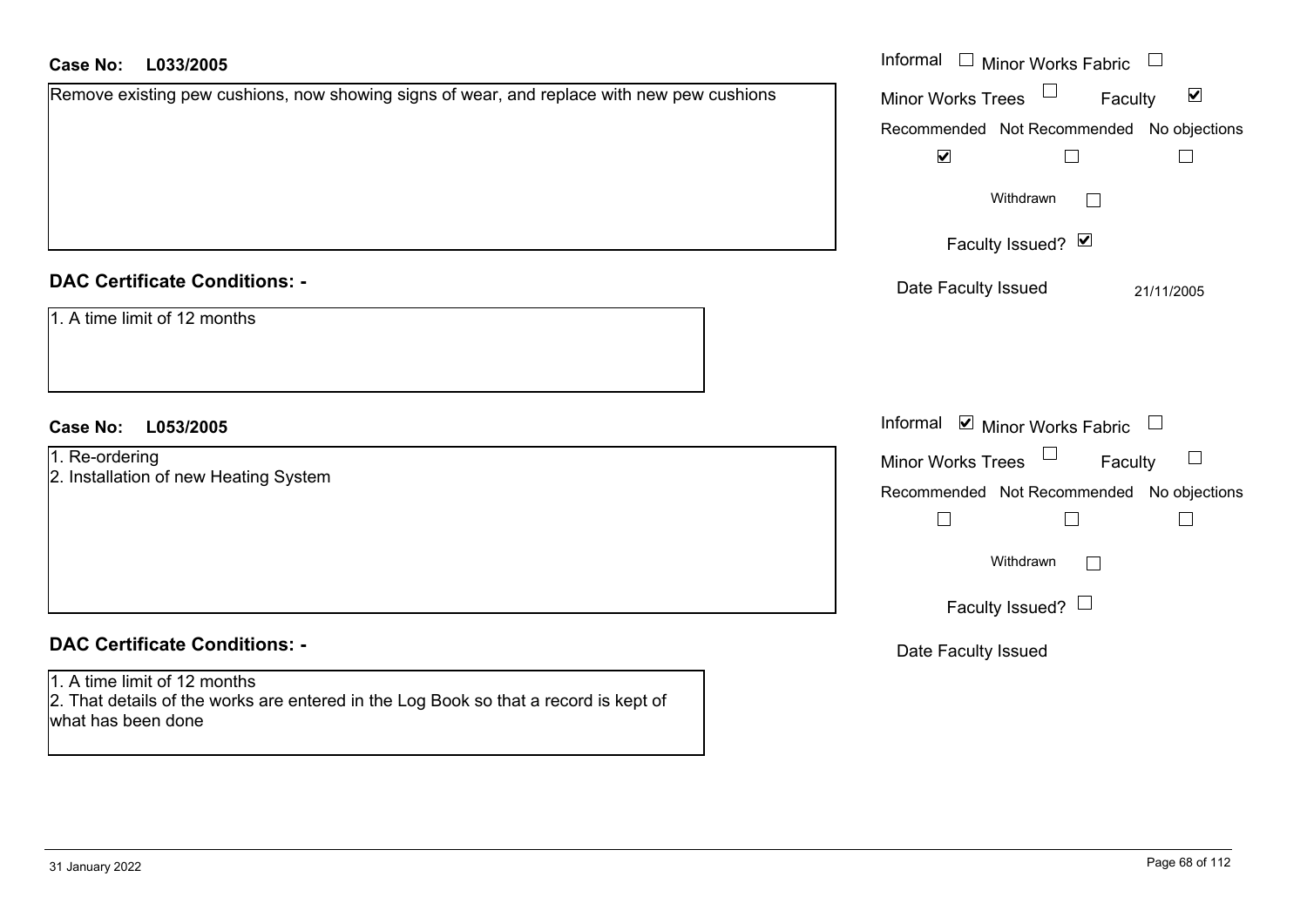| Case No:<br>L092/2009                                                                                                                                                                                                                                                                                                                                                                                                                                                                                                                                                                                                                                                      | Informal ☑ Minor Works Fabric                                                                                                                                                   |
|----------------------------------------------------------------------------------------------------------------------------------------------------------------------------------------------------------------------------------------------------------------------------------------------------------------------------------------------------------------------------------------------------------------------------------------------------------------------------------------------------------------------------------------------------------------------------------------------------------------------------------------------------------------------------|---------------------------------------------------------------------------------------------------------------------------------------------------------------------------------|
| 1. In the Nave: -<br>a) Removal and disposal of 6 pews in northwest corner of Nave<br>b) Creation of new north door beneath exisitng north-west corner window<br>c) Installation of raised floor to bring the Nave floor up to to the same level as the Chancel<br>d) Installation of underfloor heating system<br>e) Re-location of font to central east - west axis<br>f) Removal and replacement of existing plaster on south wall of the Nave<br>2. Construction of extension to the north of the Nave to provide WC and kitchen and new west entrance<br>accessible for all<br>3. Installation of new heating system using radiators in the Vestry, Chancel and Porch | $\blacktriangledown$<br>Minor Works Trees<br>Faculty<br>Recommended Not Recommended No objections<br>$\blacktriangledown$<br>$\Box$<br>$\Box$<br>Withdrawn<br>Faculty Issued? Ø |
| <b>DAC Certificate Conditions: -</b><br>1. A time limit of 12 months<br>2. That details of the works are entered in the Log Book so that a record is kept of<br>what has been done<br>3. That no works shall take place until the PCC, after consultation with the Diocesan                                                                                                                                                                                                                                                                                                                                                                                                | Date Faculty Issued<br>21/08/2013                                                                                                                                               |
| <b>Case No:</b><br>L184/2010                                                                                                                                                                                                                                                                                                                                                                                                                                                                                                                                                                                                                                               | Informal ☑ Minor Works Fabric                                                                                                                                                   |
| Restoration of the Organ                                                                                                                                                                                                                                                                                                                                                                                                                                                                                                                                                                                                                                                   | <b>Minor Works Trees</b><br>Faculty<br>Recommended Not Recommended No objections<br>$\blacktriangledown$<br>$\Box$<br>$\Box$<br>Withdrawn<br>Faculty Issued? V                  |
| <b>DAC Certificate Conditions: -</b><br>1. A time limit of 12 months<br>2. That details of the works are entered in the Log Book so that a record is kept of<br>what has been done                                                                                                                                                                                                                                                                                                                                                                                                                                                                                         | Date Faculty Issued<br>25/01/2011                                                                                                                                               |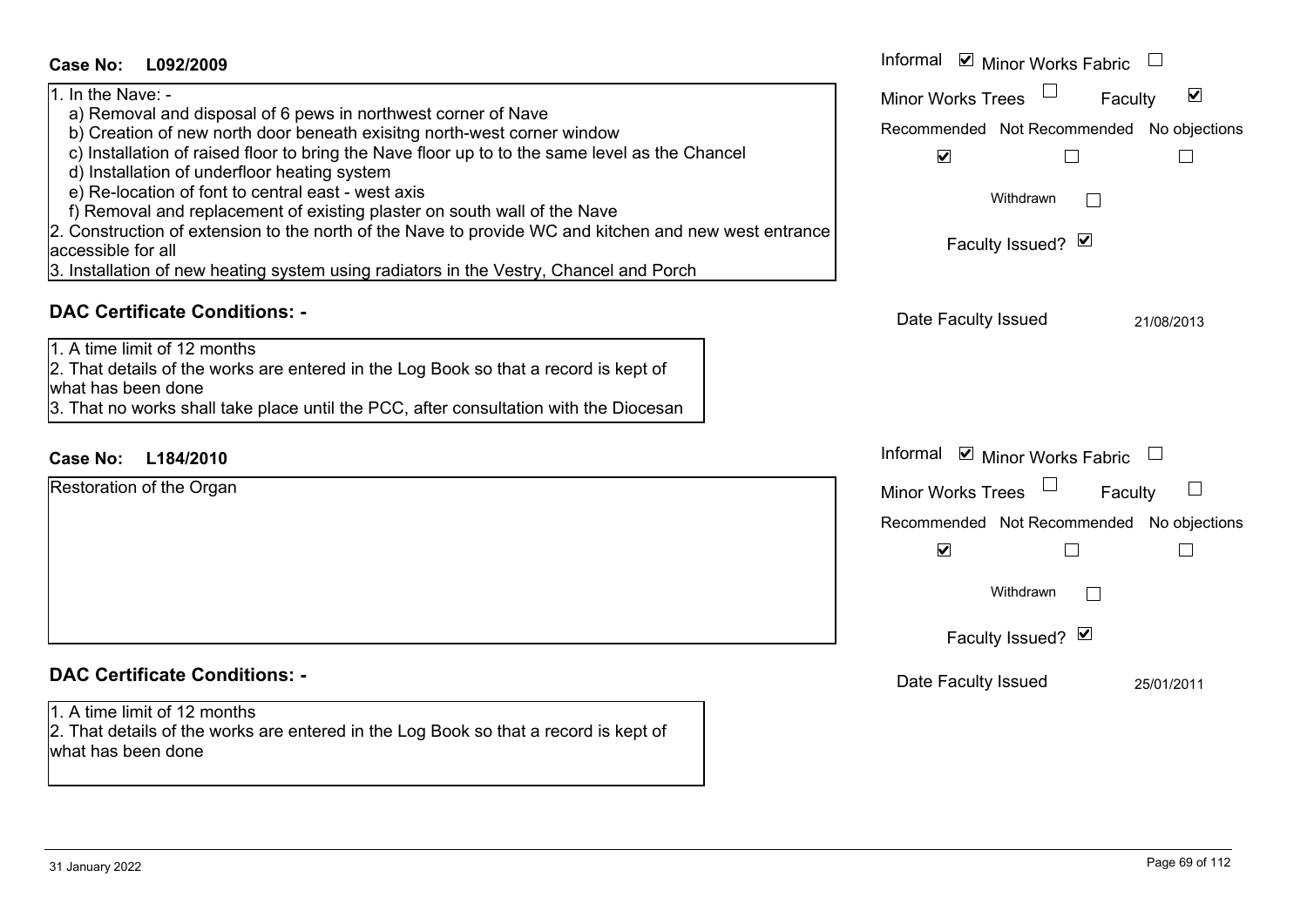### **L187/2012Case No:** Informal

Works to trees comprising: - 1. Limes T1 -T8 Desford Road frontage - clean out deadwood throughout 2. Lime T9 - Re-pollard for safety reasons 3. Limes T10 - T18 & T25 - proportional 20% reduction retaining best shape possible and remove deadwood4. Apple T20 - Fell and treat stump 5. Yew T21 - Raise crown and prune back from church building 6. Cherry T24 - Raise crown and remove minor deadwood

7. Birch T31 - Fell

### **DAC Certificate Conditions: -**

1. A time limit of 12 months 2. That details of the works are entered in the Log Book so that a record is kept of what has been done

### **L158/2014Case No:** Informal

1. To remove and dispose of as directed the existing Font introduced into the church in the early 20th century

2. To replace it with a lighter Font which will be able to be moved close to the wall when the space is required

### **DAC Certificate Conditions: -**

1. That details of the works are entered in the Log Book so that a record is kept of what has been done

2. That that the existing Font be retained intact in the churchyard

| Informal Minor Works Fabric               |            |
|-------------------------------------------|------------|
| ⊻<br><b>Minor Works Trees</b><br>Faculty  |            |
| Recommended Not Recommended No objections |            |
|                                           |            |
| Withdrawn                                 |            |
| Faculty Issued? I                         |            |
| Date Faculty Issued                       |            |
|                                           |            |
|                                           |            |
|                                           |            |
| Informal<br><b>Minor Works Fabric</b>     |            |
| <b>Minor Works Trees</b><br>Faculty       | ⊻          |
| Recommended Not Recommended No objections |            |
| $\blacktriangledown$                      |            |
| Withdrawn                                 |            |
| Faculty Issued? Ø                         |            |
| Date Faculty Issued                       | 25/09/2015 |
|                                           |            |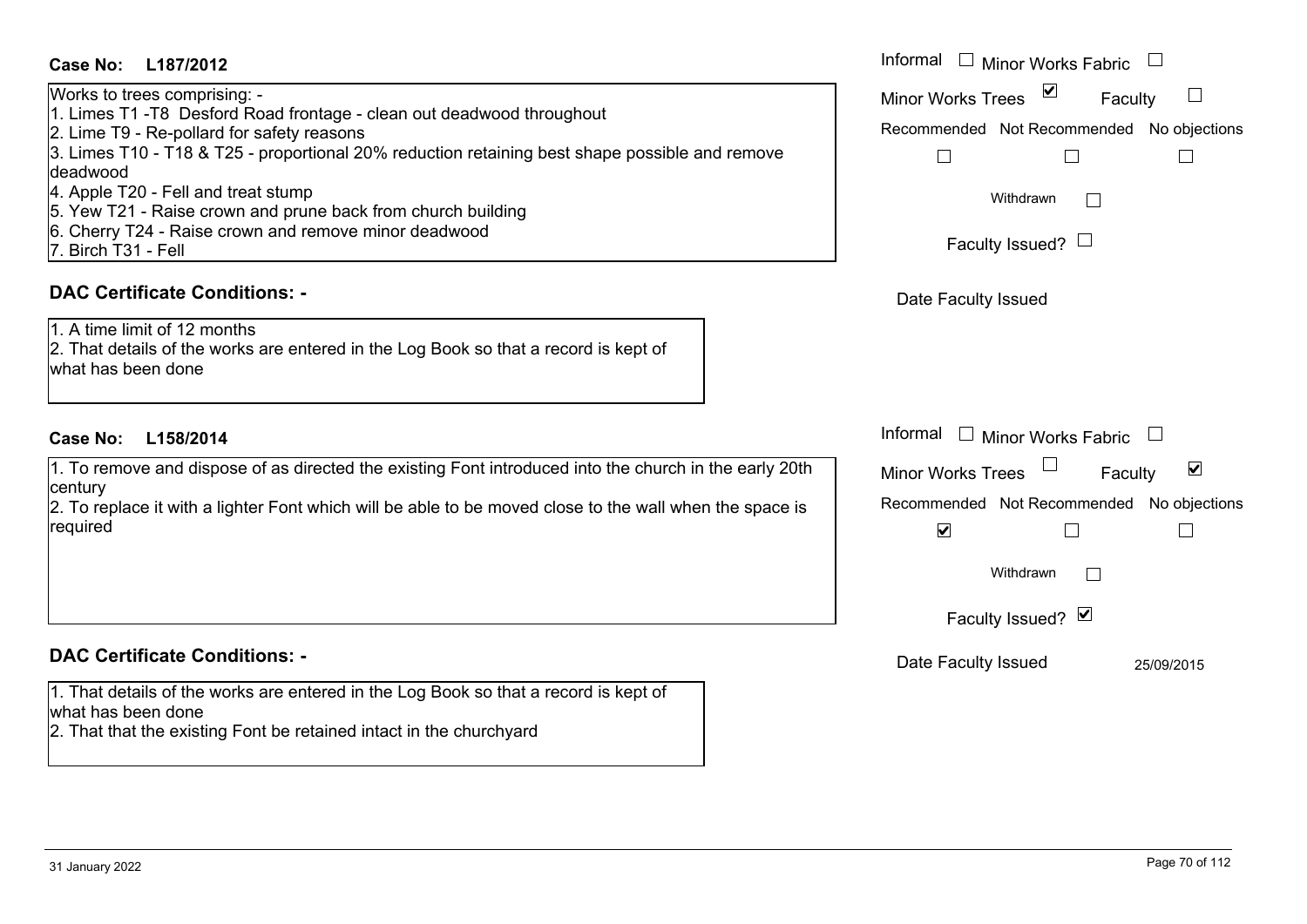| <b>Case No:</b><br>L139/2015                                                                                                                                                                                                                                | Informal $\Box$ Minor Works Fabric<br>$\Box$                                                                                                       |
|-------------------------------------------------------------------------------------------------------------------------------------------------------------------------------------------------------------------------------------------------------------|----------------------------------------------------------------------------------------------------------------------------------------------------|
| Introduction of: -<br>1.48 x padded folding Chairs<br>2. 2 x Storage Trolleys                                                                                                                                                                               | $\blacktriangledown$<br><b>Minor Works Trees</b><br>Faculty<br>Recommended Not Recommended No objections<br>$\blacktriangledown$<br>$\Box$         |
|                                                                                                                                                                                                                                                             | Withdrawn                                                                                                                                          |
|                                                                                                                                                                                                                                                             | Faculty Issued? Ø                                                                                                                                  |
| <b>DAC Certificate Conditions: -</b><br>1. That details of the works are entered in the Log Book so that a record is kept of<br>what has been done                                                                                                          | Date Faculty Issued<br>25/08/2015                                                                                                                  |
| <b>Case No:</b><br>L071/2015                                                                                                                                                                                                                                | Informal<br><b>Minor Works Fabric</b>                                                                                                              |
| Installation of new: -<br>1. Lighting Scheme for the Chancel, Nave & Vestry<br>2. AV System                                                                                                                                                                 | $\blacktriangledown$<br><b>Minor Works Trees</b><br>Faculty<br>Recommended Not Recommended No objections<br>$\blacktriangledown$<br>Г<br>Withdrawn |
|                                                                                                                                                                                                                                                             | Faculty Issued? Ø                                                                                                                                  |
| <b>DAC Certificate Conditions: -</b>                                                                                                                                                                                                                        | Date Faculty Issued<br>09/11/2015                                                                                                                  |
| 1. That details of the works are entered in the Log Book so that a record is kept of<br>what has been done<br>2. That, where possible, all fixings should be made into joints, not stonework, using<br>stainless steel or non-ferrous screws in fibre plugs |                                                                                                                                                    |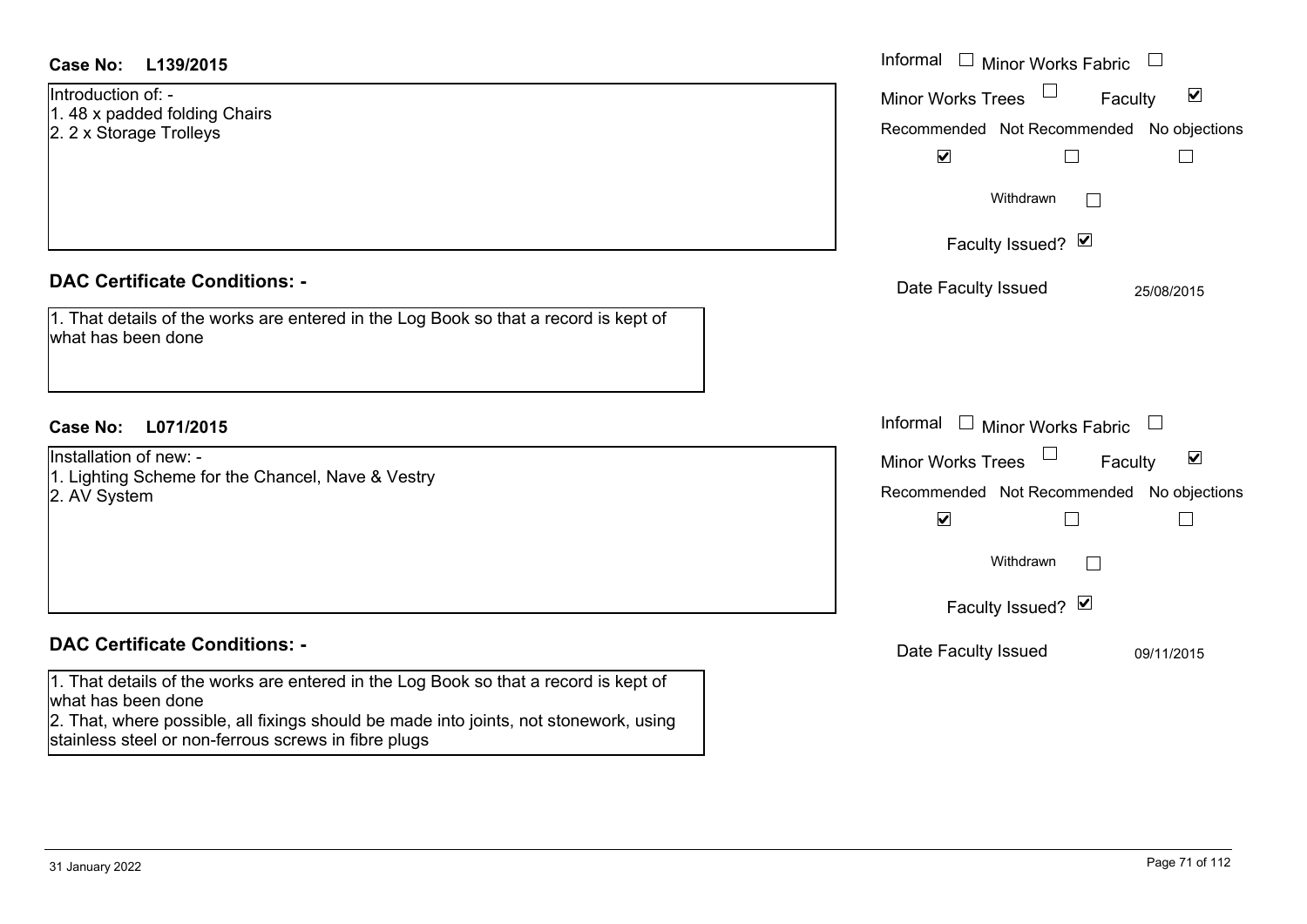| L027/2015<br>Case No:                                                                                                                      | Informal □ Minor Works Fabric ⊠                      |
|--------------------------------------------------------------------------------------------------------------------------------------------|------------------------------------------------------|
| Repairs to Rainwater Goods                                                                                                                 | Minor Works Trees<br>$\Box$<br>Faculty               |
|                                                                                                                                            | Recommended Not Recommended No objections            |
|                                                                                                                                            | $\blacktriangledown$                                 |
|                                                                                                                                            | Withdrawn<br>$\mathbf{1}$                            |
|                                                                                                                                            | Faculty Issued? $\Box$                               |
| <b>DAC Certificate Conditions: -</b>                                                                                                       | Date Faculty Issued                                  |
| 1. A time limit of 12 months<br>2. That details of the works are entered in the Log Book so that a record is kept of<br>what has been done |                                                      |
| <b>Case No:</b>                                                                                                                            | Informal $\Box$ Minor Works Fabric $\Box$            |
| To introduce a flower shelf above the Remembrance Table in the northwest corner of the Nave                                                | Minor Works Trees<br>$\blacktriangledown$<br>Faculty |
|                                                                                                                                            | Recommended Not Recommended No objections            |
|                                                                                                                                            | $\blacktriangledown$                                 |
|                                                                                                                                            | Withdrawn<br>$\sqrt{2}$                              |
|                                                                                                                                            | Faculty Issued? Ø                                    |
| <b>DAC Certificate Conditions: -</b>                                                                                                       | Date Faculty Issued<br>17/01/2017                    |
| 1. That details of the works are entered in the Log Book so that a record is kept of<br>what has been done                                 |                                                      |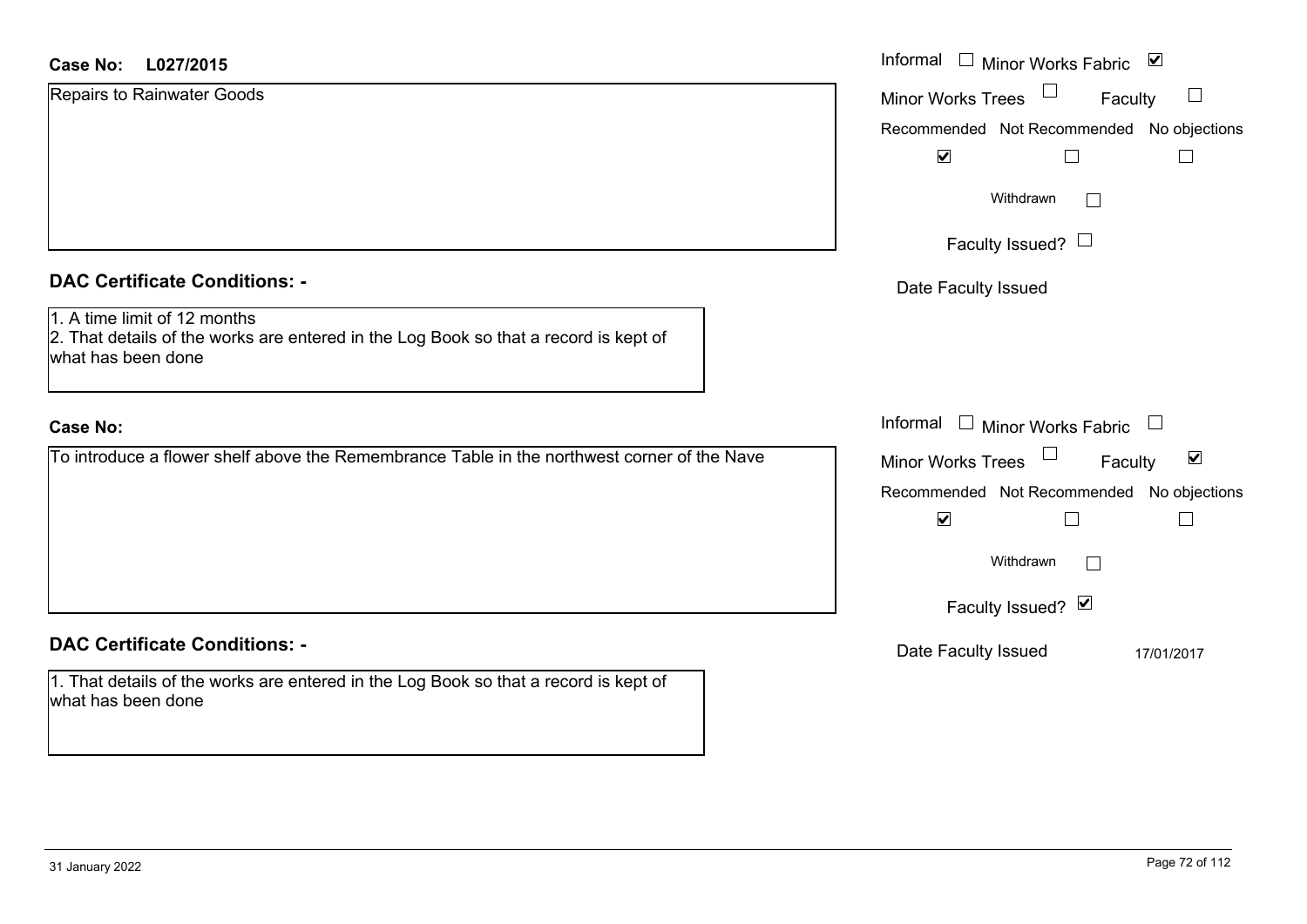| <b>Case No:</b>                                                                                                                                                                                                                                             | Informal $\Box$ Minor Works Fabric $\Box$      |
|-------------------------------------------------------------------------------------------------------------------------------------------------------------------------------------------------------------------------------------------------------------|------------------------------------------------|
| Repairs to cast iron gutters and drainpipes                                                                                                                                                                                                                 | Minor Works Trees<br>$\mathbb{R}^n$<br>Faculty |
|                                                                                                                                                                                                                                                             | Recommended Not Recommended No objections      |
|                                                                                                                                                                                                                                                             | $\blacktriangledown$                           |
|                                                                                                                                                                                                                                                             | Withdrawn<br>$\mathbb{R}^n$                    |
|                                                                                                                                                                                                                                                             | Faculty Issued? $\Box$                         |
| <b>DAC Certificate Conditions: -</b>                                                                                                                                                                                                                        | Date Faculty Issued                            |
| 1. That details of the works are entered in the Log Book so that a record is kept of<br>what has been done<br>2. That, where possible, all fixings should be made into joints, not stonework, using<br>stainless steel or non-ferrous screws in fibre plugs |                                                |
| <b>Case No:</b>                                                                                                                                                                                                                                             | Informal □ Minor Works Fabric ⊠                |
| Repair exterior drainage channel as per QI Report 2016                                                                                                                                                                                                      | Minor Works Trees<br>$\mathbb{R}^n$<br>Faculty |
|                                                                                                                                                                                                                                                             | Recommended Not Recommended No objections      |
|                                                                                                                                                                                                                                                             | $\blacktriangledown$<br>$\perp$                |
|                                                                                                                                                                                                                                                             | Withdrawn<br>$\mathbb{R}^n$                    |
|                                                                                                                                                                                                                                                             | Faculty Issued? $\Box$                         |
| <b>DAC Certificate Conditions: -</b>                                                                                                                                                                                                                        | Date Faculty Issued                            |
| 1. That details of the works are entered in the Log Book so that a record is kept of<br>what has been done<br>2. That the Church Architect agrees a sample of the proposed mortar mix                                                                       |                                                |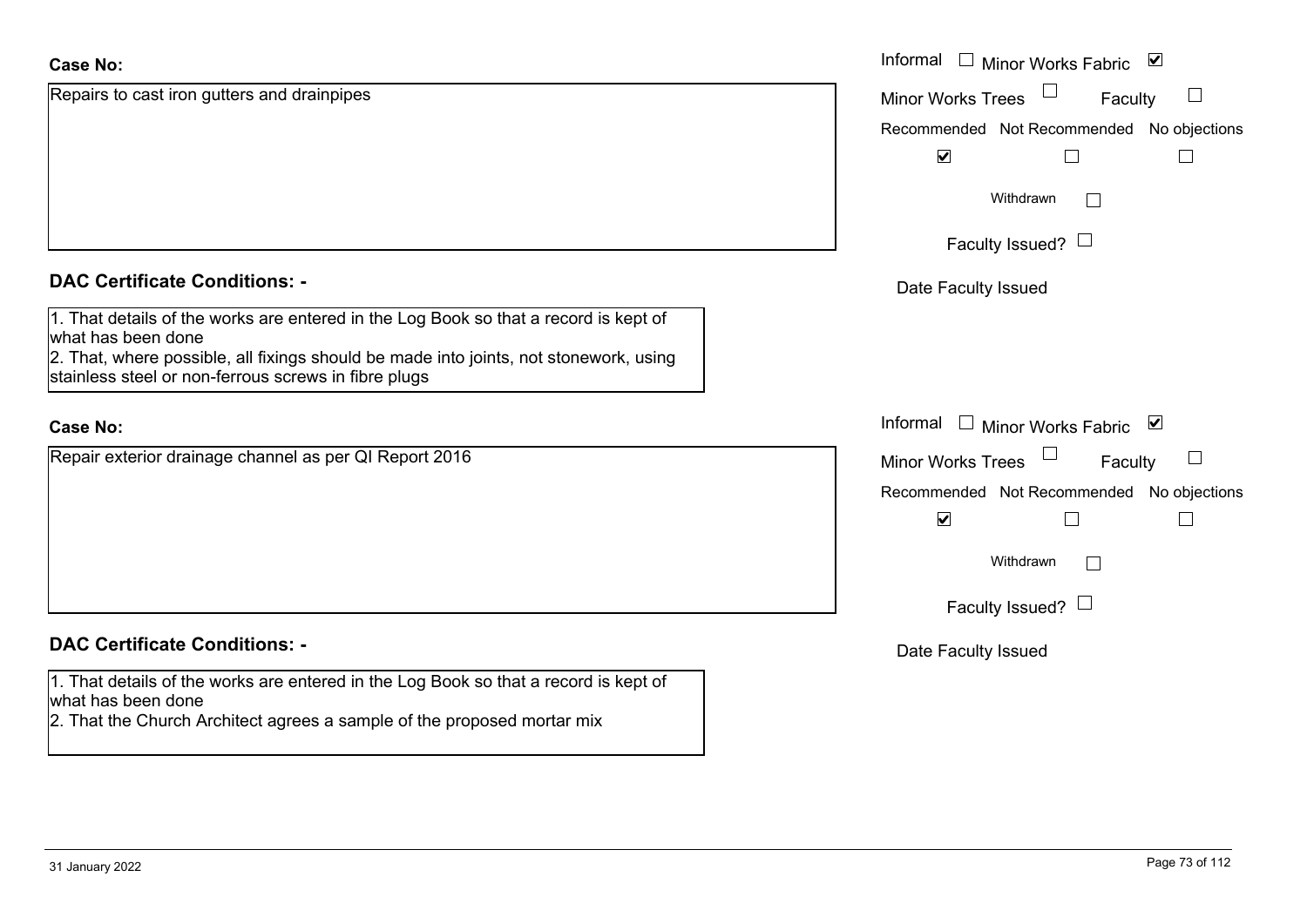| <b>Case No:</b>                                                                                                                                            | Informal $\square$<br>Minor Works Fabric ⊠           |
|------------------------------------------------------------------------------------------------------------------------------------------------------------|------------------------------------------------------|
| Erect sign on the Desford Road side of the churchyard                                                                                                      | Minor Works Trees<br>Faculty                         |
|                                                                                                                                                            | Recommended Not Recommended No objections            |
|                                                                                                                                                            | $\blacktriangledown$<br>$\Box$<br>$\Box$             |
|                                                                                                                                                            | Withdrawn                                            |
|                                                                                                                                                            | Faculty Issued? $\Box$                               |
| <b>DAC Certificate Conditions: -</b>                                                                                                                       | Date Faculty Issued                                  |
| 1. That details of the works are entered in the Log Book so that a record is kept of<br>what has been done<br>2. That the post-holes should be dug by hand |                                                      |
| 3. That Human Remains should be expected when excavating within a churchyard.                                                                              |                                                      |
| <b>Case No:</b>                                                                                                                                            | Informal $\Box$ Minor Works Fabric $\Box$            |
| Retention of redundant stone Font in the churchyard                                                                                                        | $\blacktriangledown$<br>Minor Works Trees<br>Faculty |
|                                                                                                                                                            | Recommended Not Recommended No objections            |
|                                                                                                                                                            | $\blacktriangledown$<br>$\Box$                       |
|                                                                                                                                                            | Withdrawn<br>$\perp$                                 |
|                                                                                                                                                            | Faculty Issued? $\Box$                               |
| <b>DAC Certificate Conditions: -</b>                                                                                                                       | Date Faculty Issued<br>29/10/2018                    |
| 1. That details of the works are entered in the Log Book so that a record is kept of<br>what has been done                                                 |                                                      |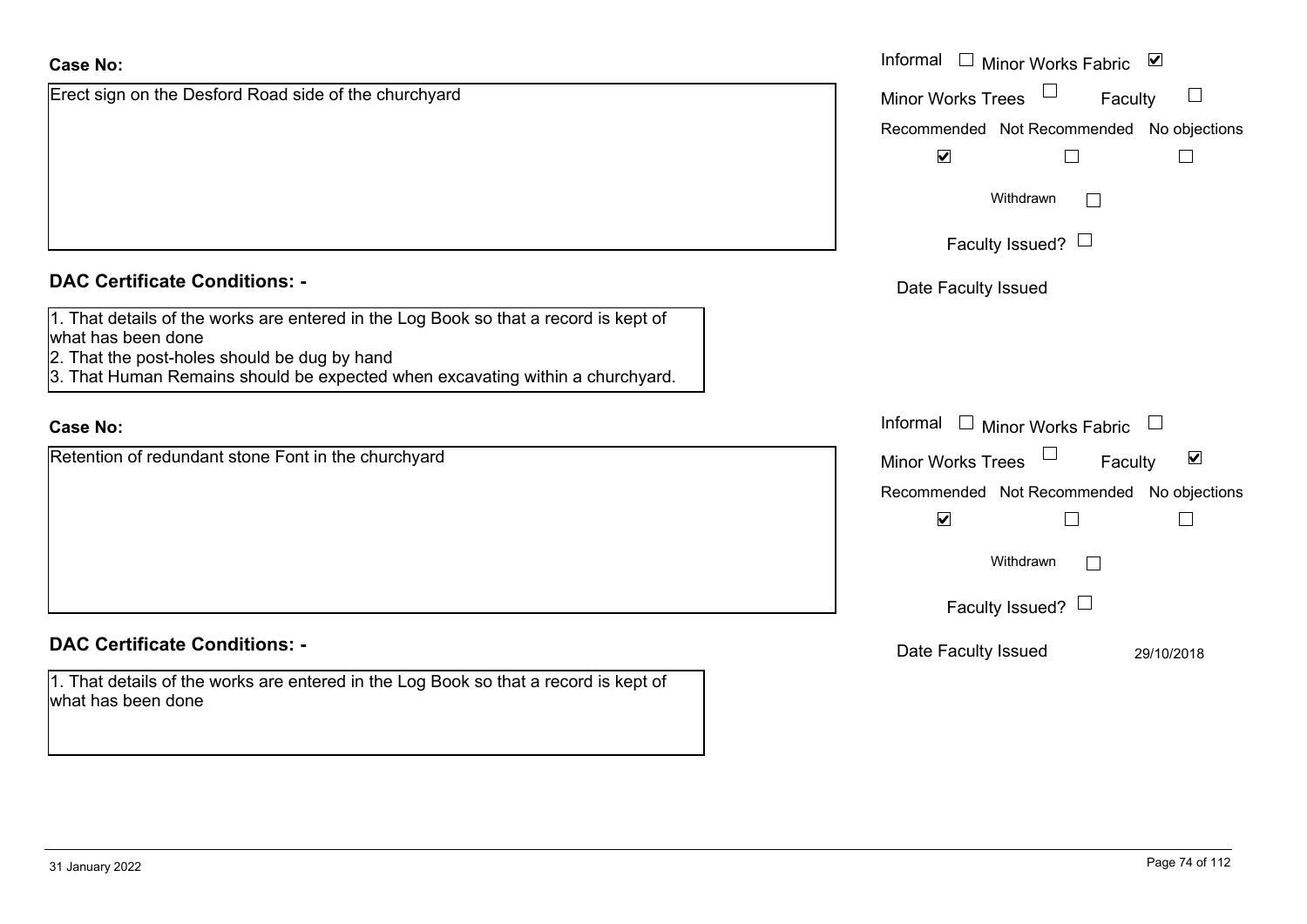#### **20410Kirkby Mallory, All Saints**

# **L079/2003Case No:** Informal

1. General repairs to the fabric following Quinquennial Inspection in accordance with specification prepared by Richard Wood

2. Installation of set of bell rope guides in Tower below the Clock Chamber

# **DAC Certificate Conditions: -**

1. A time limit of 12 months 2. That prior approval should be obtained from the Advisory Committee on a specification for the installation of the bell guide ropes.

|                          | Informal ❑  Minor Works Fabric |                                           |
|--------------------------|--------------------------------|-------------------------------------------|
| <b>Minor Works Trees</b> |                                | M<br>Faculty                              |
|                          |                                | Recommended Not Recommended No objections |
|                          |                                |                                           |
|                          | Withdrawn                      |                                           |
|                          | Faculty Issued? Ø              |                                           |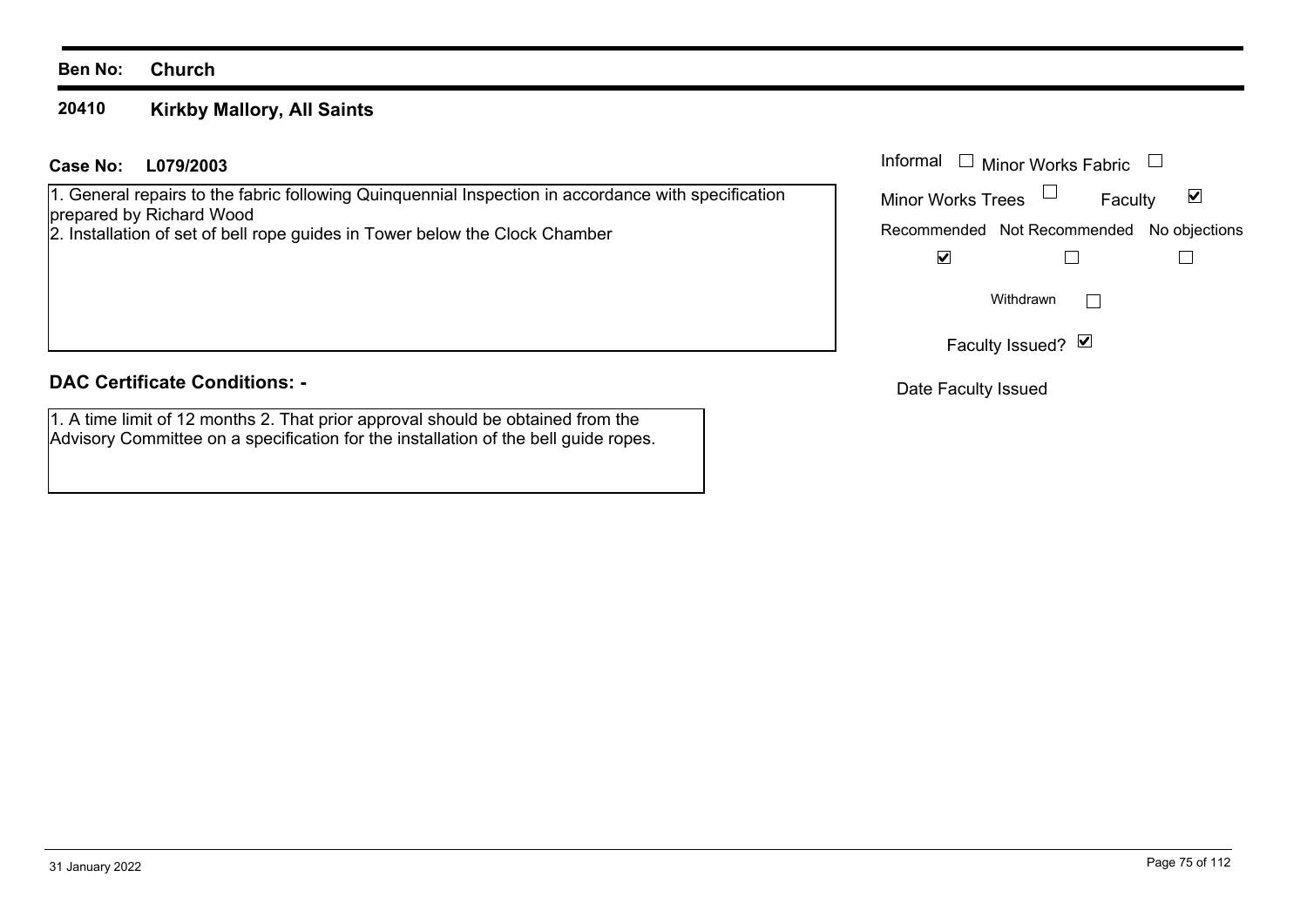| Case No:<br>L168/2006                                                                                                                           | Informal □ Minor Works Fabric ☑                      |
|-------------------------------------------------------------------------------------------------------------------------------------------------|------------------------------------------------------|
| 1. Internal re-decoration<br>2. Removal of choir robes and other movable items                                                                  | Minor Works Trees<br>Faculty<br>$\Box$               |
|                                                                                                                                                 | Recommended Not Recommended No objections            |
|                                                                                                                                                 | $\Box$<br>$\Box$<br>$\mathbb{R}^n$                   |
|                                                                                                                                                 | Withdrawn                                            |
|                                                                                                                                                 | Faculty Issued? $\Box$                               |
| <b>DAC Certificate Conditions: -</b>                                                                                                            | Date Faculty Issued                                  |
| 1. A time limit of 12 months                                                                                                                    |                                                      |
| <b>Case No:</b><br>L131/2006                                                                                                                    | Informal $\Box$ Minor Works Fabric $\Box$            |
| To introduce 2 wrought iron candlesticks, convertible as flowerstands, in memoriam of Frank Bellas<br><b>Falder and Kathleen Startin Falder</b> | Minor Works Trees<br>$\blacktriangledown$<br>Faculty |
|                                                                                                                                                 | Recommended Not Recommended No objections            |
|                                                                                                                                                 | $\blacktriangledown$<br>$\Box$<br>$\mathbb{R}^n$     |
|                                                                                                                                                 | Withdrawn                                            |
|                                                                                                                                                 | Faculty Issued? Ø                                    |
| <b>DAC Certificate Conditions: -</b>                                                                                                            | Date Faculty Issued<br>28/11/2006                    |
| 1. A time limit of 12 months                                                                                                                    |                                                      |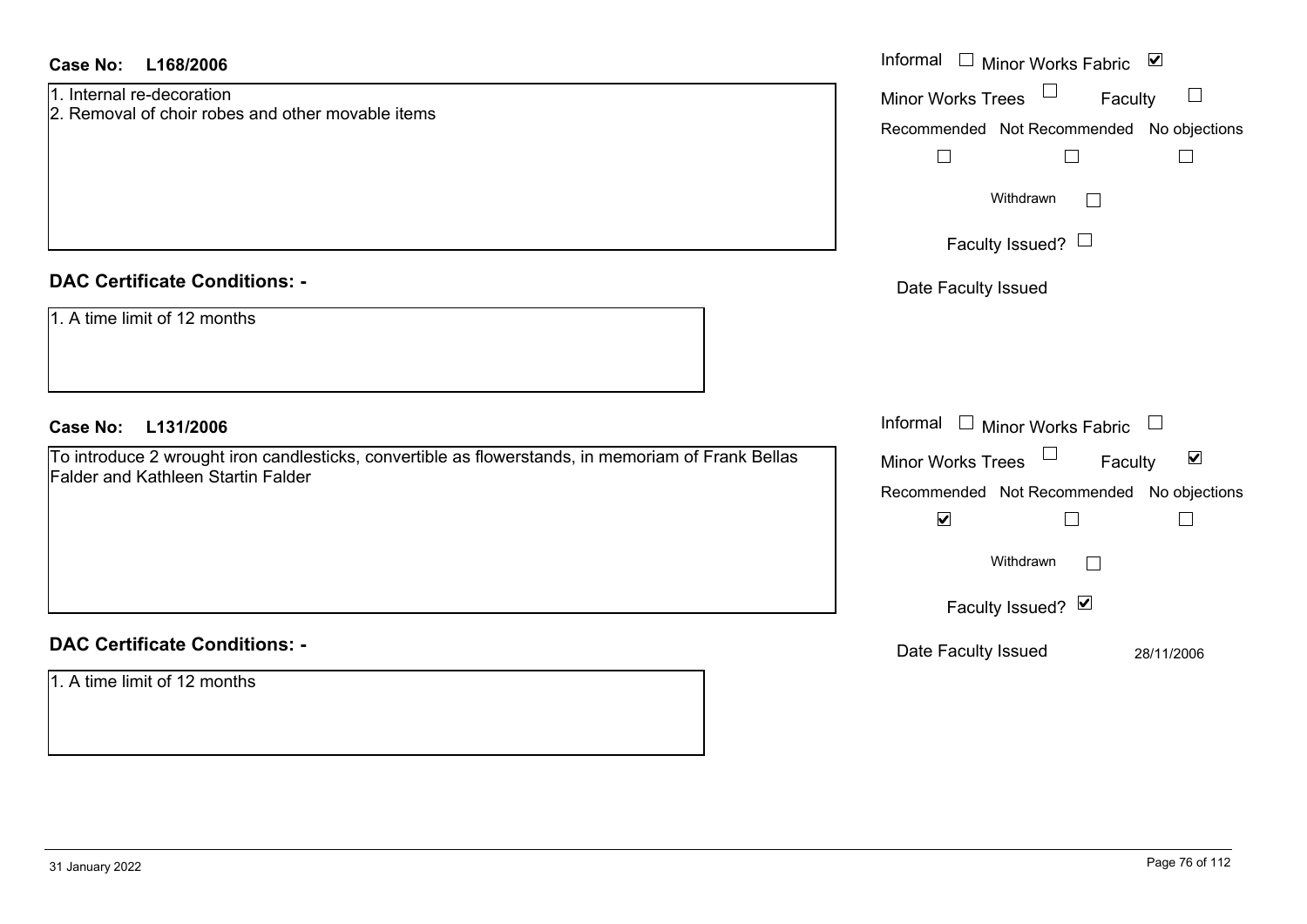| <b>Case No:</b><br>L200/2007                                                                    | Informal □ Minor Works Fabric ⊠                             |
|-------------------------------------------------------------------------------------------------|-------------------------------------------------------------|
| 1. Introduction of Noticeboard in Bell Ringing Chamber<br>2. Removal and disposal of 8 kneelers | Minor Works Trees <sup>1</sup><br>Faculty                   |
|                                                                                                 | Recommended Not Recommended No objections                   |
|                                                                                                 | $\Box$<br>$\Box$<br>$\Box$                                  |
|                                                                                                 | Withdrawn<br>$\Box$                                         |
|                                                                                                 | Faculty Issued?                                             |
| <b>DAC Certificate Conditions: -</b>                                                            | Date Faculty Issued                                         |
|                                                                                                 |                                                             |
|                                                                                                 |                                                             |
| <b>Case No:</b><br>L061/2007                                                                    | Informal $\Box$ Minor Works Fabric $\Box$                   |
| Removal of frame and curtains forming existing Choir Vestry                                     | Minor Works Trees $\Box$<br>$\blacktriangledown$<br>Faculty |
|                                                                                                 | Recommended Not Recommended No objections                   |
|                                                                                                 | $\blacktriangledown$<br>$\Box$<br>$\Box$                    |
|                                                                                                 | Withdrawn<br>$\Box$                                         |
|                                                                                                 | Faculty Issued? Ø                                           |
| <b>DAC Certificate Conditions: -</b>                                                            | Date Faculty Issued<br>08/06/2007                           |
| 1. A time limit of 12 months                                                                    |                                                             |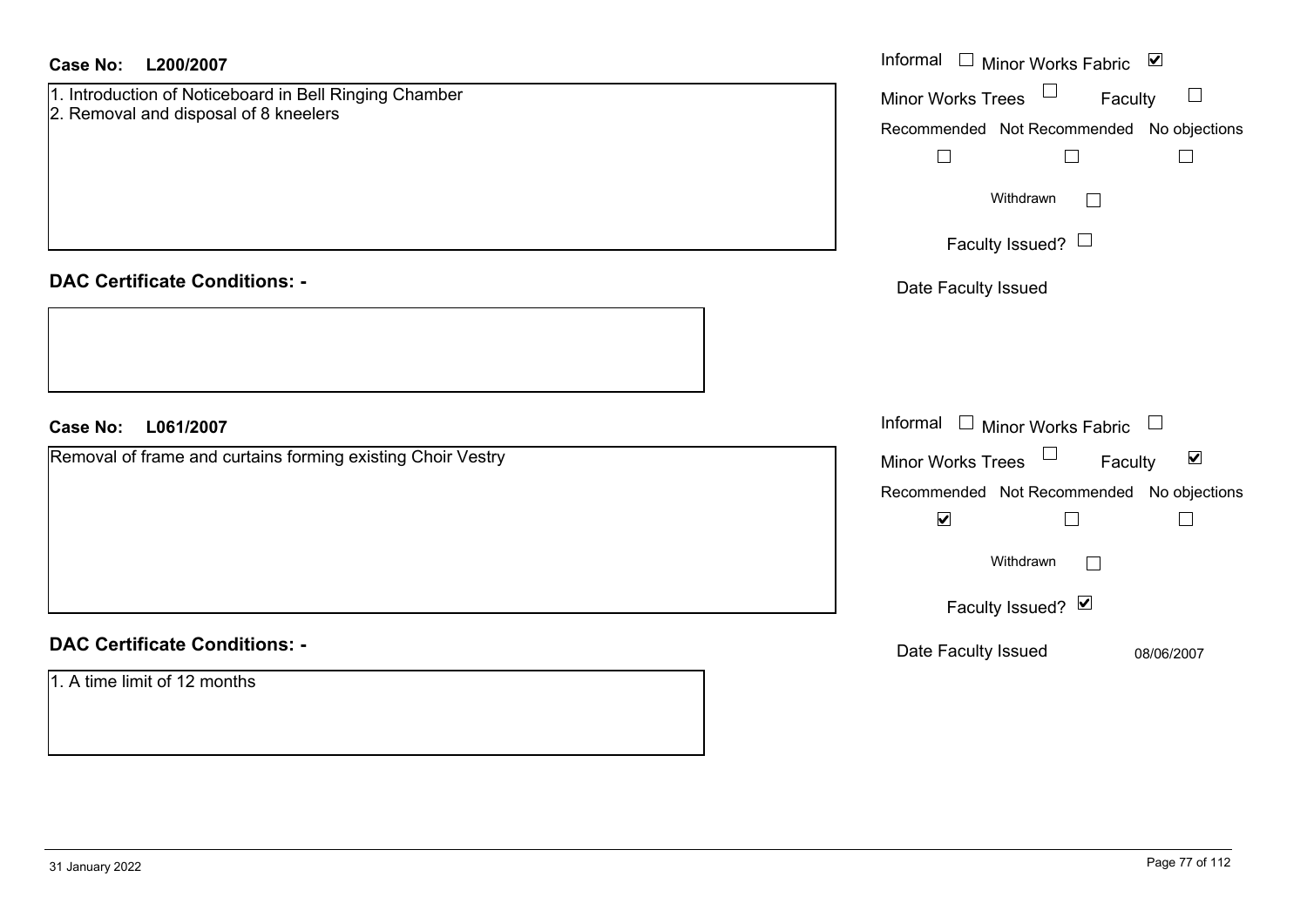| <b>Case No:</b><br>L054/2009                                                                                                                                                                                                                                                                                                                                                                  | Informal $\Box$ Minor Works Fabric $\Box$                                                                                                                                                       |
|-----------------------------------------------------------------------------------------------------------------------------------------------------------------------------------------------------------------------------------------------------------------------------------------------------------------------------------------------------------------------------------------------|-------------------------------------------------------------------------------------------------------------------------------------------------------------------------------------------------|
| 1. Disposal of 32 kneelers<br>2. Removal and disposal of: -<br>a) 1 x electric storage heater<br>b) 1 x Portable electric convection / bar heater<br>3. Introduction of 1 x Portable halogen heater<br>Repairs identified by the 2008 Quinquennial Inspection Report: -<br>a) Chancel roof<br>b) Rainwater Goods<br>c) Stonework repairs<br>d) Internal roof of Nave<br>e) Tower arch plaster | $\blacktriangledown$<br><b>Minor Works Trees</b><br>Faculty<br>Recommended Not Recommended No objections<br>$\blacktriangledown$<br>$\Box$<br>$\Box$<br>Withdrawn<br>Faculty Issued? Ø          |
| <b>DAC Certificate Conditions: -</b><br>1. A time limit of 12 months<br>2. That details of the works are entered in the Log Book so that a record is kept of<br>what has been done                                                                                                                                                                                                            | Date Faculty Issued<br>05/06/2009                                                                                                                                                               |
| <b>Case No:</b><br>L052/2009                                                                                                                                                                                                                                                                                                                                                                  | Informal<br>$\Box$ Minor Works Fabric $\Box$                                                                                                                                                    |
| 1. Fell 2 damaged Norway Maples along northeast boundary of the churchyard<br>2. Crown reduction of large Horse Chestnut outside main porch<br>3. Planting of 2 new Trees                                                                                                                                                                                                                     | $\vee$<br><b>Minor Works Trees</b><br>Faculty<br>Recommended Not Recommended No objections<br>$\blacktriangledown$<br>$\overline{\phantom{a}}$<br>$\Box$<br>Withdrawn<br>Faculty Issued? $\Box$ |
| <b>DAC Certificate Conditions: -</b>                                                                                                                                                                                                                                                                                                                                                          | Date Faculty Issued                                                                                                                                                                             |
| 1. That details of the works are entered in the Log Book so that a record is kept of<br>what has been done<br>2. That the PCC consults the DAC Ecological Adviser, Mr N A Marriott (telephone                                                                                                                                                                                                 |                                                                                                                                                                                                 |

07831 384765) about the most suitable tress to replace the Maples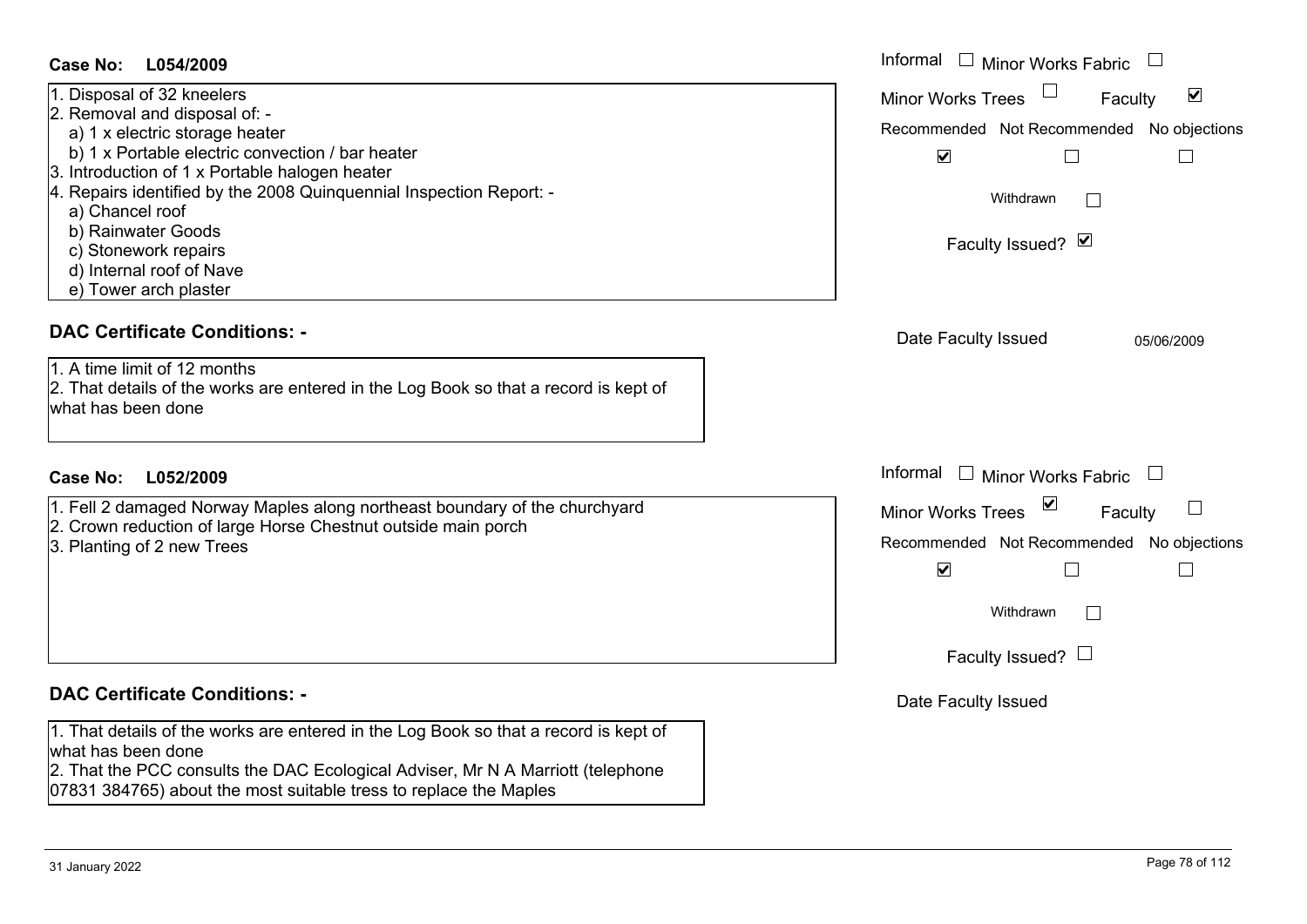| <b>Case No:</b><br>L053/2010                                                                                 | Informal □ Minor Works Fabric 凶                             |
|--------------------------------------------------------------------------------------------------------------|-------------------------------------------------------------|
| Repairs to Chancel roof ridge and flashings                                                                  | $\sqcup$<br>Minor Works Trees<br>Faculty                    |
|                                                                                                              | Recommended Not Recommended No objections                   |
|                                                                                                              | $\blacktriangledown$                                        |
|                                                                                                              | Withdrawn<br>$\Box$                                         |
|                                                                                                              | Faculty Issued? $\Box$                                      |
| <b>DAC Certificate Conditions: -</b>                                                                         | Date Faculty Issued                                         |
| 1. That details of the works are entered in the Log Book so that a record is kept of                         |                                                             |
| what has been done<br>2. That the contractor submits, via the Church Architect, photographs before and after |                                                             |
| the works to the DAC Office                                                                                  |                                                             |
| <b>Case No:</b><br>L215/2010                                                                                 | Informal<br>$\Box$ Minor Works Fabric                       |
| 1. Disposal of existing carpets and coco-matting                                                             | $\blacktriangledown$<br><b>Minor Works Trees</b><br>Faculty |
| 2. Installation of new carpets in the pews                                                                   | Recommended Not Recommended No objections                   |
|                                                                                                              | $\blacktriangledown$<br>$\mathbf{I}$                        |
|                                                                                                              | Withdrawn<br>$\mathbb{R}^n$                                 |
|                                                                                                              | Faculty Issued? Ø                                           |
| <b>DAC Certificate Conditions: -</b>                                                                         | Date Faculty Issued<br>25/01/2011                           |
| 1. A time limit of 12 months                                                                                 |                                                             |
| 2. That details of the works are entered in the Log Book so that a record is kept of<br>what has been done   |                                                             |
| 3. That the carpet should be laid under the pews only in strips to preserve ventilation                      |                                                             |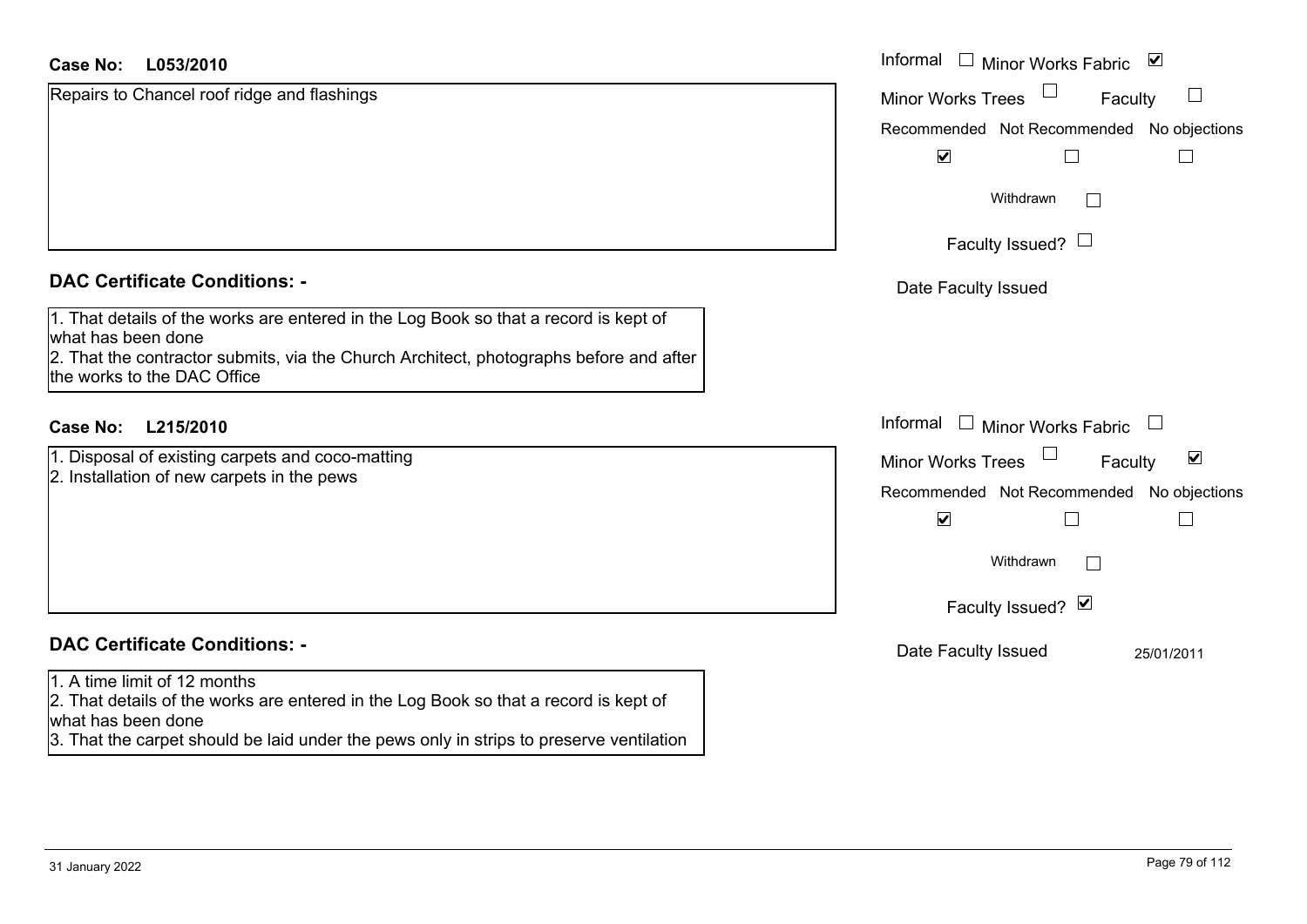## **L184/2012Case No:** Informal

Felling of: - 1. 11 x English Elm Trees 2. 1 x Rowan Treebeside the driveway leading to the church that are dead

# **DAC Certificate Conditions: -**

1. A time limit of 12 months

2. That details of the works are entered in the Log Book so that a record is kept of what has been done

# **L090/2013Case No:** Informal

Between the edge of the southeast side of the churchyard and a Public Footpath 1. Removal of existing wooden gate

2. Installation of a Rolle Softwood "Kissing Gate"

# **DAC Certificate Conditions: -**

## 1. A time limit of 12 months

2. That details of the works are entered in the Log Book so that a record is kept of what has been done

3. That the PCC checks that the new gate will be in proportion with the existing post

| Informal<br><b>Minor Works Fabric</b>                             |  |
|-------------------------------------------------------------------|--|
| ⊻<br><b>Minor Works Trees</b><br>Faculty                          |  |
| Recommended Not Recommended No objections<br>$\blacktriangledown$ |  |
| Withdrawn                                                         |  |
| Faculty Issued?                                                   |  |
| Date Faculty Issued                                               |  |
|                                                                   |  |
| Informal<br><b>Minor Works Fabric</b>                             |  |
| ⊻<br><b>Minor Works Trees</b><br>Faculty                          |  |
| Recommended Not Recommended No objections<br>$\blacktriangledown$ |  |
| Withdrawn                                                         |  |
| Faculty Issued? Ø                                                 |  |
| Date Faculty Issued<br>27/09/2013                                 |  |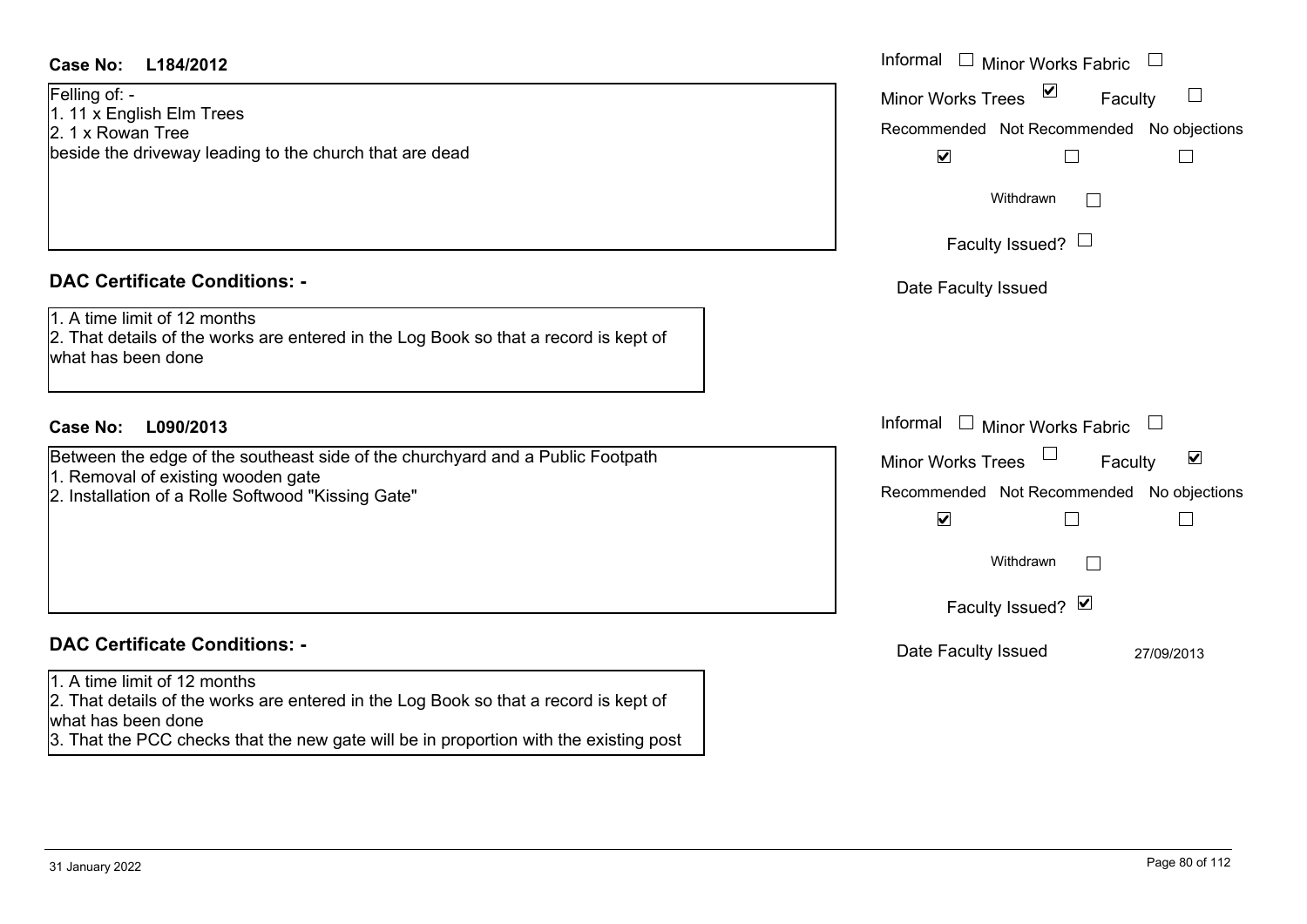| <b>Case No:</b> | L089/2013 |
|-----------------|-----------|
|-----------------|-----------|

- 1. Repairs to 5" rise and fall brackets to: -
- a) 5mt of Gutter to south side of church
- b) Gutters to both sides of Organ Room
- 2. Installation of new down pipes to roof of Organ Room

#### **DAC Certificate Conditions: -**

1. A time limit of 12 months

2. That details of the works are entered in the Log Book so that a record is kept of what has been done

3. That where whole lengths of guttering / downpipe are being replaced they should,

# **L110/2015Case No:** Informal

CONFIRMATORY APPLICATION for works undertaken with Chancellor's Licence: -

Replacement of the Chancel roof covering

# **DAC Certificate Conditions: -**

1. That details of the works are entered in the Log Book so that a record is kept of what has been done

2. That the PCC obtains the necessary planning permission before the commencement of the works

| L089/2013                                                                                                                                                                                    | Informal □ Minor Works Fabric<br>⊻                   |
|----------------------------------------------------------------------------------------------------------------------------------------------------------------------------------------------|------------------------------------------------------|
| s to 5" rise and fall brackets to: -<br>of Gutter to south side of church                                                                                                                    | $\Box$<br><b>Minor Works Trees</b><br>Faculty        |
| ters to both sides of Organ Room                                                                                                                                                             | Recommended Not Recommended No objections            |
| ation of new down pipes to roof of Organ Room                                                                                                                                                | $\blacktriangledown$                                 |
|                                                                                                                                                                                              | Withdrawn<br>$\vert \ \ \vert$                       |
|                                                                                                                                                                                              | Faculty Issued? $\Box$                               |
| rtificate Conditions: -                                                                                                                                                                      | Date Faculty Issued                                  |
| limit of 12 months<br>etails of the works are entered in the Log Book so that a record is kept of<br>been done<br>here whole lengths of guttering / downpipe are being replaced they should, |                                                      |
| L110/2015                                                                                                                                                                                    | Informal □ Minor Works Fabric                        |
| MATORY APPLICATION for works undertaken with Chancellor's Licence: -                                                                                                                         | $\blacktriangledown$<br>Minor Works Trees<br>Faculty |
| nent of the Chancel roof covering                                                                                                                                                            | Recommended Not Recommended No objections            |
|                                                                                                                                                                                              | $\blacktriangledown$<br>$\overline{\phantom{a}}$     |
|                                                                                                                                                                                              | Withdrawn                                            |
|                                                                                                                                                                                              | Faculty Issued? Ø                                    |
| rtificate Conditions: -                                                                                                                                                                      | Date Faculty Issued<br>09/11/2015                    |
| etails of the works are entered in the Log Book so that a record is kent of                                                                                                                  |                                                      |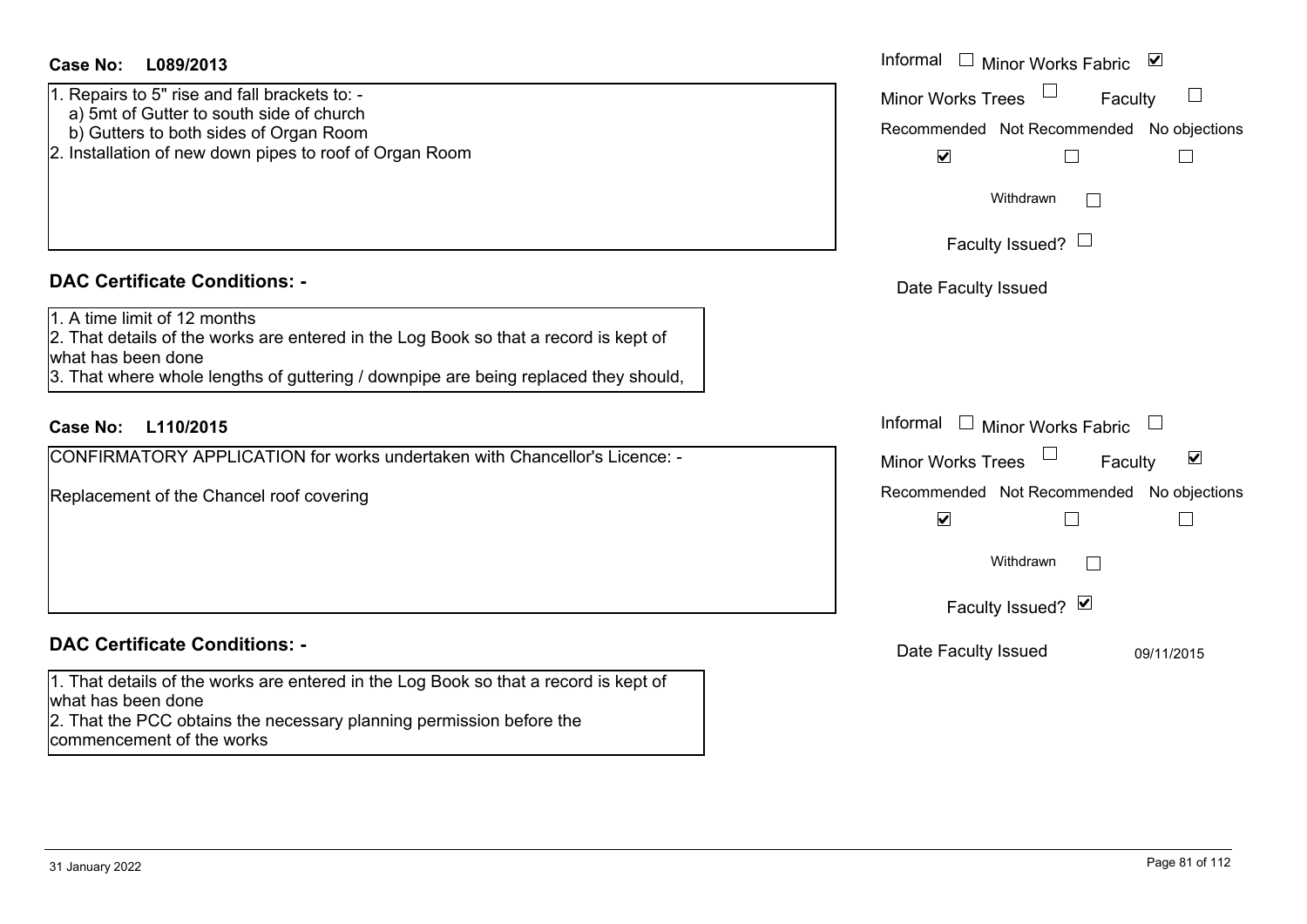| <b>Case No:</b><br>L135/2015                                                                                                                                                                                                   | Informal<br>$\Box$ Minor Works Fabric                                                                                                                                                        |
|--------------------------------------------------------------------------------------------------------------------------------------------------------------------------------------------------------------------------------|----------------------------------------------------------------------------------------------------------------------------------------------------------------------------------------------|
| Repairs to: -<br>1. Porch roof<br>2. Parapet on Nave / Chancel upstand<br>3. Surface water drainage system<br>4. Replacement of rainwater goods with larger capacity system<br>5. Tower roof and stonework                     | $\blacktriangledown$<br><b>Minor Works Trees</b><br>Faculty<br>Recommended Not Recommended No objections<br>$\blacktriangledown$<br>$\Box$<br>Withdrawn<br>$\mathbf{L}$<br>Faculty Issued? Ø |
| <b>DAC Certificate Conditions: -</b>                                                                                                                                                                                           | Date Faculty Issued<br>29/10/2015                                                                                                                                                            |
| 1. That details of the works are entered in the Log Book so that a record is kept of<br>what has been done                                                                                                                     |                                                                                                                                                                                              |
| <b>Case No:</b>                                                                                                                                                                                                                | Informal $\Box$ Minor Works Fabric                                                                                                                                                           |
| 1. Felling of two Norway Maple trees in north-east corner of the churchyard<br>2. Pruning of a Silver Birch at the side of the Tower on western edge of churchyard<br>3. Felling of a second Silver Birch in the same location | Minor Works Trees <b>■</b><br>Faculty<br>Recommended Not Recommended No objections<br>Withdrawn<br>Faculty Issued? $\Box$                                                                    |
| <b>DAC Certificate Conditions: -</b>                                                                                                                                                                                           | Date Faculty Issued                                                                                                                                                                          |
| 1. That details of the works are entered in the Log Book so that a record is kept of<br>what has been done                                                                                                                     |                                                                                                                                                                                              |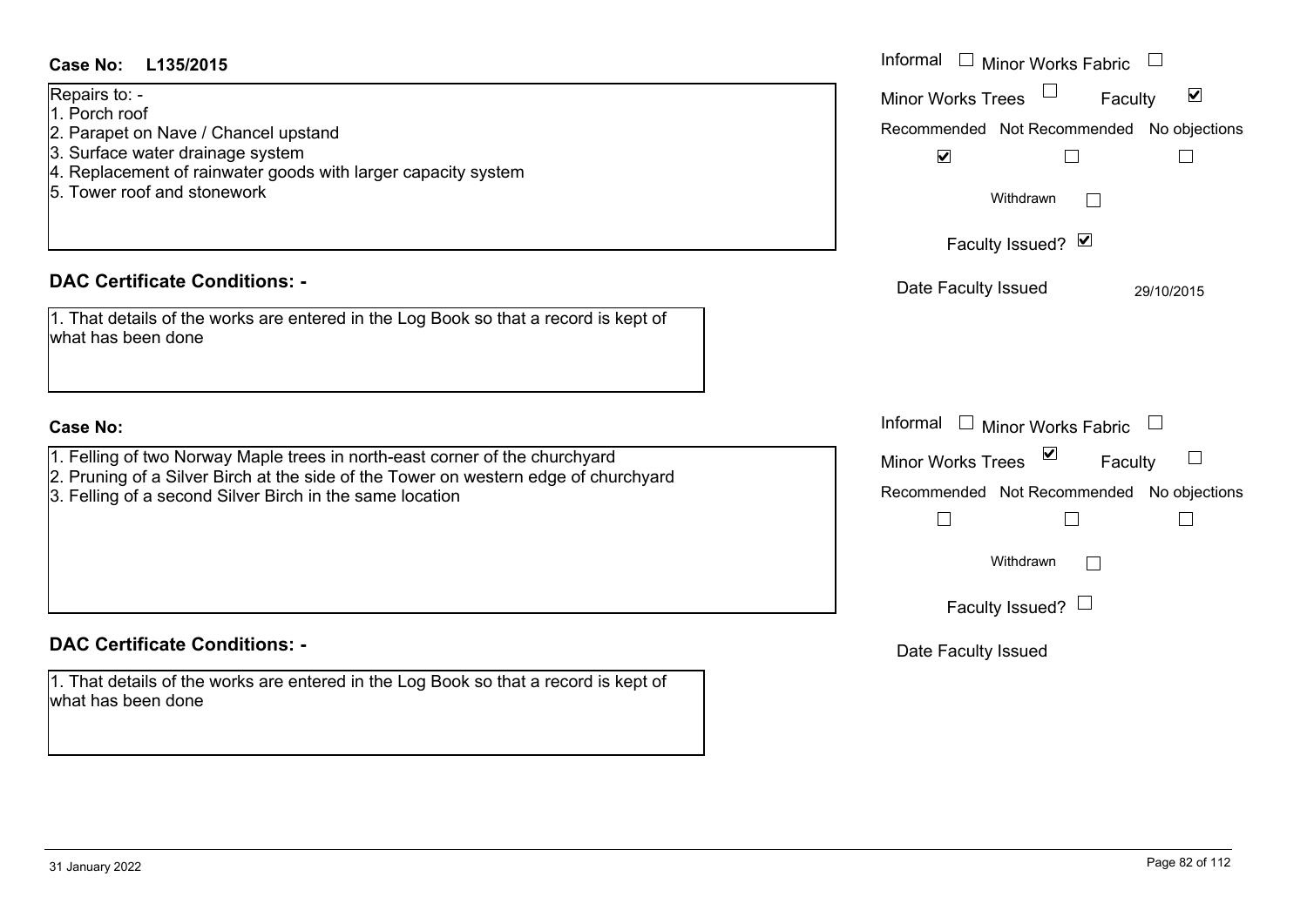Works to a large Horse Chestnut in front of the North (main) Porch of the church - To remove the decayed centre stems and reduce the length of the remaining outer growth by 50%, in order to limit risk of future failure

# **DAC Certificate Conditions: -**

1. That details of the works are entered in the Log Book so that a record is kept of what has been done 2. That the PCC commissions a detailed survey of the Trees in the churchyard to

check whether any other Trees are in need of attention

#### **Case No:**

Installation of memorial to Joan Mary Walker

# **DAC Certificate Conditions: -**

1. That details of the works are entered in the Log Book so that a record is kept of what has been done

| a large Horse Chestnut in front of the North (main) Porch of the church - To remove the<br>centre stems and reduce the length of the remaining outer growth by 50%, in order to limit the<br>ure failure:           | Informal □ Minor Works Fabric<br>$\triangledown$<br><b>Minor Works Trees</b><br>$\Box$<br>Faculty<br>Recommended Not Recommended No objections<br>$\blacktriangledown$ |
|---------------------------------------------------------------------------------------------------------------------------------------------------------------------------------------------------------------------|------------------------------------------------------------------------------------------------------------------------------------------------------------------------|
|                                                                                                                                                                                                                     | Withdrawn<br>Faculty Issued?                                                                                                                                           |
| rtificate Conditions: -                                                                                                                                                                                             | Date Faculty Issued                                                                                                                                                    |
| etails of the works are entered in the Log Book so that a record is kept of<br>been done<br>e PCC commissions a detailed survey of the Trees in the churchyard to<br>ether any other Trees are in need of attention |                                                                                                                                                                        |
|                                                                                                                                                                                                                     | Informal $\Box$ Minor Works Fabric                                                                                                                                     |
| on of memorial to Joan Mary Walker                                                                                                                                                                                  | $\blacktriangledown$<br>Minor Works Trees<br>Faculty                                                                                                                   |
|                                                                                                                                                                                                                     | Recommended Not Recommended No objections<br>$\overline{\phantom{a}}$                                                                                                  |
|                                                                                                                                                                                                                     | Withdrawn                                                                                                                                                              |
|                                                                                                                                                                                                                     | Faculty Issued?                                                                                                                                                        |
| rtificate Conditions: -                                                                                                                                                                                             | Date Faculty Issued                                                                                                                                                    |
| etails of the works are entered in the Log Book so that a record is kent of                                                                                                                                         |                                                                                                                                                                        |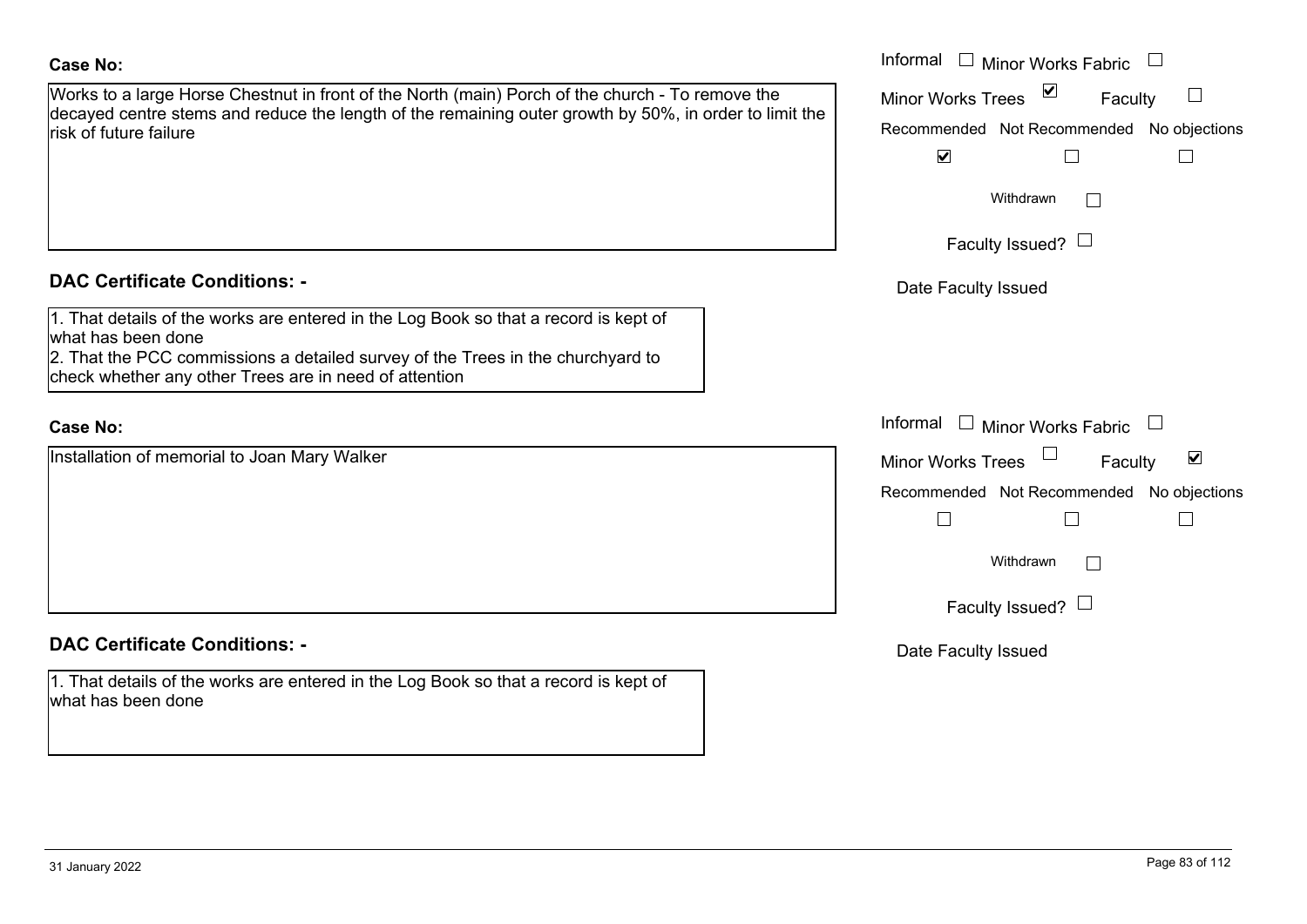Works to: -1. North Porch roof2. Vestry roof

## **DAC Certificate Conditions: -**

| 1. That details of the works are entered in the Log Book so that a record is kept of |  |  |  |  |
|--------------------------------------------------------------------------------------|--|--|--|--|
| what has been done                                                                   |  |  |  |  |

# **Case No:**

New Lightning Conductor cross bonding

# **DAC Certificate Conditions: -**

1. That details of the works are entered in the Log Book so that a record is kept of what has been done

2. That an updated Electrical Condition Report is commissioned, and submitted to the DAC Secretary, after the installation

|                                                                                          | Informal □ Minor Works Fabric ☑                                   |
|------------------------------------------------------------------------------------------|-------------------------------------------------------------------|
| Porch roof                                                                               | Minor Works Trees $\Box$<br>Faculty<br>$\sqcup$                   |
| roof                                                                                     | Recommended Not Recommended No objections<br>$\blacktriangledown$ |
|                                                                                          | Withdrawn                                                         |
|                                                                                          | Faculty Issued? $\Box$                                            |
| rtificate Conditions: -                                                                  | Date Faculty Issued                                               |
| etails of the works are entered in the Log Book so that a record is kept of<br>been done |                                                                   |
|                                                                                          | Informal $\Box$ Minor Works Fabric $\Box$                         |
| thing Conductor cross bonding                                                            | Minor Works Trees<br>$\Box$<br>Faculty                            |
|                                                                                          | Recommended Not Recommended No objections<br>$\blacktriangledown$ |
|                                                                                          | Withdrawn<br>Г                                                    |
|                                                                                          | Faculty Issued?                                                   |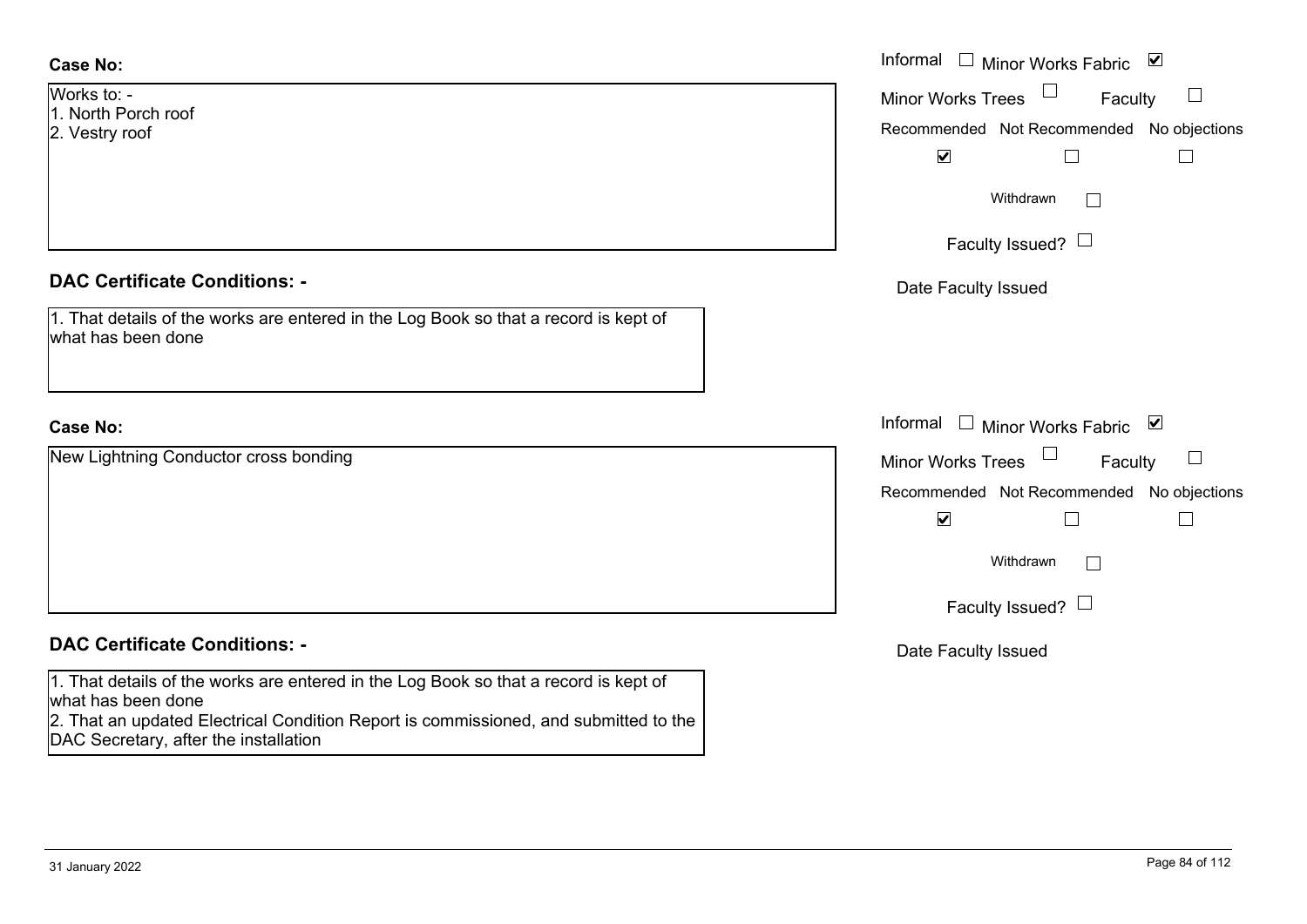Introduction of localised Churchyard Regulations

**DAC Certificate Conditions: -**

1. That details of the works are entered in the Log Book so that a record is kept of what has been done

|                                         | Informal $\Box$ Minor Works Fabric $\Box$                   |
|-----------------------------------------|-------------------------------------------------------------|
| ion of localised Churchyard Regulations | Minor Works Trees $\Box$<br>$\blacktriangledown$<br>Faculty |
|                                         | Recommended Not Recommended No objections                   |
|                                         |                                                             |
|                                         | Withdrawn                                                   |
|                                         | Faculty Issued? Ø                                           |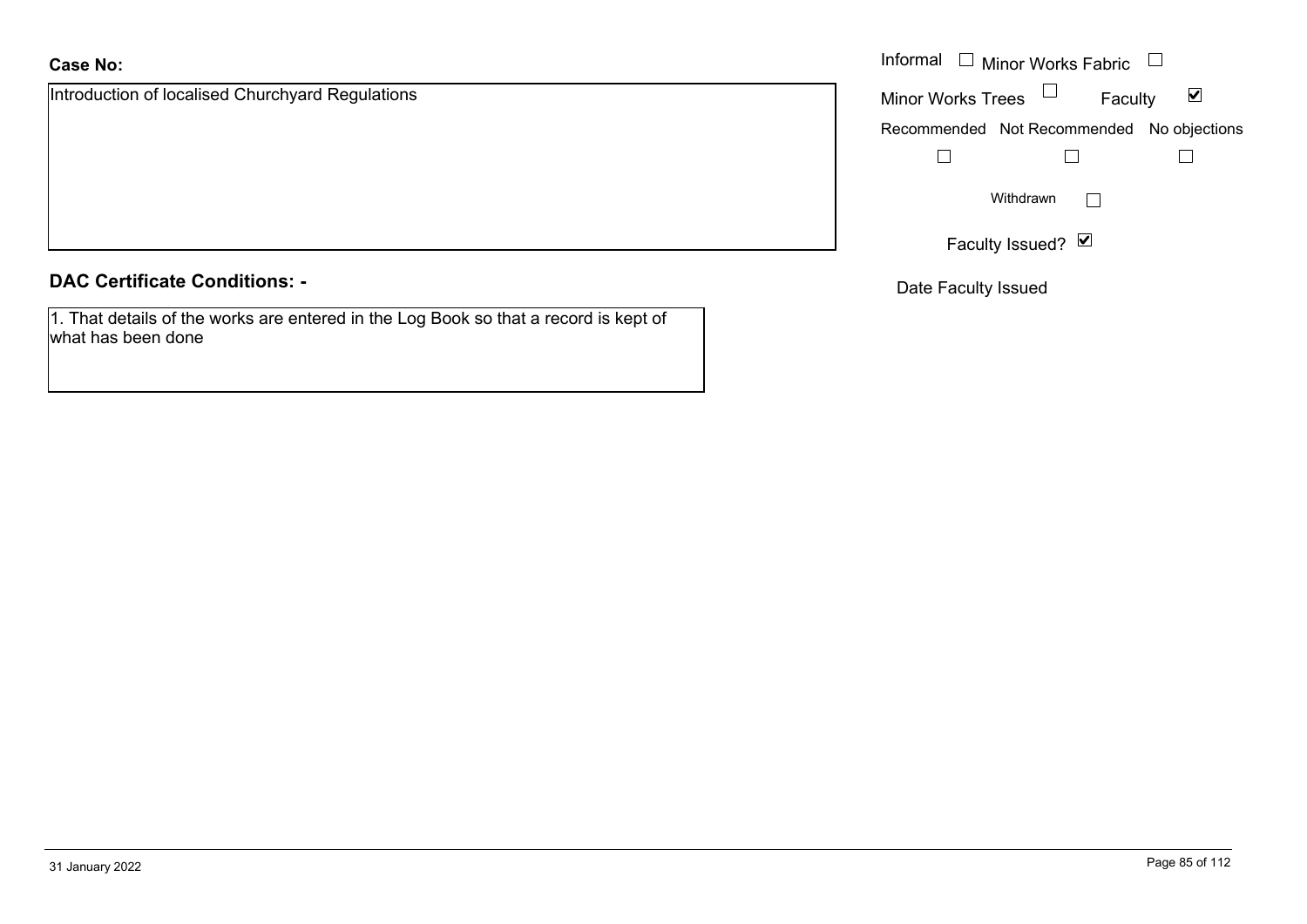#### **10123 Knighton, St Guthlac**

| L085/2001<br><b>Case No:</b>         | Informal $\Box$ Minor Works Fabric                          |
|--------------------------------------|-------------------------------------------------------------|
| Upgrading of Sound System            | Minor Works Trees $\Box$<br>$\blacktriangledown$<br>Faculty |
|                                      | Recommended Not Recommended No objections                   |
|                                      | $\blacktriangledown$                                        |
|                                      | Withdrawn<br>$\vert \ \ \vert$                              |
|                                      | Faculty Issued? Ø                                           |
| <b>DAC Certificate Conditions: -</b> | Date Faculty Issued<br>05/11/2001                           |
| 1. A time limit of 12 months         |                                                             |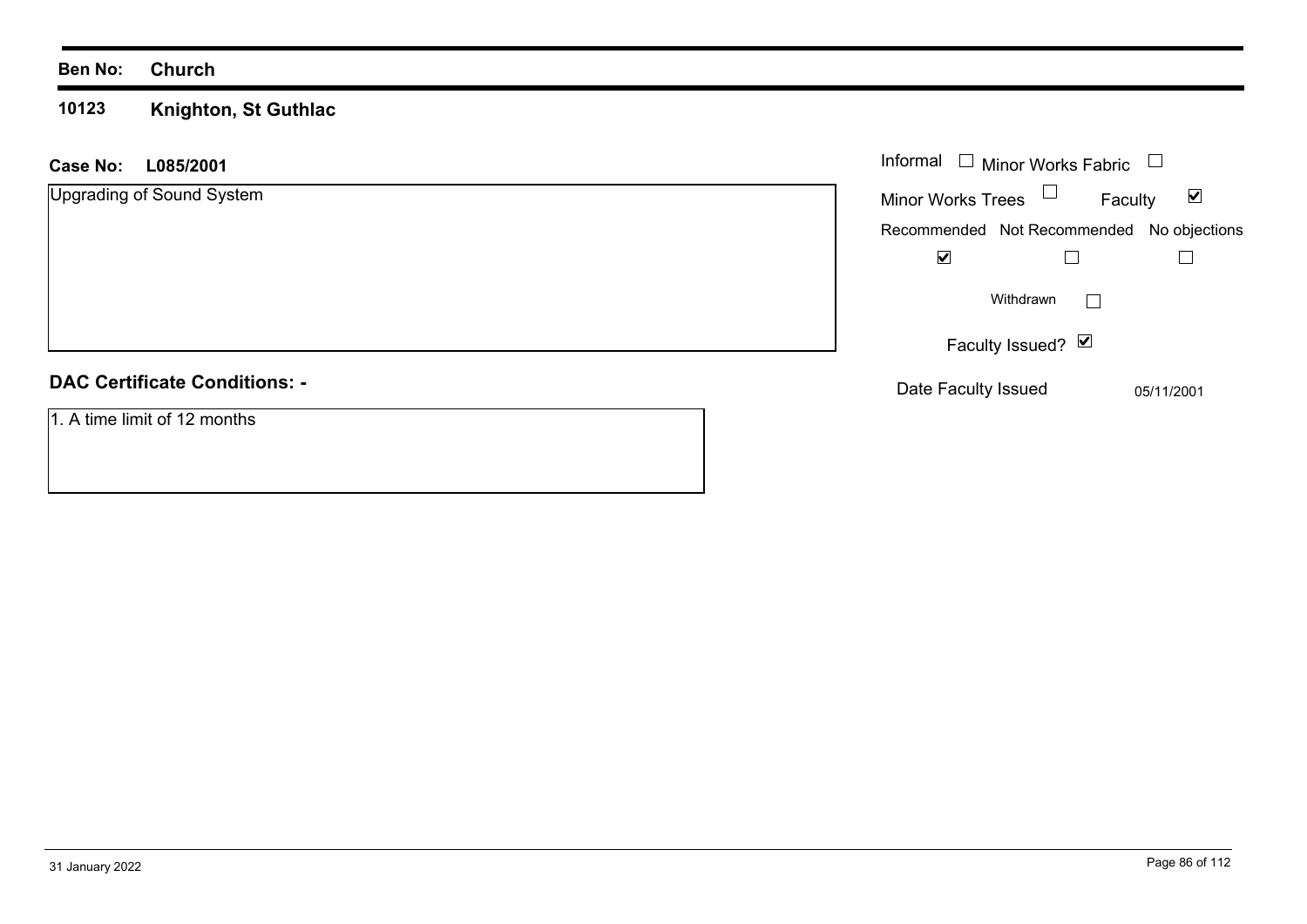Replacement of: -

- 1. Boilers
- 2. Pipework
- 3. Radiators

#### **DAC Certificate Conditions: -**

1. That details of the works are entered in the Log Book so that a record is kept of what has been done

|            |                          | Informal $\Box$ Minor Works Fabric $\Box$ |                      |
|------------|--------------------------|-------------------------------------------|----------------------|
| nent of: - | Minor Works Trees $\Box$ | Faculty                                   | $\blacktriangledown$ |
| ork        |                          | Recommended Not Recommended No objections |                      |
| ors        | $\blacktriangledown$     |                                           |                      |
|            |                          | Withdrawn<br>$\mathbf{L}$                 |                      |
|            |                          | Faculty Issued? Ø                         |                      |
|            |                          |                                           |                      |

Date Faculty Issued 05/12/2016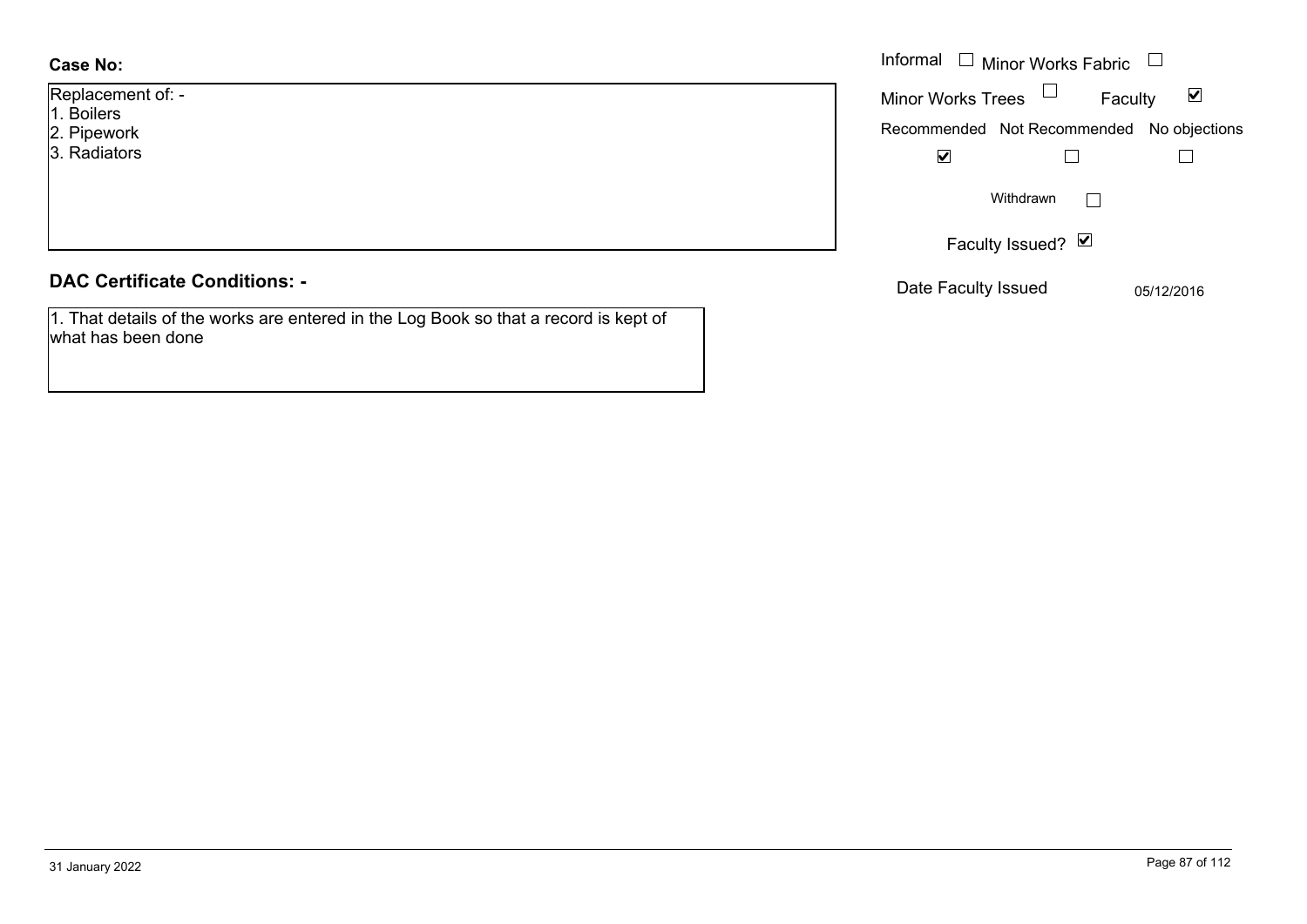#### **10123Knighton, St Mary Magdalen**

# **L121/2001Case No:** Informal

Extension to provide an improved choir vestry and meeting, provision of toilet and kitchen facilities, additional storage space and better access through west porch and minor re-ordering

# **DAC Certificate Conditions: -**

1. A time limit of 12 months

| Informal ■ Minor Works Fabric |                                           |  |  |  |  |
|-------------------------------|-------------------------------------------|--|--|--|--|
| <b>Minor Works Trees</b>      | Faculty                                   |  |  |  |  |
|                               | Recommended Not Recommended No objections |  |  |  |  |
|                               |                                           |  |  |  |  |
| Withdrawn                     |                                           |  |  |  |  |
|                               | Faculty Issued?                           |  |  |  |  |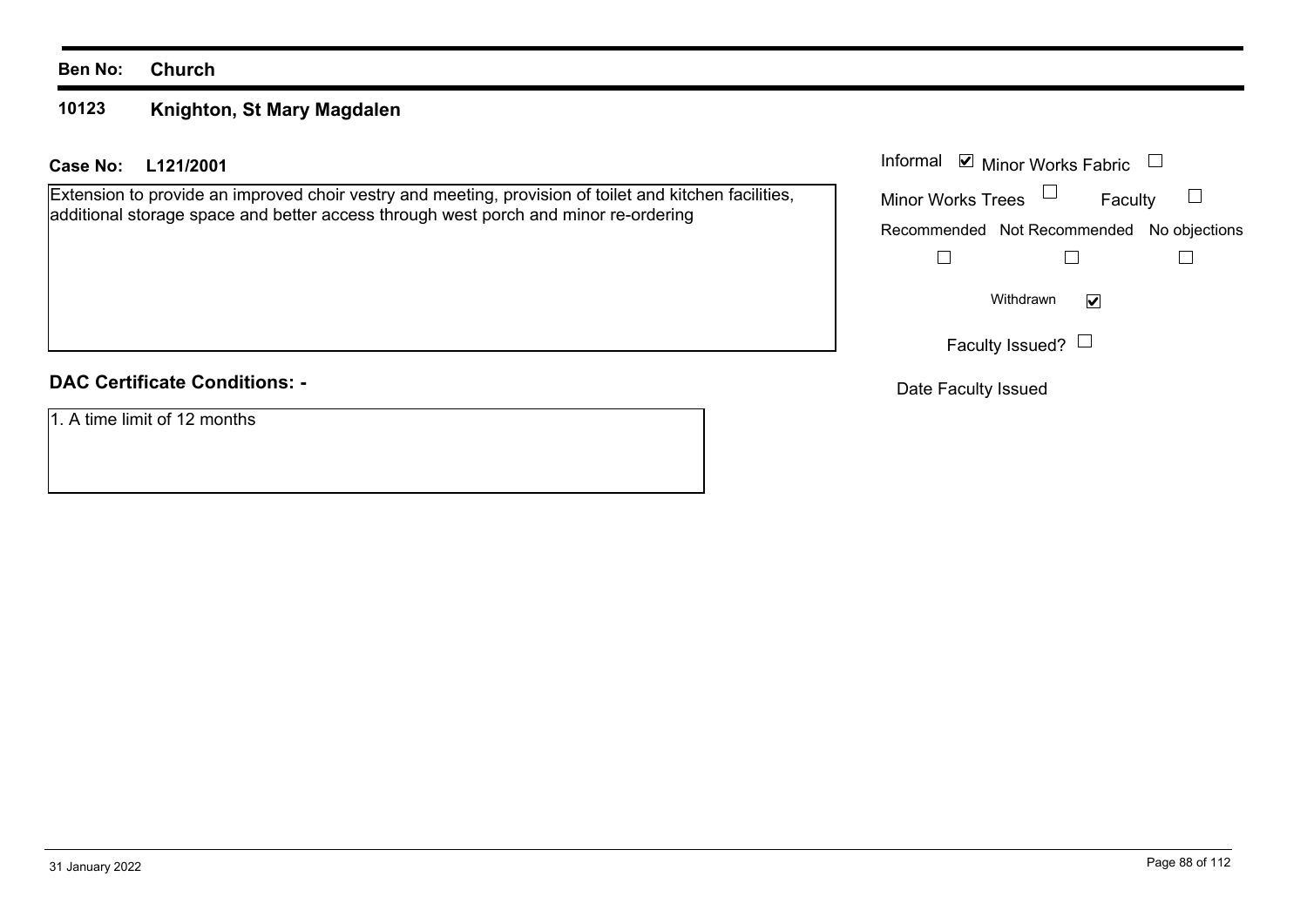| <b>Case No:</b><br>L020/2001                                                                                                                                                                                            | Informal<br>$\Box$<br>Minor Works Fabric                                                                                                                                   |
|-------------------------------------------------------------------------------------------------------------------------------------------------------------------------------------------------------------------------|----------------------------------------------------------------------------------------------------------------------------------------------------------------------------|
| CONFIRMATORY FACULTY: -                                                                                                                                                                                                 | $\blacktriangledown$<br>Minor Works Trees<br>Faculty                                                                                                                       |
| Internal re-decoration                                                                                                                                                                                                  | Recommended Not Recommended No objections<br>$\blacktriangledown$                                                                                                          |
|                                                                                                                                                                                                                         | Withdrawn<br>$\sim$                                                                                                                                                        |
|                                                                                                                                                                                                                         | Faculty Issued? Ø                                                                                                                                                          |
| <b>DAC Certificate Conditions: -</b>                                                                                                                                                                                    | Date Faculty Issued<br>01/08/2001                                                                                                                                          |
| 1. A time limit of 12 months                                                                                                                                                                                            |                                                                                                                                                                            |
| <b>Case No:</b><br>L085/2004                                                                                                                                                                                            | Informal $\Box$ Minor Works Fabric $\Box$                                                                                                                                  |
| To make permanent the temporary re-ordering permitted under Archdeacon's Licence by:-<br>1. The removal of pews from the area at the West end of the church under the organ pipes<br>2. To dispose of the unwanted pews | Minor Works Trees<br>$\blacktriangledown$<br>Faculty<br>Recommended Not Recommended No objections<br>$\blacktriangledown$<br>Withdrawn<br>$\Box$<br>Faculty Issued? $\Box$ |
| <b>DAC Certificate Conditions: -</b>                                                                                                                                                                                    | Date Faculty Issued                                                                                                                                                        |
| 1. A time limit of 12 months<br>2. The capret must be breathable and the detailed design and fixing at the edges                                                                                                        |                                                                                                                                                                            |

must be agreed by the DAC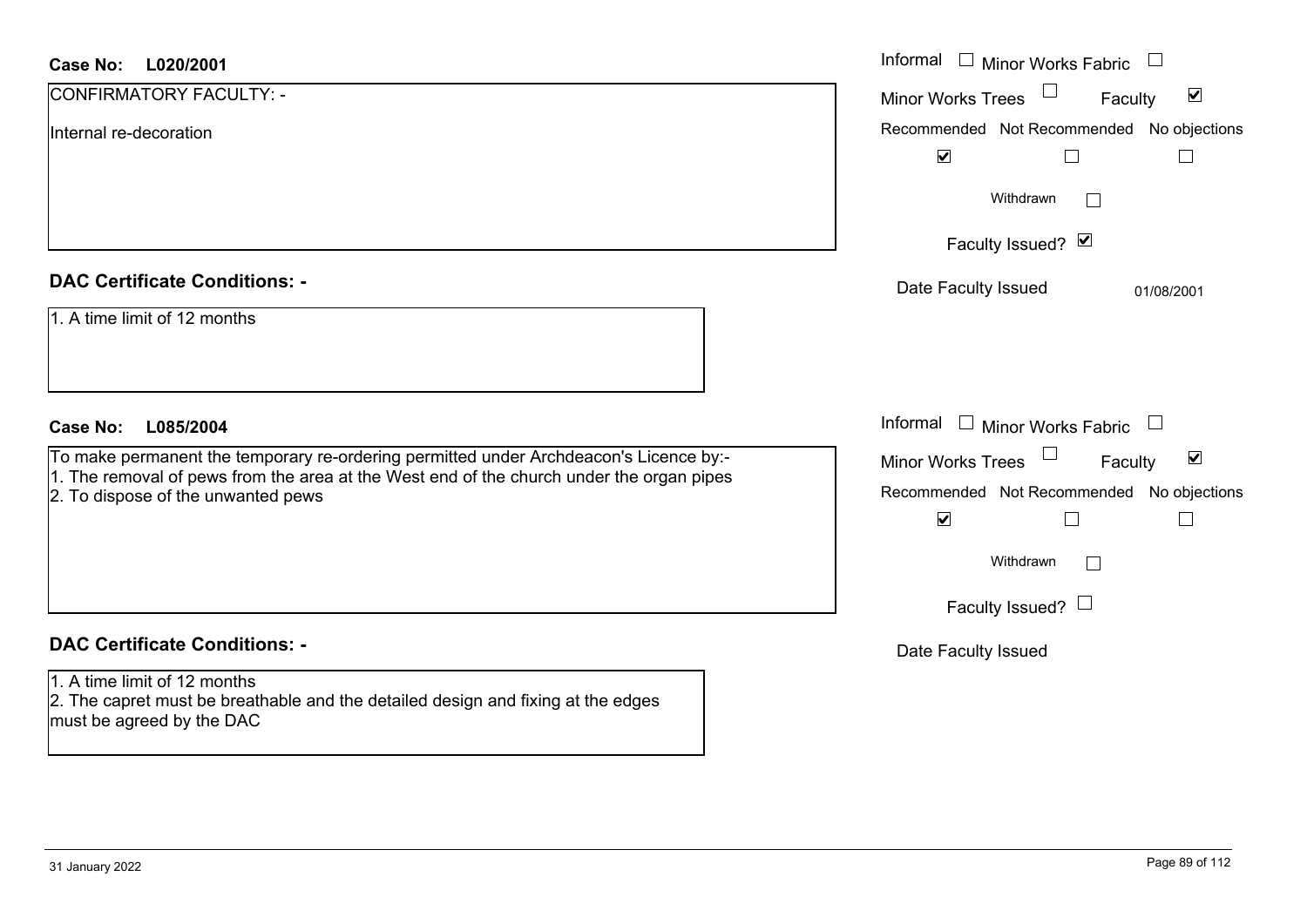| <b>Case No:</b><br>L097/2006                                                                                                                                                                                                                  | Informal $\Box$ Minor Works Fabric                          |
|-----------------------------------------------------------------------------------------------------------------------------------------------------------------------------------------------------------------------------------------------|-------------------------------------------------------------|
| Re-wiring of the church                                                                                                                                                                                                                       | $\blacktriangledown$<br><b>Minor Works Trees</b><br>Faculty |
|                                                                                                                                                                                                                                               | Recommended Not Recommended No objections                   |
|                                                                                                                                                                                                                                               | $\blacktriangledown$                                        |
|                                                                                                                                                                                                                                               | Withdrawn                                                   |
|                                                                                                                                                                                                                                               | Faculty Issued? Ø                                           |
| <b>DAC Certificate Conditions: -</b>                                                                                                                                                                                                          | Date Faculty Issued<br>01/09/2006                           |
| 1. A time limit of 12 months<br>2. That all wiring should be as unobtrusive as possible and of an appropriate colour to<br>blend with the background<br>3. That, where possible, all fixings should be made into joints, not stonework, using |                                                             |
| L142/2006<br><b>Case No:</b>                                                                                                                                                                                                                  | Informal ⊠ Minor Works Fabric $\Box$                        |
| Repairs to the font in accordance with the Conservators Report from Hockton Sculpture Ltd                                                                                                                                                     | $\blacktriangledown$<br><b>Minor Works Trees</b><br>Faculty |
|                                                                                                                                                                                                                                               | Recommended Not Recommended No objections                   |
|                                                                                                                                                                                                                                               | $\blacktriangledown$<br>$\mathbf{L}$                        |
|                                                                                                                                                                                                                                               | Withdrawn                                                   |
|                                                                                                                                                                                                                                               | Faculty Issued? Ø                                           |
| <b>DAC Certificate Conditions: -</b>                                                                                                                                                                                                          | Date Faculty Issued<br>09/05/2007                           |
| 1. A time limit of 12 months                                                                                                                                                                                                                  |                                                             |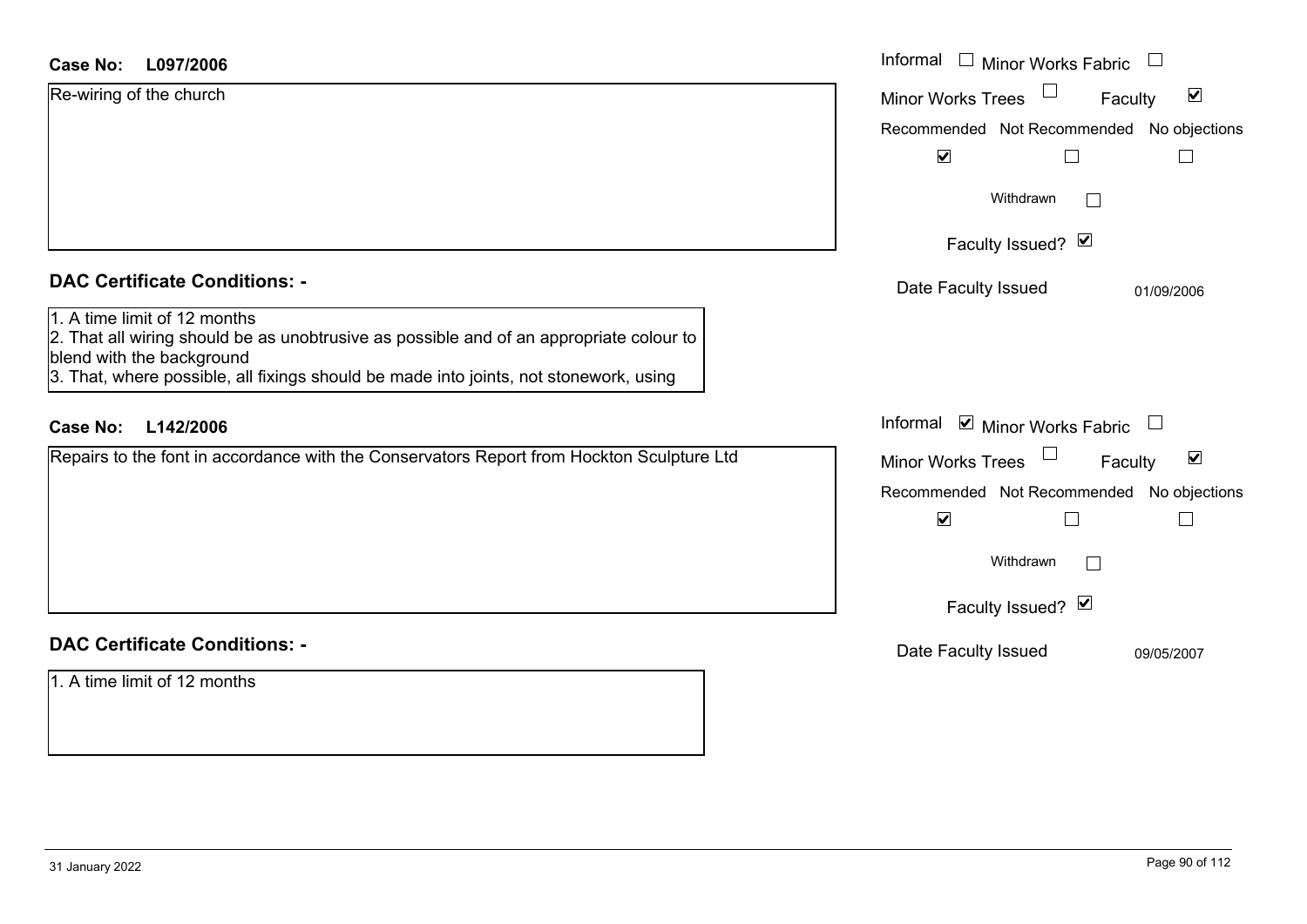| <b>Case No:</b><br>L095/2006                                                                                                                                                                                                             | Informal $\quad \Box$ Minor Works Fabric                                 |
|------------------------------------------------------------------------------------------------------------------------------------------------------------------------------------------------------------------------------------------|--------------------------------------------------------------------------|
| To fell one mid-age Cypress tree                                                                                                                                                                                                         | $\overline{\mathbf{v}}$<br>$\Box$<br><b>Minor Works Trees</b><br>Faculty |
|                                                                                                                                                                                                                                          | Recommended Not Recommended No objections                                |
|                                                                                                                                                                                                                                          |                                                                          |
|                                                                                                                                                                                                                                          | Withdrawn<br>$\mathbf{I}$                                                |
|                                                                                                                                                                                                                                          | Faculty Issued? $\Box$                                                   |
| <b>DAC Certificate Conditions: -</b>                                                                                                                                                                                                     | Date Faculty Issued                                                      |
|                                                                                                                                                                                                                                          |                                                                          |
| <b>Case No:</b><br>L167/2006                                                                                                                                                                                                             | Informal Ø Minor Works Fabric □                                          |
| Re-ordering of the west end of the church                                                                                                                                                                                                | $\blacktriangledown$<br><b>Minor Works Trees</b><br>Faculty              |
|                                                                                                                                                                                                                                          | Recommended Not Recommended No objections                                |
|                                                                                                                                                                                                                                          | $\blacktriangledown$                                                     |
|                                                                                                                                                                                                                                          | Withdrawn                                                                |
|                                                                                                                                                                                                                                          | Faculty Issued? $\Box$                                                   |
| <b>DAC Certificate Conditions: -</b>                                                                                                                                                                                                     | Date Faculty Issued                                                      |
| 1. A time limit of 12 months<br>2. The proposed etching on the screen glass to be finalised with the DAC before work<br>on the screen commences<br>3. That, where possible, all fixings should be made into joints, not stonework, using |                                                                          |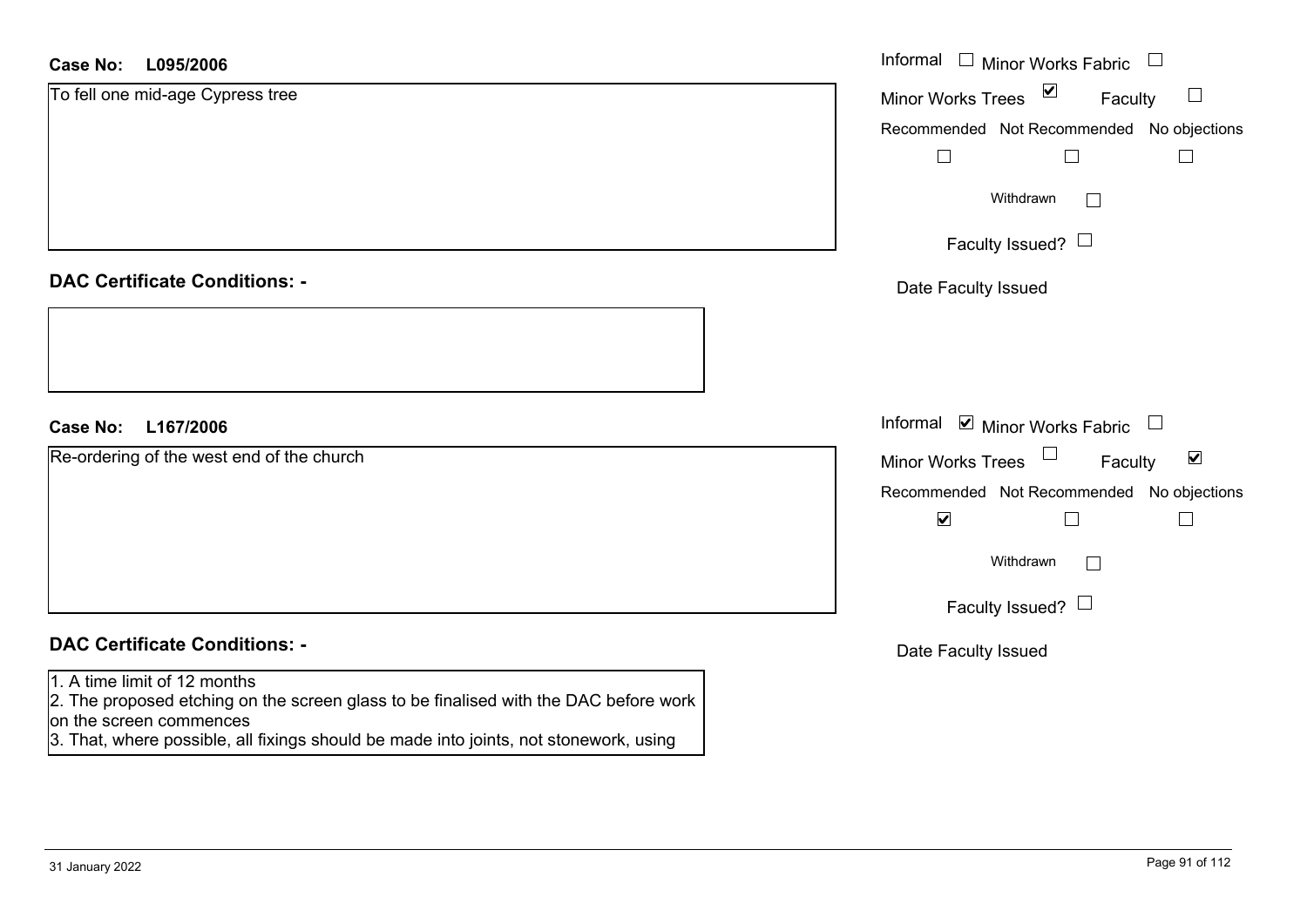| Case No: | L043/2006 |
|----------|-----------|
|----------|-----------|

## **DAC Certificate Conditions: -**

|  |  |  |  |  | 1. A time limit of 12 months |
|--|--|--|--|--|------------------------------|
|--|--|--|--|--|------------------------------|

# **DAC Certificate Conditions: -**

## 1. A time limit of 12 months

2. That the grills are of black powder coated stainless steel and shaped to fit into any tracery or the overall shape of the windows

3. That, where possible, all fixings should be made into joints, not stonework, using

| <b>Case No:</b><br>L043/2006                                                                                                                                                                                                   | Informal $\Box$ Minor Works Fabric $\Box$                                                                                                                   |
|--------------------------------------------------------------------------------------------------------------------------------------------------------------------------------------------------------------------------------|-------------------------------------------------------------------------------------------------------------------------------------------------------------|
| 1. Convert existing choir vestry (south aisle) into kitchenette & wheelchair-compliant toilet<br>2. Erect new choir vestry / meeting room in south aisle adjoinging the wheelchair-compliant toilet<br>removing 7 rows of pews | $\blacktriangledown$<br><b>Minor Works Trees</b><br>Faculty<br>Recommended Not Recommended No objections                                                    |
|                                                                                                                                                                                                                                | Withdrawn<br>$\blacktriangledown$<br>Faculty Issued? $\Box$                                                                                                 |
| <b>DAC Certificate Conditions: -</b>                                                                                                                                                                                           | Date Faculty Issued                                                                                                                                         |
| 1. A time limit of 12 months<br>L182/2006<br><b>Case No:</b>                                                                                                                                                                   | Informal $\Box$ Minor Works Fabric $\Box$                                                                                                                   |
| Installation of black powder-coated mesh window protection grills to three windows on west elevation to<br>complete the protection                                                                                             | $\blacktriangledown$<br>Minor Works Trees<br>Faculty<br>Recommended Not Recommended No objections<br>$\blacktriangledown$<br>Withdrawn<br>Faculty Issued? Ø |
| <b>DAC Certificate Conditions: -</b>                                                                                                                                                                                           | Date Faculty Issued<br>04/01/2007                                                                                                                           |
| 1. A time limit of 12 months                                                                                                                                                                                                   |                                                                                                                                                             |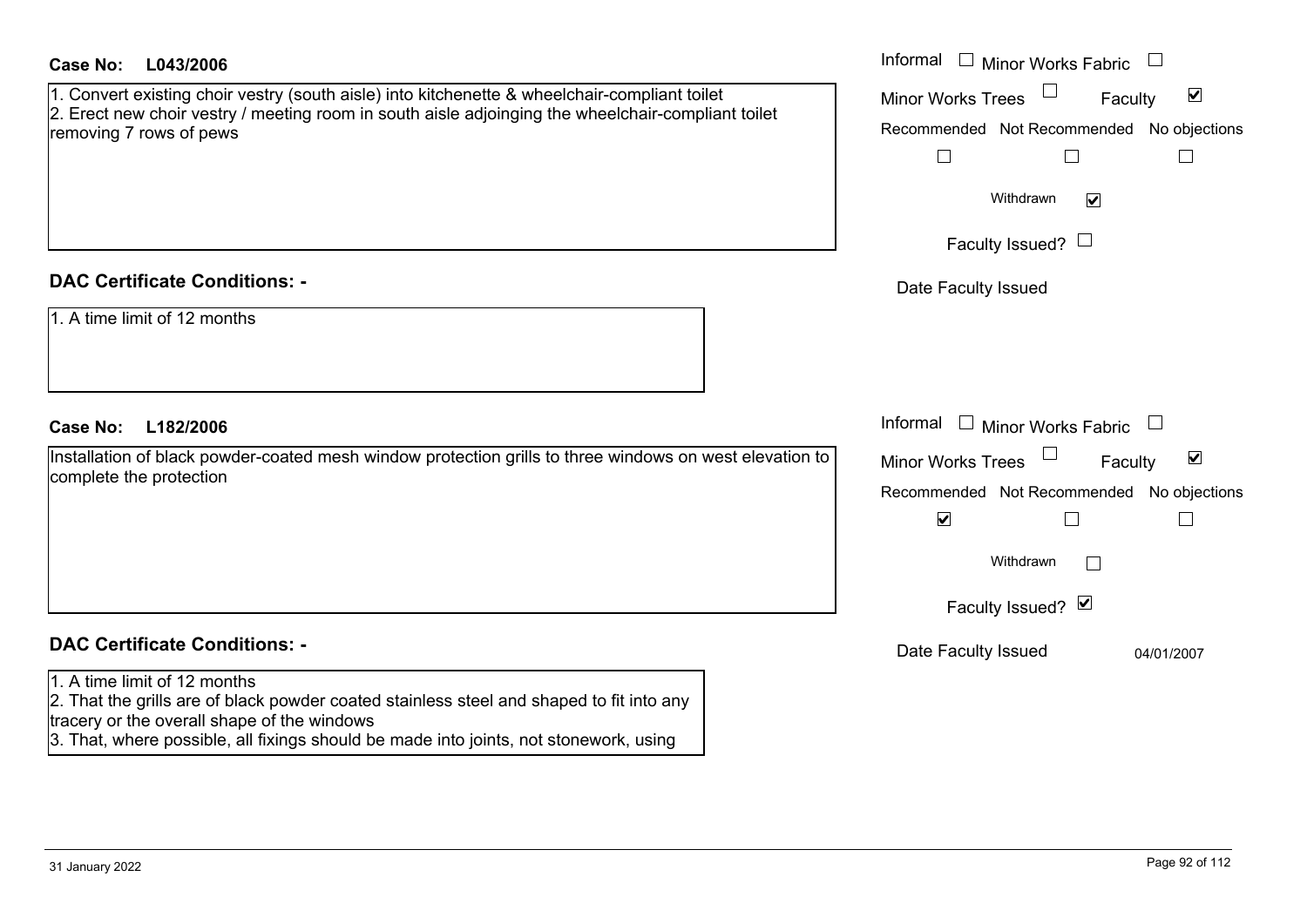| Installation of 2 x cycle racks in the churchyard                                                                                                                                                                            | <b>Minor Works Trees</b><br>$\Box$<br>Faculty       |
|------------------------------------------------------------------------------------------------------------------------------------------------------------------------------------------------------------------------------|-----------------------------------------------------|
|                                                                                                                                                                                                                              |                                                     |
|                                                                                                                                                                                                                              | Recommended Not Recommended No objections           |
|                                                                                                                                                                                                                              | $\blacktriangledown$                                |
|                                                                                                                                                                                                                              | Withdrawn<br>$\Box$                                 |
|                                                                                                                                                                                                                              | Faculty Issued? $\Box$                              |
| <b>DAC Certificate Conditions: -</b>                                                                                                                                                                                         | Date Faculty Issued                                 |
| 1. A time limit of 12 months<br>2. That details of the works are entered in the Log Book so that a record is kept of<br>what has been done<br>3. That the PCC ensures that the proposed location of the cycle racks will not |                                                     |
| <b>Case No:</b><br>L219/2010                                                                                                                                                                                                 | Informal<br><b>Minor Works Fabric</b>               |
| Works to Trees as specified in the Arboricultural Report and estimate from Beddows Tree Specialists                                                                                                                          | ⊻<br>$\perp$<br><b>Minor Works Trees</b><br>Faculty |
|                                                                                                                                                                                                                              | Recommended Not Recommended No objections           |
|                                                                                                                                                                                                                              | $\blacktriangledown$<br>L                           |
|                                                                                                                                                                                                                              | Withdrawn<br>$\Box$                                 |
|                                                                                                                                                                                                                              | Faculty Issued? L                                   |
|                                                                                                                                                                                                                              |                                                     |
| <b>DAC Certificate Conditions: -</b>                                                                                                                                                                                         | Date Faculty Issued                                 |

L.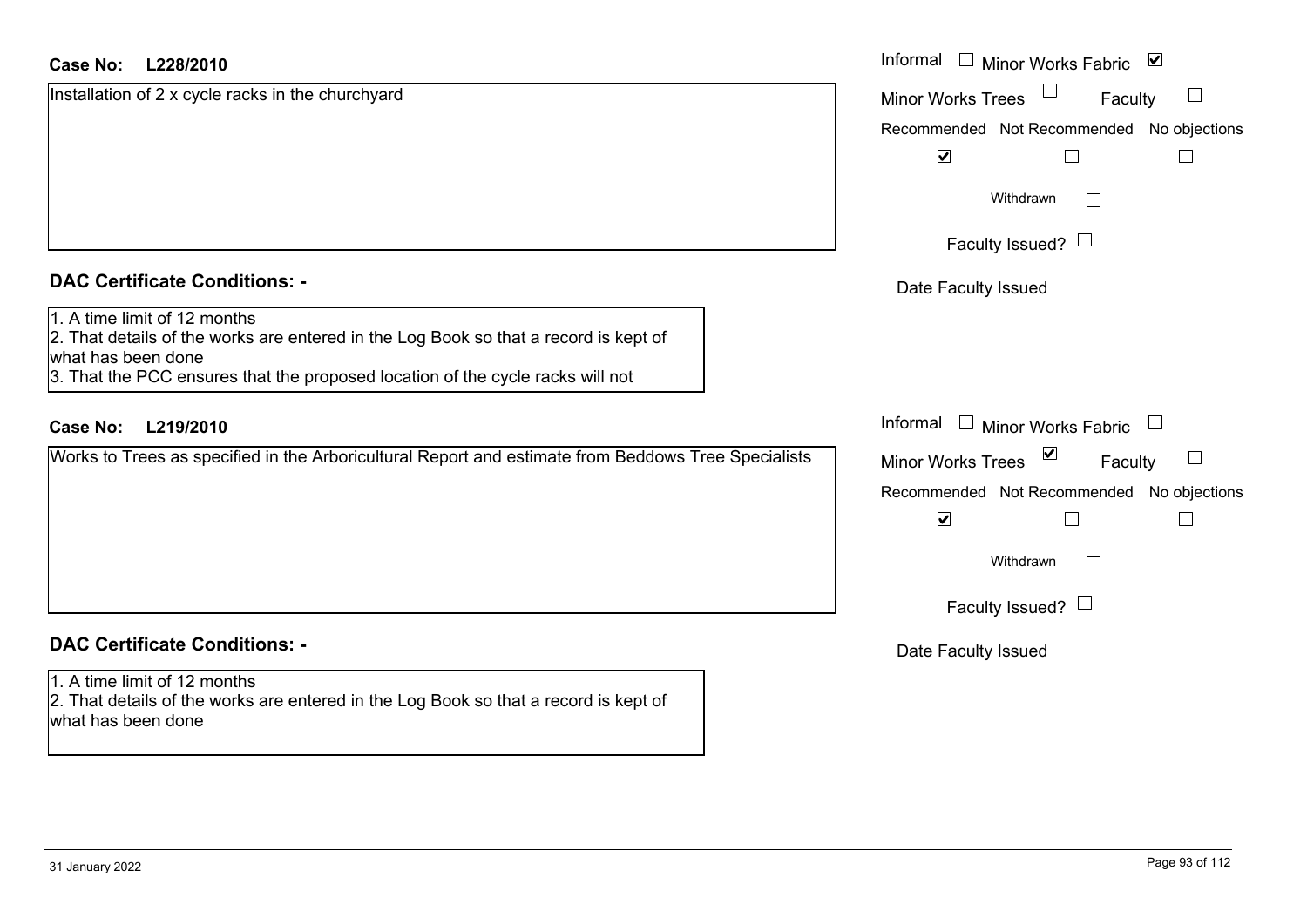- 1. Stone walling at west end
- 2. Rubble walling to southwest corner of Nave
- 3. Ashlar Quoins to South Aisle
- 4. Joints in northwest buttress to North Porch

## **DAC Certificate Conditions: -**

- 1. Extension to existing access ladder ringing chamber to bell frame
- 2. Install new ladder from bell frame to, and extension of, upper platform

- 5. Install small platform to top of old oak bell frame at juntion with ladders
- 6. Install small internal platform adjacent to parapet door
- 7. Replace existing parapet access door
- 8. Repainting of bell

# **DAC Certificate Conditions: -**

1. A time limit of 12 months

2. That details of the works are entered in the Log Book so that a record is kept of what has been done

3. That the parapet access door should be replaced in oak and nor marine ply

| <b>Case No:</b><br>L045/2010                                                                                                                                                                                                                                                                                                                                                                                                                                                                                                                                                                                                                | Informal □ Minor Works Fabric                                                                                                                               |
|---------------------------------------------------------------------------------------------------------------------------------------------------------------------------------------------------------------------------------------------------------------------------------------------------------------------------------------------------------------------------------------------------------------------------------------------------------------------------------------------------------------------------------------------------------------------------------------------------------------------------------------------|-------------------------------------------------------------------------------------------------------------------------------------------------------------|
| Re-pointing in lime mortar of: -<br>1. Stone walling at west end<br>2. Rubble walling to southwest corner of Nave<br>3. Ashlar Quoins to South Aisle<br>4. Joints in northwest buttress to North Porch                                                                                                                                                                                                                                                                                                                                                                                                                                      | $\blacktriangledown$<br><b>Minor Works Trees</b><br>Faculty<br>Recommended Not Recommended No objections<br>$\blacktriangledown$<br>Withdrawn               |
|                                                                                                                                                                                                                                                                                                                                                                                                                                                                                                                                                                                                                                             | Faculty Issued? Ø                                                                                                                                           |
| <b>DAC Certificate Conditions: -</b>                                                                                                                                                                                                                                                                                                                                                                                                                                                                                                                                                                                                        | Date Faculty Issued<br>03/11/2011                                                                                                                           |
| 1. A time limit of 12 months<br>2. That details of the works are entered in the Log Book so that a record is kept of<br>what has been done                                                                                                                                                                                                                                                                                                                                                                                                                                                                                                  |                                                                                                                                                             |
| <b>Case No:</b><br>L101/2010                                                                                                                                                                                                                                                                                                                                                                                                                                                                                                                                                                                                                | Informal $\Box$ Minor Works Fabric                                                                                                                          |
| Works to the Tower comprising: -<br>1. Extension to existing access ladder ringing chamber to bell frame<br>2. Install new ladder from bell frame to, and extension of, upper platform<br>3. Removal of lower platform and installation of new thicker timbers to bottom flange of bell frame<br>4. Replacement of existing wire netting to louvres and other openings with 'Galebreaker' and new<br>protective wiring<br>5. Install small platform to top of old oak bell frame at juntion with ladders<br>6. Install small internal platform adjacent to parapet door<br>7. Replace existing parapet access door<br>8. Repainting of bell | $\blacktriangledown$<br>Minor Works Trees<br>Faculty<br>Recommended Not Recommended No objections<br>$\blacktriangledown$<br>Withdrawn<br>Faculty Issued? Ø |
| <b>DAC Certificate Conditions: -</b>                                                                                                                                                                                                                                                                                                                                                                                                                                                                                                                                                                                                        | Date Faculty Issued<br>11/10/2010                                                                                                                           |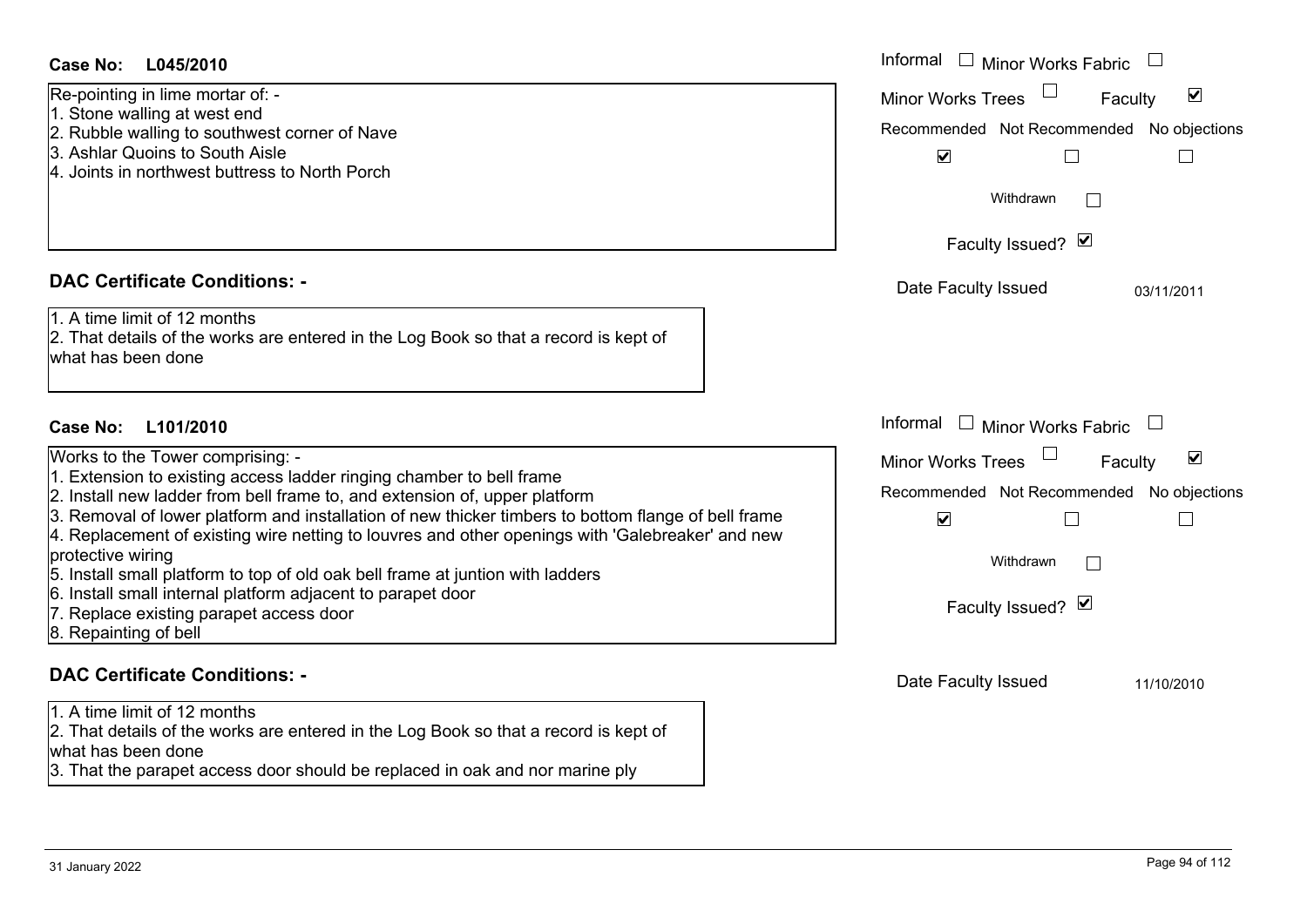| <b>Case No:</b><br>L029/2011                                                                                                                                                                                                                                                                                                                                                                                                                                                                | Informal $\Box$ Minor Works Fabric                                                                                                                                          |
|---------------------------------------------------------------------------------------------------------------------------------------------------------------------------------------------------------------------------------------------------------------------------------------------------------------------------------------------------------------------------------------------------------------------------------------------------------------------------------------------|-----------------------------------------------------------------------------------------------------------------------------------------------------------------------------|
| Re-ordering of the west end of the South Aisle comprising: -<br>1. Removal of 3 westernmost pews from their current positions<br>2. Turn the third pew from the back round to face the west end cupboard in the South Aisle<br>3. Reduce the length of the second pew and position it against the wall facing inwards<br>4. Re-position the first pew to sit at right-angles to the re-positioned second pew facing inwards and<br>facing the south wall<br>to create a child-friendly area | Minor Works Trees<br>$\blacktriangledown$<br>Faculty<br>Recommended Not Recommended No objections<br>$\blacktriangledown$<br>⊔<br>$\Box$<br>Withdrawn<br>Faculty Issued? Ø  |
| <b>DAC Certificate Conditions: -</b><br>1. A time limit of 12 months<br>2. That details of the works are entered in the Log Book so that a record is kept of<br>what has been done                                                                                                                                                                                                                                                                                                          | Date Faculty Issued<br>13/04/2011                                                                                                                                           |
| <b>Case No:</b><br>L036/2015                                                                                                                                                                                                                                                                                                                                                                                                                                                                | Informal<br>$\Box$ Minor Works Fabric $\Box$                                                                                                                                |
| 1. Repairs to one of three stained glass windows in the Lady Chapel window<br>2. To strap cracks in the other two windows                                                                                                                                                                                                                                                                                                                                                                   | <b>Minor Works Trees</b><br>Faculty<br>Recommended Not Recommended No objections<br>$\blacktriangledown$<br>$\Box$<br>$\mathbb{R}^n$<br>Withdrawn<br>Faculty Issued? $\Box$ |
| <b>DAC Certificate Conditions: -</b><br>1. A time limit of 12 months<br>2. That details of the works are entered in the Log Book so that a record is kept of<br>lwhat has been done                                                                                                                                                                                                                                                                                                         | Date Faculty Issued                                                                                                                                                         |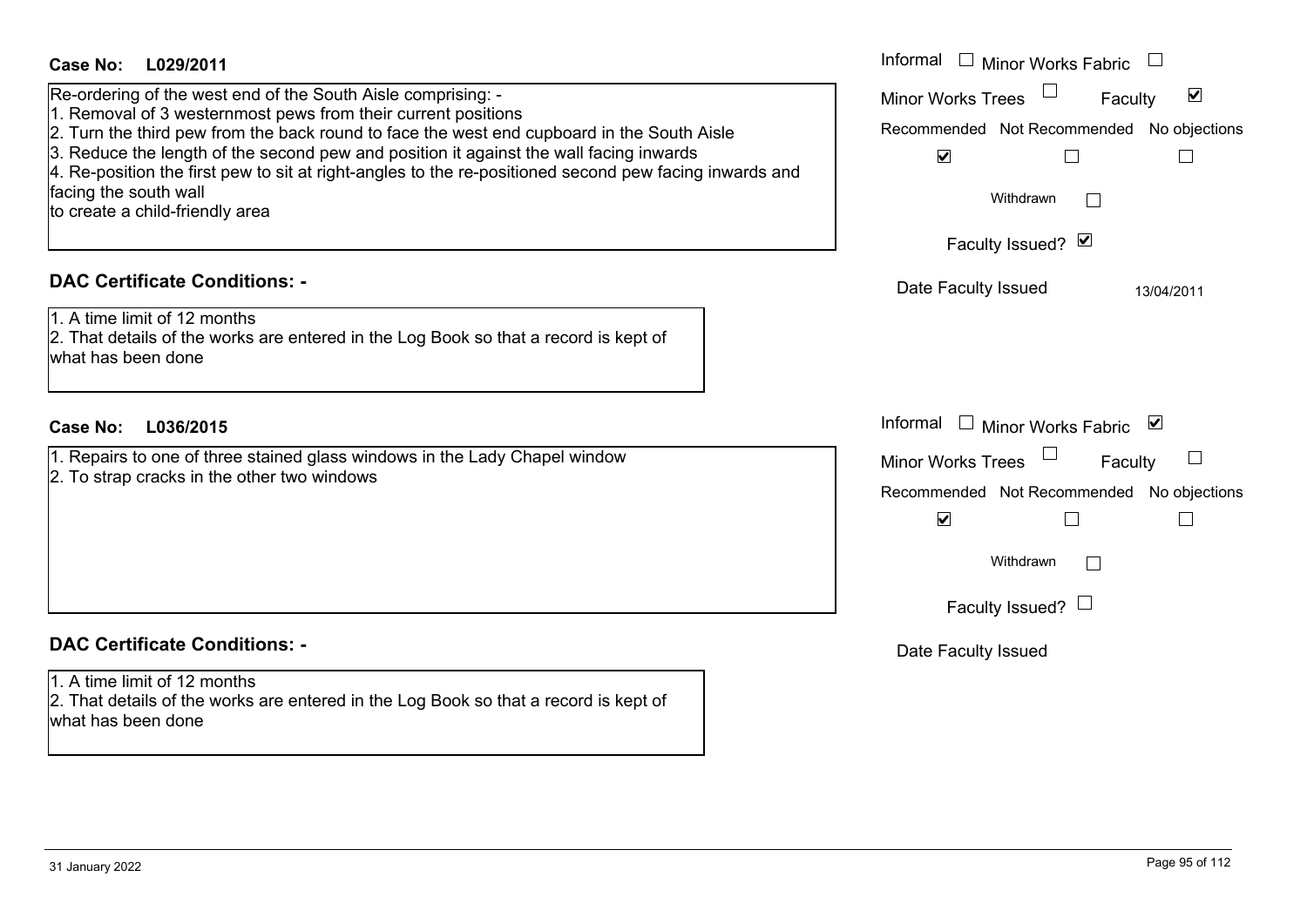| <b>Case No:</b>                                                                                                                                | Informal $\Box$ Minor Works Fabric $\Box$                                                                                                                                  |
|------------------------------------------------------------------------------------------------------------------------------------------------|----------------------------------------------------------------------------------------------------------------------------------------------------------------------------|
| 1. Repairs to South Aisle Swithland slate roof where damaged at ridge<br>2. Minor random slate repairs elsewhere                               | $\Box$<br><b>Minor Works Trees</b><br>$\Box$<br>Faculty<br>Recommended Not Recommended No objections<br>$\blacktriangledown$<br>$\mathbf{L}$<br>Withdrawn<br>$\mathcal{A}$ |
|                                                                                                                                                | Faculty Issued? $\Box$                                                                                                                                                     |
| <b>DAC Certificate Conditions: -</b>                                                                                                           | Date Faculty Issued                                                                                                                                                        |
| 1. That details of the works are entered in the Log Book so that a record is kept of<br>what has been done                                     |                                                                                                                                                                            |
| <b>Case No:</b>                                                                                                                                | Informal $\Box$ Minor Works Fabric $\Box$                                                                                                                                  |
| Installation of 2 Benches in the churchyard in memory of: -<br>1. Austin & Mary Astles and Dennis & Mary Woodier<br>2. Ronald and Audrey Smith | Minor Works Trees<br>$\Box$<br>Faculty<br>Recommended Not Recommended No objections<br>$\blacktriangledown$<br>$\Box$<br>$\Box$                                            |
|                                                                                                                                                | Withdrawn<br>$\mathbf{I}$                                                                                                                                                  |
|                                                                                                                                                | Faculty Issued? $\Box$                                                                                                                                                     |
| <b>DAC Certificate Conditions: -</b>                                                                                                           | Date Faculty Issued                                                                                                                                                        |
| 1. That details of the works are entered in the Log Book so that a record is kept of<br>what has been done                                     |                                                                                                                                                                            |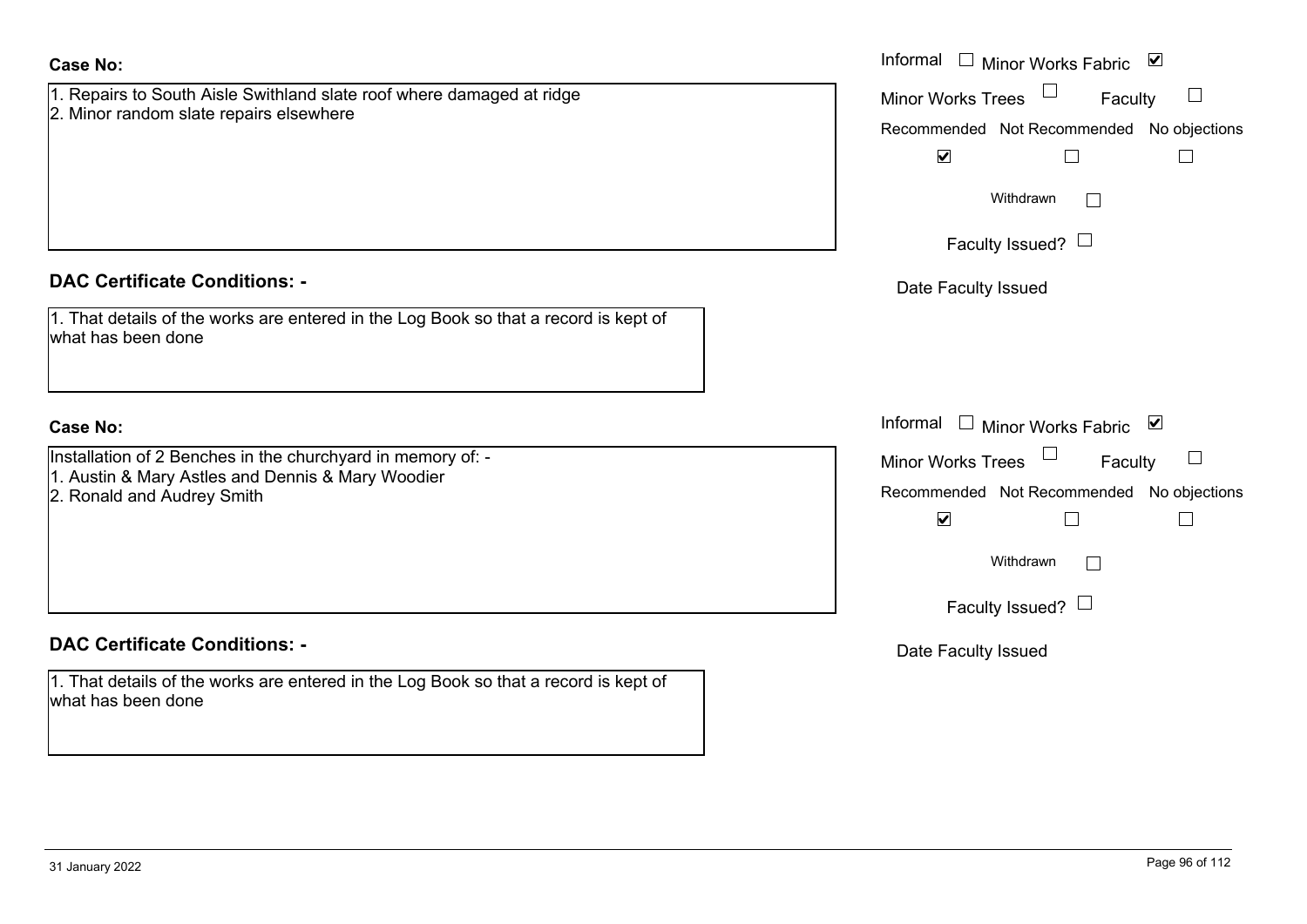| Re-pointing in lime mortar of reconstituted stone to west end of church (Re-application for part of time- |  |
|-----------------------------------------------------------------------------------------------------------|--|
| expired faculty L045/2010)                                                                                |  |
|                                                                                                           |  |

## **DAC Certificate Conditions: -**

| 1. That details of the works are entered in the Log Book so that a record is kept of |  |
|--------------------------------------------------------------------------------------|--|
| what has been done                                                                   |  |

# **Case No:**

Repairs to Narthex floor

# **DAC Certificate Conditions: -**

1. That details of the works are entered in the Log Book so that a record is kept of what has been done

|                                                                                                                       | Informal<br>$\blacktriangledown$<br>$\Box$<br><b>Minor Works Fabric</b> |
|-----------------------------------------------------------------------------------------------------------------------|-------------------------------------------------------------------------|
| ng in lime mortar of reconstituted stone to west end of church (Re-application for part of time-<br>aculty L045/2010) | $\Box$<br><b>Minor Works Trees</b><br>Faculty<br>$\Box$                 |
|                                                                                                                       | Recommended Not Recommended No objections                               |
|                                                                                                                       | $\blacktriangledown$                                                    |
|                                                                                                                       | Withdrawn                                                               |
|                                                                                                                       | Faculty Issued? $\Box$                                                  |
| rtificate Conditions: -                                                                                               | Date Faculty Issued                                                     |
| etails of the works are entered in the Log Book so that a record is kept of<br>been done                              |                                                                         |
|                                                                                                                       | Informal □ Minor Works Fabric<br>$\blacktriangledown$                   |
| o Narthex floor                                                                                                       | Minor Works Trees<br>$\Box$<br>Faculty                                  |
|                                                                                                                       | Recommended Not Recommended No objections                               |
|                                                                                                                       | $\blacktriangledown$                                                    |
|                                                                                                                       | Withdrawn                                                               |
|                                                                                                                       | Faculty Issued? $\Box$                                                  |
| $\mathcal{A}$ , and $\mathcal{A}$ and $\mathcal{A}$ and $\mathcal{A}$                                                 |                                                                         |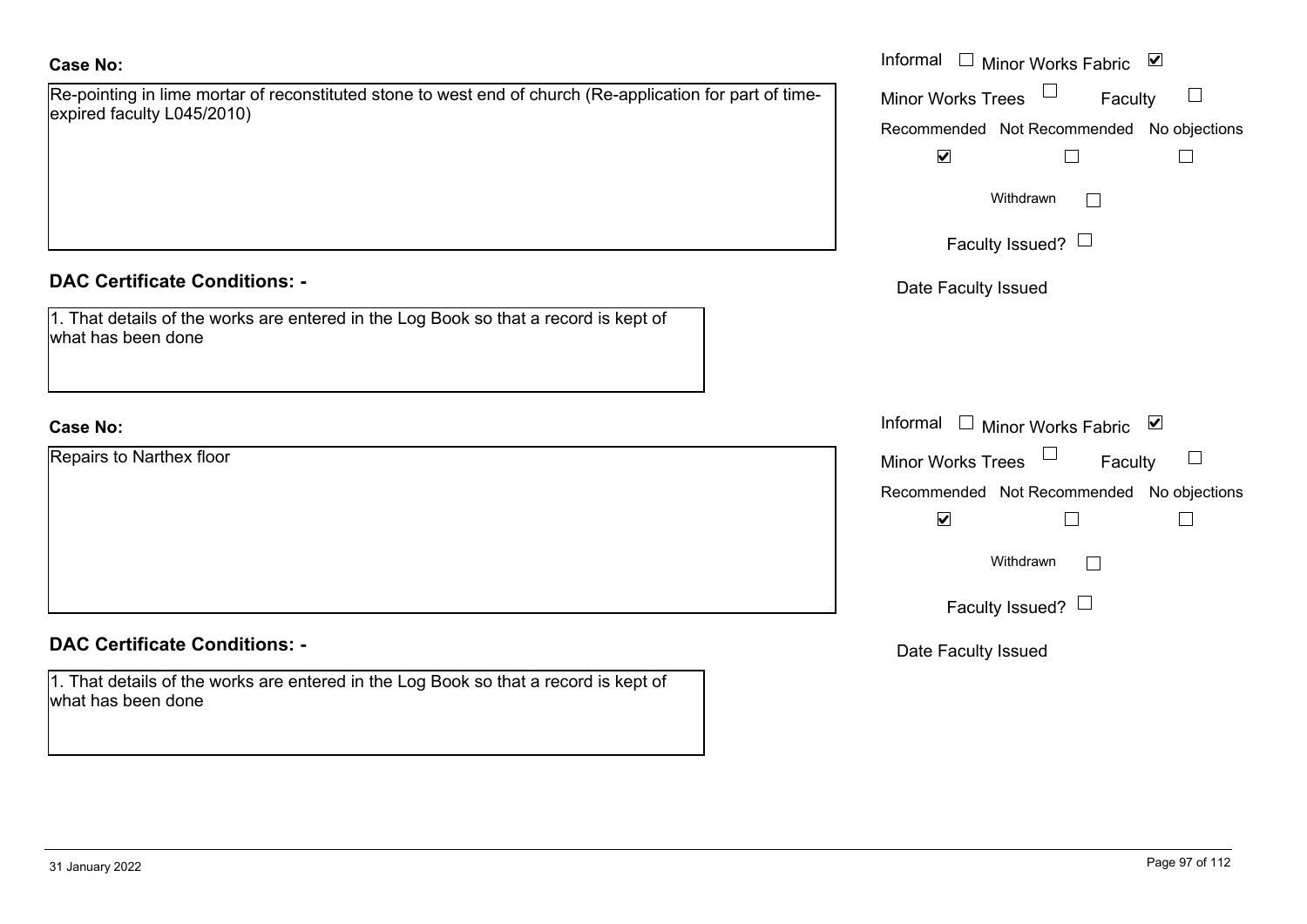| <b>Case No:</b>                                                                                                                                                   | Informal<br>$\Box$ Minor Works Fabric                 |
|-------------------------------------------------------------------------------------------------------------------------------------------------------------------|-------------------------------------------------------|
| Tree Works Felling of x2 small dead Cherry trees T33 & T87                                                                                                        | ⊻<br><b>Minor Works Trees</b><br>$\Box$<br>Faculty    |
|                                                                                                                                                                   | Recommended Not Recommended No objections             |
|                                                                                                                                                                   | $\Box$<br>$\overline{\phantom{a}}$<br>$\Box$          |
|                                                                                                                                                                   | Withdrawn<br>$\vert \ \ \vert$                        |
|                                                                                                                                                                   | Faculty Issued? $\Box$                                |
| <b>DAC Certificate Conditions: -</b>                                                                                                                              | Date Faculty Issued                                   |
| 1. That details of the works are entered in the Log Book so that a record is kept of<br>what has been done                                                        |                                                       |
|                                                                                                                                                                   |                                                       |
| <b>Case No:</b>                                                                                                                                                   | Informal<br>$\Box$ Minor Works Fabric $\Box$          |
| 1. Stonework repairs                                                                                                                                              | <b>Minor Works Trees</b><br>Faculty                   |
| 2. Strengthening works<br>to the Spire and Tower                                                                                                                  | Recommended Not Recommended No objections             |
|                                                                                                                                                                   | $\blacktriangledown$<br>$\overline{\phantom{a}}$<br>L |
|                                                                                                                                                                   | Withdrawn<br>$\vert \ \ \vert$                        |
|                                                                                                                                                                   | Faculty Issued? $\Box$                                |
| <b>DAC Certificate Conditions: -</b>                                                                                                                              | Date Faculty Issued                                   |
| 1. That details of the works are entered in the Log Book so that a record is kept of<br>what has been done                                                        |                                                       |
| 2. That no works shall take place until the PCC, after consultation with the Diocesan<br>Archaeological Adviser, has secured the implementation of a programme of |                                                       |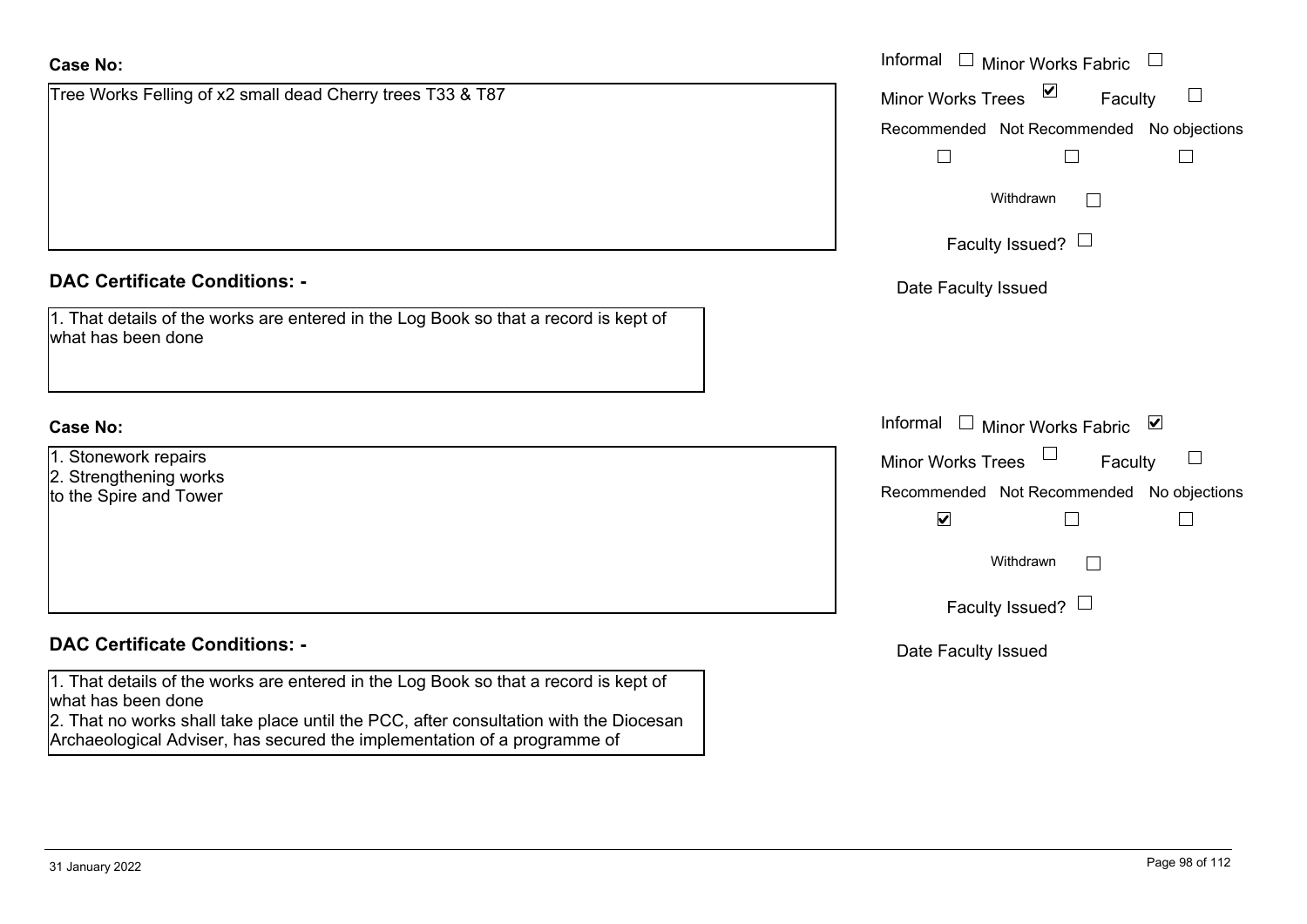| <b>Case No:</b>                                                                                                                                                                                                                             | Informal<br>$\Box$ Minor Works Fabric<br>$\Box$                                                          |
|---------------------------------------------------------------------------------------------------------------------------------------------------------------------------------------------------------------------------------------------|----------------------------------------------------------------------------------------------------------|
| 1. Replacement floodlighting<br>2. Replacement lamp posts<br>3. Installation of a security light                                                                                                                                            | $\blacktriangledown$<br><b>Minor Works Trees</b><br>Faculty<br>Recommended Not Recommended No objections |
| 4. Lighting of the statue of Mary Magdalen on the east face of the Tower                                                                                                                                                                    | $\blacktriangledown$<br>$\Box$<br>Withdrawn                                                              |
|                                                                                                                                                                                                                                             | Faculty Issued? $\Box$                                                                                   |
| <b>DAC Certificate Conditions: -</b>                                                                                                                                                                                                        | Date Faculty Issued<br>23/04/2020                                                                        |
| 1. That details of the works are entered in the Log Book so that a record is kept of<br>what has been done<br>2. That any trenches should be dug by hand and the DAC Archaeological Adviser<br>invited to be present during the excavations |                                                                                                          |
| <b>Case No:</b>                                                                                                                                                                                                                             | Informal $\Box$ Minor Works Fabric $\Box$                                                                |
| Crown lifting of x2 Lime Trees T15 & T24                                                                                                                                                                                                    | Minor Works Trees ⊠<br>Faculty                                                                           |
|                                                                                                                                                                                                                                             | Recommended Not Recommended No objections                                                                |
|                                                                                                                                                                                                                                             | $\Box$<br>$\Box$<br>$\Box$                                                                               |
|                                                                                                                                                                                                                                             | Withdrawn<br>$\Box$                                                                                      |
|                                                                                                                                                                                                                                             | Faculty Issued? $\Box$                                                                                   |
| <b>DAC Certificate Conditions: -</b>                                                                                                                                                                                                        | Date Faculty Issued                                                                                      |
| 1. That details of the works are entered in the Log Book so that a record is kept of<br>what has been done                                                                                                                                  |                                                                                                          |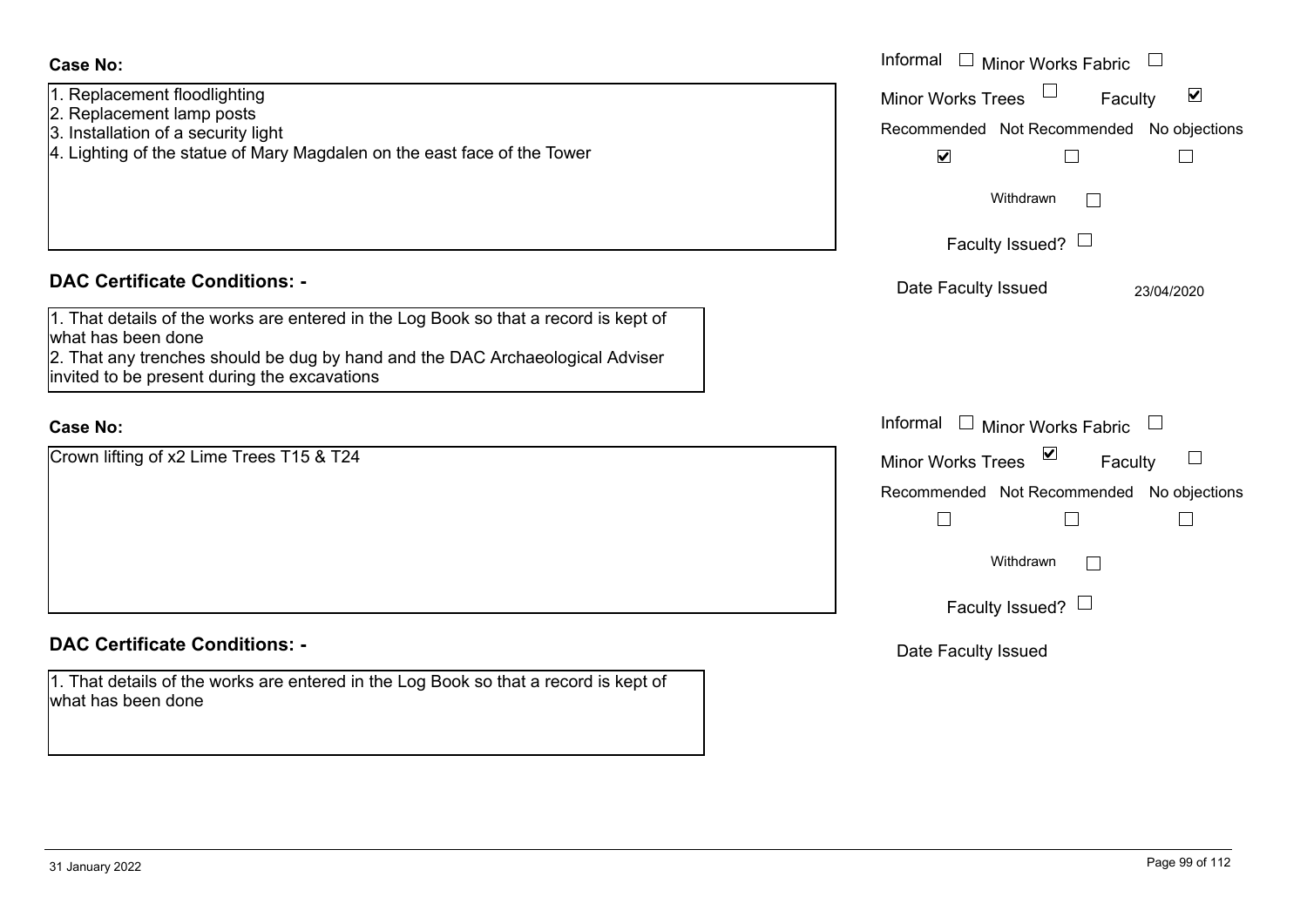Accessibility Adaptations comprising: -

|  |  | <b>DAC Certificate Conditions: -</b> |  |
|--|--|--------------------------------------|--|
|--|--|--------------------------------------|--|

1. That details of the works are entered in the Log Book so that a record is kept of what has been done

|                                 | Informal $\Box$ Minor Works Fabric $\Box$ |
|---------------------------------|-------------------------------------------|
| ility Adaptations comprising: - | Minor Works Trees $\Box$<br>⊻<br>Faculty  |
|                                 | Recommended Not Recommended No objections |
|                                 |                                           |
|                                 | Withdrawn<br>$\mathbf{L}$                 |
|                                 | Faculty Issued? $L$                       |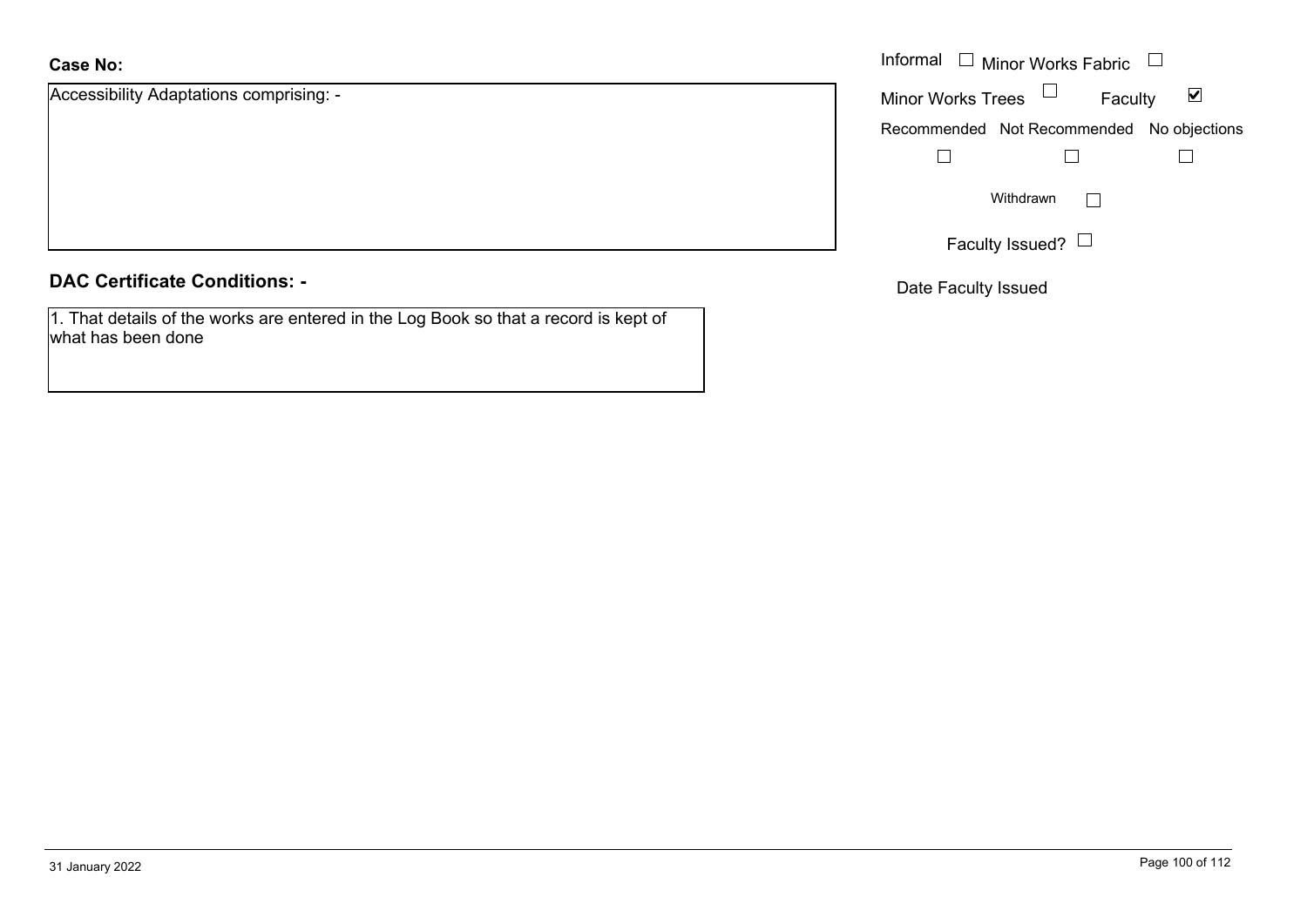#### **10204 Knipton, All Saints**

| L053/2000<br>Case No:                                                     | Informal $\Box$<br><b>Minor Works Fabric</b>                |
|---------------------------------------------------------------------------|-------------------------------------------------------------|
| New water supply                                                          | Minor Works Trees $\Box$<br>$\blacktriangledown$<br>Faculty |
|                                                                           | Recommended Not Recommended No objections                   |
|                                                                           | $\blacktriangledown$                                        |
|                                                                           | Withdrawn<br>$\mathbf{I}$                                   |
|                                                                           | Faculty Issued? Ø                                           |
| <b>DAC Certificate Conditions: -</b>                                      | Date Faculty Issued<br>28/12/2000                           |
| 1. A time limit of 12 months<br>2. Trenches to be dug to a depth of 750mm |                                                             |

3. All trench work to be the subject of an Archaeological Watching Brief with the DAC

Archaeological Adviser being given 14 working days written notice of the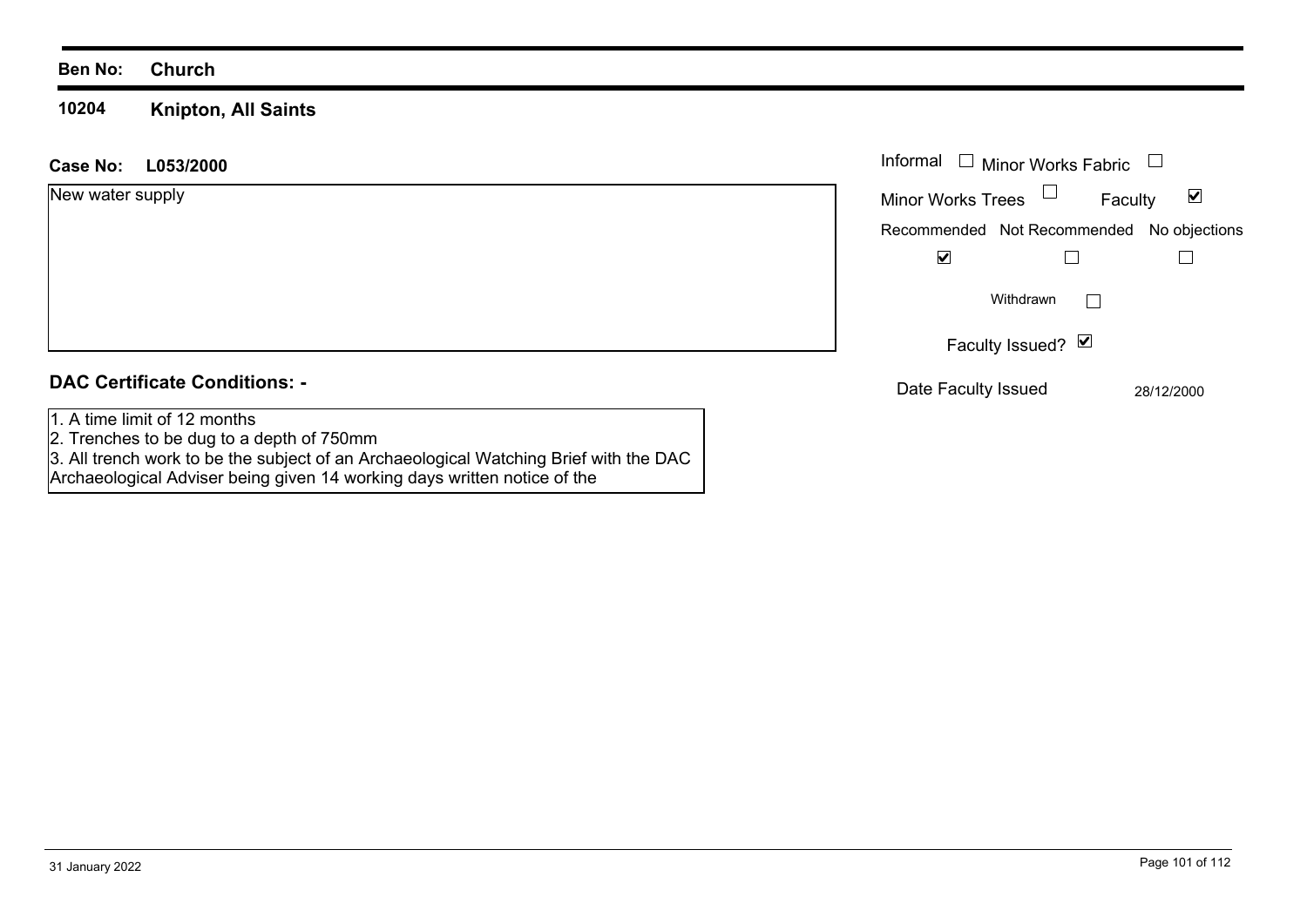| <b>Case No:</b><br>L092/2003                                                                                                                                                                                                                         | Informal $\square$<br>Minor Works Fabric                                                                                                         |
|------------------------------------------------------------------------------------------------------------------------------------------------------------------------------------------------------------------------------------------------------|--------------------------------------------------------------------------------------------------------------------------------------------------|
| Installation of stained-glass panel into window situated at eastern end of South Aisle in memory of<br>"William and Emily Beard who worshipped in this church for many years"                                                                        | $\blacktriangledown$<br><b>Minor Works Trees</b><br>Faculty<br>Recommended Not Recommended No objections<br>$\blacktriangledown$<br>$\mathbf{L}$ |
|                                                                                                                                                                                                                                                      | Withdrawn<br>$\Box$<br>Faculty Issued? $\Box$                                                                                                    |
| <b>DAC Certificate Conditions: -</b>                                                                                                                                                                                                                 | Date Faculty Issued                                                                                                                              |
| 1. A time limit of 12 months                                                                                                                                                                                                                         |                                                                                                                                                  |
| <b>Case No:</b><br>L158/2005                                                                                                                                                                                                                         | Informal<br>$\Box$<br><b>Minor Works Fabric</b><br>$\Box$                                                                                        |
| Installation of 5 Dimplex Quartz Ray heaters                                                                                                                                                                                                         | $\blacktriangledown$<br><b>Minor Works Trees</b><br>Faculty                                                                                      |
|                                                                                                                                                                                                                                                      | Recommended Not Recommended No objections                                                                                                        |
|                                                                                                                                                                                                                                                      | $\blacktriangledown$                                                                                                                             |
|                                                                                                                                                                                                                                                      | Withdrawn<br>$\Box$                                                                                                                              |
|                                                                                                                                                                                                                                                      | Faculty Issued? Ø                                                                                                                                |
| <b>DAC Certificate Conditions: -</b>                                                                                                                                                                                                                 | Date Faculty Issued<br>14/02/2006                                                                                                                |
| 1. A time limit of 12 months<br>2. That the minimum of ducting consistent with NICEIC regulations should be used<br>3. That all ducting and wiring should be as unobtrusive as possible and of an<br>appropriate colour to blend with the background |                                                                                                                                                  |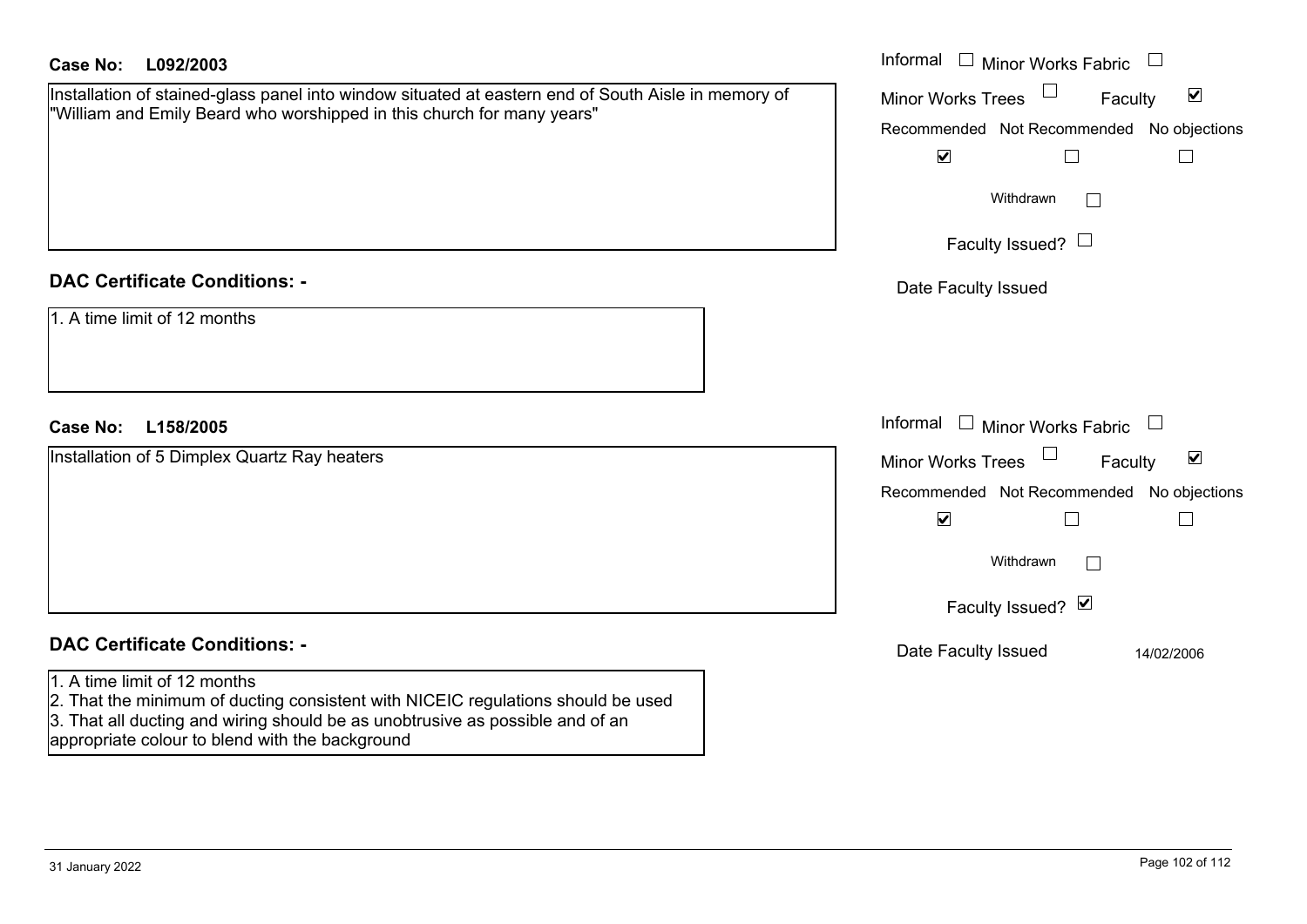| <b>Case No:</b>                                                                                                                                                             | Informal □ Minor Works Fabric<br>$\begin{array}{c} \hline \end{array}$ |
|-----------------------------------------------------------------------------------------------------------------------------------------------------------------------------|------------------------------------------------------------------------|
| Roofing works to North Aisle                                                                                                                                                | $\blacktriangledown$<br><b>Minor Works Trees</b><br>Faculty            |
|                                                                                                                                                                             | Recommended Not Recommended No objections                              |
|                                                                                                                                                                             | $\blacktriangledown$                                                   |
|                                                                                                                                                                             | Withdrawn<br>$\mathbf{L}$                                              |
|                                                                                                                                                                             | Faculty Issued? $\Box$                                                 |
| <b>DAC Certificate Conditions: -</b>                                                                                                                                        | Date Faculty Issued<br>08/09/2020                                      |
| 1. That details of the works are entered in the Log Book so that a record is kept of<br>what has been done                                                                  |                                                                        |
| 2. That if any additional lead roofing is to be replaced in the course of the proposed<br>works, this should be inspected for the presence of any plumbers' marks and other |                                                                        |
| <b>Case No:</b>                                                                                                                                                             | Informal<br>□ Minor Works Fabric $\vert \mathbf{v} \vert$              |
| Installation of a Roof Alarm                                                                                                                                                | <b>Minor Works Trees</b><br>Faculty<br>$\Box$                          |
|                                                                                                                                                                             | Recommended Not Recommended No objections                              |
|                                                                                                                                                                             | $\blacktriangledown$                                                   |
|                                                                                                                                                                             | Withdrawn<br>$\Box$                                                    |
|                                                                                                                                                                             | Faculty Issued? $\Box$                                                 |
| <b>DAC Certificate Conditions: -</b>                                                                                                                                        | Date Faculty Issued                                                    |
| 1. That details of the works are entered in the Log Book so that a record is kept of<br>what has been done                                                                  |                                                                        |
| 2. That, in line with the requirement and advice of the Ecclesiastical Insurance Group,<br>the installation and/or testing must be carried out by an electrician who is an  |                                                                        |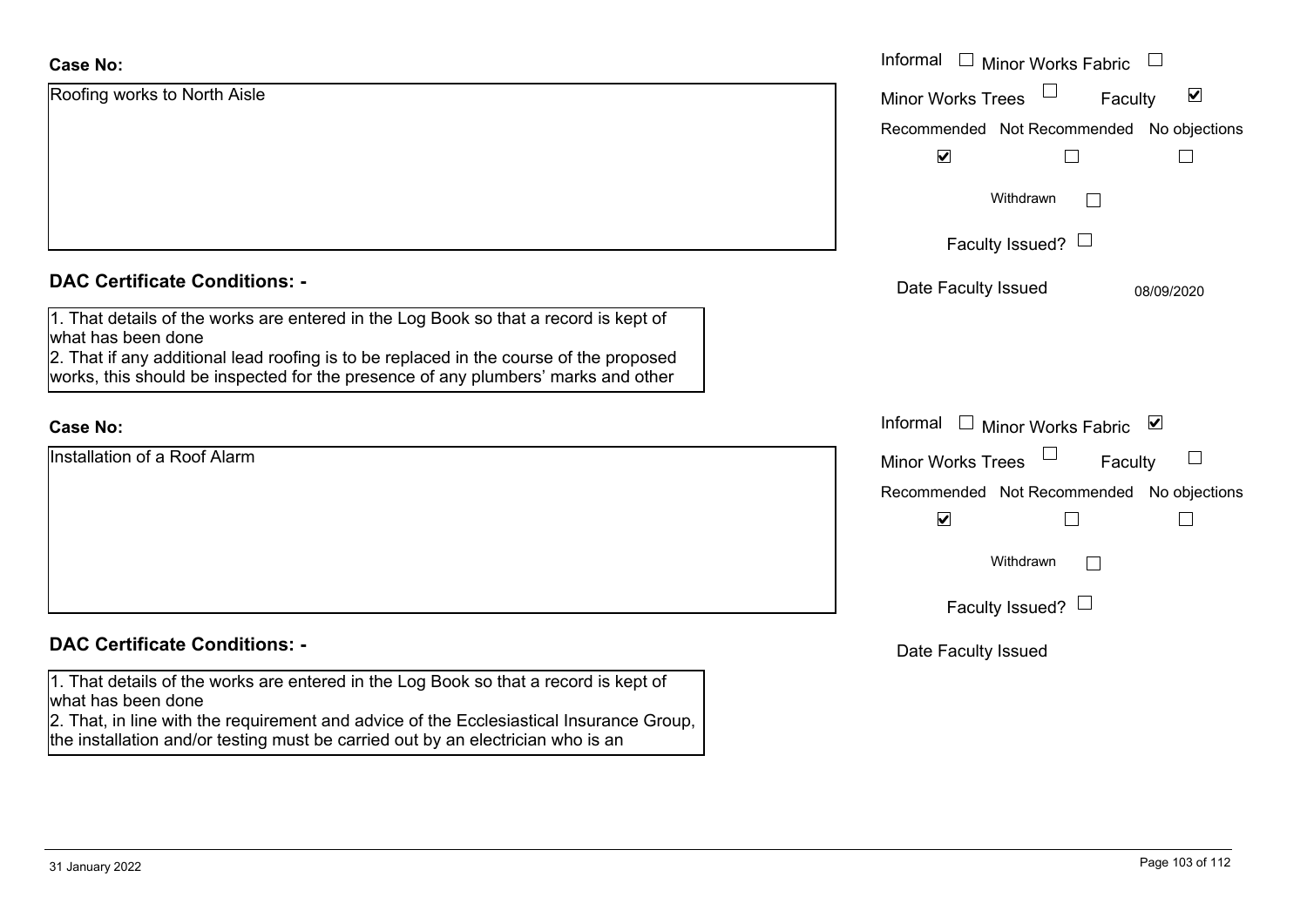#### **10209Knossington, St Peter**

## **L139/2005Case No:** Informal

#### 1. New Heating: -

 a) Provide and install 6 Consort wall mounted ceramic plate electric heaters including isolator switches and cabling via existing conduits / new surface drops connected to existing MCB Board 2. Existing heating: -

 a) Remove existing redundant under-seat tubular electric heaters and re-locate those to replace those not working in the vestry, choir and front nave pews

b) Remove and dispose of redundant asbestos plate wall mounted heaters

# **DAC Certificate Conditions: -**

1. A time limit of 12 months

| Informal<br>$\Box$ Minor Works Fabric     |            |  |
|-------------------------------------------|------------|--|
| <b>Minor Works Trees</b>                  | Faculty    |  |
| Recommended Not Recommended No objections |            |  |
|                                           |            |  |
| Withdrawn                                 |            |  |
| Faculty Issued? Ø                         |            |  |
| Date Faculty Issued                       | 05/01/2006 |  |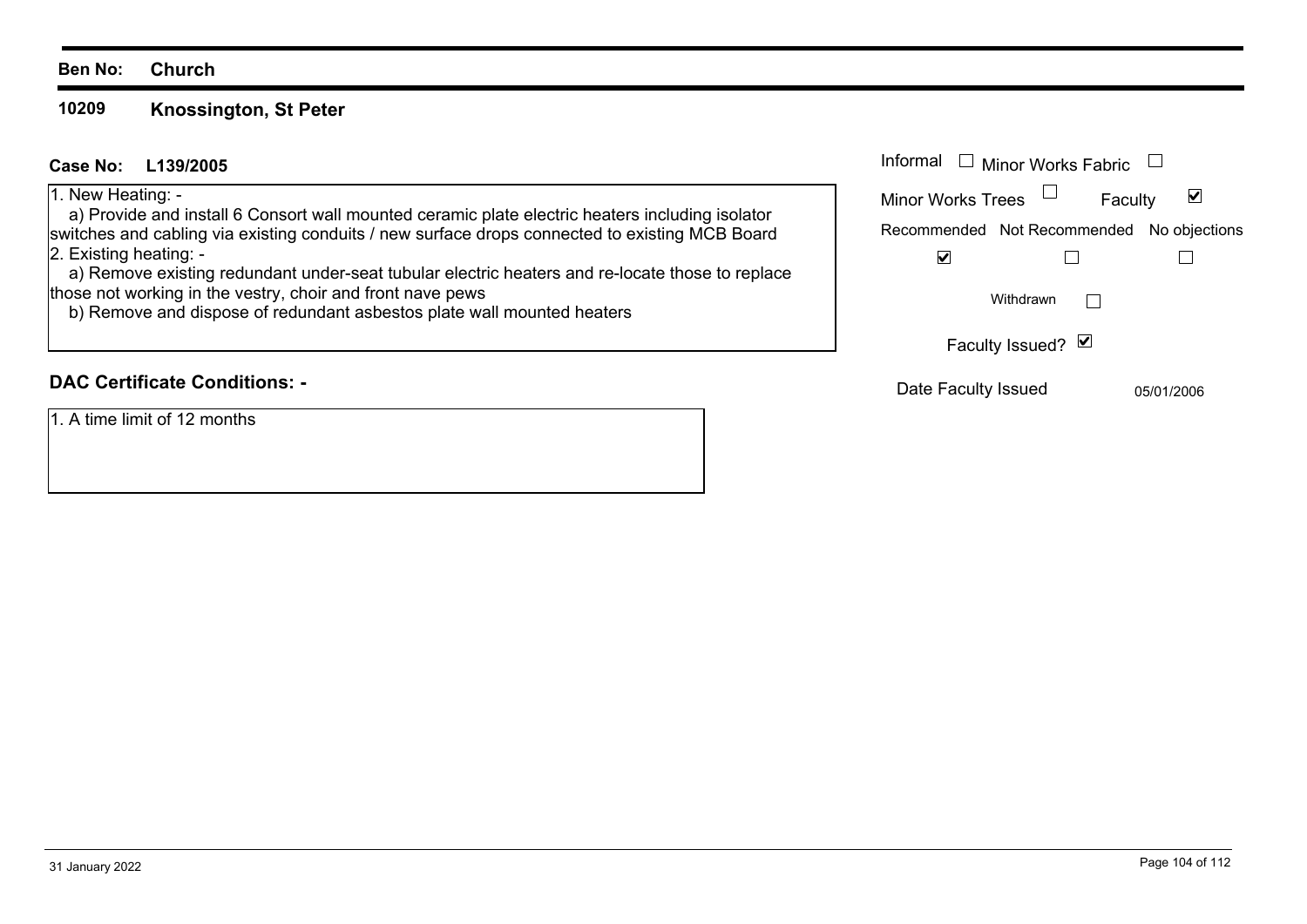| Case No:<br>L038/2009                                                                                                                      | Informal $\Box$ Minor Works Fabric $\Box$            |  |  |
|--------------------------------------------------------------------------------------------------------------------------------------------|------------------------------------------------------|--|--|
| Concerning 3 sq.m. of plaster on the west side of the Chancel arch: -                                                                      | $\Box$<br><b>Minor Works Trees</b><br>Faculty        |  |  |
| 1. Removal of frost-damaged plaster<br>2. Installation of new plaster                                                                      | Recommended Not Recommended No objections            |  |  |
|                                                                                                                                            | $\blacktriangledown$                                 |  |  |
|                                                                                                                                            | Withdrawn<br>$\Box$                                  |  |  |
|                                                                                                                                            | Faculty Issued? $\Box$                               |  |  |
| <b>DAC Certificate Conditions: -</b>                                                                                                       | Date Faculty Issued                                  |  |  |
| 1. That details of the works are entered in the Log Book so that a record is kept of<br>what has been done                                 |                                                      |  |  |
| 2. That the Church Architect agrees a sample of the lime plaster mix to ensure it                                                          |                                                      |  |  |
| complies with the English Heritage specification                                                                                           |                                                      |  |  |
| <b>Case No:</b><br>L006/2010                                                                                                               | Informal $\Box$ Minor Works Fabric $\Box$            |  |  |
| Repair to: -                                                                                                                               | Minor Works Trees<br>$\blacktriangledown$<br>Faculty |  |  |
| 1. 3 x lower panels in east window of North Aisle (W10)<br>2. Right-hand lower panel of east window in South Aisle (W4)                    | Recommended Not Recommended No objections            |  |  |
|                                                                                                                                            | $\blacktriangledown$                                 |  |  |
|                                                                                                                                            | Withdrawn<br>$\vert \ \ \vert$                       |  |  |
|                                                                                                                                            | Faculty Issued? Ø                                    |  |  |
| <b>DAC Certificate Conditions: -</b>                                                                                                       | Date Faculty Issued<br>22/06/2010                    |  |  |
| 1. A time limit of 12 months<br>2. That details of the works are entered in the Log Book so that a record is kept of<br>what has been done |                                                      |  |  |
|                                                                                                                                            |                                                      |  |  |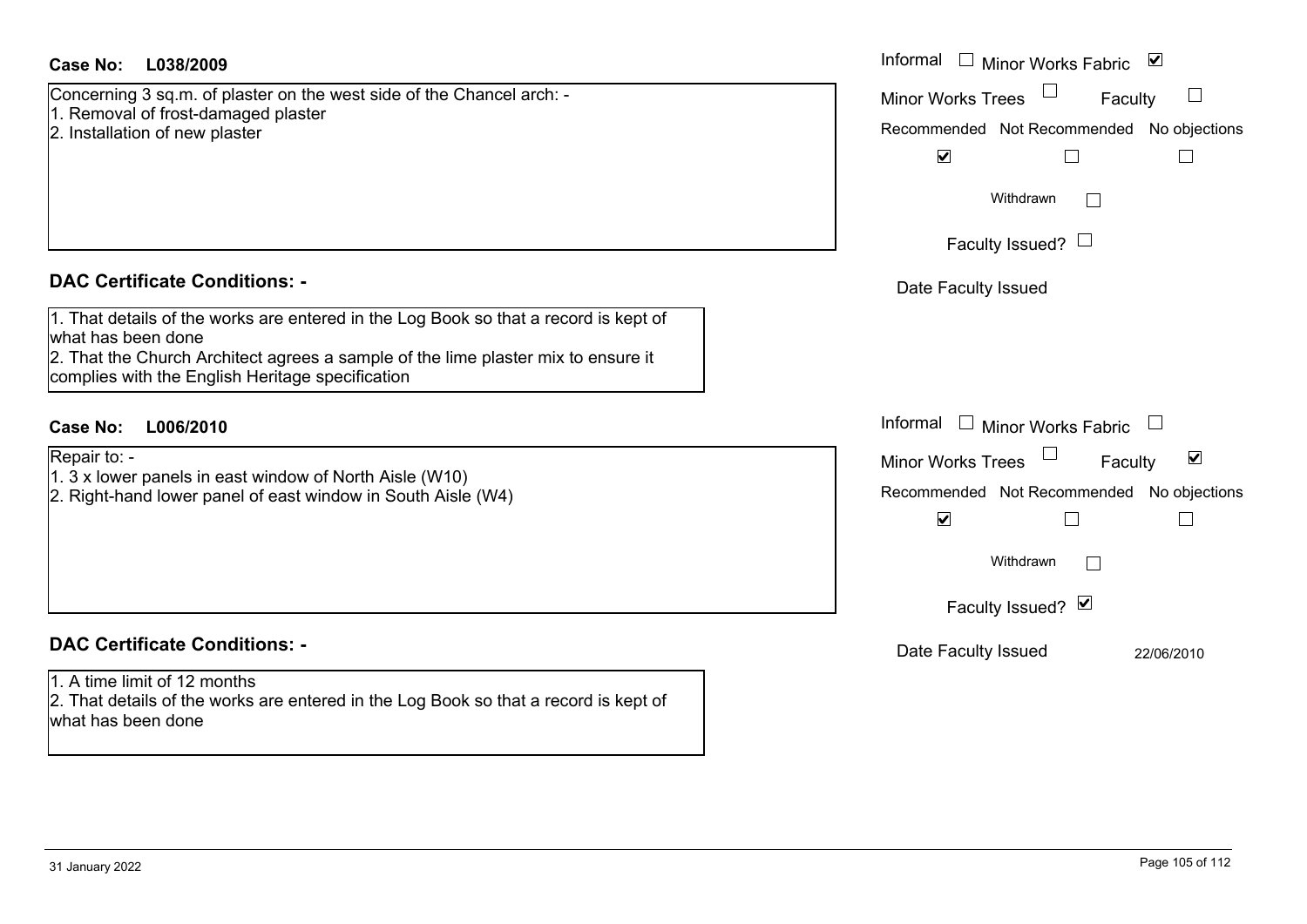| Case No:<br>L026/2010                                                                                                     | Informal<br><b>Minor Works Fabric</b>                       |
|---------------------------------------------------------------------------------------------------------------------------|-------------------------------------------------------------|
| Following the QI in 2009, repairs comprising: -                                                                           | $\blacktriangledown$<br><b>Minor Works Trees</b><br>Faculty |
| 1. Masonry repairs: -                                                                                                     |                                                             |
| a) Chancel, Nave and N & S Aisle parapets                                                                                 | Recommended Not Recommended<br>No objections                |
| b) Re-pointing of Nave east wall above the Chancel roof, Vestry wall and North Aisle walls<br>c) Chimney above Tower roof | $\overline{\mathbf{v}}$<br>L<br>└                           |
| 2. Roof repairs to: -                                                                                                     | Withdrawn<br>$\vert \ \ \vert$                              |
| a) South Aisle & Vestry                                                                                                   |                                                             |
| b) North Aisle                                                                                                            |                                                             |
| c) Nave                                                                                                                   | Faculty Issued? Ø                                           |
| d) Tower                                                                                                                  |                                                             |
| e) Chancel & porch                                                                                                        |                                                             |
| 3. Repairs to internal plasterwork on east wall of the Nave                                                               |                                                             |
| 4. Re-bedding of tiles on Tower floor                                                                                     |                                                             |
| 5. Window repairs to: -                                                                                                   |                                                             |
| a) 5 ventilators                                                                                                          |                                                             |
| b) Windows W2, W13, W15                                                                                                   |                                                             |
| c) Condensation trays                                                                                                     |                                                             |
| 6. Repairs to Tower weathervane and louvres                                                                               |                                                             |
| 7. Repairs to doors                                                                                                       |                                                             |
| <b>DAC Certificate Conditions: -</b>                                                                                      | Date Faculty Issued<br>12/05/2010                           |
| 1. A time limit of 12 months                                                                                              |                                                             |
| 2. That details of the works are entered in the Log Book so that a record is kept of<br>what has been done                |                                                             |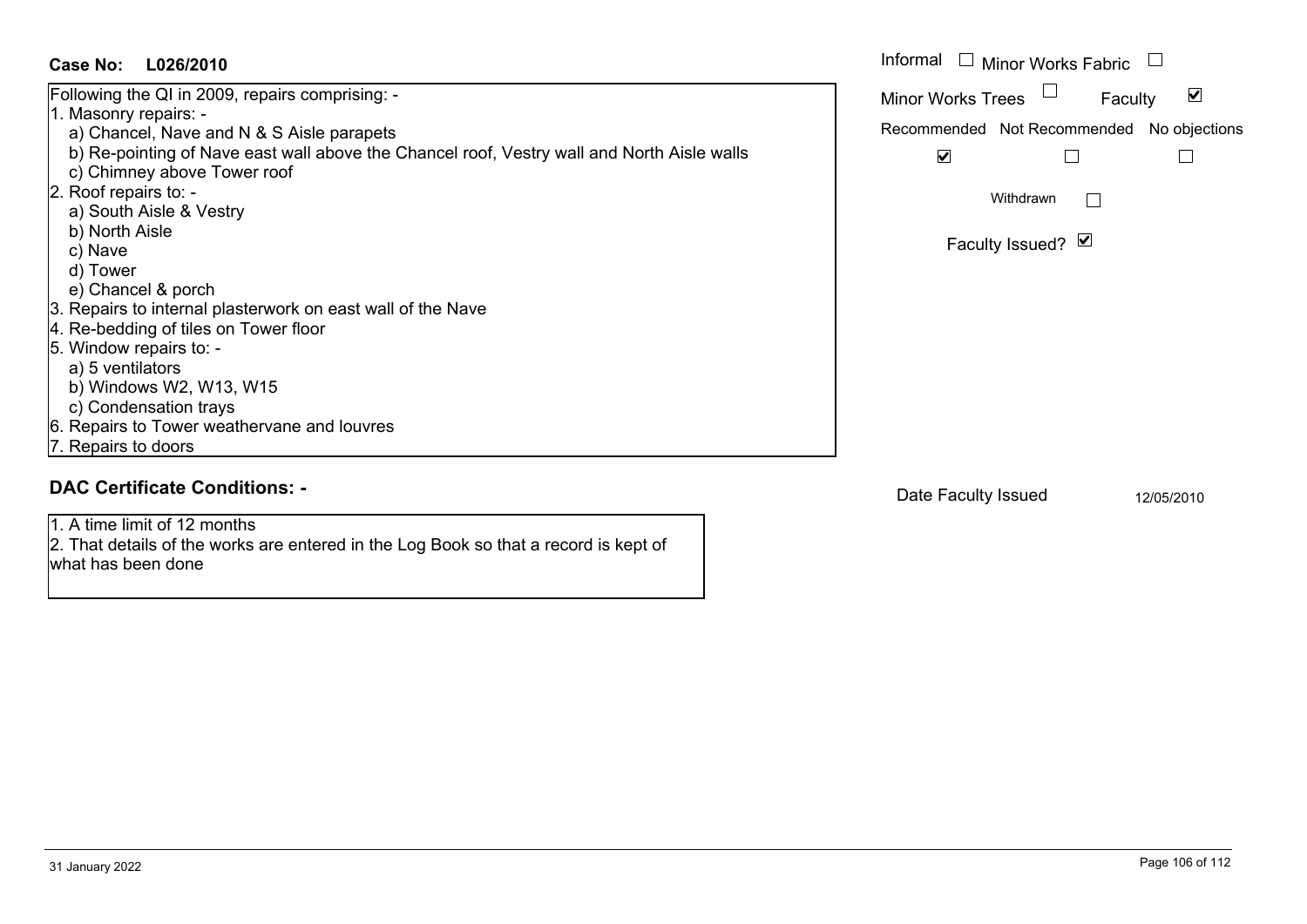# **L233/2011Case No:** Informal

| Installation of temporary window protection in the form of polycarbonate sheeting following vandalism of |  |  |  |
|----------------------------------------------------------------------------------------------------------|--|--|--|
| the stained glass windows                                                                                |  |  |  |

# **DAC Certificate Conditions: -**

# 1. A time limit of 12 months

 2. That details of the works are entered in the Log Book so that a record is kept of what has been done

# **L068/2012Case No:** Informal

Further repairs following the 2009 QI Report by Richard Wood, as per the June 2011 specification by Richard Wood

# **DAC Certificate Conditions: -**

#### 1. A time limit of 12 months 2. That details of the works are entered in the Log Book so that a record is kept of what has been done

|    | Informal<br>☑<br>Minor Works Fabric                                                   |
|----|---------------------------------------------------------------------------------------|
| οf | <b>Minor Works Trees</b><br>Faculty<br>Recommended Not Recommended No objections<br>V |
|    | Withdrawn<br>Faculty Issued? $\Box$                                                   |
|    | Date Faculty Issued                                                                   |
|    | Informal<br><b>Minor Works Fabric</b>                                                 |
|    | ⊻<br><b>Minor Works Trees</b><br>Faculty                                              |
|    | Recommended Not Recommended No objections<br>$\blacktriangledown$                     |
|    | Withdrawn                                                                             |
|    | Faculty Issued? Ø                                                                     |
|    | Date Faculty Issued<br>14/09/2012                                                     |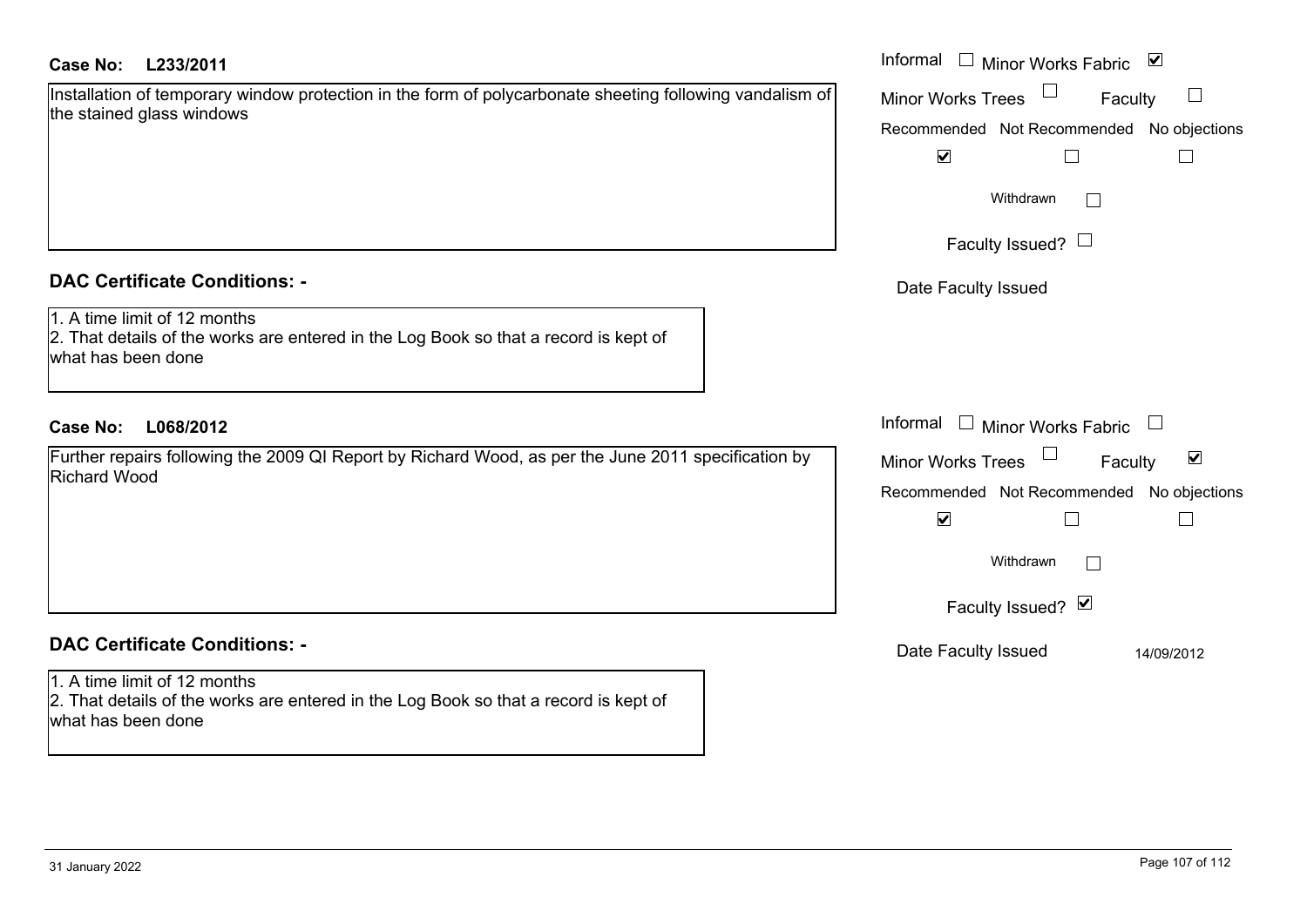# **DAC Certificate Conditions: -**

- a) East window (W1)
- b) Chancel window (W2)
- c) Vestry window (W3)
- d) Windows W5, W9, W11 and W12

# **DAC Certificate Conditions: -**

1. A time limit of 12 months2. That details of the works are entered in the Log Book so that a record is kept of what has been done

| <b>Case No:</b><br>L093/2012                                                                                                                                                                                                                       | Informal Ø Minor Works Fabric U                                                                                                                  |
|----------------------------------------------------------------------------------------------------------------------------------------------------------------------------------------------------------------------------------------------------|--------------------------------------------------------------------------------------------------------------------------------------------------|
| Repair of two 1889 stained glass windows: -<br>1. South Aisle - W4<br>2. North Aisle - W10                                                                                                                                                         | $\blacktriangledown$<br><b>Minor Works Trees</b><br>Faculty<br>Recommended Not Recommended No objections<br>$\blacktriangledown$                 |
|                                                                                                                                                                                                                                                    | Withdrawn<br>Faculty Issued? Ø                                                                                                                   |
| <b>DAC Certificate Conditions: -</b>                                                                                                                                                                                                               | Date Faculty Issued<br>08/01/2013                                                                                                                |
| 1. A time limit of 12 months<br>2. That details of the works are entered in the Log Book so that a record is kept of<br>what has been done                                                                                                         |                                                                                                                                                  |
| Case No:<br>L133/2012                                                                                                                                                                                                                              | Informal $\Box$ Minor Works Fabric                                                                                                               |
| 1. Repairs to leaded windows: -<br>a) East window (W1)<br>b) Chancel window (W2)<br>c) Vestry window (W3)<br>d) Windows W5, W9, W11 and W12<br>2. Installation of stainless steel protective grills to Windows W2,W3, W4, W5, W9, W10, W11 and W12 | Minor Works Trees<br>$\blacktriangledown$<br>Faculty<br>Recommended Not Recommended No objections<br>$\blacktriangledown$<br>Withdrawn<br>$\Box$ |
|                                                                                                                                                                                                                                                    | Faculty Issued? Ø                                                                                                                                |
| <b>DAC Certificate Conditions: -</b>                                                                                                                                                                                                               | Date Faculty Issued<br>29/08/2012                                                                                                                |
| 1. A time limit of 12 months                                                                                                                                                                                                                       |                                                                                                                                                  |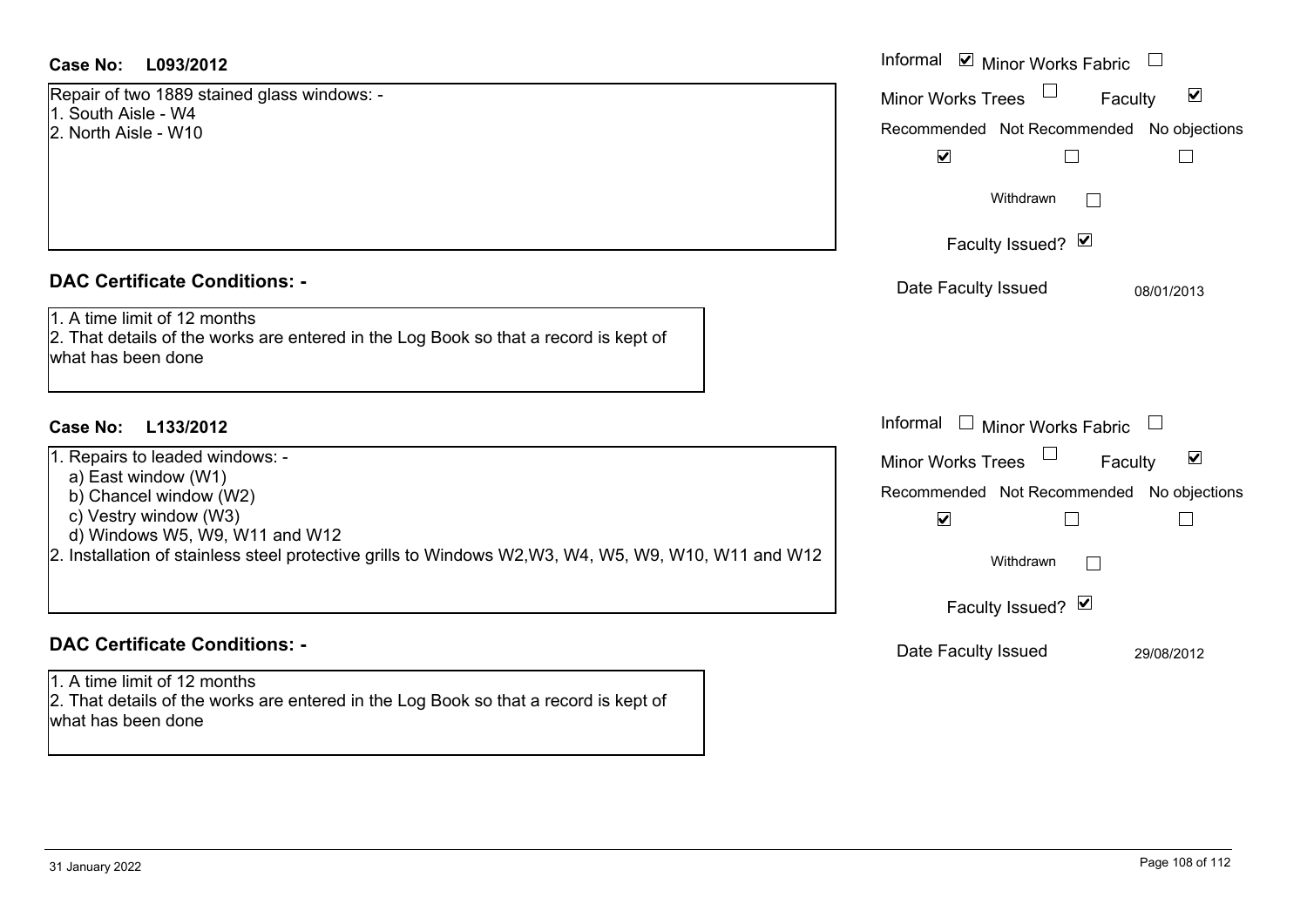### **L213/2014Cε**

| <b>Case No:</b><br>L213/2014                                                                                                                                                                       | Informal<br>$\overline{\phantom{a}}$<br><b>Minor Works Fabric</b> |
|----------------------------------------------------------------------------------------------------------------------------------------------------------------------------------------------------|-------------------------------------------------------------------|
| Installation of new stained glass panel into existing window in memory of Jennifer Price                                                                                                           | $\blacktriangledown$<br>Minor Works Trees<br>Faculty              |
|                                                                                                                                                                                                    | Recommended Not Recommended No objections                         |
|                                                                                                                                                                                                    | $\blacktriangledown$                                              |
|                                                                                                                                                                                                    | Withdrawn<br>$\mathbf{L}$                                         |
|                                                                                                                                                                                                    | Faculty Issued? Ø                                                 |
| <b>DAC Certificate Conditions: -</b>                                                                                                                                                               | Date Faculty Issued<br>03/02/2015                                 |
| 1. That details of the works are entered in the Log Book so that a record is kept of<br>what has been done                                                                                         |                                                                   |
| <b>Case No:</b>                                                                                                                                                                                    | Informal $\Box$ Minor Works Fabric                                |
| 1. Installation of Auto-winding to the church Clock<br>2. Boxing-in of electrical switchgear in Tower base                                                                                         | $\blacktriangledown$<br><b>Minor Works Trees</b><br>Faculty       |
|                                                                                                                                                                                                    | Recommended Not Recommended No objections                         |
|                                                                                                                                                                                                    | $\blacktriangledown$<br>$\overline{\phantom{0}}$                  |
|                                                                                                                                                                                                    | Withdrawn<br>$\Box$                                               |
|                                                                                                                                                                                                    | Faculty Issued? Ø                                                 |
| <b>DAC Certificate Conditions: -</b>                                                                                                                                                               | Date Faculty Issued<br>14/06/2017                                 |
| 1. That details of the works are entered in the Log Book so that a record is kept of<br>what has been done<br>2. That an updated Electrical Condition Report is commissioned, and submitted to the |                                                                   |

DAC Secretary, after the installation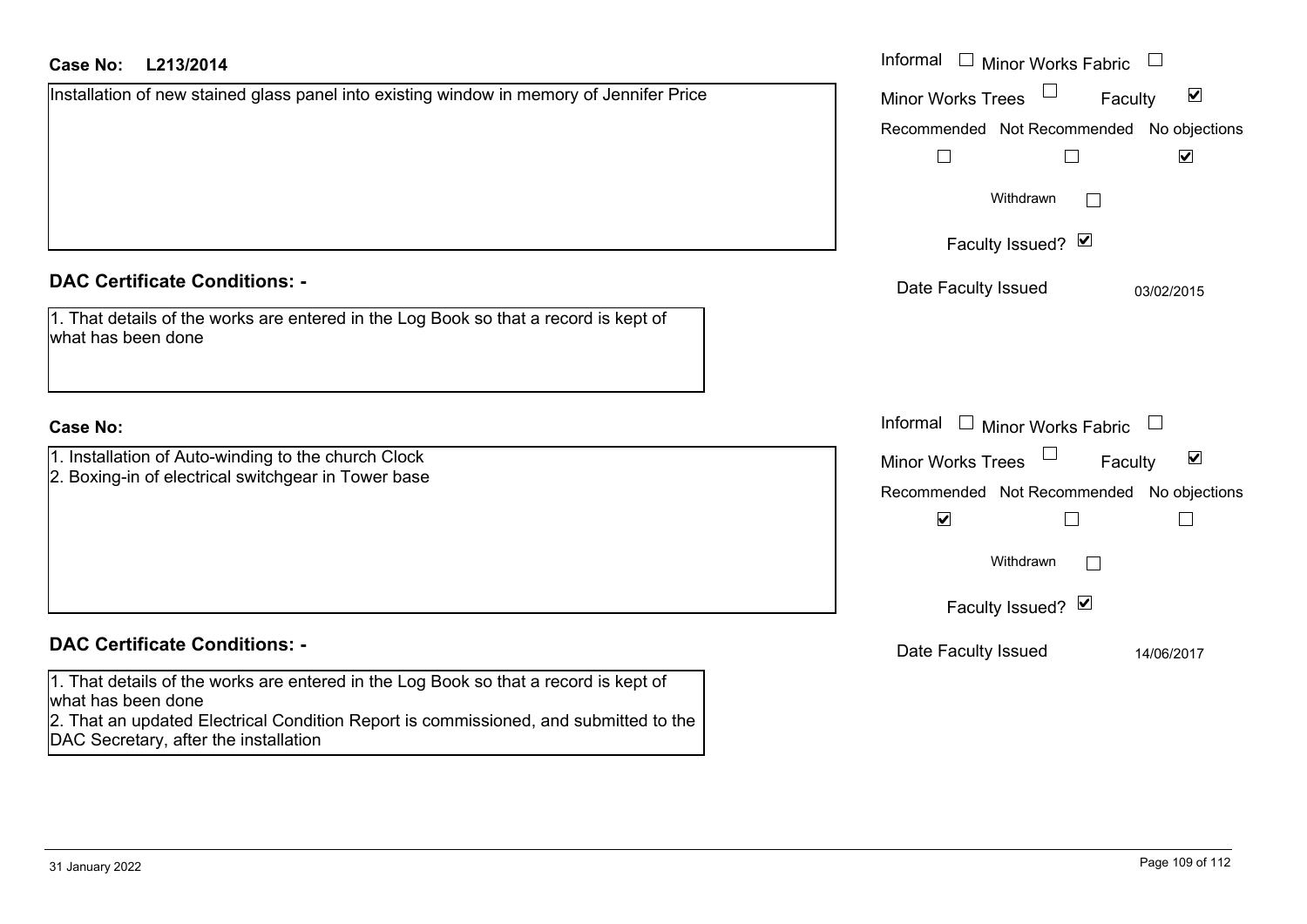| <b>Case No:</b>                                                                                                  | Informal<br>$\Box$<br><b>Minor Works Fabric</b>             |
|------------------------------------------------------------------------------------------------------------------|-------------------------------------------------------------|
| Installation of wrought iron screen to Belfry                                                                    | $\blacktriangledown$<br><b>Minor Works Trees</b><br>Faculty |
|                                                                                                                  | Recommended Not Recommended No objections                   |
|                                                                                                                  | $\blacktriangledown$                                        |
|                                                                                                                  | Withdrawn                                                   |
|                                                                                                                  | Faculty Issued? Ø                                           |
| <b>DAC Certificate Conditions: -</b>                                                                             | Date Faculty Issued<br>05/01/2017                           |
| 1. That details of the works are entered in the Log Book so that a record is kept of<br>what has been done       |                                                             |
| 2. That the boxing in the electrical switchgear be included as part of the forthcoming                           |                                                             |
| application for the installation of an auto-wind system for the Tower Clock                                      |                                                             |
| <b>Case No:</b>                                                                                                  | Informal $\square$<br><b>Minor Works Fabric</b><br>⊻        |
| 1. Renewal of stone cross                                                                                        | <b>Minor Works Trees</b><br>Faculty                         |
| 2. Repairs to the copings and Nave roof<br>3. Repairs to Chancel roof                                            | Recommended Not Recommended No objections                   |
| 4. Re-fitting of rainwater pipe                                                                                  | $\blacktriangledown$                                        |
|                                                                                                                  | Withdrawn<br>$\Box$                                         |
|                                                                                                                  | Faculty Issued? $\Box$                                      |
| <b>DAC Certificate Conditions: -</b>                                                                             | Date Faculty Issued                                         |
| 1. That details of the works are entered in the Log Book so that a record is kept of                             |                                                             |
| what has been done<br>2. That stone for the new cross should be Ancaster/Ketton/Clipsham or something<br>similar |                                                             |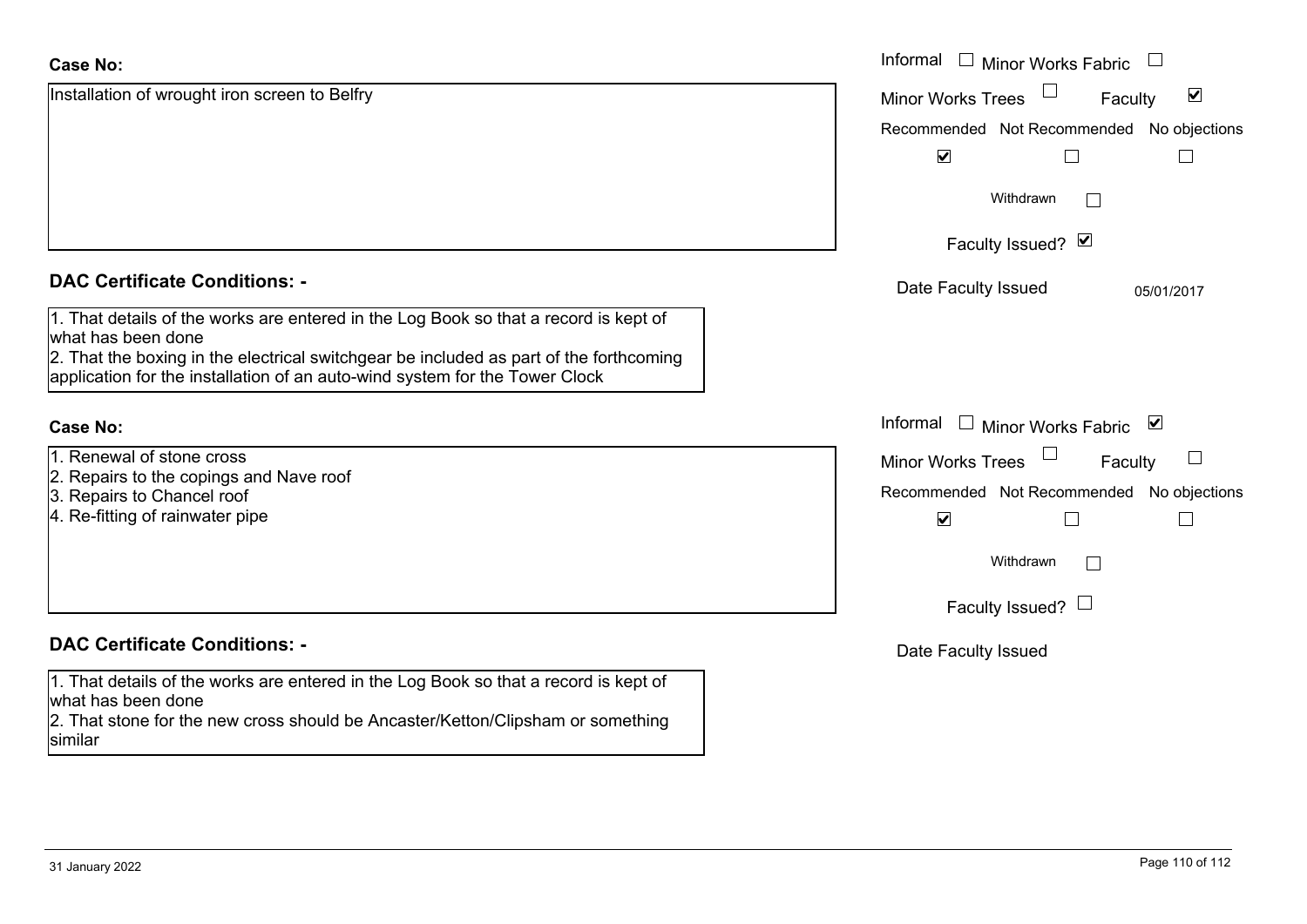| <b>Case No:</b>                                                                                                                                                   | Informal □ Minor Works Fabric<br>$\begin{array}{c} \boxed{1} \\ \boxed{1} \end{array}$ |
|-------------------------------------------------------------------------------------------------------------------------------------------------------------------|----------------------------------------------------------------------------------------|
| Re-covering of the North Aisle roof                                                                                                                               | $\blacktriangledown$<br><b>Minor Works Trees</b><br>Faculty                            |
|                                                                                                                                                                   | Recommended Not Recommended No objections                                              |
|                                                                                                                                                                   | $\blacktriangledown$                                                                   |
|                                                                                                                                                                   | Withdrawn<br>$\mathbf{1}$                                                              |
|                                                                                                                                                                   | Faculty Issued? $\Box$                                                                 |
| <b>DAC Certificate Conditions: -</b>                                                                                                                              | Date Faculty Issued                                                                    |
| 1. That details of the works are entered in the Log Book so that a record is kept of<br>what has been done                                                        |                                                                                        |
| 2. That any plumbers marks found on the remaining existing lead should be<br>photographed, identified and cut-out, then retained or spot-welded back into the new |                                                                                        |
| <b>Case No:</b>                                                                                                                                                   | Informal □ Minor Works Fabric<br>$\Box$                                                |
| Re-covering of the North Aisle roof                                                                                                                               | $\blacktriangledown$<br><b>Minor Works Trees</b><br>Faculty                            |
|                                                                                                                                                                   | Recommended Not Recommended No objections                                              |
|                                                                                                                                                                   | $\blacktriangledown$                                                                   |
|                                                                                                                                                                   | Withdrawn<br>$\mathbb{R}$                                                              |
|                                                                                                                                                                   | Faculty Issued? Ø                                                                      |
| <b>DAC Certificate Conditions: -</b>                                                                                                                              | Date Faculty Issued<br>04/01/2019                                                      |
| 1. That details of the works are entered in the Log Book so that a record is kept of<br>what has been done                                                        |                                                                                        |
| 2. That any plumbers marks found on the remaining existing lead should be<br>photographed, identified and cut-out, then retained or spot-welded back into the new |                                                                                        |